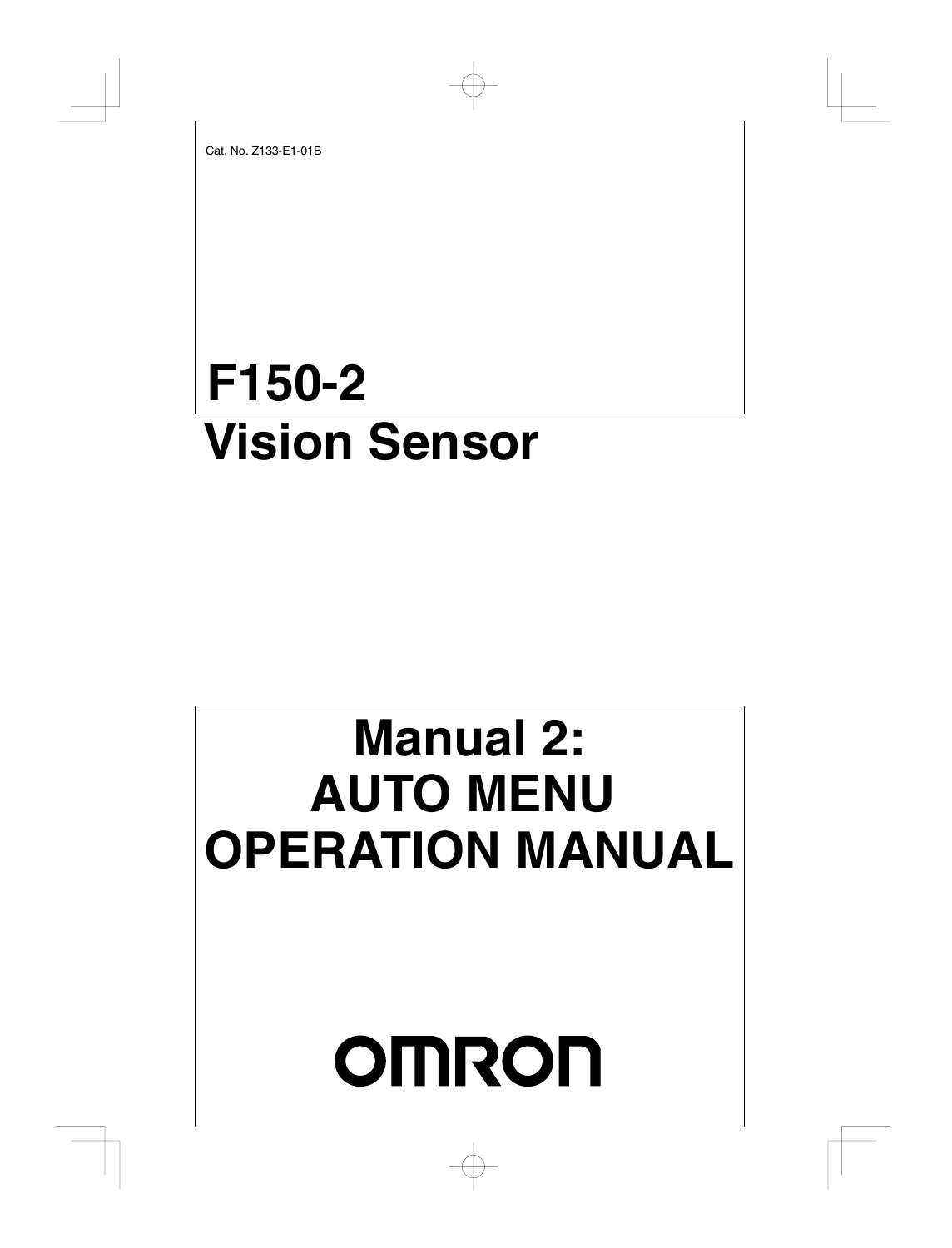# *Notice:*

OMRON products are manufactured for use according to proper procedures by a qualified operator and only for the purposes described in this manual.

The following conventions are used to indicate and classify precautions in this manual. Always heed the information provided with them. Failure to heed precautions can result in injury to people or damage to property.



**! WARNING** Indicates a potentially hazardous situation which, if not avoided, could result in death or serious injury.

#### **/!∖** Caution **Caution** Indicates a potentially hazardous situation which, if not avoided, may result in minor or moderate injury, or property damage.

# *Visual Aids*

The following headings will help you locate different types of information.

- **Note** Indicates information of particular interest for efficient and convenient operation of the product.
- $\rightarrow$  Indicates pages where additional information can be found.
	- **1** Indicates a procedure. The step numbers in the procedure correspond to the numbers in any related illustrations.

#### **OMRON, 1999**

All rights reserved. No part of this publication may be reproduced, stored in a retrieval system, or transmitted, in any form, or by any means, mechanical, electronic, photocopying, recording, or otherwise, without the prior written permission of OMRON.

No patent liability is assumed with respect to the use of the information contained herein. Moreover, because OMRON is constantly striving to improve its high-quality products, the information contained in this manual is subject to change without notice. Every precaution has been taken in the preparation of this manual. Nevertheless, OMRON assumes no responsibility for errors or omissions. Neither is any liability assumed for damages resulting from the use of the information contained in this publication.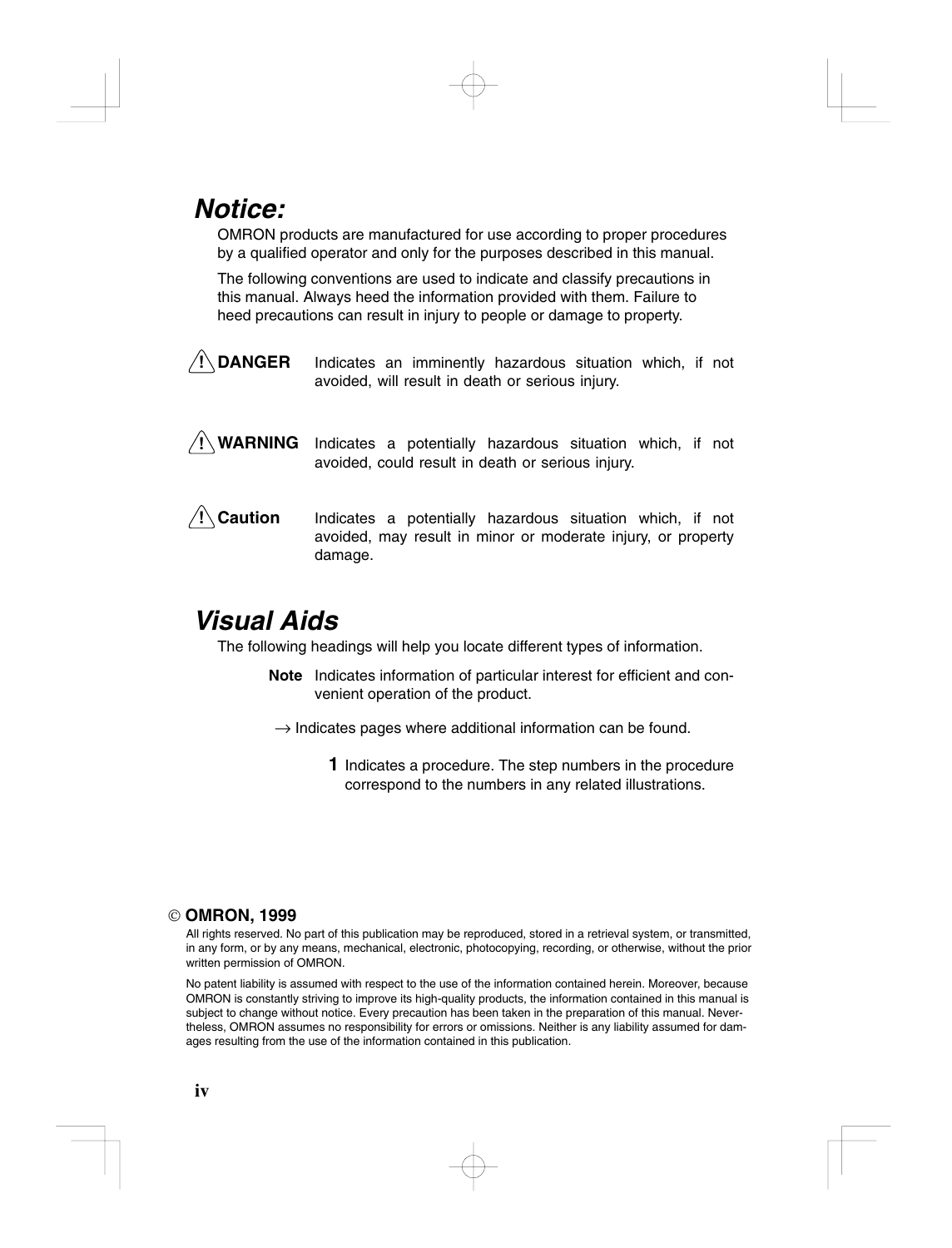# **TABLE OF CONTENTS**

|                  | PRECAUTIONS                                                                   | ix                       |
|------------------|-------------------------------------------------------------------------------|--------------------------|
|                  | 1 Safety Precautions                                                          | X                        |
|                  |                                                                               | xi                       |
|                  | <b>SECTION 1</b>                                                              |                          |
|                  |                                                                               |                          |
|                  | The Auto Menu Mode                                                            | 1                        |
| $1 - 1$          |                                                                               | $\overline{2}$           |
| $1 - 2$          | Overview of F150 Installation and Operation                                   | $\overline{\mathcal{L}}$ |
| $1 - 3$          |                                                                               | 5<br>5                   |
| $1 - 4$          | Data Compatibility                                                            |                          |
|                  | <b>SECTION 2</b>                                                              |                          |
|                  | Basic Operation                                                               | 7                        |
| 2-1              | Starting and Quitting                                                         | 8                        |
| $2 - 2$          | Input Devices                                                                 | 10                       |
| $2 - 3$          | Screen Displays                                                               | 11                       |
| $2 - 4$          | Menu Tree $\dots\dots\dots\dots\dots\dots\dots\dots\dots\dots\dots\dots\dots$ | 13                       |
|                  | <b>SECTION 3</b>                                                              |                          |
|                  | <b>Operating Procedure </b>                                                   | 15                       |
| $3-1$            | Overview                                                                      | 16                       |
| $3 - 2$          | Displaying Images                                                             | 17                       |
| $3-3$            | Registering Images                                                            | 18                       |
| $3-4$            | Setting Measurement Conditions                                                | 21                       |
| $3 - 5$          | Checking Measurements                                                         | 24                       |
| $3-6$            | Measuring Objects                                                             | 28                       |
| $3 - 7$          | Optional Functions                                                            | 29                       |
| $3 - 8$          | Changing Scenes                                                               | 44                       |
| $3-9$            | System Settings                                                               | 46                       |
| $3-10$           | Saving to Flash Memory                                                        | 61                       |
|                  | <b>SECTION 4</b>                                                              |                          |
|                  | <b>Terminal Block </b>                                                        | 63                       |
| 4-1              |                                                                               | 64                       |
| $4-2$            | Terminal Signal Operation and Timing                                          | 65                       |
| $4-3$            | Communications Settings                                                       | 72                       |
|                  | <b>SECTION 5</b>                                                              |                          |
|                  |                                                                               | 75                       |
|                  | CompoBus/D Settings                                                           |                          |
| $5 - 1$          |                                                                               | 76                       |
| $5-2$<br>$5 - 3$ |                                                                               | 81                       |
| $5 - 4$          | Output Format                                                                 | 83<br>85                 |
| $5 - 5$          | Allocation Charts                                                             | 88                       |
|                  |                                                                               |                          |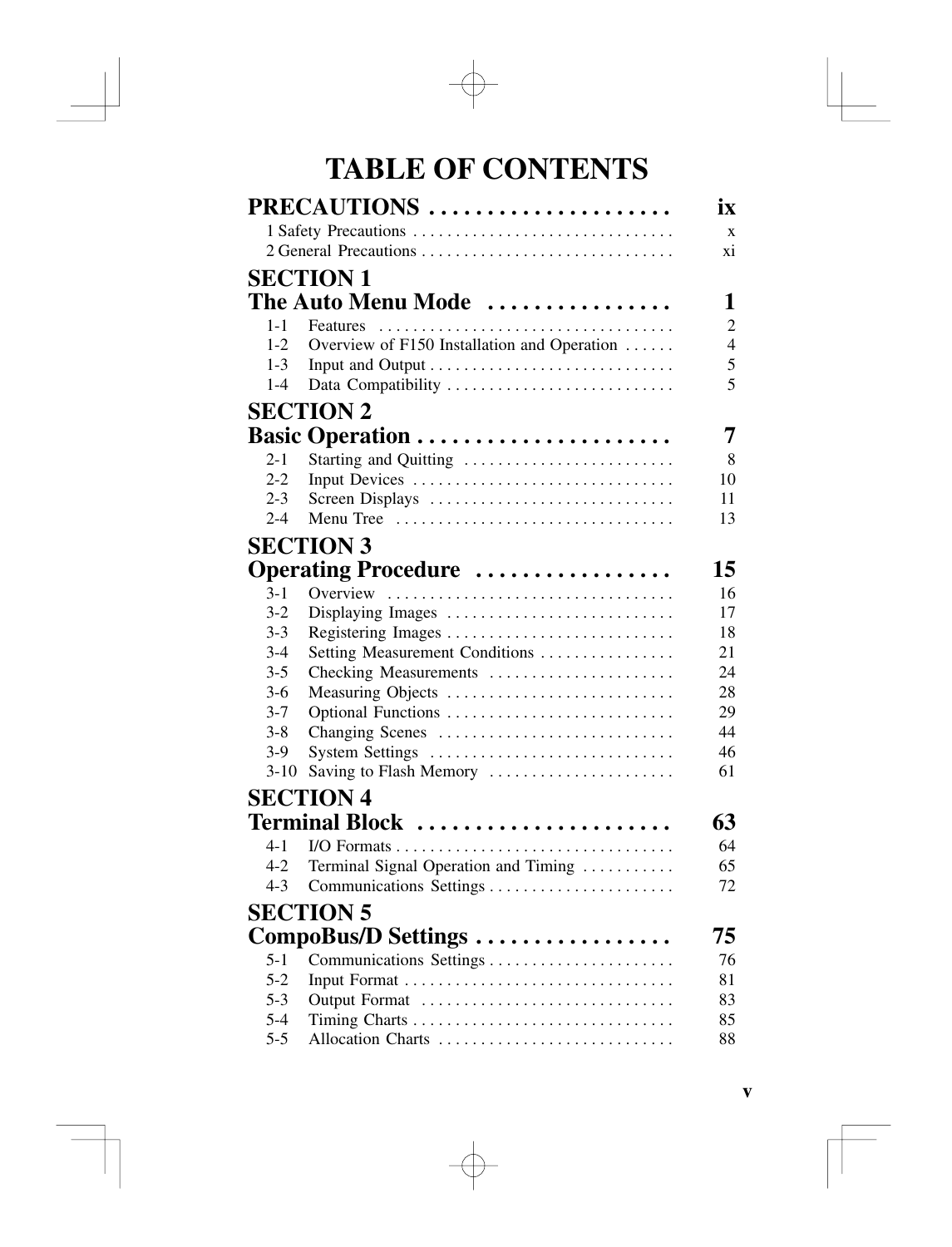# **TABLE OF CONTENTS**

| <b>SECTION 6</b>                    |    |
|-------------------------------------|----|
| RS-232C Communications Settings  91 |    |
| <b>SECTION 7</b>                    |    |
| Troubleshooting                     | 95 |
|                                     | 99 |
|                                     |    |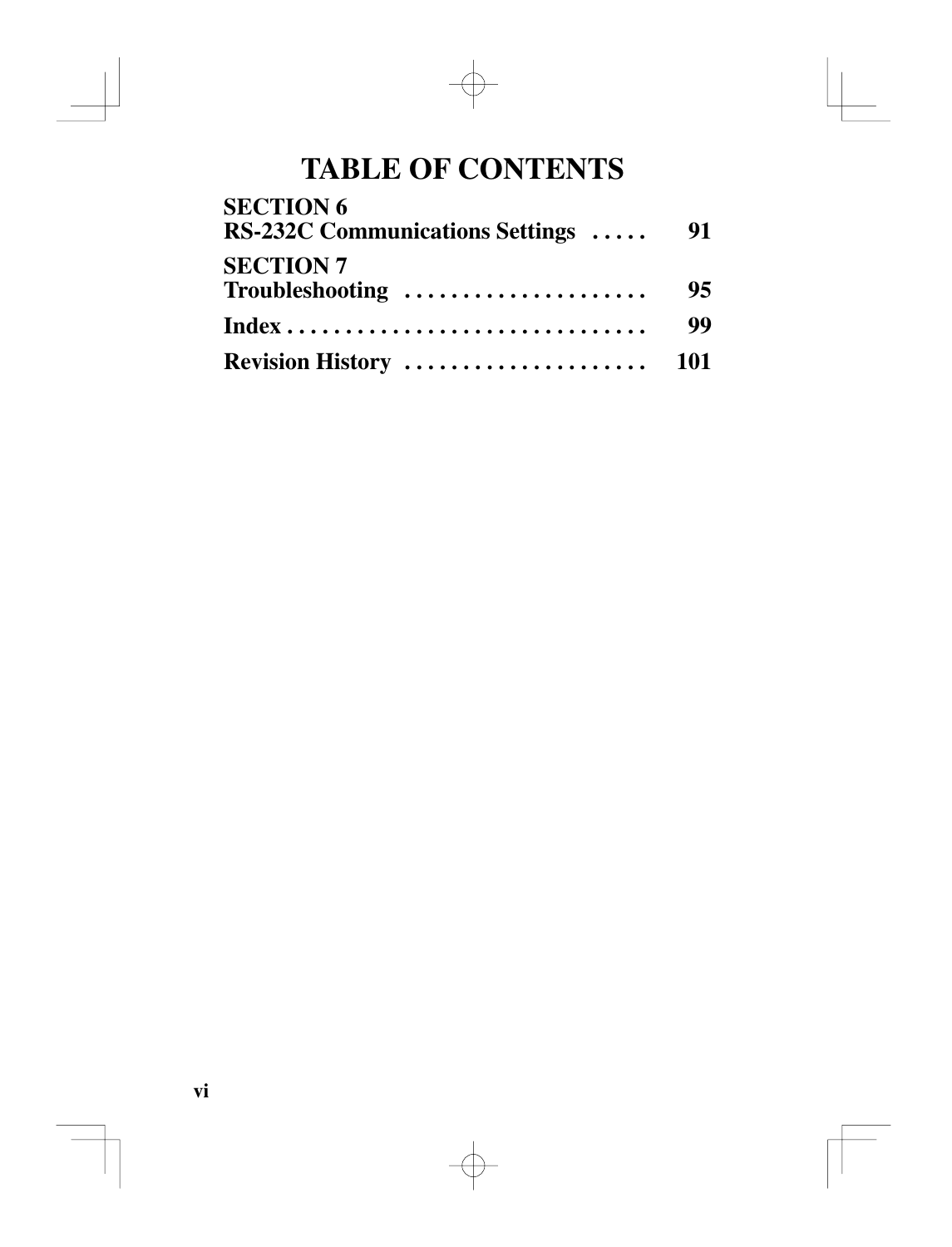# *About this Manual:*

This manual describes the operation of the F150 Vision Sensor using the Auto Menu and includes the sections described below. This is one of three manuals used to operate the F150. Refer to the following table for the contents of each manual.

| <b>Manual</b>                                          | <b>Contents</b>                                                                                                                                                                                                                                                            | Cat. No.         |
|--------------------------------------------------------|----------------------------------------------------------------------------------------------------------------------------------------------------------------------------------------------------------------------------------------------------------------------------|------------------|
| 1: Setup<br><b>Manual</b>                              | Provides information on system hardware and<br>installation. Be sure to read this manual first.                                                                                                                                                                            | Z <sub>132</sub> |
| 2: Auto Menu<br>Operation<br><b>Manual</b>             | Describes operation of the F150 using the Auto<br>Menu. The Auto Menu enables the simplest<br>operation for OK/NG outputs based on registered<br>images of acceptable and unacceptable products.                                                                           | Z <sub>133</sub> |
| 3: Expert<br>Menu<br><b>Operation</b><br><b>Manual</b> | Describes operation of the F150 using the Expert<br>Menu. The Expert Menu enables application of all<br>F150 capabilities, including setting region images<br>and criteria, and outputting judgement results and<br>data via the terminal block, RS-232C or<br>CompoBus/D. | 7134             |

Please read the above manuals carefully and be sure you understand the information provided before attempting to install and operate the F150.

*Section 1 The Auto Menu Mode* outlines the features of the Auto Menu mode and explains what can be achieved by using it. It also describes the overall flow of F150 application and basic operations, and the conventions used in this manual.

*Section 2 Basic Operation* describes the starting and quitting of Auto Menu mode operation and the basic menu operations.

*Section 3 Operating Procedures* describes how to operate the F150 using the Auto Menu mode.

*Section 4 Terminal Block* describes the communications settings and I/O formats for communications with external devices via the terminal blocks.

*Section 5 CompoBus/D Settings* describes the communications settings required when the F150 is used as a CompoBus/D Slave.

*Section 6 RS-232C Communications Settings* describes the communications settings for the RS-232C port when making a backup to a personal computer or operating the F150 menus from a personal computer.

*Section 7 Troubleshooting* lists the errors that may occur during F150 operation, along with their probable causes and remedies.

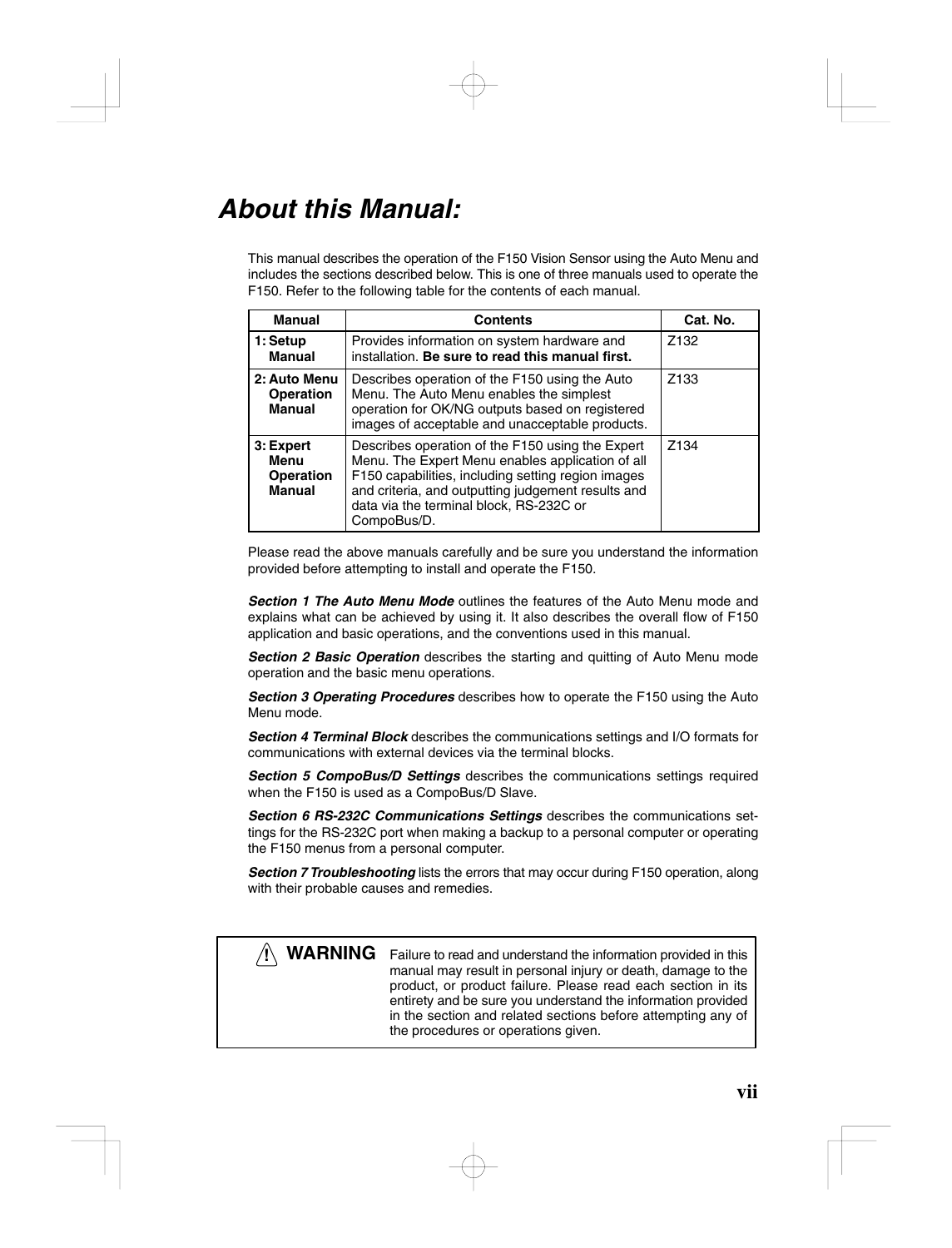# **PRECAUTIONS**

This section provides general precautions for using the F150 Vision Sensor.

**The information contained in this section is important for the safe and reliable application of the F150 Vision Sensor. You must read this section and understand the information contained before attempting to set up or operate a F150 Vision Sensor.**

| 2 General Precautions |  |
|-----------------------|--|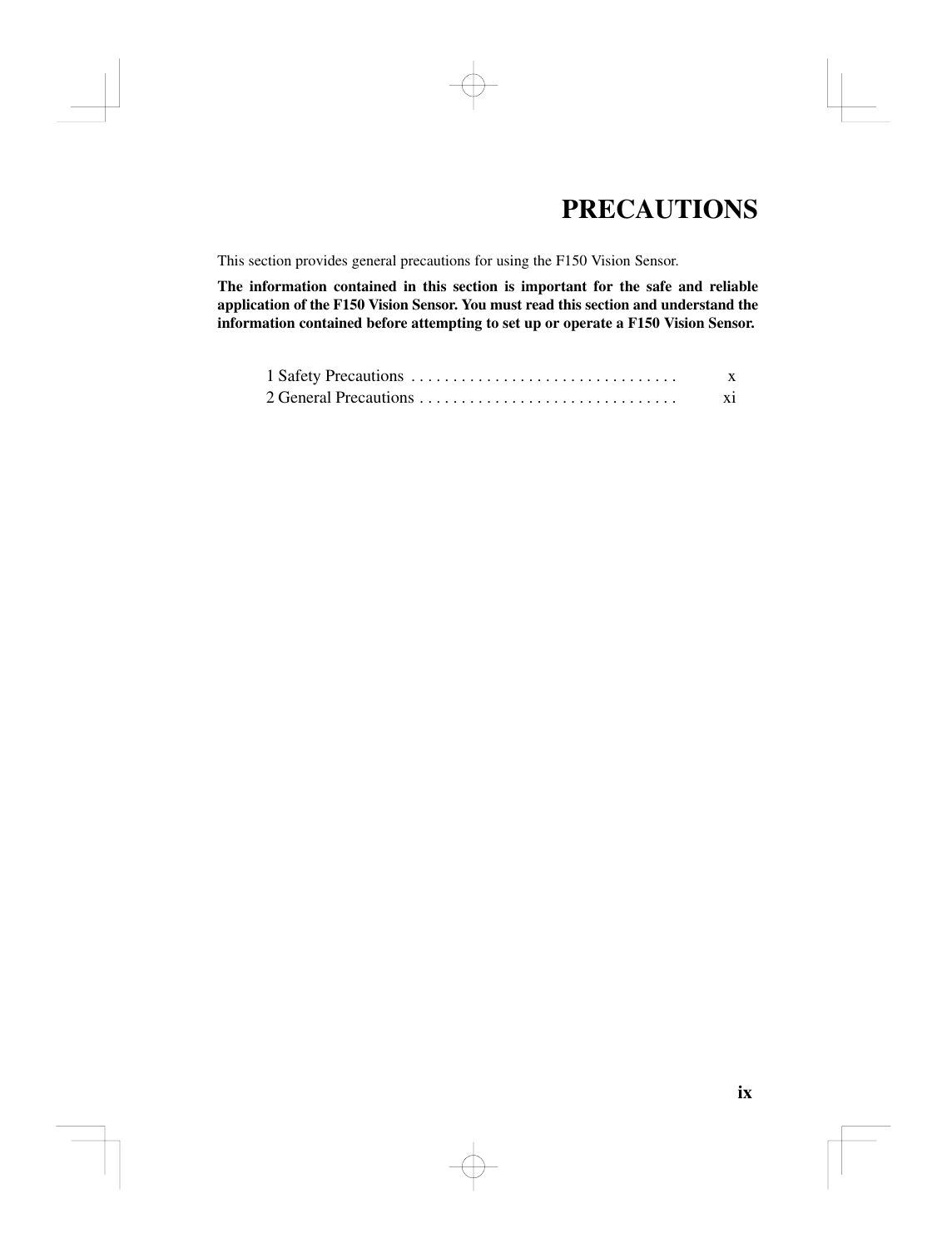# **1 Safety Precautions**

**! Caution** Do not touch fluorescent or halogen lights while the power is ON or immediately after the power is turned OFF. These lights generate heat and can cause burns.



**! Caution** Cover the terminal blocks with the Terminal Block Protection Covers.



**! Caution** Do not use the F150 in environments with flammable or explosive gases.

**! Caution** Install the F150 away from high-voltage equipment or motors to ensure safety during operation and maintenance.

**! Caution** Use the power supply cables and crimp terminals of specified sizes.

**! Caution** Use at the power supply voltages specified in this manual.

**! Caution** Be sure to securely tighten the screws when mounting F150 components.

**! Caution** Do not dismantle, repair or modify any F150 components.

**! Caution** Dispose of F150 components as industrial waste.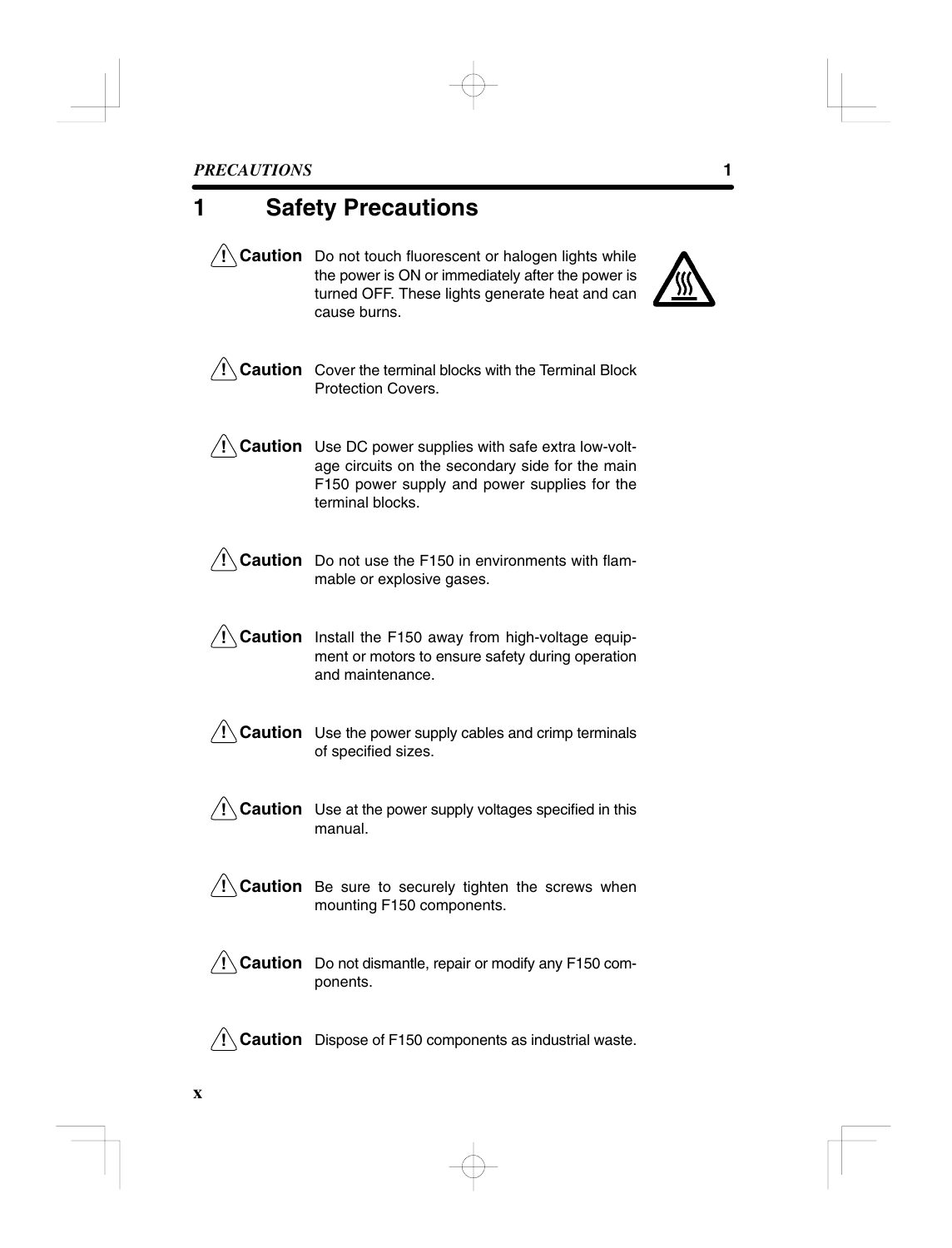- **! Caution** To prevent damage from static electricity, use a wrist strap or another device for preventing electrostatic charges when touching terminals or connector signal lines.
- **! Caution** Do not turn OFF the power while a message is being displayed indicating that processing is being performed. Data in memory will be destroyed, and the F150 may not operate correctly the next time it is started.

# **2 General Precautions**

The user must operate the product according to the performance specifications described in the operation manuals.

Before using the product under conditions which are not described in the manual or applying the product to nuclear control systems, railroad systems, aviation systems, vehicles, combustion systems, medical equipment, amusement machines, safety equipment, and other systems, machines, and equipment that may have a serious influence on lives and property if used improperly, consult your OMRON representative.

Make sure that the ratings and performance characteristics of the product are sufficient for the systems, machines, and equipment, and be sure to provide the systems, machines, and equipment with double safety mechanisms.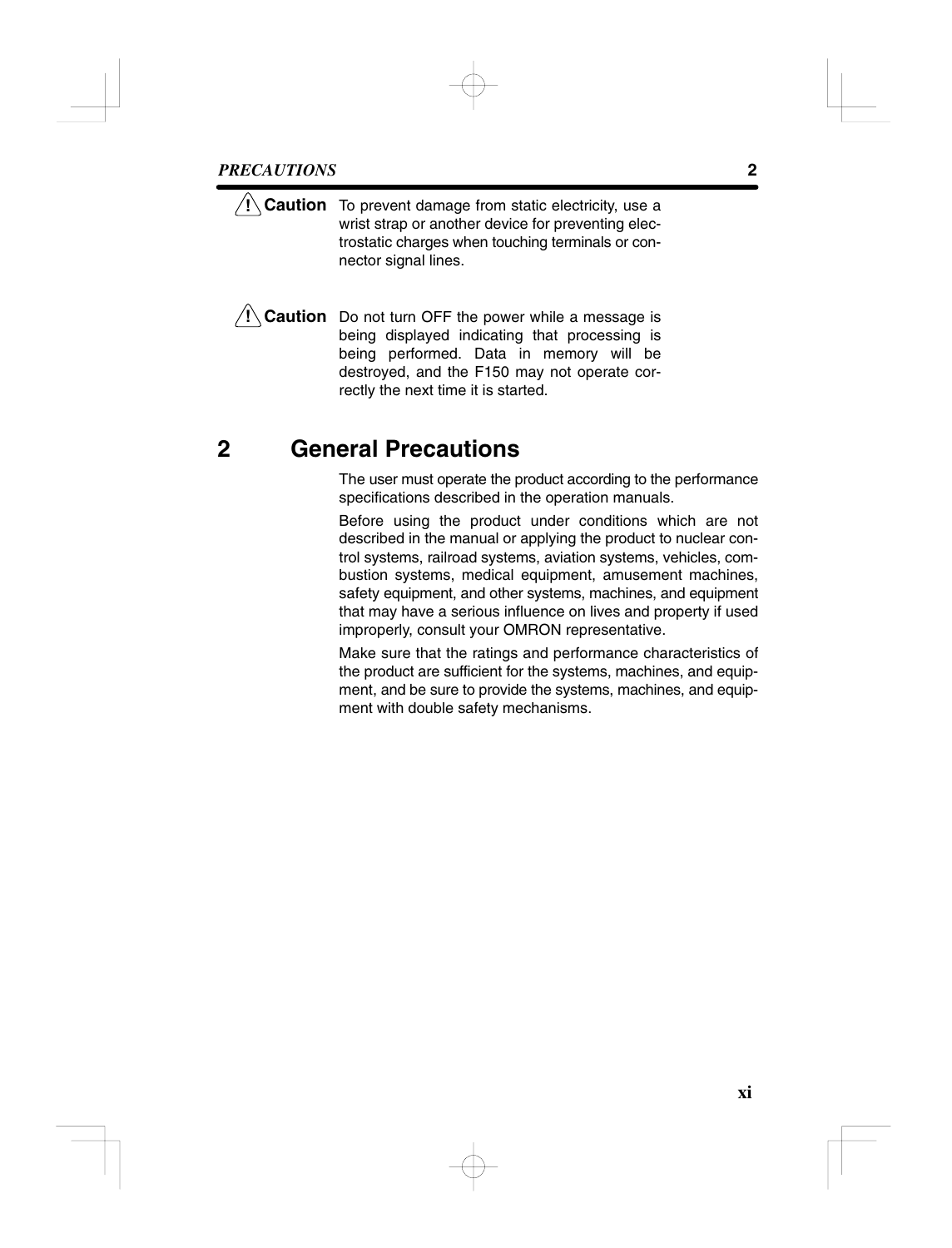# **SECTION 1 The Auto Menu Mode**

This section outlines the features of the Auto Menu mode and explains what can be achieved by using it. It also describes the overall flow of F150 application and basic operations, and the conventions used in this manual.

|                                                                              | $\mathfrak{D}$ |
|------------------------------------------------------------------------------|----------------|
| 1-2 Overview of F150 Installation and Operation                              | -4             |
| 1-3 Input and Output $\dots \dots \dots \dots \dots \dots \dots \dots \dots$ | .5             |
|                                                                              | .5             |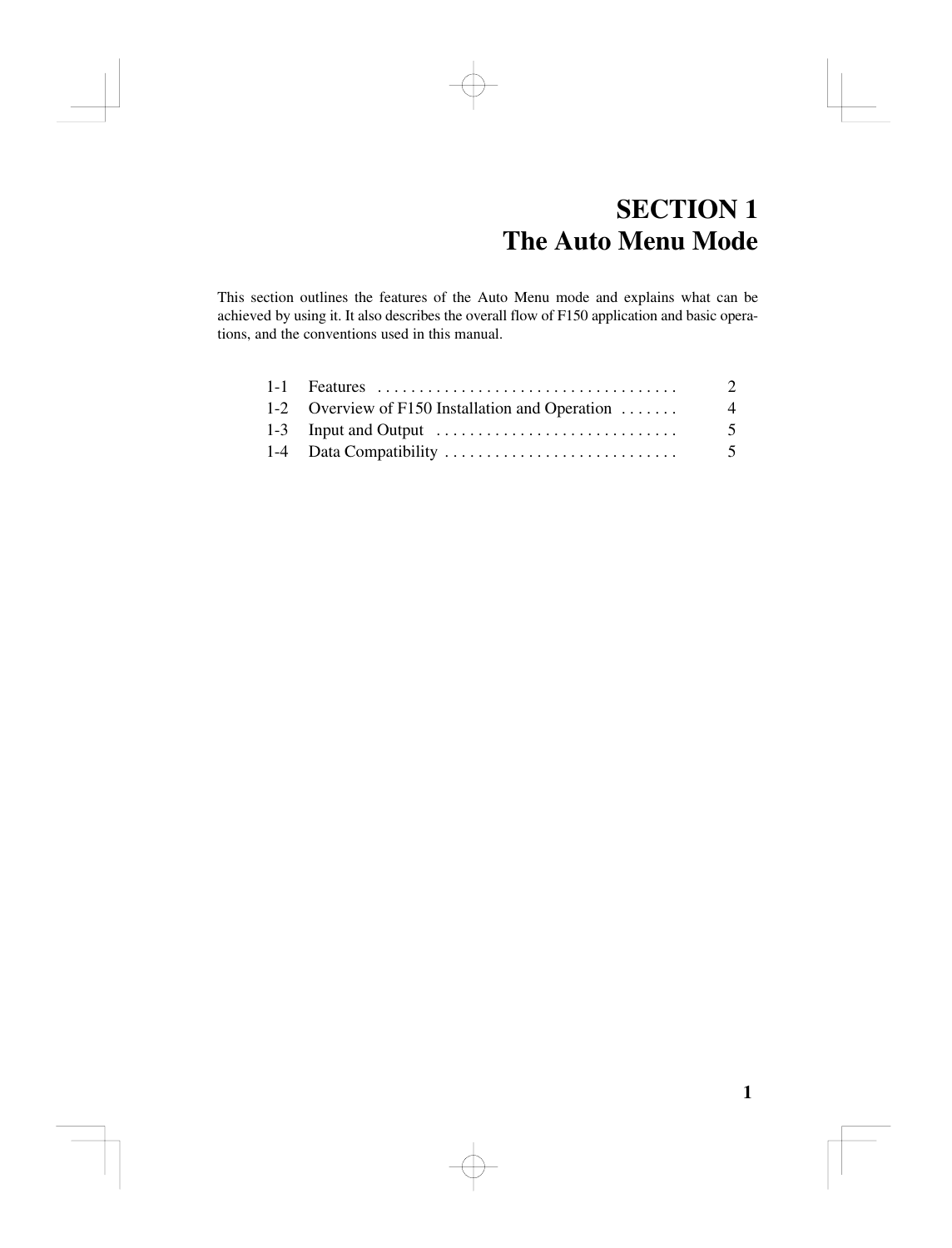# **1-1 Features**

The Auto Menu mode provides the easiest operation of the F150. Measurement conditions can be set automatically merely by registering images of acceptable (OK) and unacceptable (NG) products. Up to 23 images of unacceptable objects can be stored in memory, allowing easy verification of previous faults. Various options, such as for image adjustment, position compensation, and drawing of measurement regions have been added.

The following F150 features are supported by Auto Menu mode.

#### **Sample Image Registration** → **p 18**

Acceptable and unacceptable images can be registered as samples, and the measurement conditions for the F150 are automatically set by simply inputting OK or NG for the samples.

#### **Optional Functions** → **p. 29**

Images can be adjusted for easier measurement. Refer to *Image Adjustment* for details.

When measuring objects in almost exactly the same position (i.e.: the objects are positioned), processing time can be reduced by turning OFF the position compensation function. Refer to *Filtering* for details.

The measurement region can be drawn in the desired position. Refer to *Drawing Measurement Region* for details.

#### Scenes  $\rightarrow$  p 44

Up to 16 different sets of measurement conditions can be set. Each set of measurement conditions is called a "scene." You can switch scenes to automatically change the measurement conditions, e.g. to those for a different measurement object.

#### **Measurement Images** → **p 52**

Up to 23 measurement images are stored in memory for easy confirmation of past images to see what problems have occurred. The images in memory are cleared when power is turned OFF or the scene is changed. These images, however, may be backed up to a computer.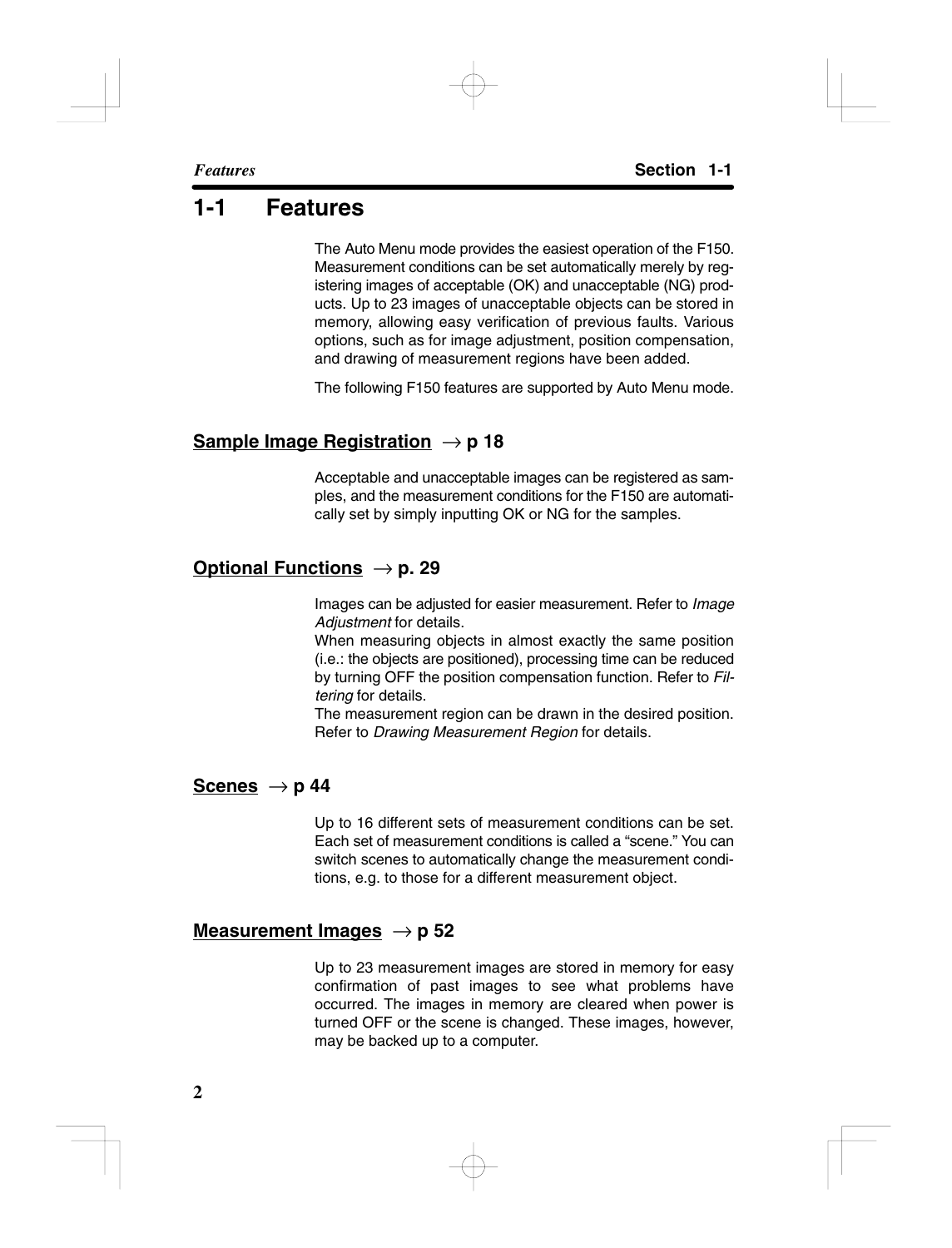#### **Terminal Blocks, CompoBus/D**

Measurement triggers can be input, and judgements (OK/NG) can be output via the terminal blocks or CompoBus/D. (Actual measurement values cannot be output from the terminal blocks, only the OK/NG measurement results.)

**Note** The external devices with which communications are supported vary with the model.  $\rightarrow$  **p. 5** 

#### **RS-232C Port** → **p 48**

Data can be backed up on a personal computer or other external device via the RS-232C port.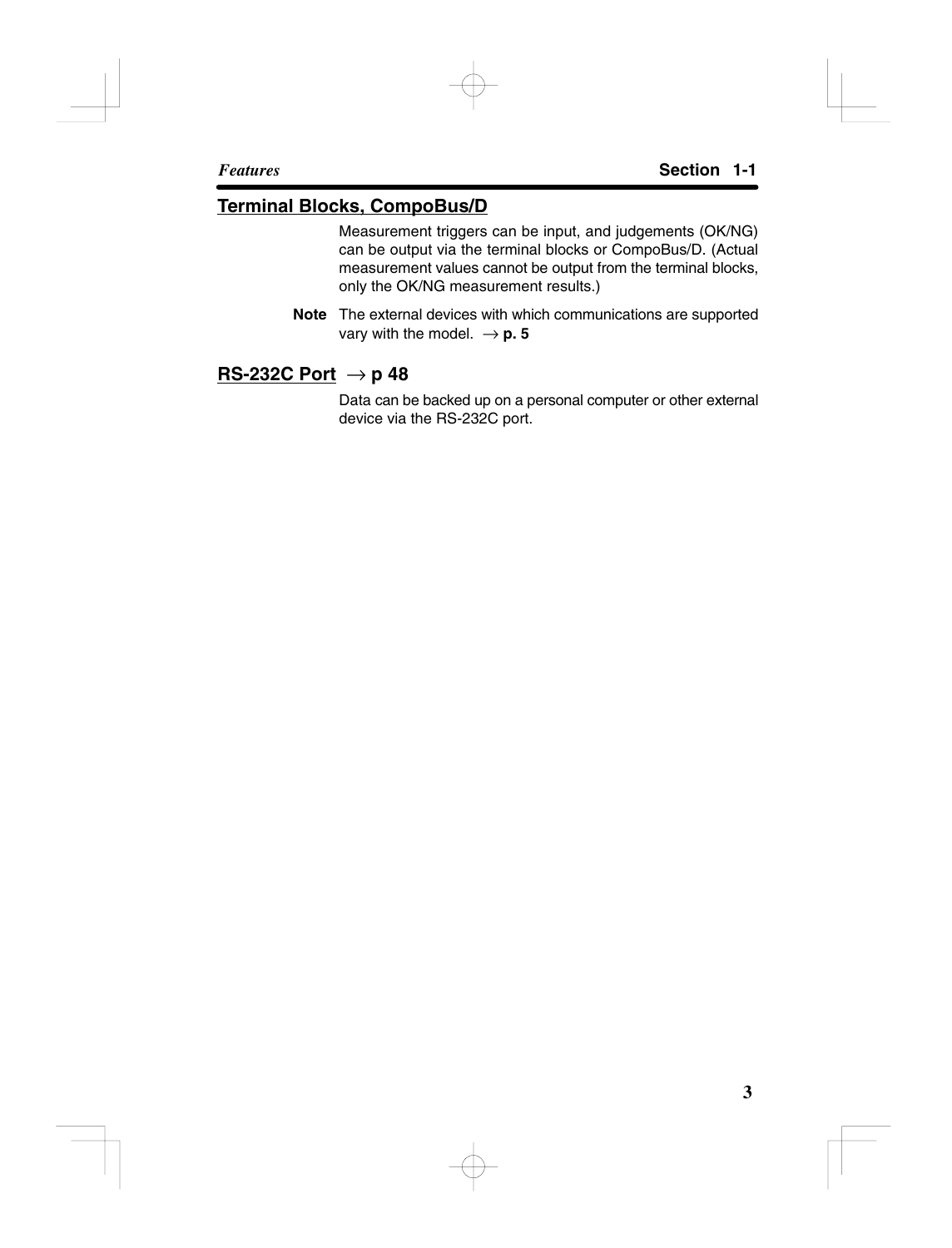# **1-2 Overview of F150 Installation and Operation**

The following table shows the basic steps that must be performed to use the F150.

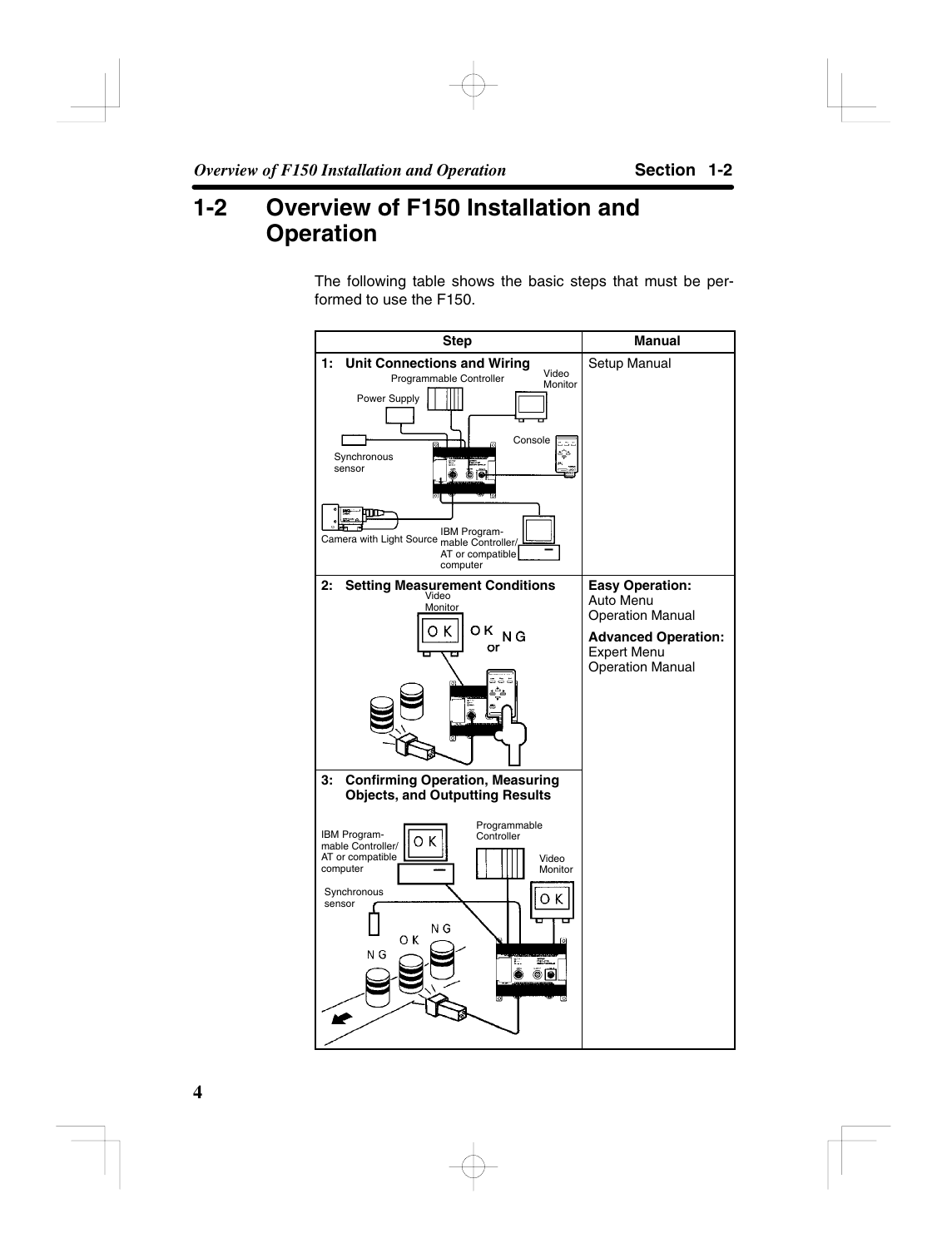# **1-3 Input and Output**

The kind of communications supported varies with the model as shown below.

|        | <b>Item</b>             | F150-C10E-2<br>F150-C15E-2                                                                                                     | F150-C10E-2-DRT                                                                                                                               |
|--------|-------------------------|--------------------------------------------------------------------------------------------------------------------------------|-----------------------------------------------------------------------------------------------------------------------------------------------|
|        | External communications | Connector for RS-232C<br>connections<br>i processoren.<br>Bi besoerede<br>Terminal<br>block<br>◉<br>Ю<br>Ιō<br><b>Readings</b> | Connector for RS-232C<br>connections<br>a sierpoordoorse.<br>Eilbergebiede<br>証<br>$\frac{1}{2}$<br>Terminal<br>© IOI<br>block<br>21<br>فتتقا |
|        |                         |                                                                                                                                | Connector for CompoBus/D<br>connections                                                                                                       |
| Input  | Console                 | Yes                                                                                                                            | Yes                                                                                                                                           |
|        | Terminal block          | Yes                                                                                                                            | Yes (except DI0 to DI7)                                                                                                                       |
|        | CompoBus/D              | No                                                                                                                             | Yes                                                                                                                                           |
|        | <b>RS-232C</b>          | No (see note)                                                                                                                  | No (see note)                                                                                                                                 |
| Output | <b>Terminal block</b>   | Yes                                                                                                                            | Yes (except DO0 to DO15)                                                                                                                      |
|        | CompoBus/D              | No                                                                                                                             | Yes                                                                                                                                           |
|        | <b>RS-232C</b>          | No (see note)                                                                                                                  | No (see note)                                                                                                                                 |

**Note** RS-232C can be used to operate the F150 from a personal computer or to make backup data. However, input of commands and output of results are not supported.

# **1-4 Data Compatibility**

Scene and system data for version  $1. \Box \Box$  is not compatible with this version and cannot be used. It is necessary to make new data settings.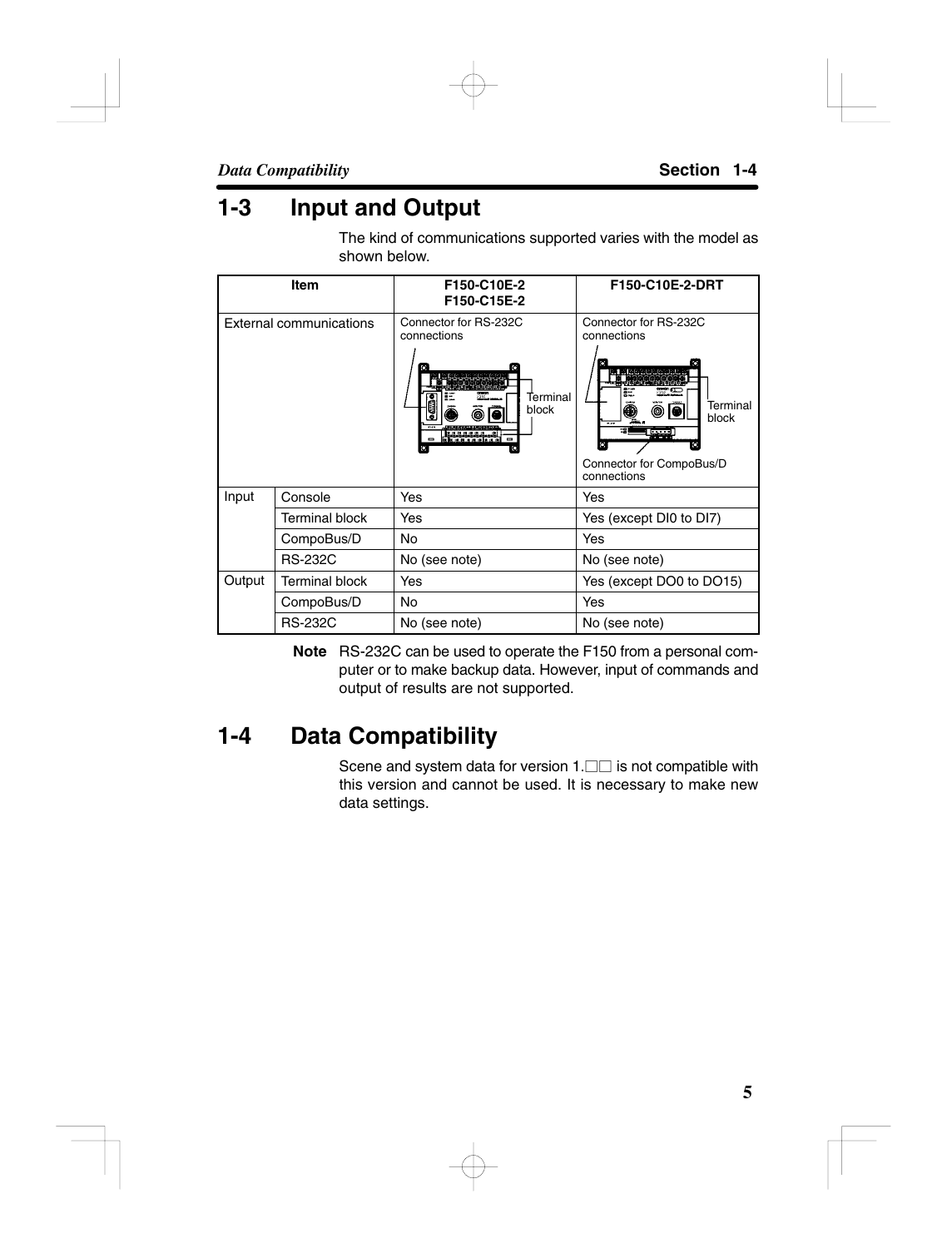# **SECTION 2 Basic Operation**

This section describes the starting and quitting of Auto Menu mode operation and the basic menu operations.

| $2 - 1$ |  | 8  |
|---------|--|----|
|         |  | -8 |
|         |  | -8 |
| $2 - 2$ |  | 10 |
|         |  | 10 |
|         |  | 11 |
| $2 - 3$ |  | 11 |
|         |  | 13 |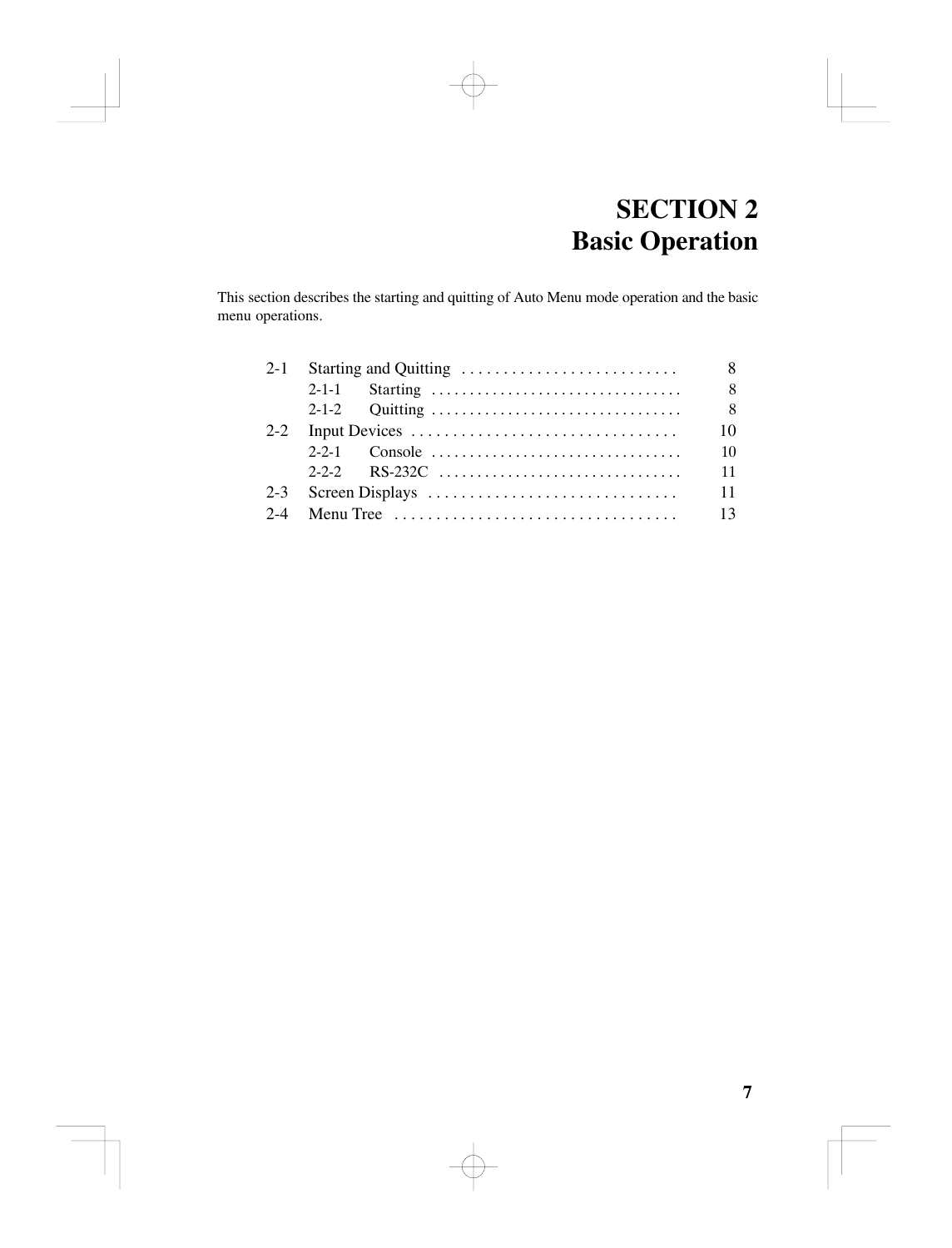# **2-1 Starting and Quitting**

#### **2-1-1 Starting**

**Note** Before connecting components or wiring power supply lines and grounding wires, be sure to refer to the relevant section in the Setup Manual.

Use the following procedure to start up the F150.

- **1** Be sure that the basic F150 components have been connected correctly. → *Setup Manual* **p. 7**
- **2** Turn ON the power supply on the monitor.
- **3** Turn ON the power supply on the F150. A startup message will appear followed by a processing message. After a short pause, the initial screen will appear. The following screen will appear the first time power is turned ON.

| Scn 0 MON       | ---- | ---ms  |
|-----------------|------|--------|
|                 |      |        |
|                 |      |        |
|                 |      |        |
|                 |      |        |
|                 |      |        |
|                 |      | Freeze |
| SFT+ESC:Display |      |        |

**Note** The startup scene and startup mode that appear when power is turned ON can be set. Use these settings to make daily operation more efficient once the F150 is ready for actual operation.  $\rightarrow$  p. 58

#### **2-1-2 Quitting**

Save all settings to flash memory before turning OFF the power. The data in flash memory is loaded each time the F150 is started. Any changes made will be lost unless they are saved to the flash memory.

The measurement images and sample images in memory are also cleared when the power is turned OFF. These images cannot be saved to flash memory, but they can be backed up on a computer if required.  $\rightarrow$  **p 48**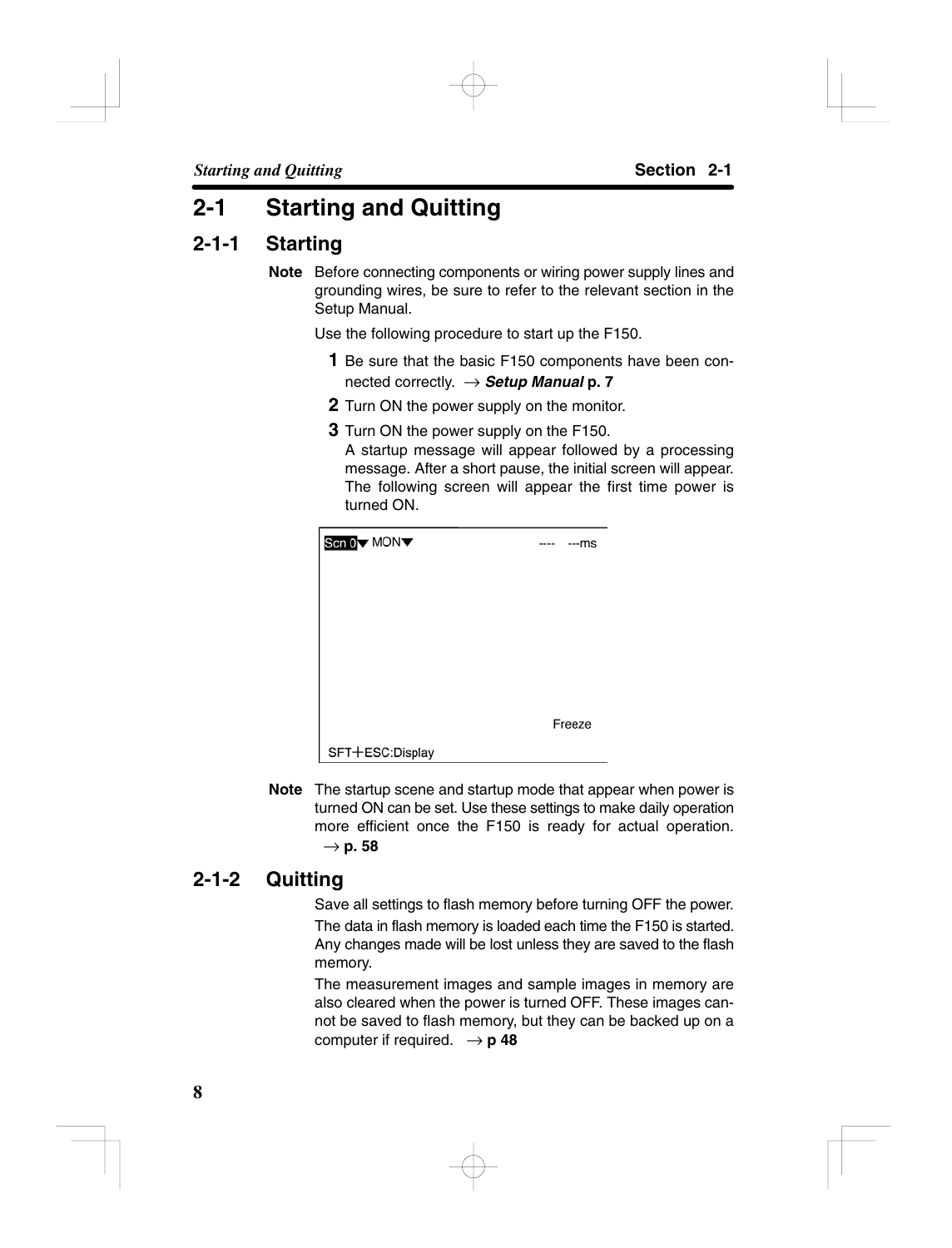**! Caution** Do not turn OFF the power or input a RESET signal while a message is being displayed in any save or load operation. Data in memory will be destroyed, and the F150 may not operate correctly the next time it is started.

**1** Display the Basic Screen.



- **2** Move the cursor to *MON* and press the **ENT** Key.
- **3** Select *SAVE*.



**4** A confirmation message will be displayed. Select *Execute* to save any changes. When saving is completed, the screen from step 1 will be returned.

| Setting data will be saved. |        |
|-----------------------------|--------|
| <i>s</i> ecute              | Cancel |

**5** Turn OFF the power to the F150.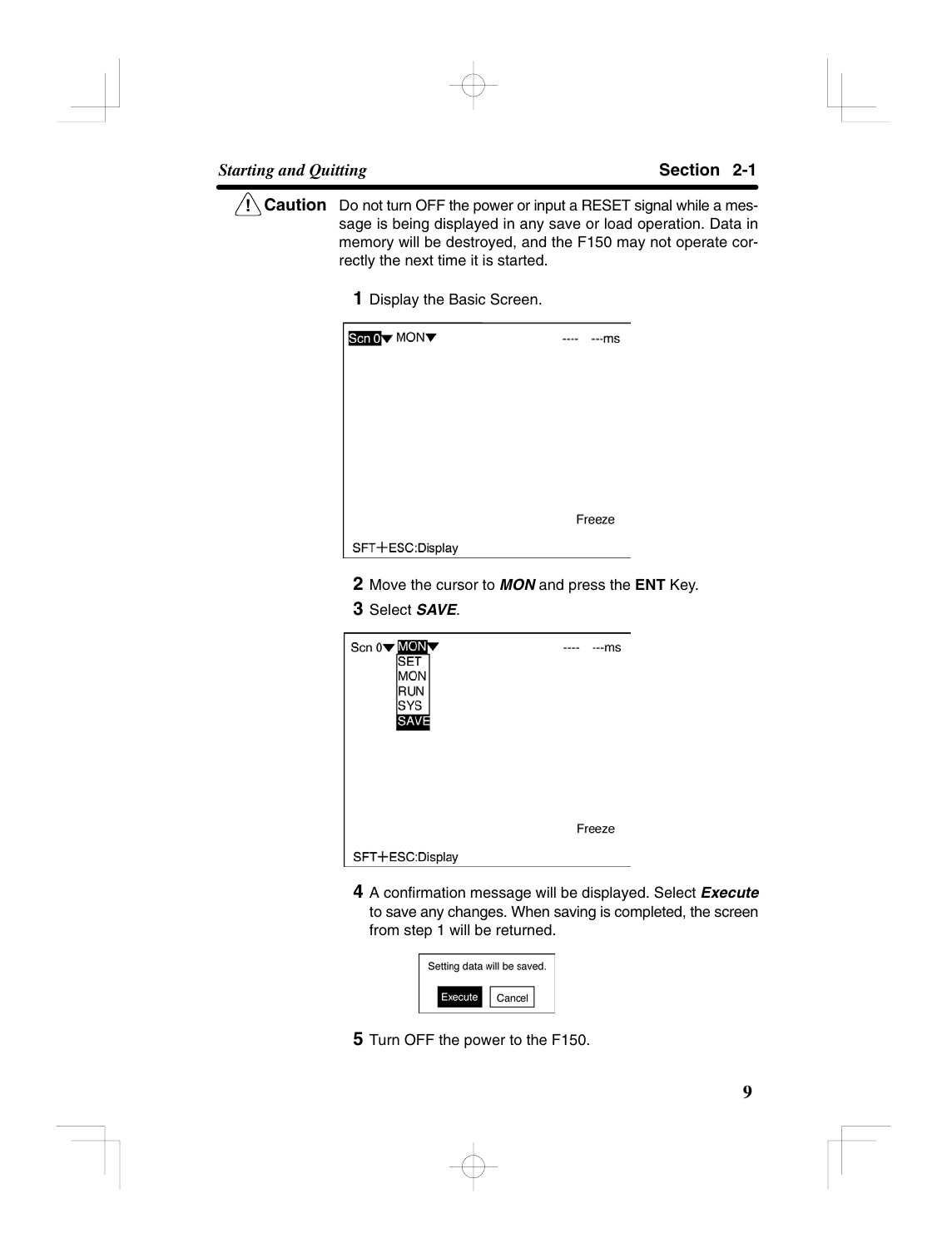# **2-2 Input Devices**

#### **2-2-1 Console**

The Console is used to perform menu operations. Be sure to familiarize yourself with Console operations before actually using the menus.



| Key                    | <b>Function</b>                                                                                                                                                                                                                                  |
|------------------------|--------------------------------------------------------------------------------------------------------------------------------------------------------------------------------------------------------------------------------------------------|
| <b>ESC: Escape Key</b> | The function of this key varies with the screen displayed. The<br>function is displayed at the bottom of the screen.<br>When moving between menus, pressing this key interrupts<br>processing and returns the user to the previous menu display. |
| TRIG: Trigger Key      | Starts object measurement.                                                                                                                                                                                                                       |
| <b>ENT: Enter Key</b>  | Executes a function or set a value.                                                                                                                                                                                                              |
| Up and Down Keys       | Used to move the cursor up and down to select items.                                                                                                                                                                                             |
|                        | Also used to set values. The Up Key will increase a value by 1<br>and the Down Key will decrease a value by 1. Continue<br>pressing the Up or Down Key to quickly increase or decrease a<br>value.                                               |
| Left and Right Keys    | Used to move the cursor left or right to select items.                                                                                                                                                                                           |
| <b>SHIFT Key</b>       | Must be pressed in combination with another key to have any<br>affect. Specific functions are assigned to Shift + another key<br>for specific screens.                                                                                           |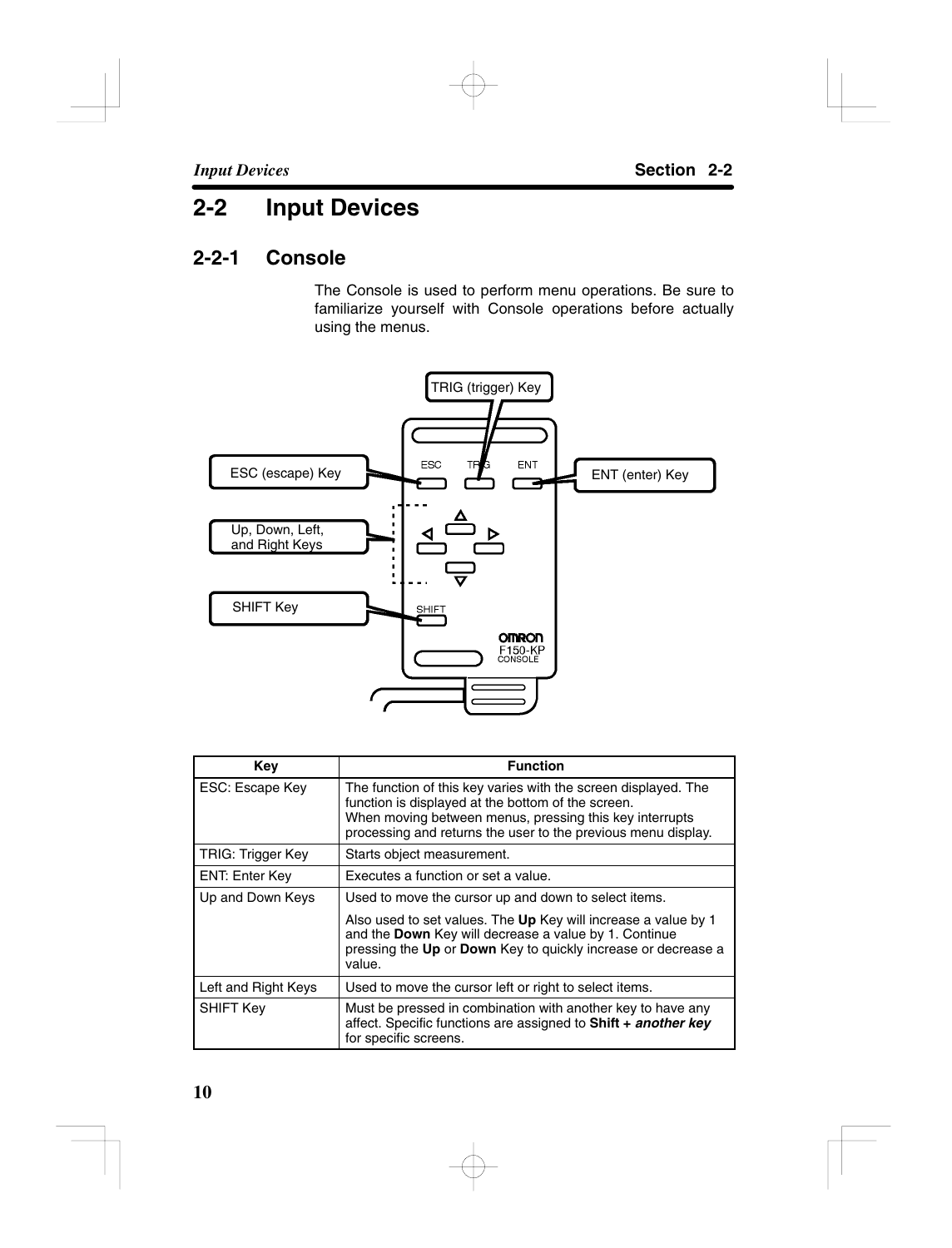#### **2-2-2 RS-232C**

For details of menu operation via RS-232C, refer to *Section 6 RS-232C Communications Settings.* → **p. 91** 

# **2-3 Screen Displays**

The F150 is operated by selecting functions from the screen.



The current scene number is given. There are 16 scenes that can be created. **Scene Number**

**Mode**

The current operating mode is displayed.

| <b>Display</b>          | <b>Meaning</b>                                                                                                                                                                                                         |
|-------------------------|------------------------------------------------------------------------------------------------------------------------------------------------------------------------------------------------------------------------|
| <b>SET</b>              | Sets the measurement conditions.                                                                                                                                                                                       |
| <b>MON</b><br>(Monitor) | Checks whether measurement is being performed<br>correctly under the set measurement conditions.<br>The measurement results are displayed on the<br>monitor only. The results cannot be output to<br>external devices. |
| <b>RUN</b>              | Performs measurement. The measurement results<br>are output to an external device via a terminal<br>block or CompoBus/D.                                                                                               |
| SYS (System)            | Sets system conditions for the F150.                                                                                                                                                                                   |
| <b>SAVE</b>             | Saves data to flash memory. If new settings have<br>been made, be sure to save the data before<br>quitting.                                                                                                            |

**Key Operations**

Displays special key combinations at the bottom of the screen where available.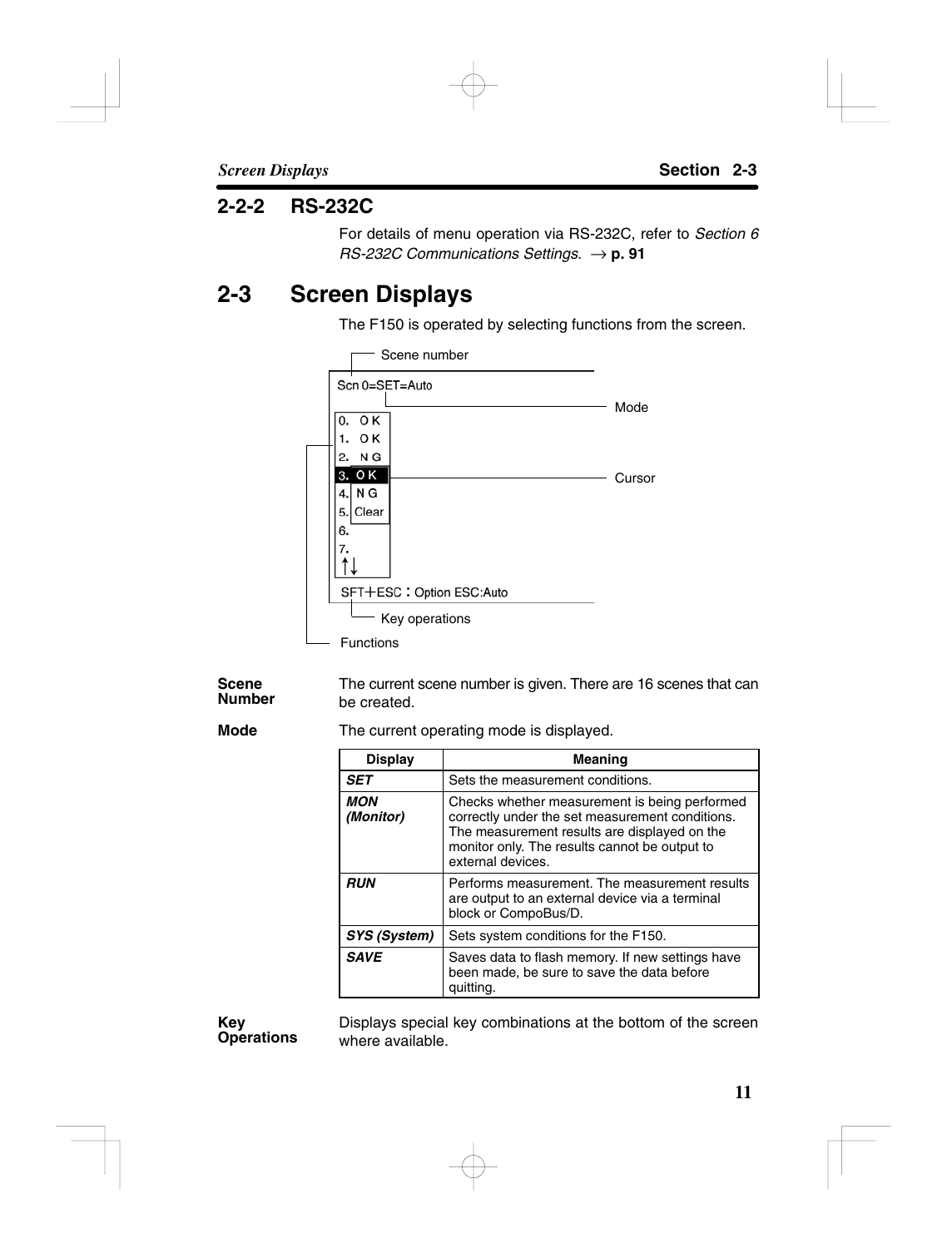The available functions are displayed on the menus. **Functions**

The cursor is moved to the desired function by pressing the Cursor Keys. The selected item is displayed in reverse black/white. **Cursor**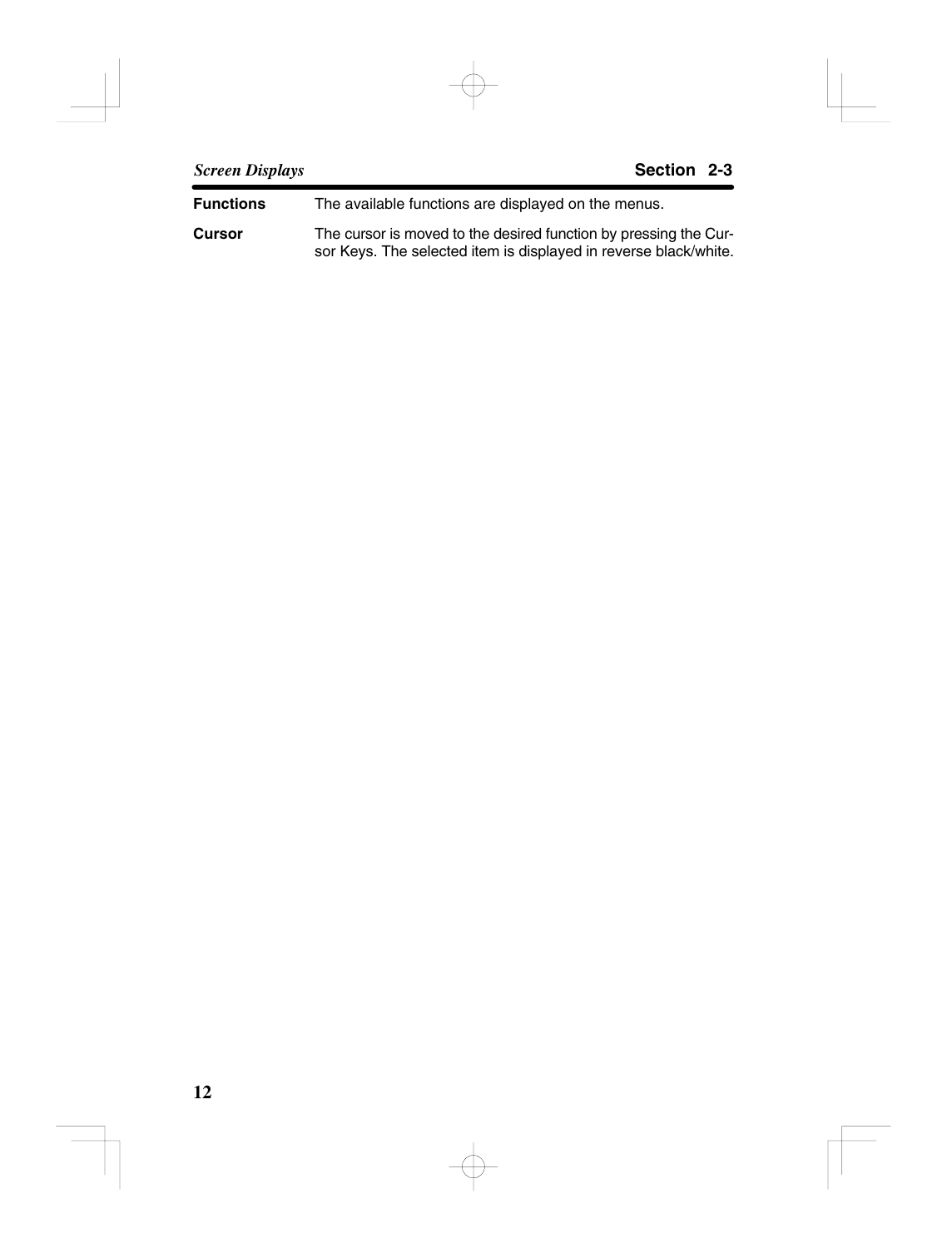# **2-4 Menu Tree**

The following diagram shows the menu tree of the F150.

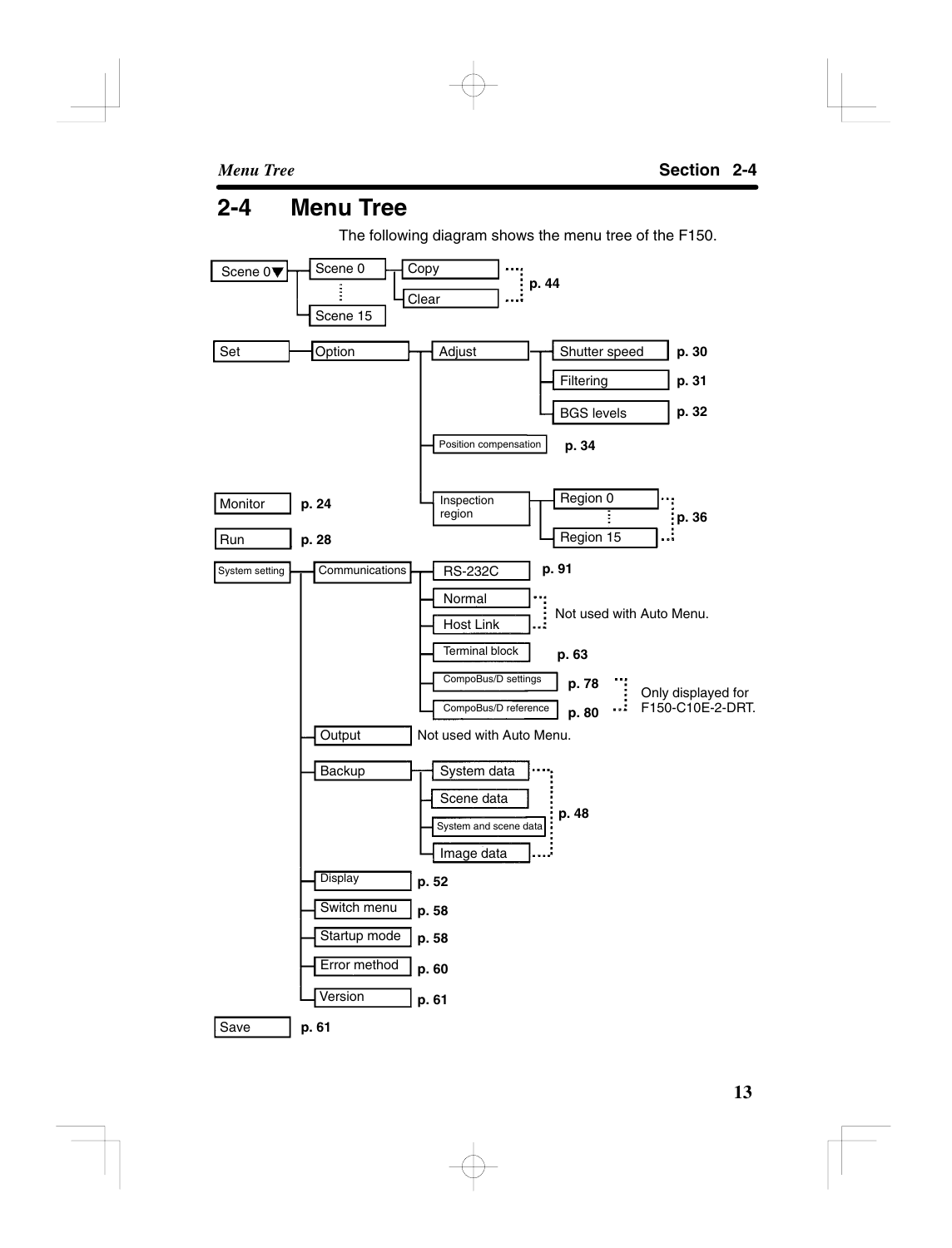Use the following procedure to move around the menus.

**1** Move the cursor to the desired item using the **Up**, **Down**, **Left**, and **Right** Keys.

| System settings  |  |
|------------------|--|
| Communications   |  |
| Output<br>Backup |  |
| Display          |  |
| Switch menu      |  |
| Startup mode     |  |
| Error method     |  |
| Version          |  |

**2** Press the **ENT** Key. In this example, operation will move to *Backup*.



- **3** Repeat the above two steps to move to lower levels.
- **4** Press the **ESC** Key. The display will move to the previous menu level (the screen shown in step 1).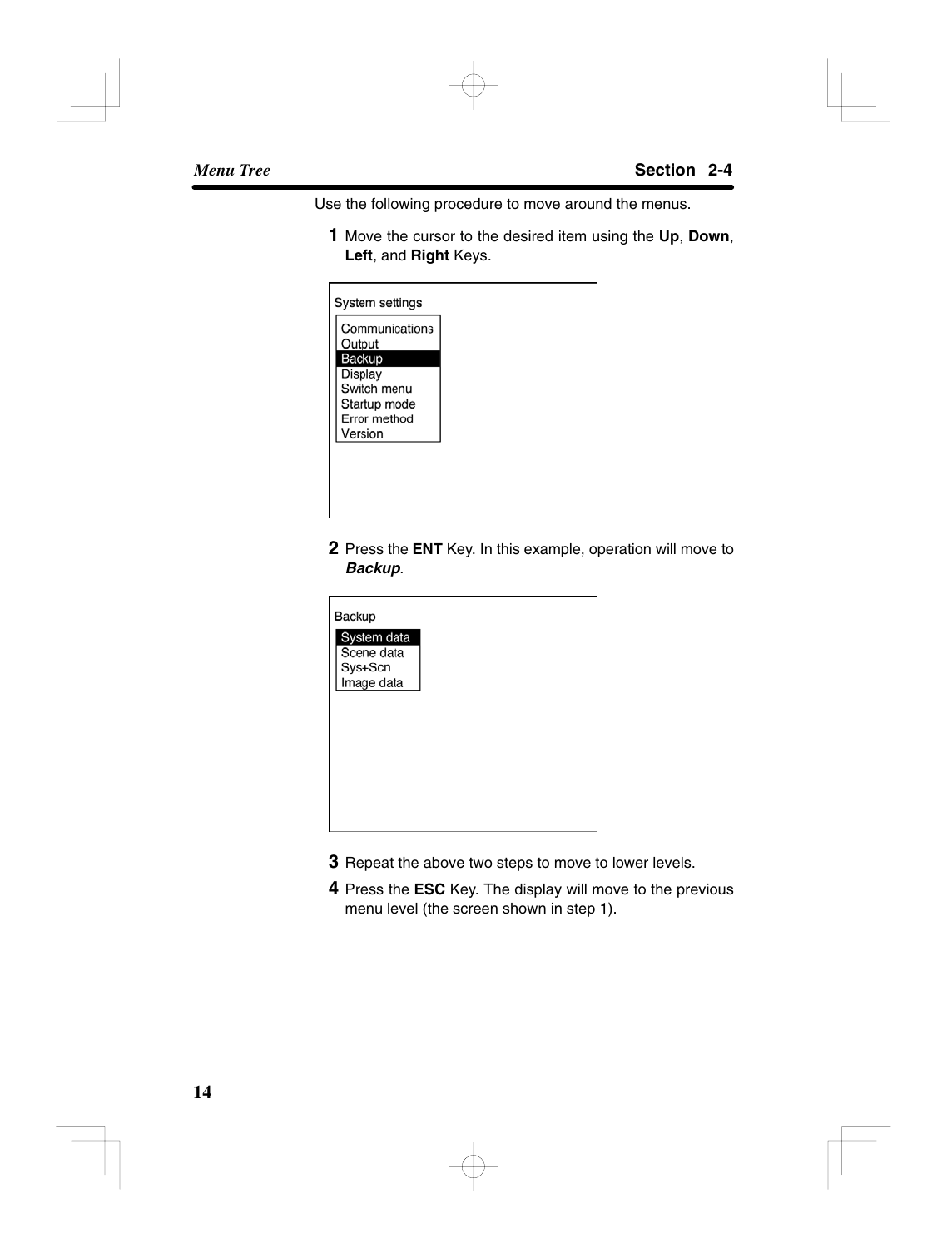# **SECTION 3 Operating Procedure**

This section describes how to operate the F150 using the Auto Menu mode.

| $3 - 1$ |                                |                                            | 16 |
|---------|--------------------------------|--------------------------------------------|----|
| $3-2$   | Displaying Images              |                                            |    |
| $3-3$   |                                |                                            | 18 |
| $3-4$   | Setting Measurement Conditions |                                            | 21 |
| $3 - 5$ | Checking Measurements          |                                            | 24 |
| $3-6$   | Measuring Objects<br>28        |                                            |    |
| $3 - 7$ | Optional Functions             |                                            | 29 |
|         | $3 - 7 - 1$                    | Optional Functions Menu                    | 29 |
|         | $3 - 7 - 2$                    | Image Adjustment                           | 30 |
|         | $3 - 7 - 3$                    | Position Compensation ON/OFF               | 34 |
|         | $3 - 7 - 4$                    | Drawing Measurement Region                 | 36 |
| $3 - 8$ | Changing Scenes                |                                            | 44 |
| $3-9$   | System Settings                |                                            | 46 |
|         | $3-9-1$                        |                                            | 47 |
|         | $3-9-2$                        | Saving/Loading System and Scene Data       | 48 |
|         | $3-9-3$                        | Measurement Screen Settings                | 52 |
|         | $3-9-4$                        | Switching Menus                            | 58 |
|         | $3-9-5$                        | Startup Scene and Mode                     | 58 |
|         | $3-9-6$                        | Selecting Output Method for Error Terminal | 60 |
|         | $3-9-7$                        | Checking the Software Version              | 61 |
| 3-10    | Saving to Flash Memory         |                                            | 61 |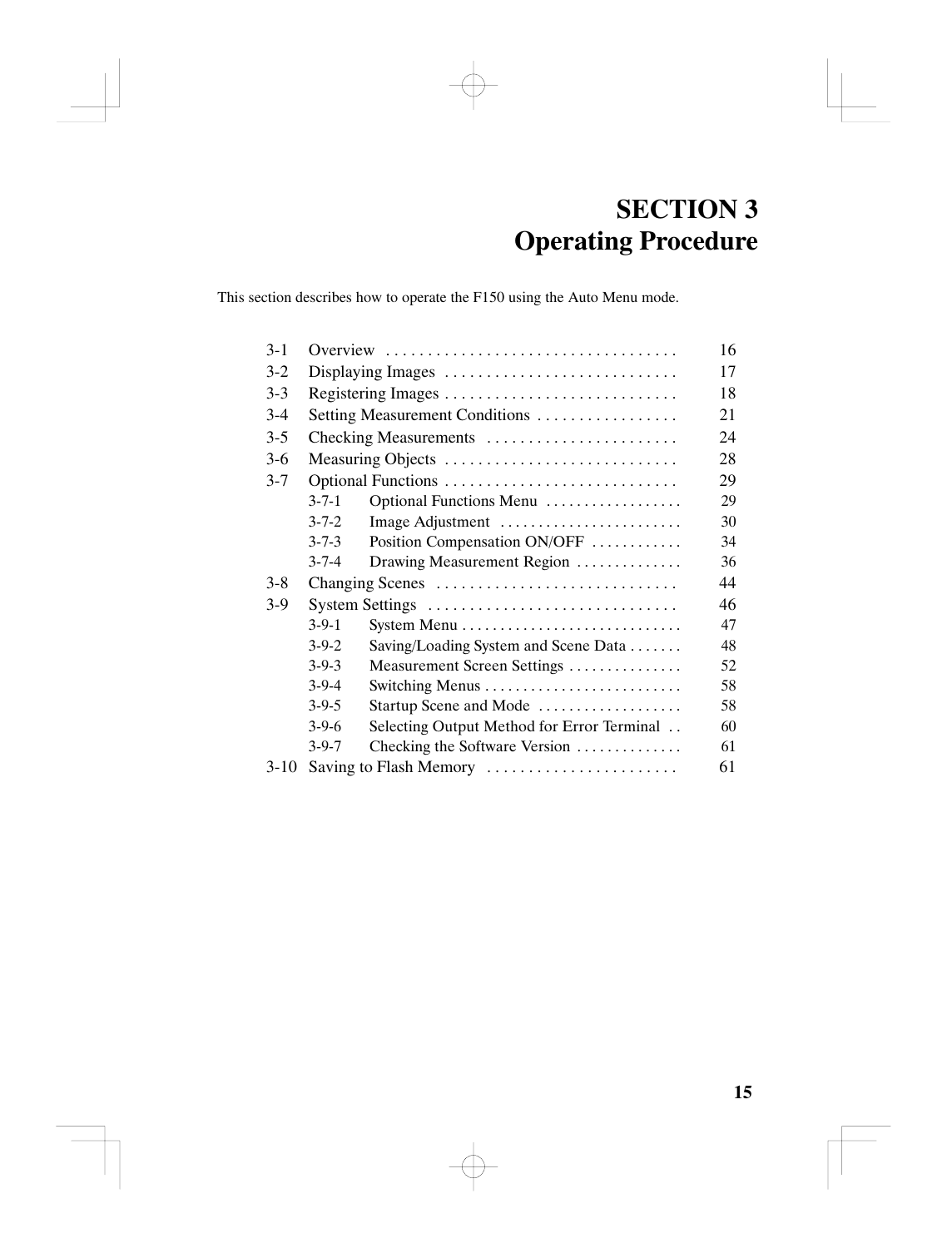# **3-1 Overview**

The main procedure for operating in the Auto Menu mode consists of only five steps. These steps are outlined below and described in more detail in the remainder of *Section 3*.

**1** An image of the measurement object is displayed on the video monitor.

For details about optional functions refer to *3-7 Optional Functions.*  $\rightarrow$  **p. 29** 

- The shutter speed can be adjusted in accordance with the speed of movement for the measurement object (shutter speed).
- Edges can be enhanced and the influence of noise can be reduced (filtering).
- Background patterns can be cut (background suppression).
- **2** Images of acceptable (OK) and unacceptable (NG) products are registered so that measurement conditions can be set automatically. These are called sample images.
- **3** Measurement conditions are set automatically using the registered sample images from step 2.
	- Measurement regions can be drawn in desired positions, enabling measurement that is focussed on particular areas.
	- When measuring objects in almost exactly the same position (i.e.: the objects are positioned), processing time can be reduced by turning OFF the position compensation function.
- **4** Measurement conditions are checked to ensure that proper measurement is possible under the measurement conditions set in step 3.
- **5** Actual measurements are performed according to the set measurement conditions.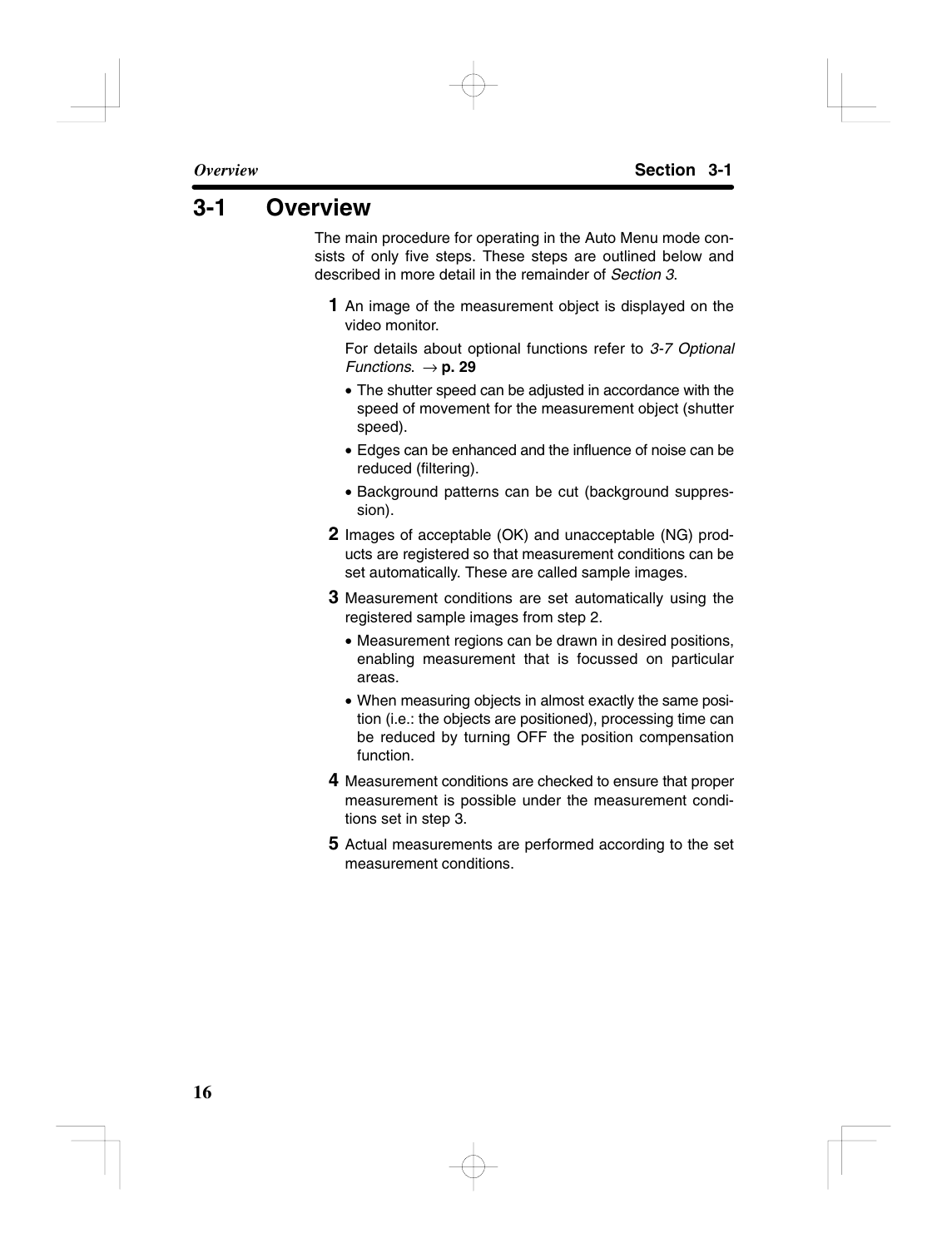# **3-2 Displaying Images**

Display the measurement object on the Video Monitor. Adjust the camera distance to get a clear image.

Camera distances → *Section 2 Product Introduction* in the *Setup Manual*

**Note** Adjust the image so that the part of the object to be measured is in the center of the screen.



Field of vision:  $(H \times W)$ 20-mm lens:  $20 \text{ mm} \times 20 \text{ mm}$ 50-mm lens: 50 mm  $\times$  50 mm



**! Caution** The light will gradually become darker if used for long periods of time. Adjust the measurement conditions regularly. The light will lose approximately 20% illumination after 1,500 hours of use.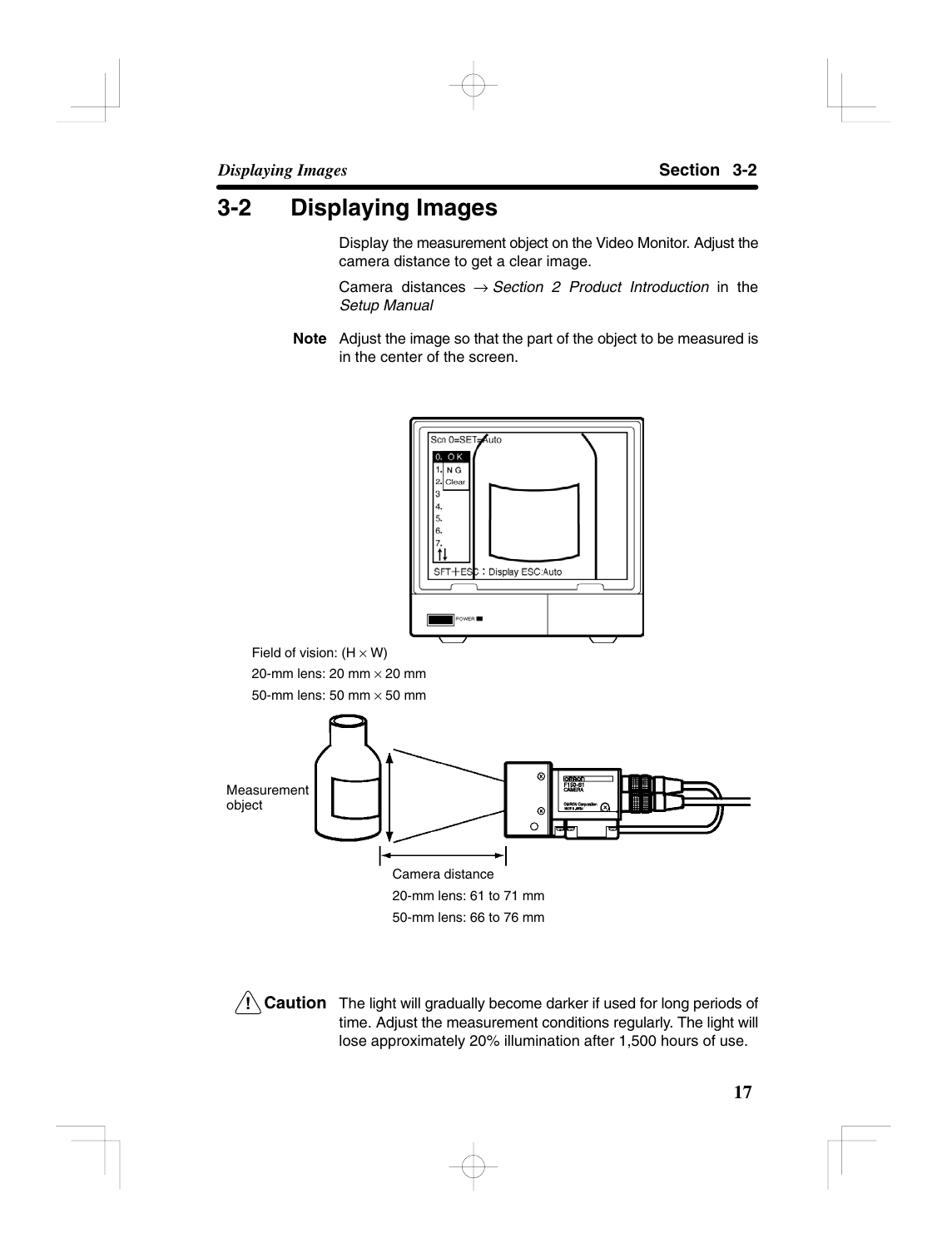#### **Optional Functions** → **p. 29**

Measurement cannot be performed properly with unclear images. Using one of the following optional functions, adjust the images so that the difference between OK objects and NG objects is clear.

- Shutter Speed: Change the camera shutter speed if the image is blurred due to fast (or slow) movement of the measurement object.
- Filtering: Reduce the effects of noise and enhance the edges of the measurement object.
- Background Suppression: Use this function to exclude any background patterns from measurement.

# **3-3 Registering Images**

Register acceptable and unacceptable images as samples so that the measurement conditions can be set automatically.

**Note** Register at least one OK sample image. The measurement conditions cannot be set if no OK sample image is registered.

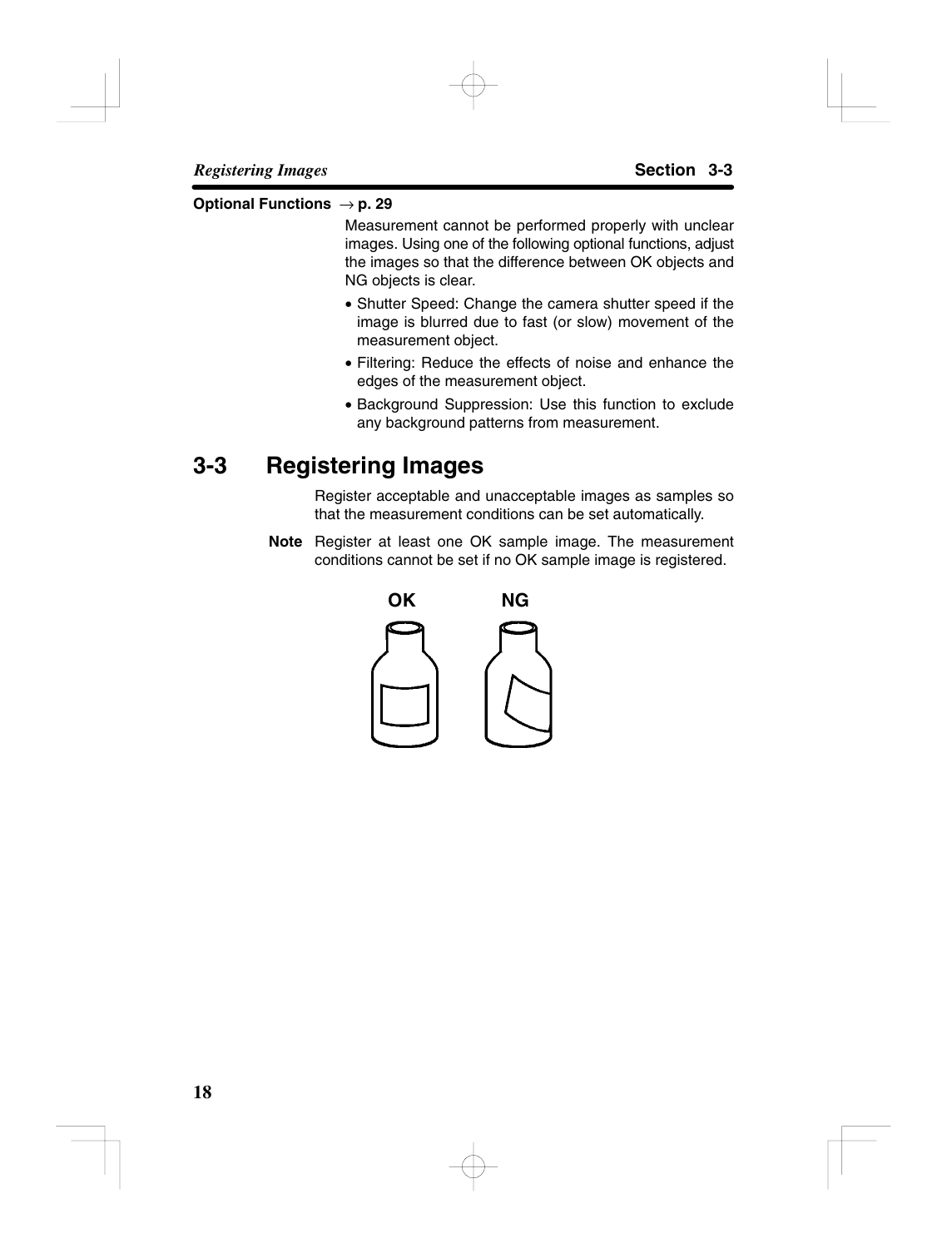#### **Procedure**

 When the power is turned ON for the first time, the following screen will be displayed.



Select *MON*. The mode menu will be displayed.



Select *SET*. The F150 will enter Set mode.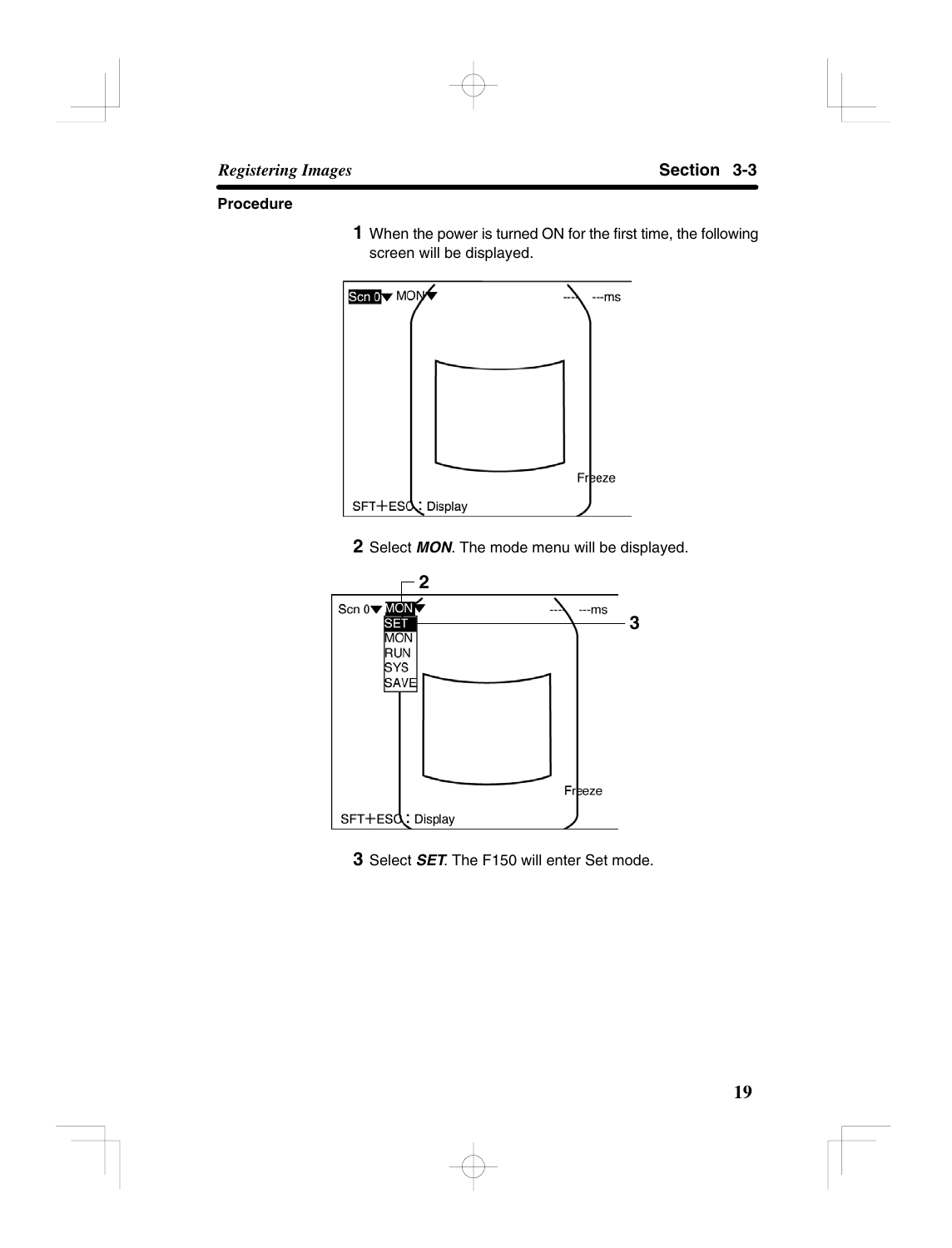**4** Display the measurement object to be registered on the screen, and press the **ENT** Key. The selections *OK*, *NG* and *Clear* will be displayed.



**5** Select either *OK* or *NG* as appropriate for the displayed image. The sample image will be register as memory image 0. When registration has been completed, the cursor will automatically move to Memory 1. To register more images as samples, repeat steps 4 and 5 as required.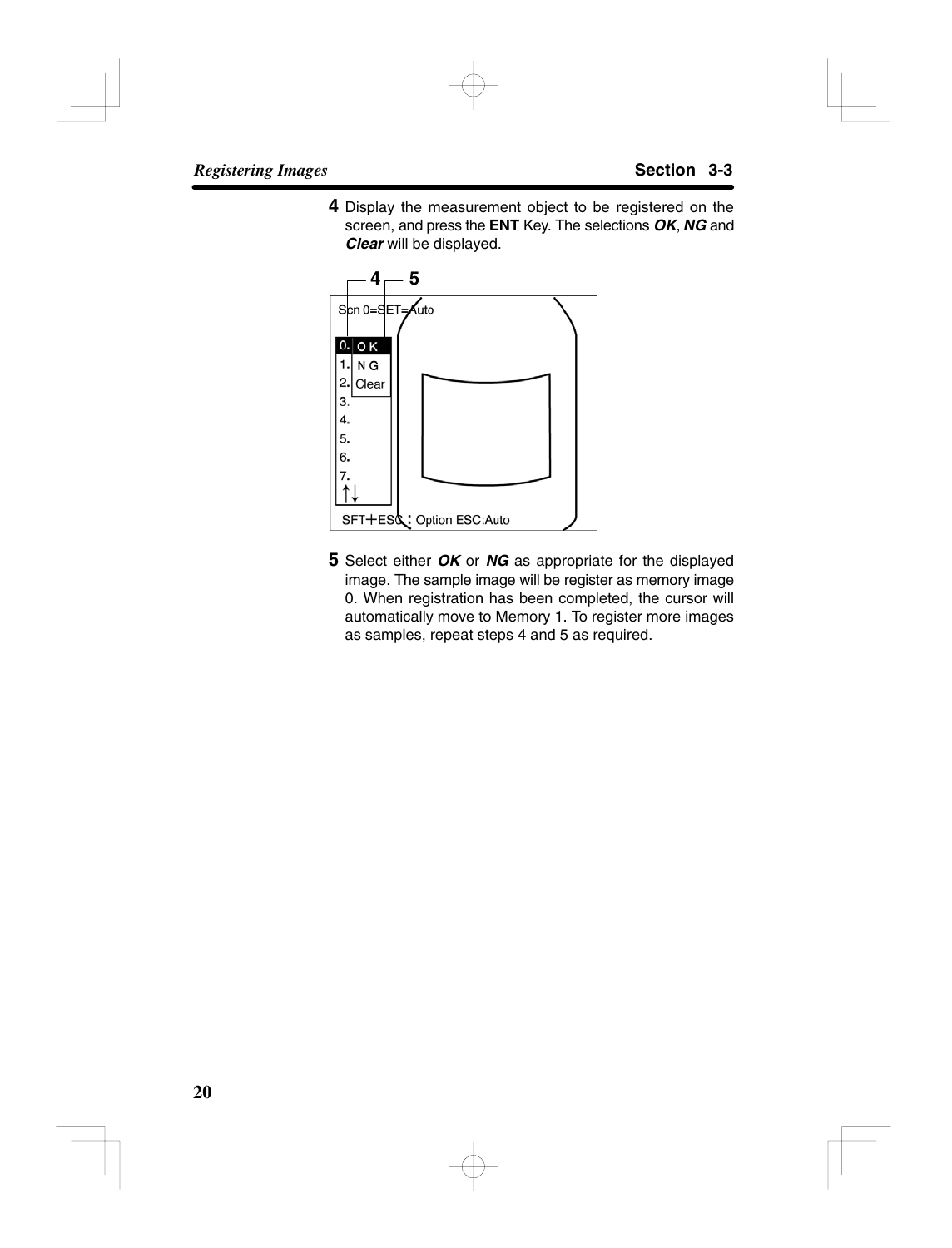# **3-4 Setting Measurement Conditions**

The F150 performs the calculations necessary for measurement condition parameters according to the sampled images. Carry out the operation in accordance with the messages displayed on screen.

#### **Procedure**

- **1** Check that all of the registered sample images show either *OK* or *NG*. If *??* appears as a memory number, parameter calculation cannot be performed. Either set to *OK* or *NG*, or clear that memory image.
- **2** Press the **ESC** Key. A confirmation message will be displayed.



**3** Select *Execute*. Automatic setting will be performed. Wait until the setting result is displayed.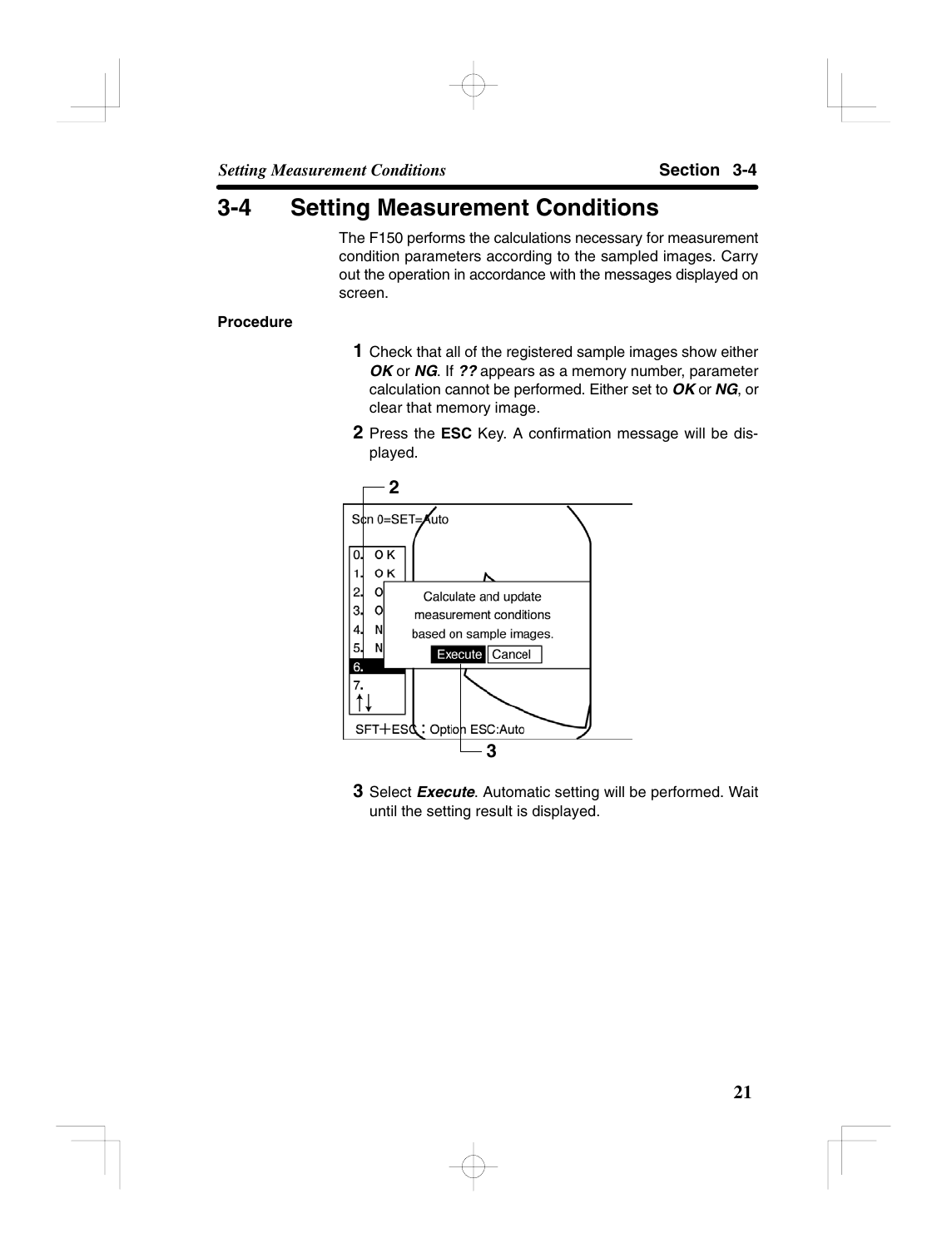**4** Select *OK* to confirm the settings and to exit this screen. The F150 will automatically enter Monitor mode.

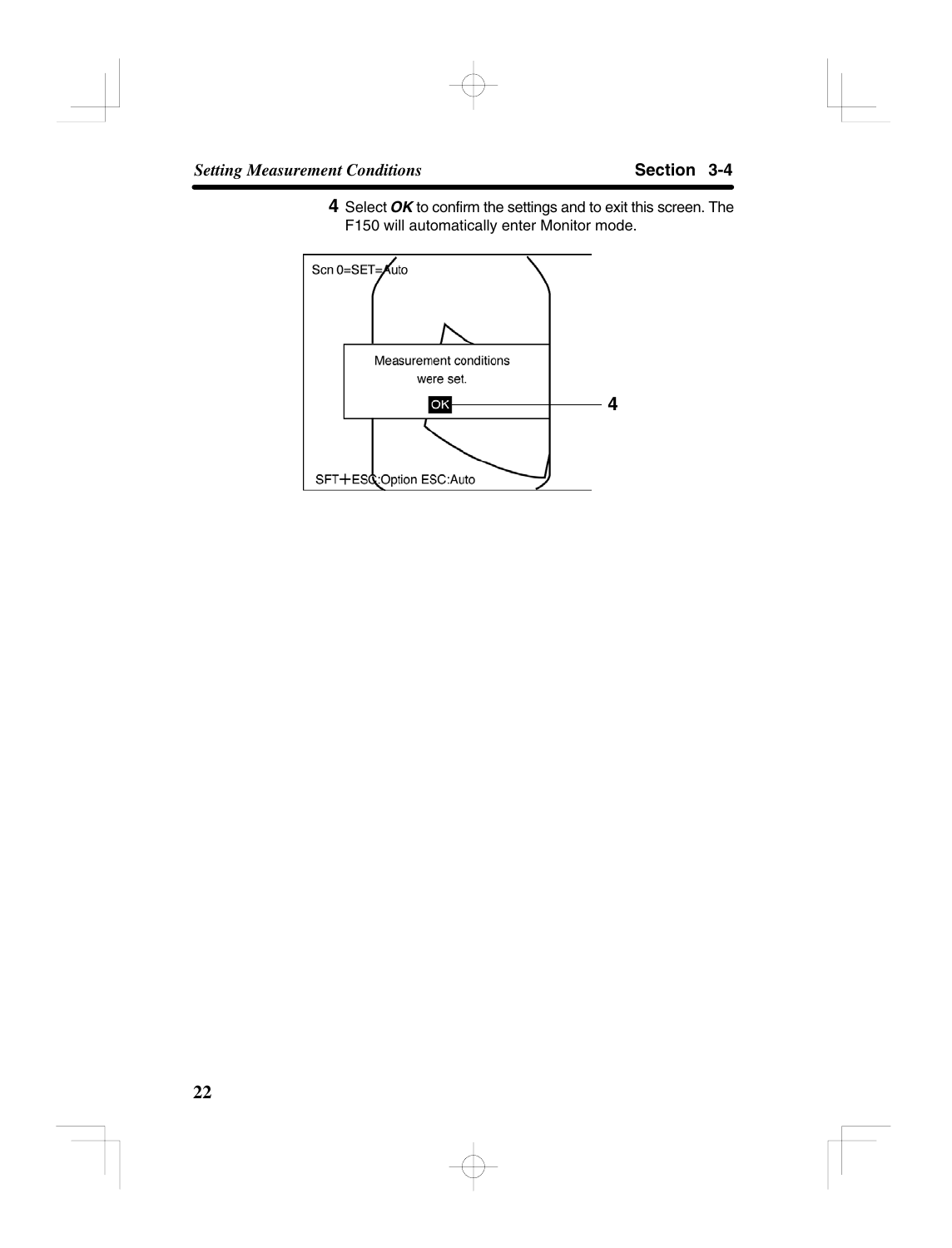#### **Optional Functions** → **p. 29**

• Measurement regions can be drawn in desired positions, enabling measurement to be focussed on particular areas. Also, OK or NG can be set for individual regions allowing more precise measurement conditions.

#### **Example**



• The position displacement compensation function can be turned ON or OFF. When measuring objects in almost exactly the same position (i.e.: the objects are positioned), processing time can be reduced by turning OFF this function.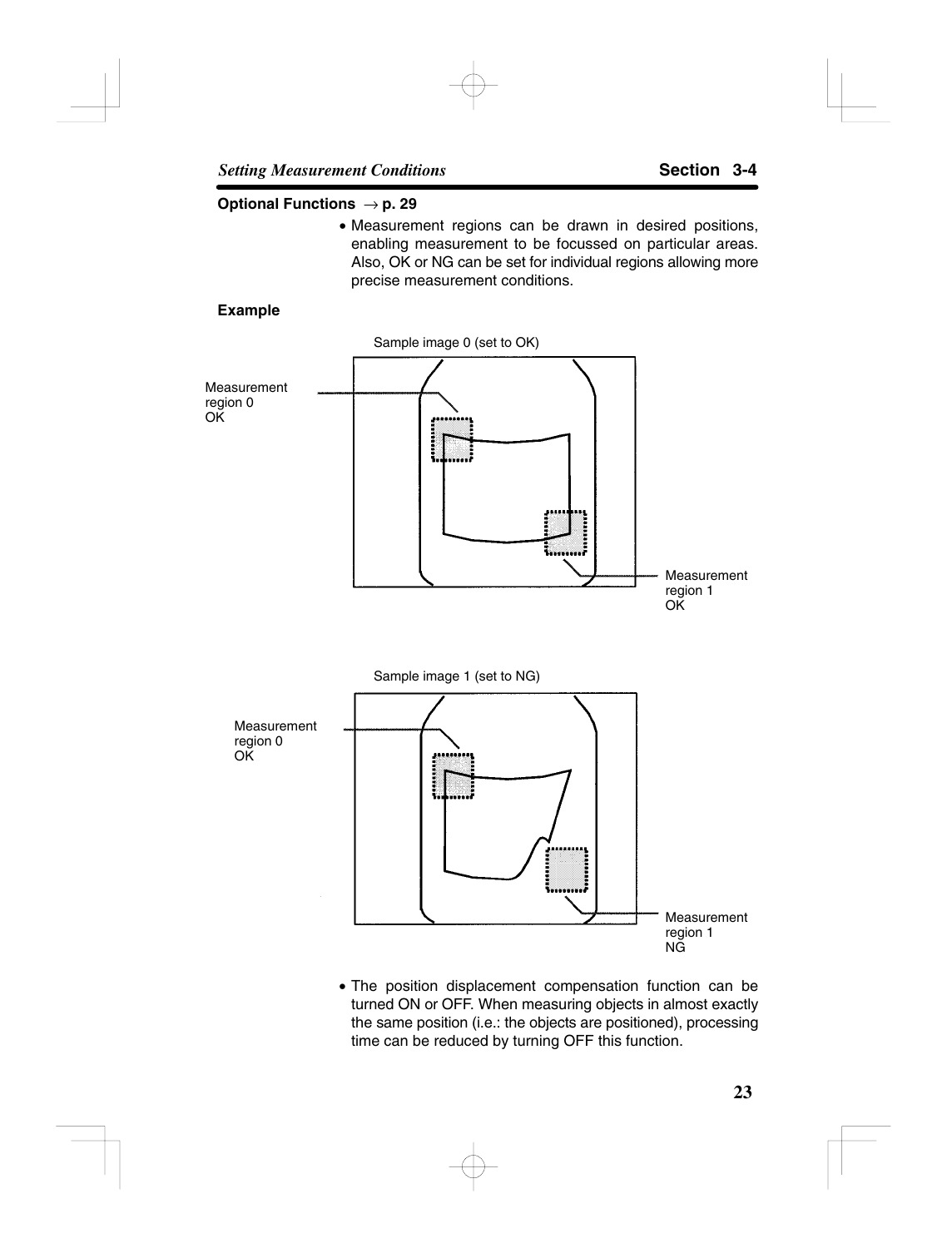# **3-5 Checking Measurements**

Check whether or not objects can be correctly measured using the measurement conditions set in the last section. Measurement results cannot be output to external devices. The measurement conditions can only be checked on the screen.

#### **Procedure**

Display the measurement object on the screen,and either press the **TRIG** Key or input the STEP signal. The overall judgement result and the time taken for measurement will be displayed. Display several different measurement objects, and check that measurement is performed correctly for each of them.



- **Note** 1. If measurement is not performed correctly, perform one of the following steps.
	- Register another sample image and perform the setting procedure again.  $\rightarrow$  **p. 18** When registering another NG image, clear the scene first. Otherwise, the measurement conditions will not be set correctly. The registered sample images are not deleted from memory by clearing the screen. Reset an OK or NG judgement for the sample images.  $\rightarrow$  **p. 46**
	- Adjust the measurement conditions using the optional functions.  $\rightarrow$  **p. 29**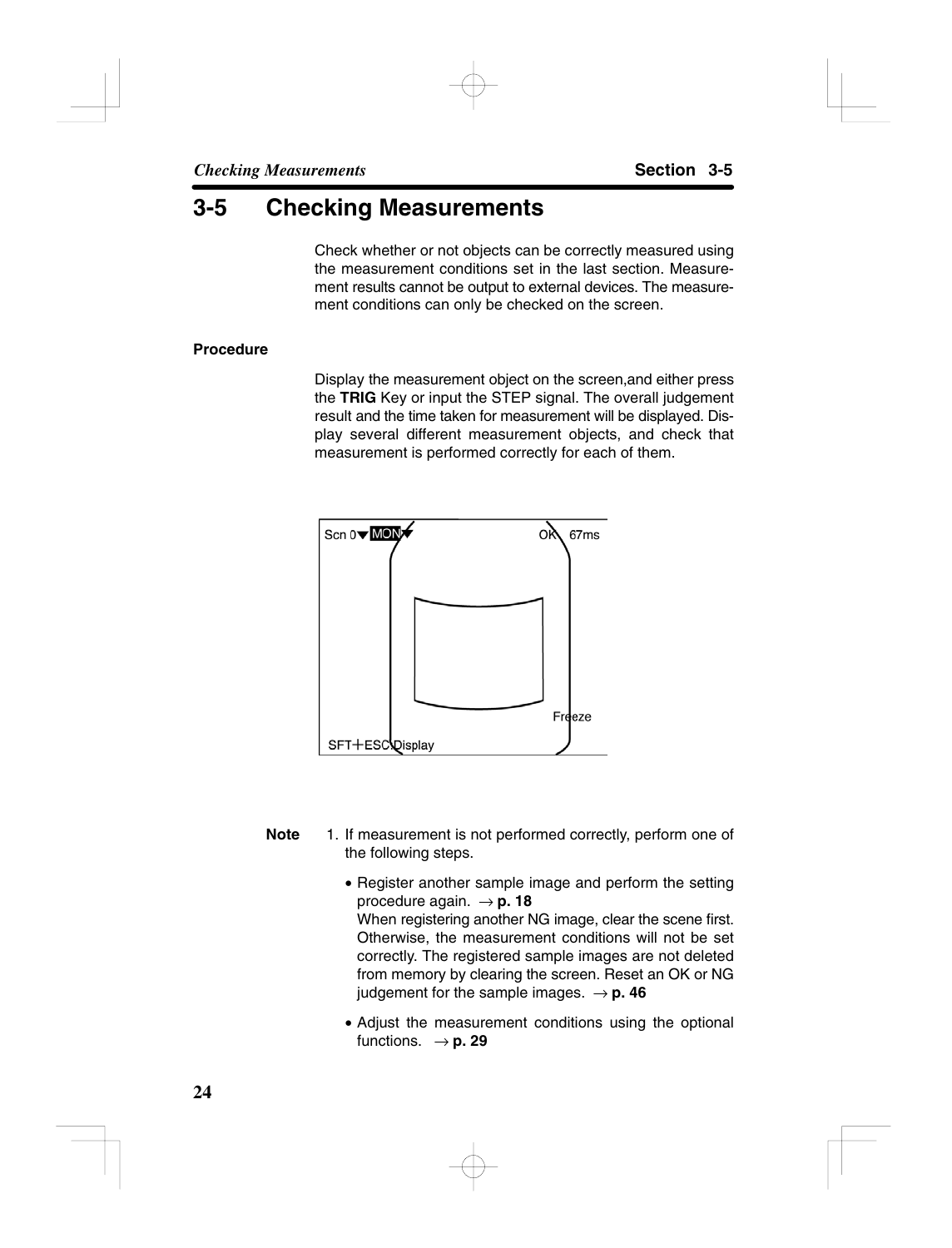2. The contents of the screen display can be changed. Press the **SHIFT + ESC** Keys to go to *Display settings*.

Display settings menu



• Position Compensation:

If the position compensation function is ON, the displacement of the measurement object and the method for position displacement compensation can be checked. (NG items will displayed in reverse black and white.)

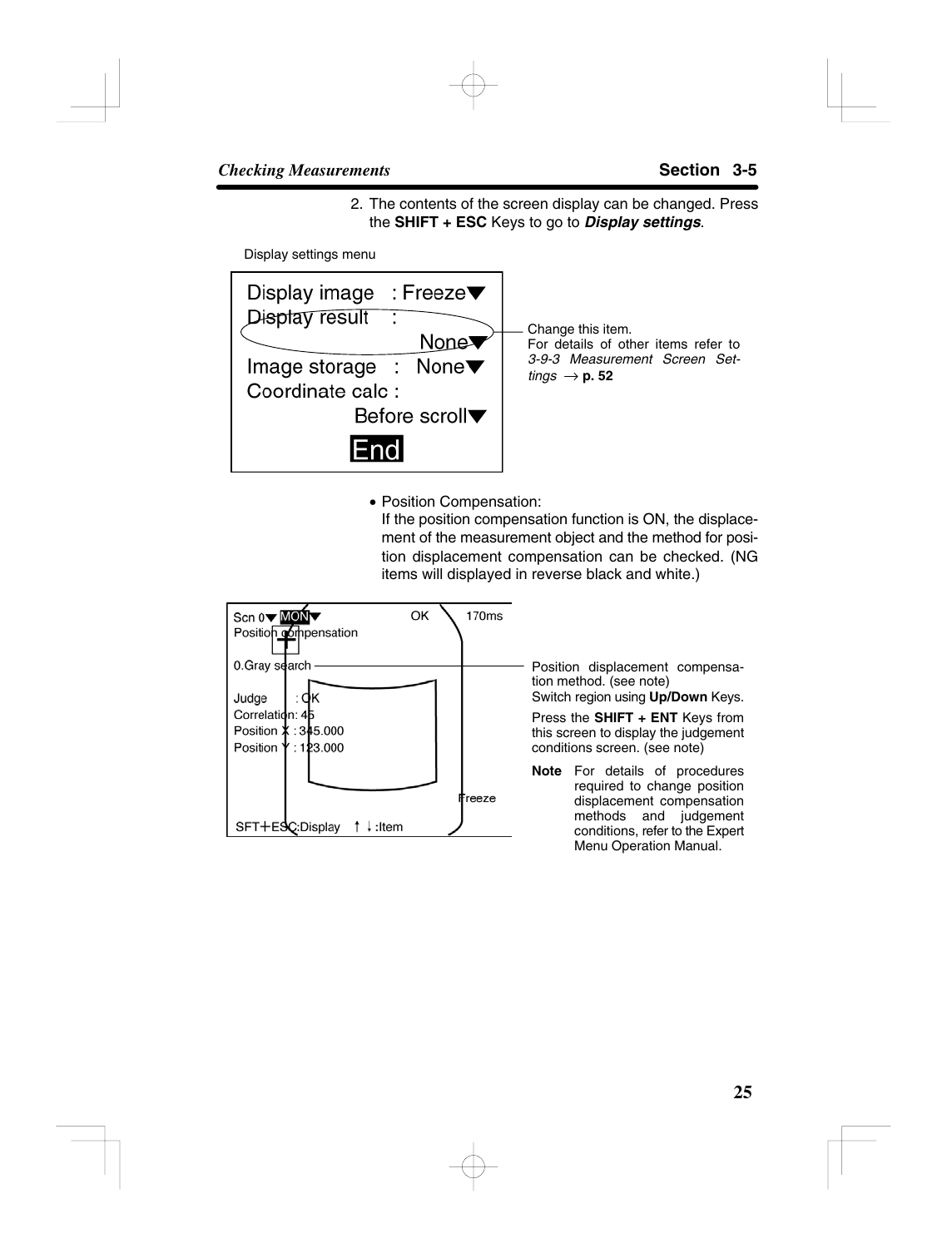



• All Results of Regions:

Judgement results for all the regions are displayed on one list. (NG items will displayed inverted.)

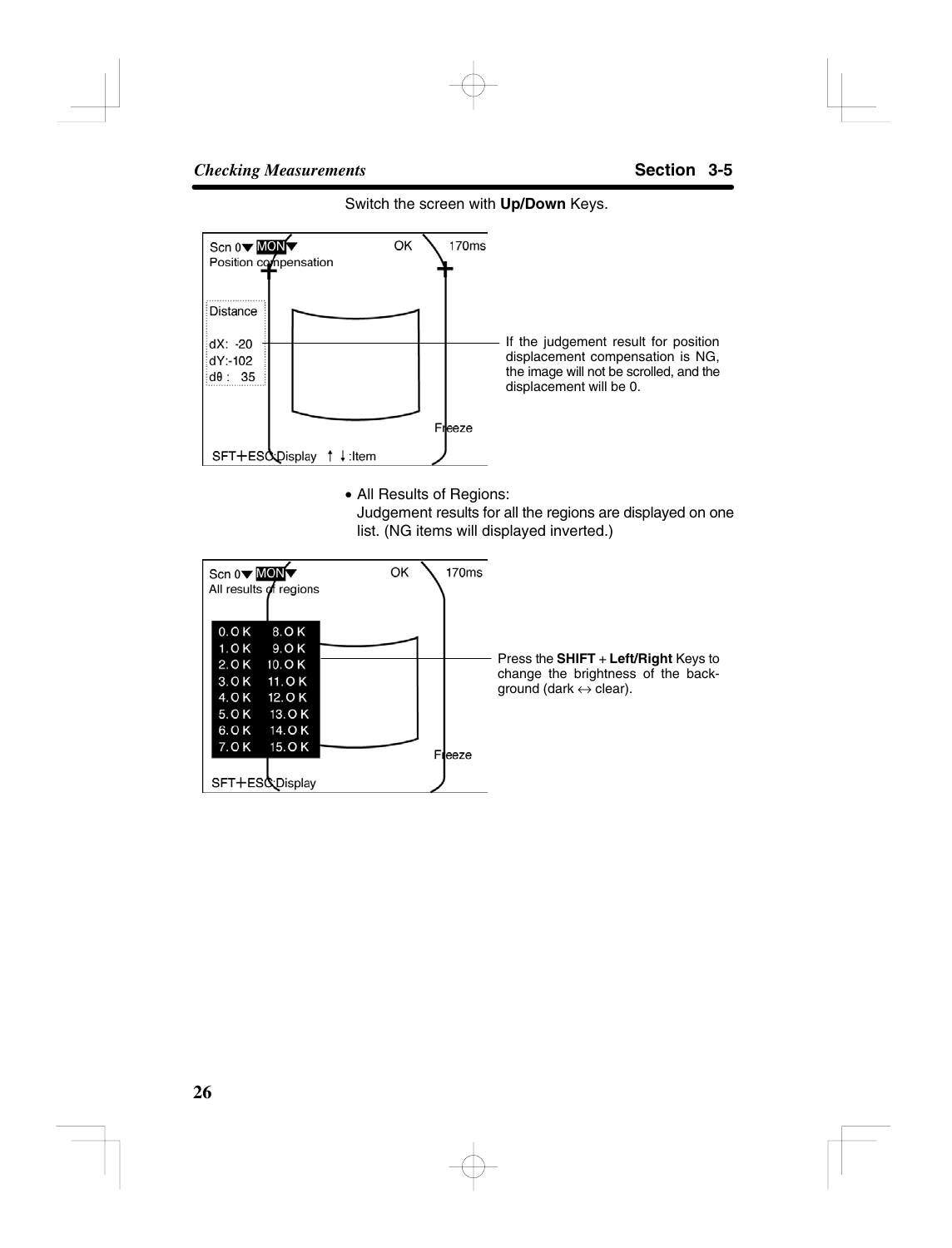• All Positions of Regions:

The positions and number of measurement regions can be checked.



• Individual Region:

The measurement method for each region can be checked individually. (NG items are displayed in reverse black and white.)

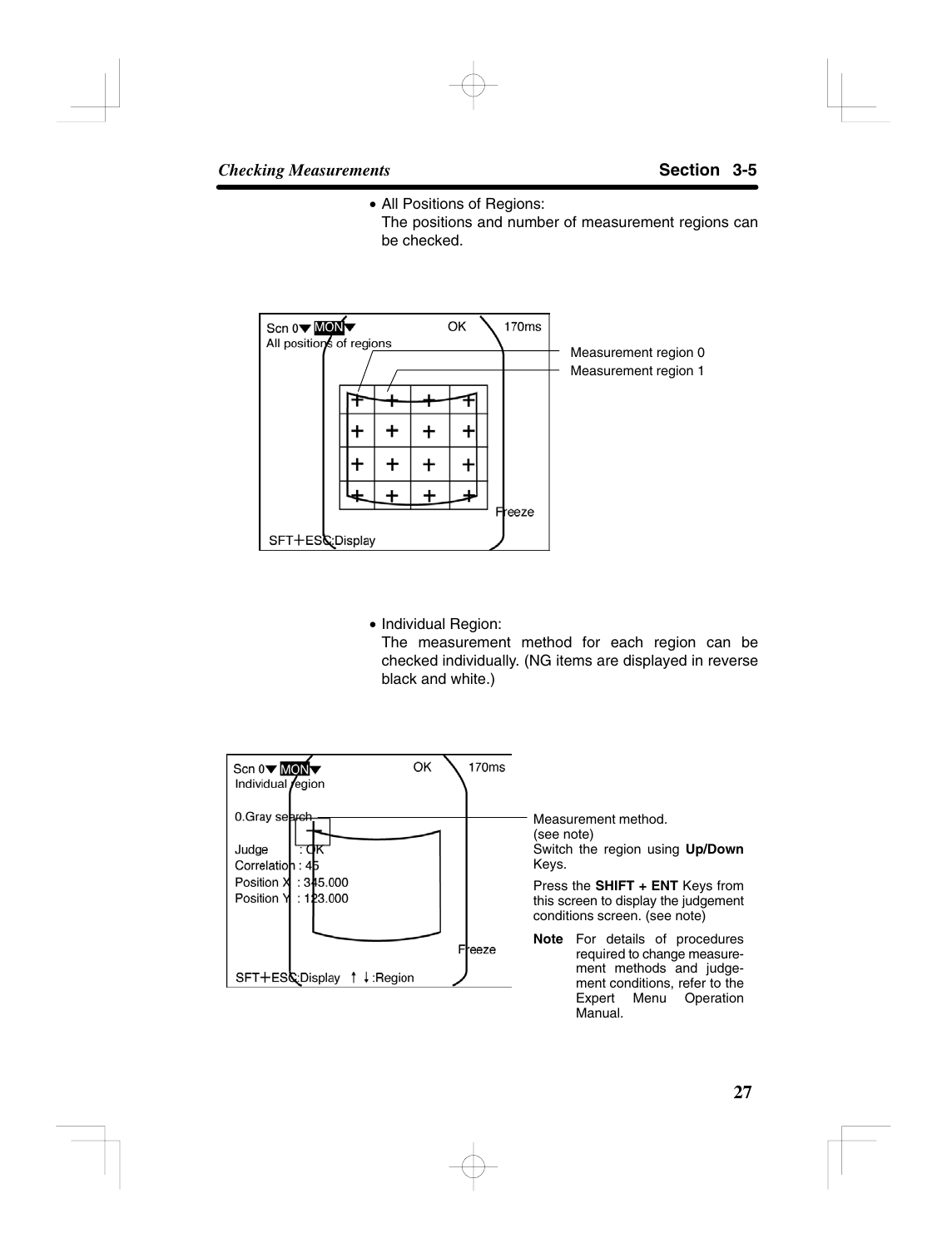# **3-6 Measuring Objects**

Measure objects using the set measurement conditions. Overall judgement results are output to the terminal blocks or Compo-Bus/D.

#### **Procedure**

- **1** Select *MON*.
- **2** Select *RUN*. The F150 will enter Run mode.



- **3** Display the measurement object on the screen, and either press the **TRIG** Key or input the STEP signal. Measurement will be performed and the overall result will be output. The overall measurement result and the time taken for measurement will be displayed on the screen.
- **Note** 1. Measures images can be stored in memory. Go to *Display settings* by pressing the **SHIFT + ESC** Keys and make the relevant settings for *Image storage*. → **p. 52**
	- 2. To display an image from memory on the screen, press the **SHIFT + Up/Down** Keys, and the display image will change. By pressing the **SHIFT + TRIG** Keys, measurement will be performed for the displayed image.  $\rightarrow$  **p. 57**
	- 3. To display a measurement value on the screen, press the **SHIFT + ESC** Keys, and make the relevant setting in the *Display settings* screen. For details refer to the section on Monitor mode. → **p. 25**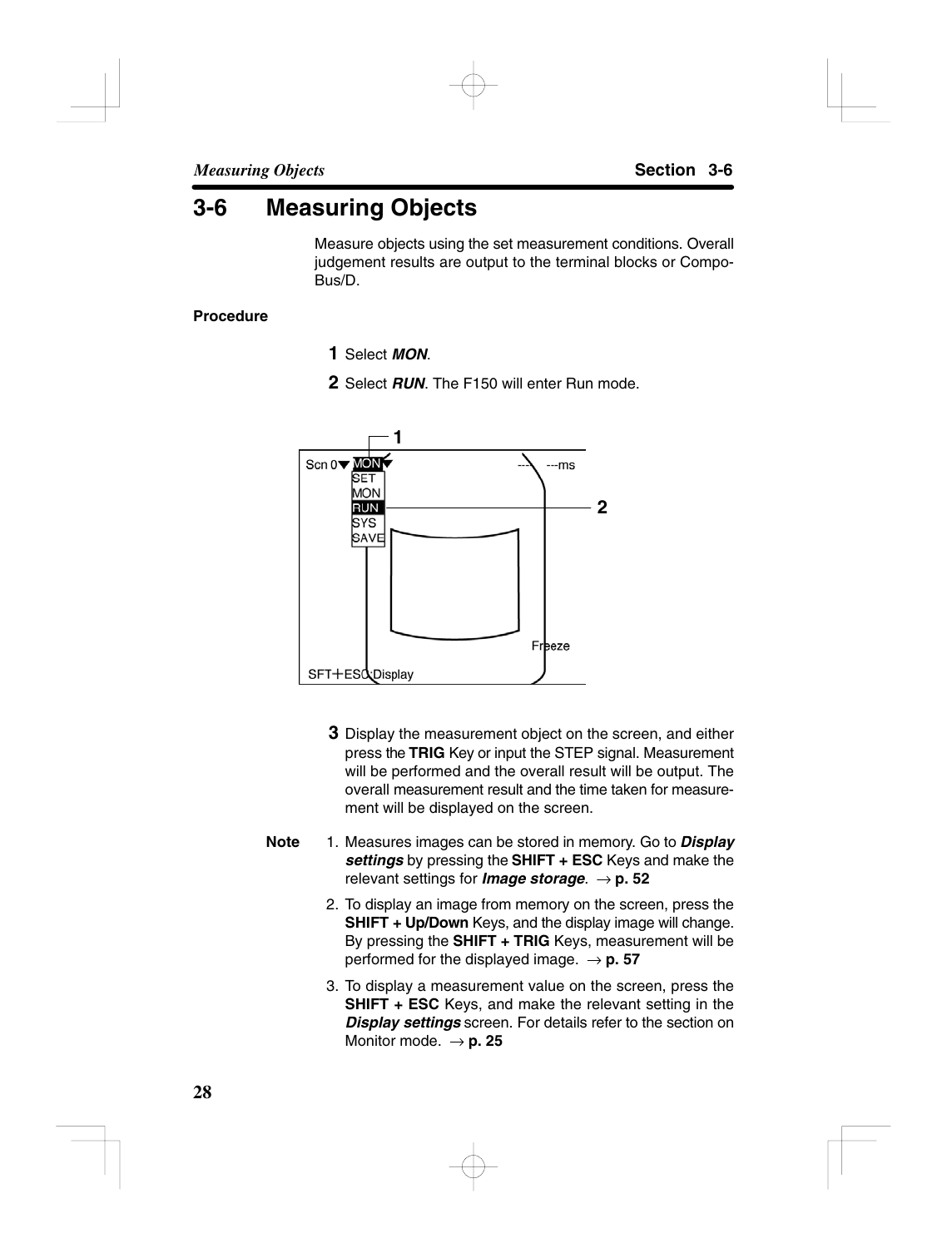# **3-7 Optional Functions**

This section explains the following procedures:

- Moving to the optional functions menu.
- Performing image adjustment.
- Turning ON/OFF the position compensation function.
- Drawing a measurement region in a desired position.

#### **3-7-1 Optional Functions Menu**

#### **Procedure**

**1** Go into Set mode.



**2** Press the **SHIFT + ESC** Keys. The basic screen for the optional functions will be displayed. Press the *ESC* Key to return to Set mode.

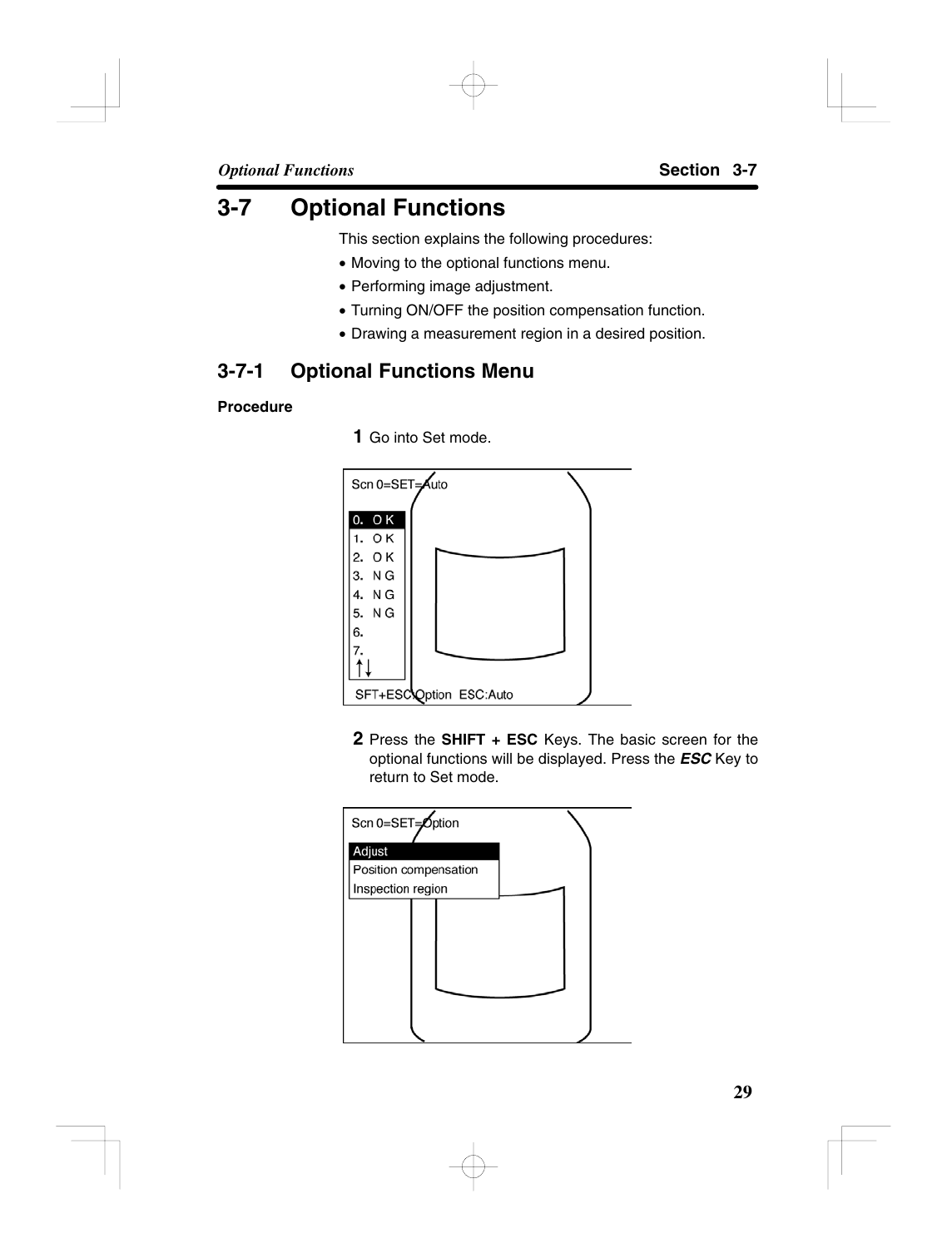### **3-7-2 Image Adjustment**

Measurement cannot be performed properly with unclear images. Using one of the following optional functions, adjust the images so that the difference between OK objects and NG objects is clear.

### **Shutter Speed**

Change the shutter speed when the object is moving quickly, causing the image to be blurred.



**Note** When changing the shutter speed after sample images have been registered, clear the sample images first and re-register them.

### **Procedure**

**1** Go to *Adjust/Shutter speed*.

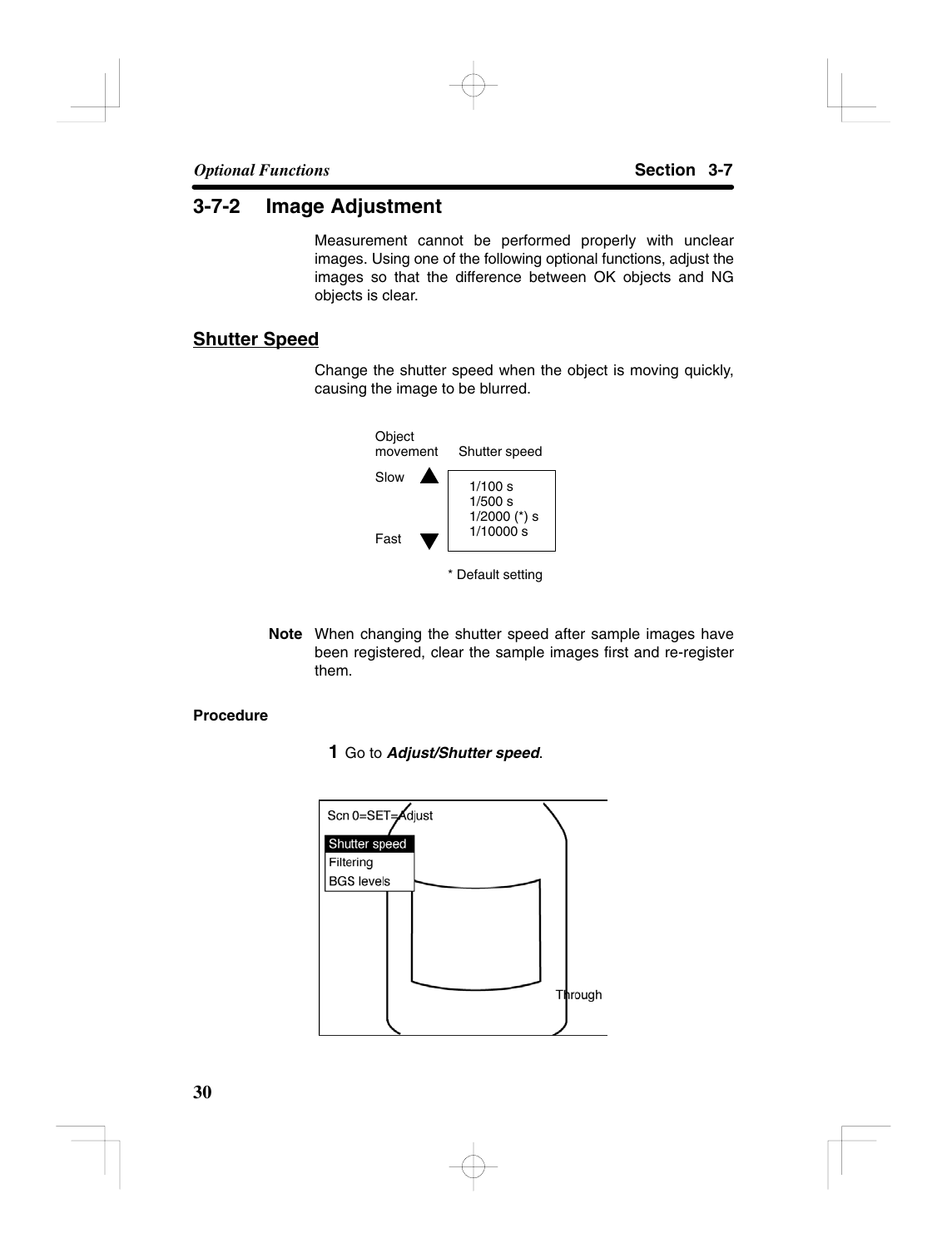**2** Select the shutter speed while monitoring the image.



### **Filtering**

The image read by the Camera can be manipulated to create an image that is easier to measure, by using smoothing or edge enhancement.

Smoothing displays a smoothed image with reduced noise. Smoothing allows suppression of the effects of uneven lighting due to an uneven or damaged surface.

Edge enhancement displays an image with enhanced edges between bright and dark regions to compensate for blurred images.

The cursor can be moved on the image to see the effects of filtering.

| <b>Filtering method</b> | <b>Function</b>                                                                        |
|-------------------------|----------------------------------------------------------------------------------------|
| OFF                     | No filtering.                                                                          |
| Smoothing               | Displays a smooth image with reduced noise.<br>Select either weak or strong smoothing. |
| Enhance edges           | Displays an image with enhanced edges<br>between bright and dark regions.              |
| <b>Extract edges</b>    | Displays an image with the edges between the<br>bright and dark regions extracted.     |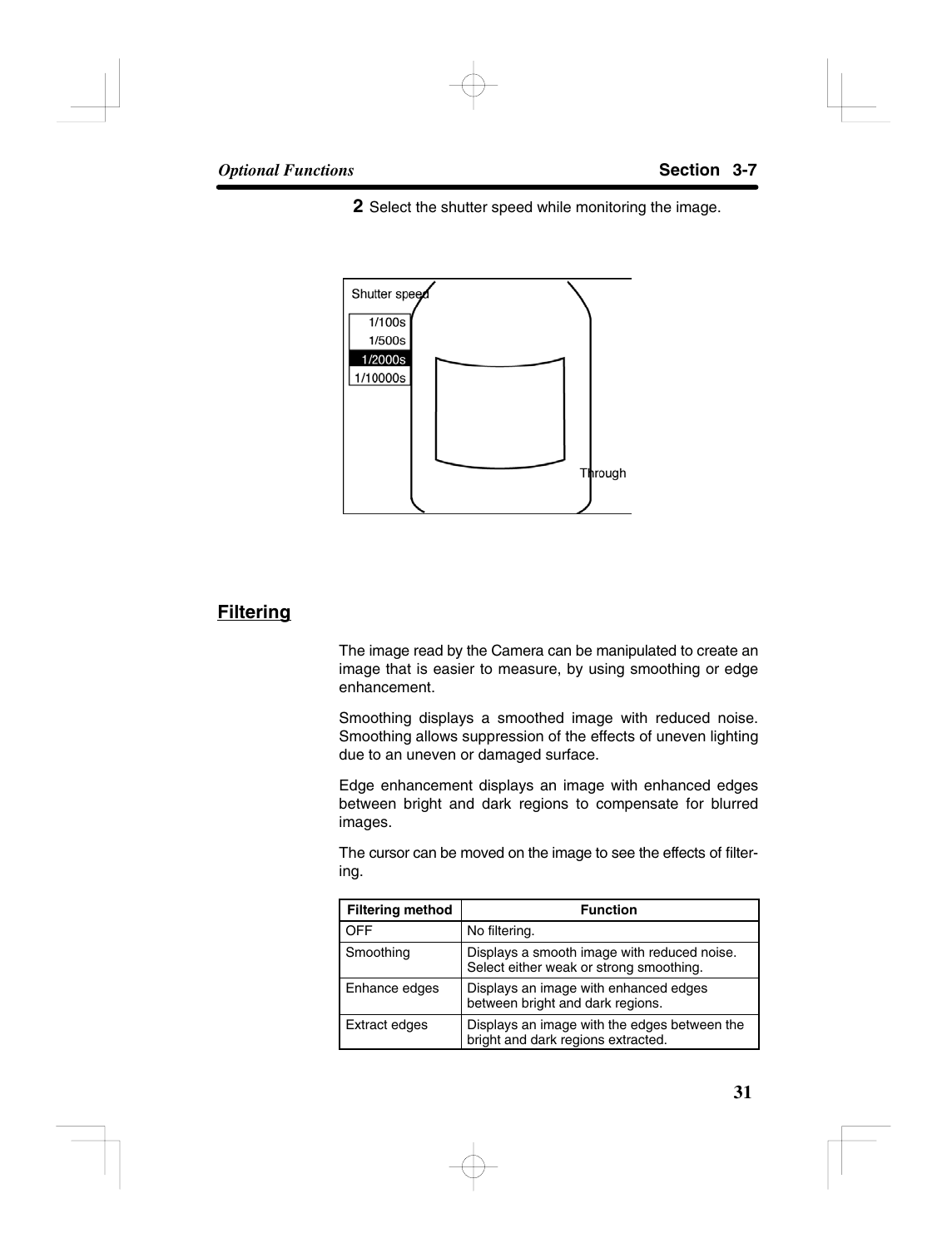### **Procedure**

**1** Go to *Adjust/Filtering*.



**2** Select the type of filtering required while monitoring the image.



### **Background Suppression**

Background suppression (BGS) excludes the background of the measurement object from the measurement process.

BGS changes image areas with densities below the lower limit to 0, and image areas with densities above the upper limit to 255. Image areas with densities between the lower and upper limits are graded from 0 to 255 so that only images with densities between the lower and upper limits are measured.

Look at the image and set the upper and lower limits of the density to eliminate the background.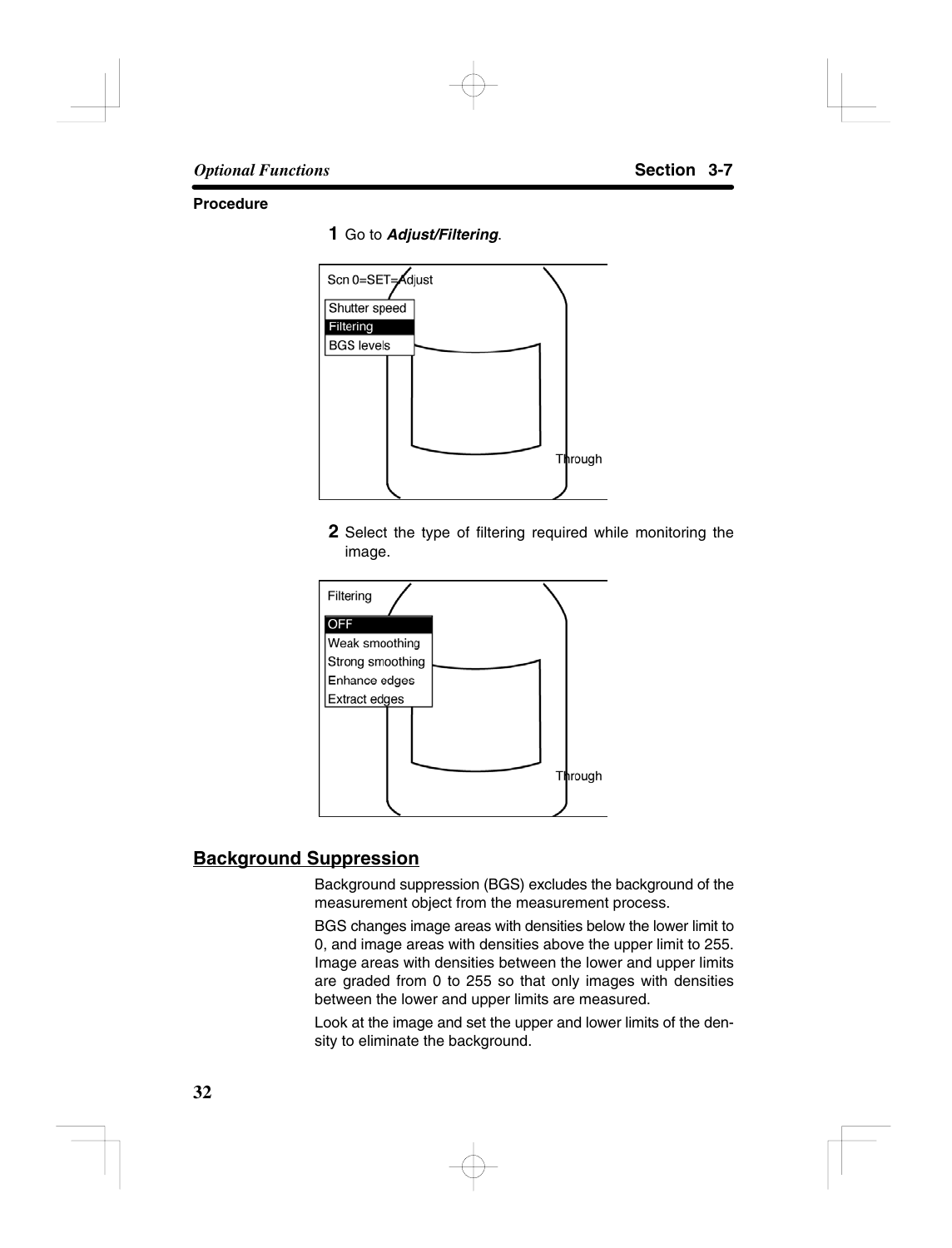#### **Example**

Lower limit: 150 Upper limit: 255





Measurement object Density<br>  $\begin{array}{ccc} \text{Image areas with densities of 149 or lower} \\ \text{Mean area} & \text{Mean area} \\ \end{array}$ will not be measured and the density will be changed to 0.

> Only image areas with densities between 150 and 255 will be measured. The whole image is graded from 0 to 255.

Background Background density (cut)

#### **Procedure**

### **1** Go to *Adjust/BGS levels*.



**2** Move the cursor to the upper limit.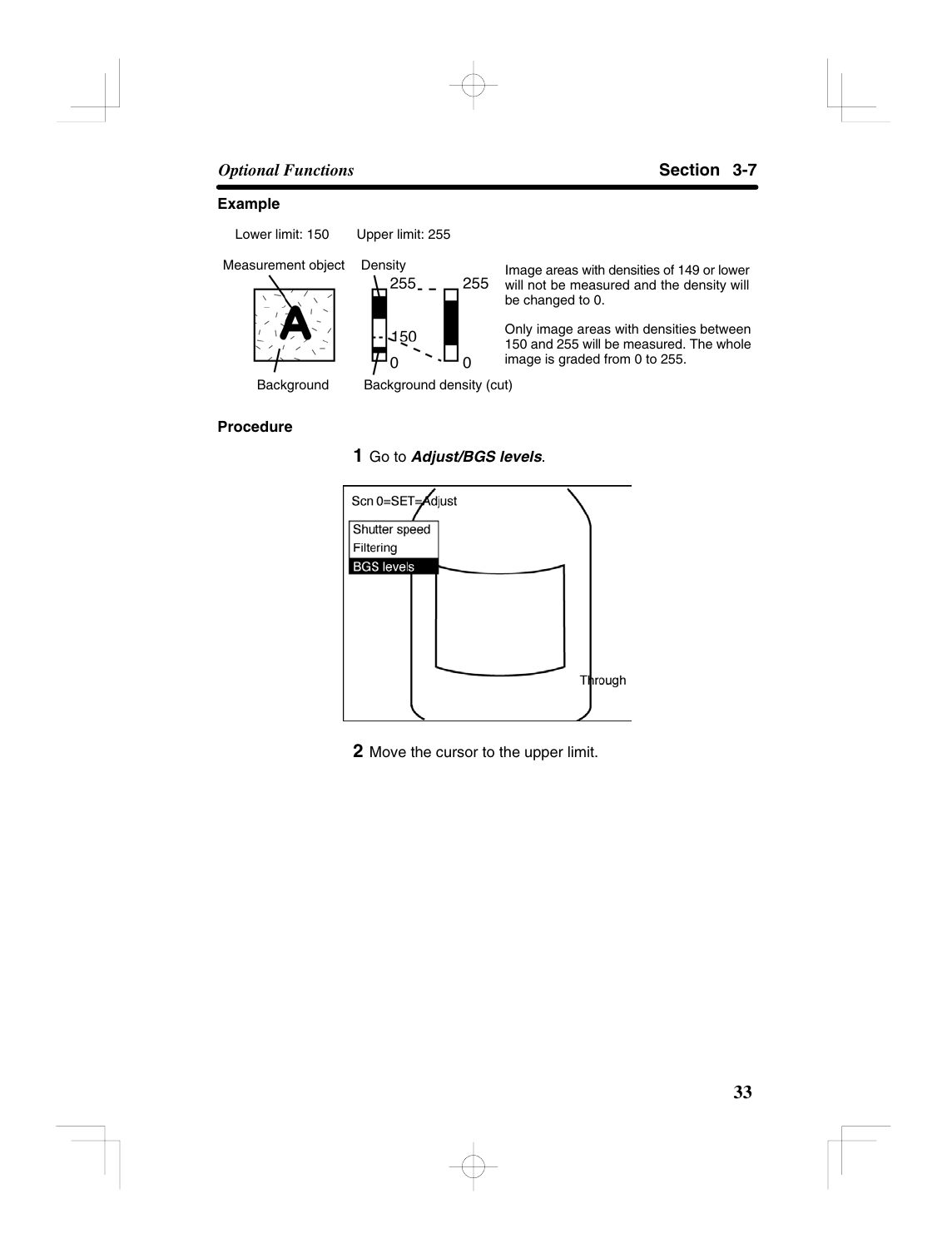**3** Using the **Left/Right** Keys, change the numerical value. Press the **Right** Key to increase the smallest digit by 1. Press the **Left** Key to decrease the smallest digit by 1.



- **4** Change the lower limit in the same way.
- **5** Select *OK* to enter the settings and to exit this screen.

### **3-7-3 Position Compensation ON/OFF**

Using the position displacement compensation function, even if the position of the measurement object is slightly different to that of the OK sample images, position displacement compensation is automatically performed to ensure correct measurement of the object. When using this function, the processing time will be longer than the ordinary measurement time by the time taken to perform position compensation. When measuring objects in almost exactly the same position (i.e.: the objects are positioned), processing time can be reduced by turning OFF the position compensation function.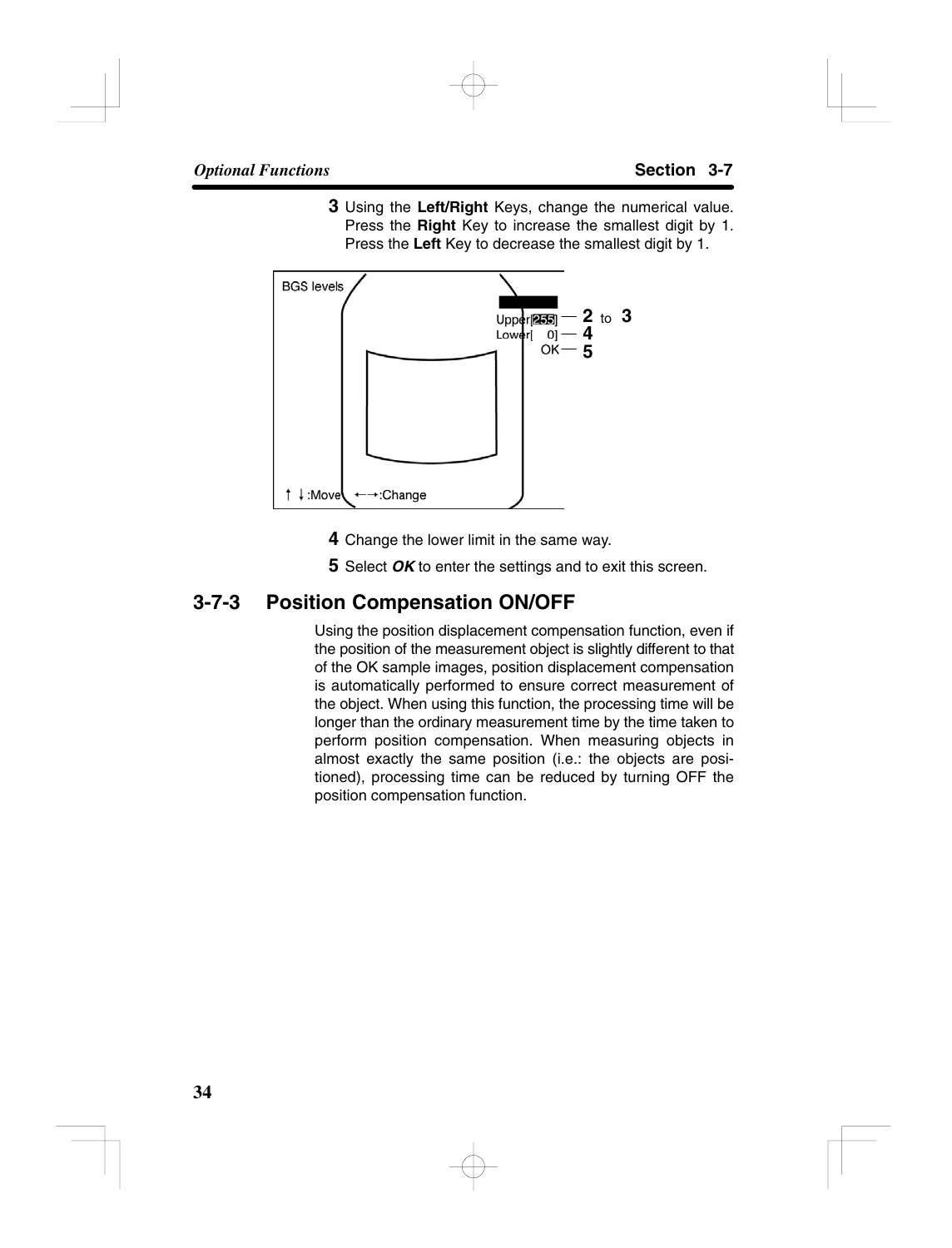#### **Procedure**

- Select *Position compensation*.
- Select *OFF*.



Select *End* to enter the setting and to exit this screen.

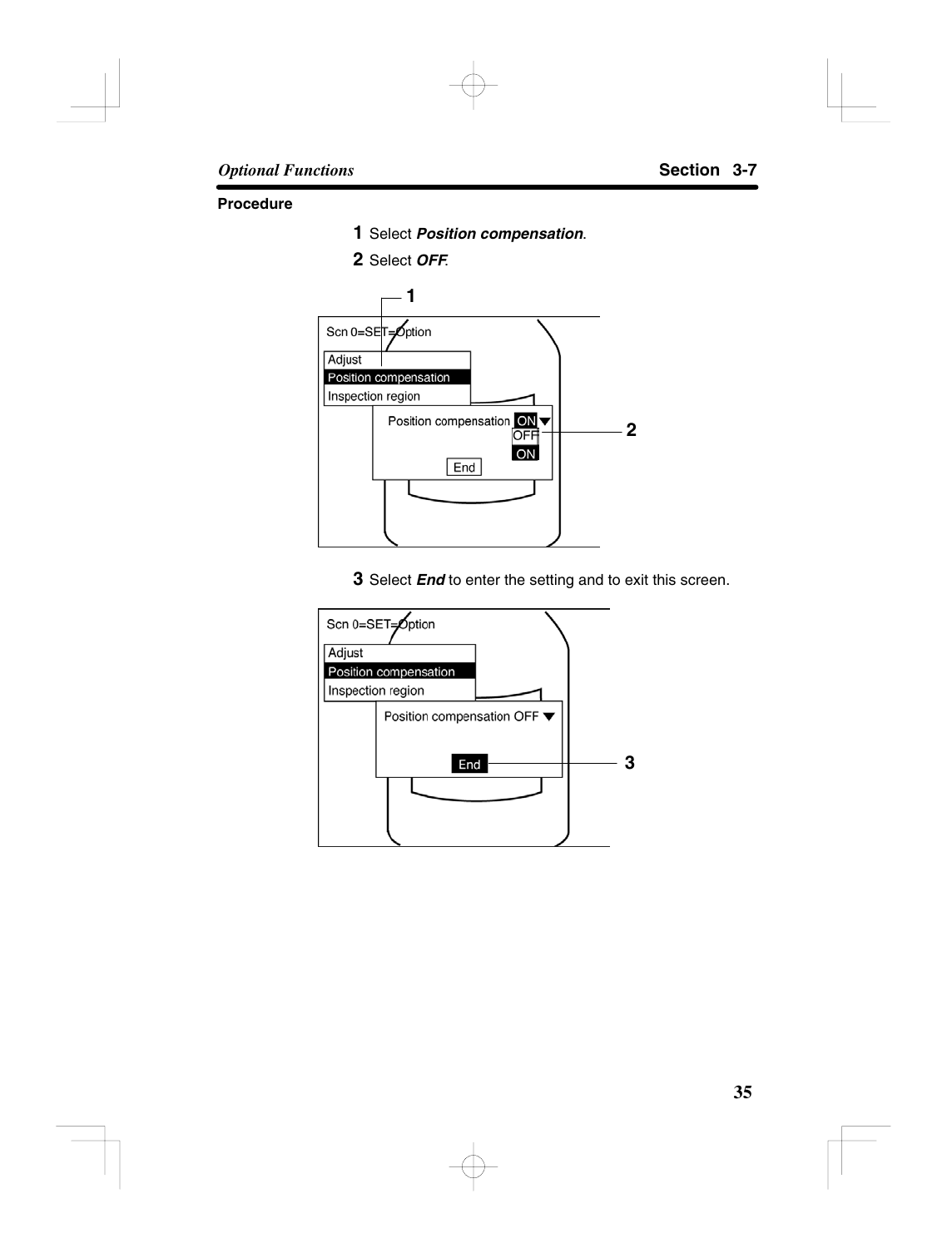### **3-7-4 Drawing Measurement Region**

Up to 16 measurement regions can be drawn in desired positions. Set OK or NG for each region in a sample image. The measurement conditions for each region will be set automatically. The measurement regions created in this way can be edited or cleared as required.

| Type of region |  | <b>Drawing method</b>                                                                                                                                                                |
|----------------|--|--------------------------------------------------------------------------------------------------------------------------------------------------------------------------------------|
| Box            |  | Specify 2 opposite corners.                                                                                                                                                          |
| Ellipse        |  | Specify 2 opposite corners for the circumscribed<br>rectangle of the ellipse.                                                                                                        |
| Circle         |  | Specify the center and the radius.                                                                                                                                                   |
| Circumference  |  | Specify the center, radius, and thickness.                                                                                                                                           |
| Polygon        |  | Specify up to 10 neighboring vertices. At the last<br>point, press the <b>ENT</b> Key twice and the last point<br>will be joined to the first point and the region will<br>be drawn. |

### **Procedure**

**1** Select *Inspection region*. If the position compensation function is ON, the image of the measurement object will be scrolled so that it is in the center of the screen. Sample image 0 will be displayed.

| Scn 0=SET=Option      |  |
|-----------------------|--|
| Adjust                |  |
| Position compensation |  |
| Inspection region     |  |
|                       |  |
|                       |  |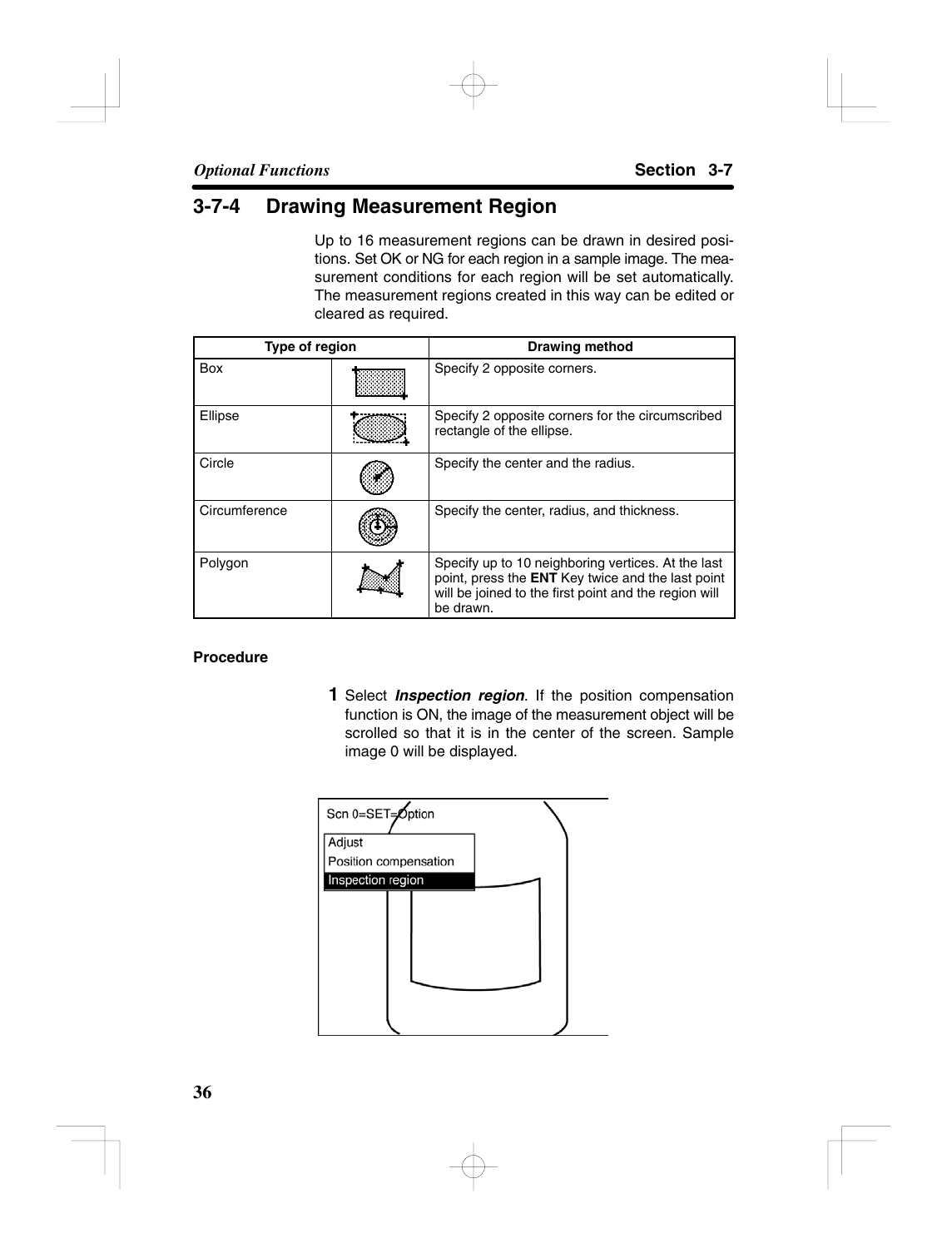**2** Move the cursor to *0*, and press the **ENT** Key.



**3** Select the desired shape.

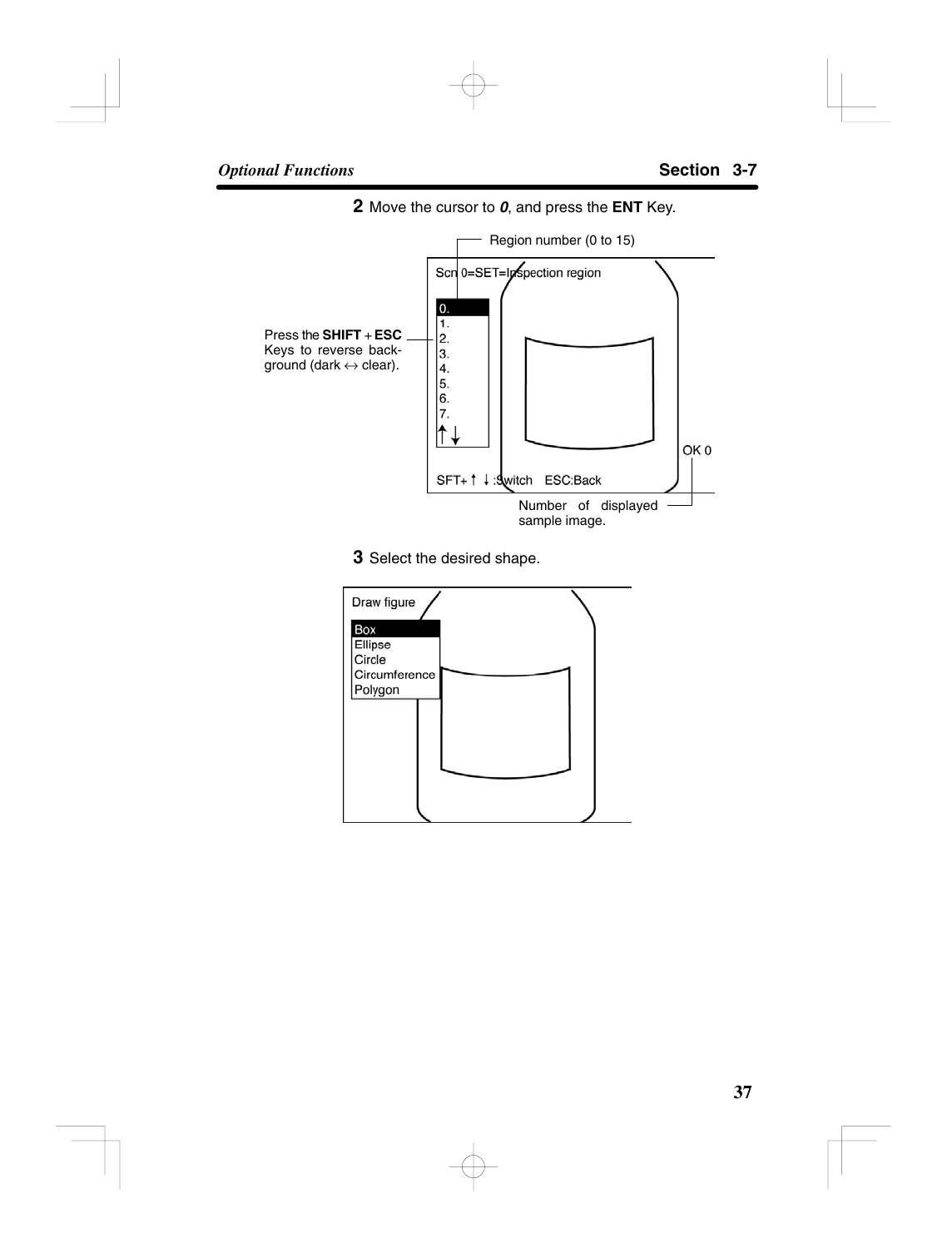**4** Draw the region.



**5** Set either OK or NG for the drawn region.

If an OK image is being displayed, an OK setting will automatically be made.

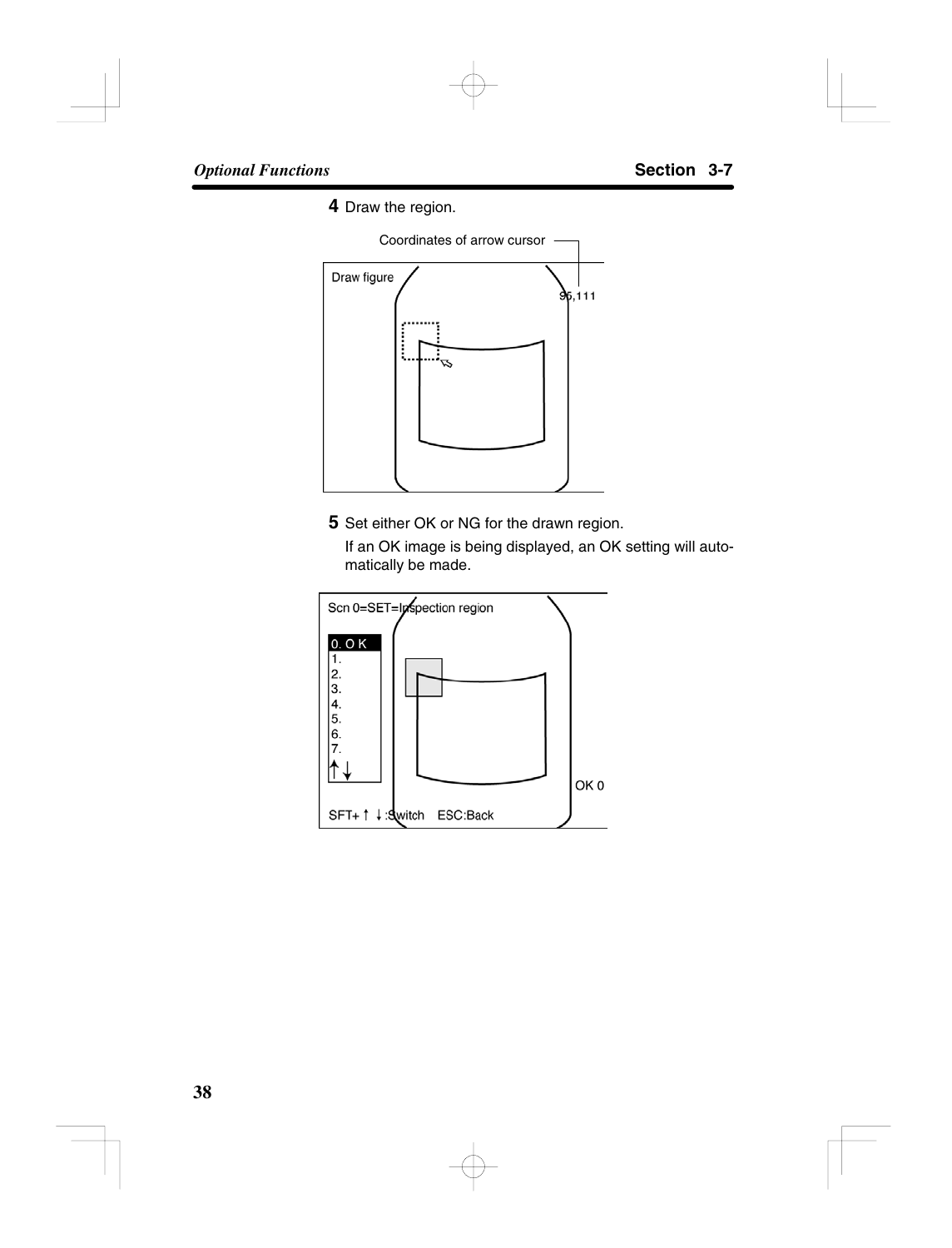If an NG image is being displayed, set OK or NG as desired.



**6** Switch sample images using the **SHIFT + Up/Down** Keys, and make OK/NG settings for all of the registered images. If the image is switched to an OK image, an OK setting will automatically be made.

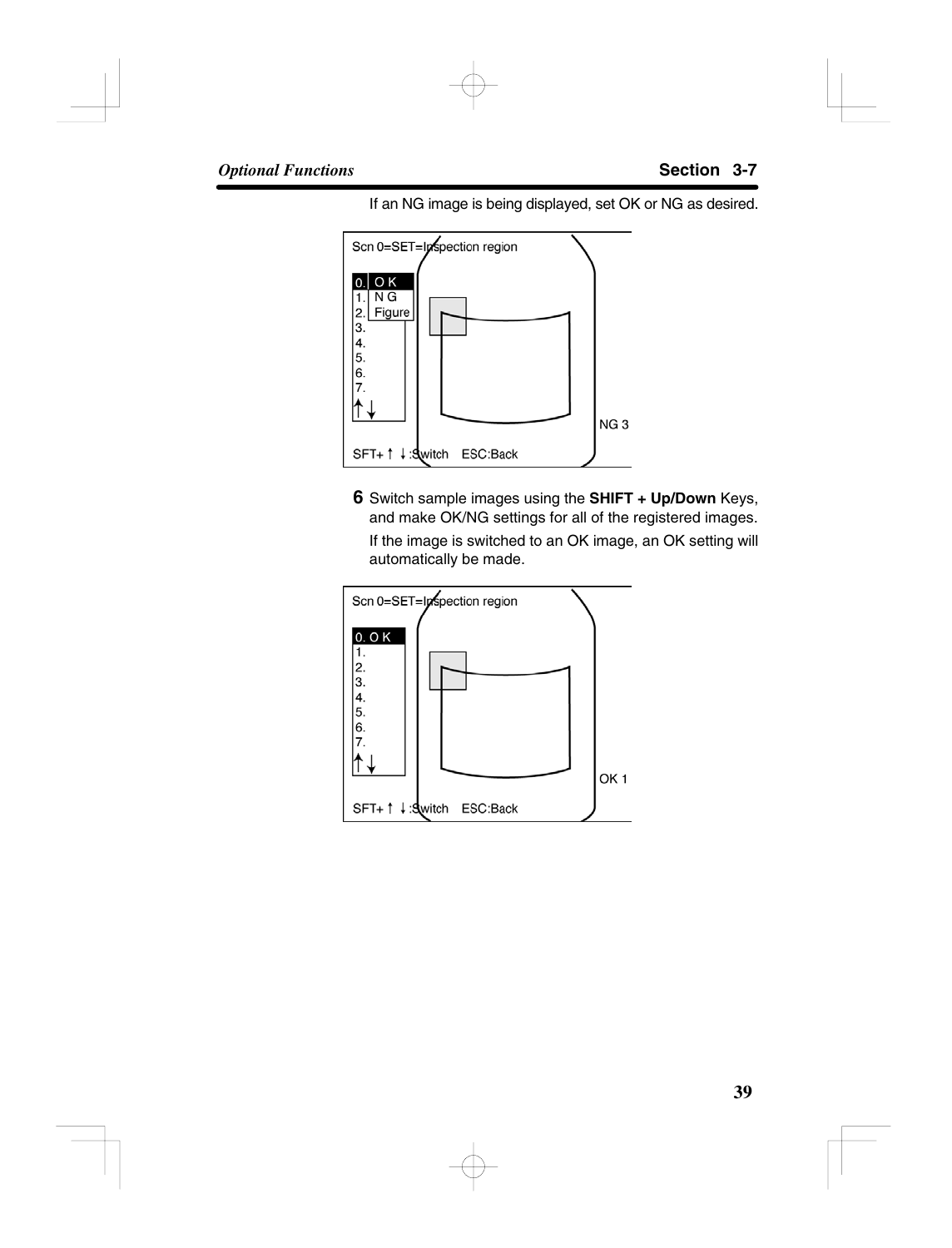If the image is switched to an NG image, *??* will be displayed. Set OK or NG as desired.



**7** Press the **ESC** Key to return to the basic screen for the optional functions.

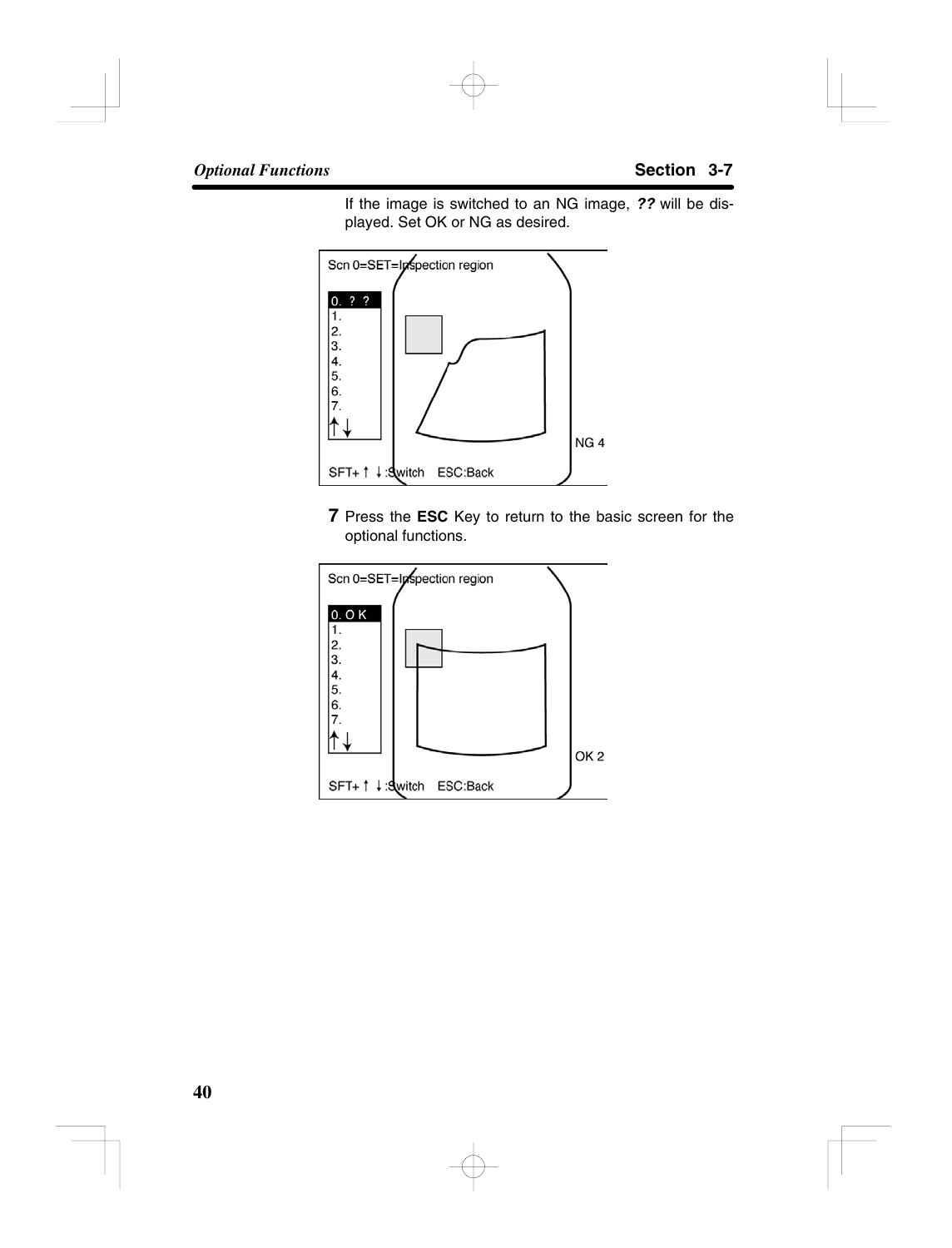### **Correcting/Clearing Measurement Regions**

The procedures for correcting and clearing measurement regions are given below. These procedures can be used not only for drawn regions, but also for regions created automatically.



#### **Procedure**

### **1** Select *Inspection region*.

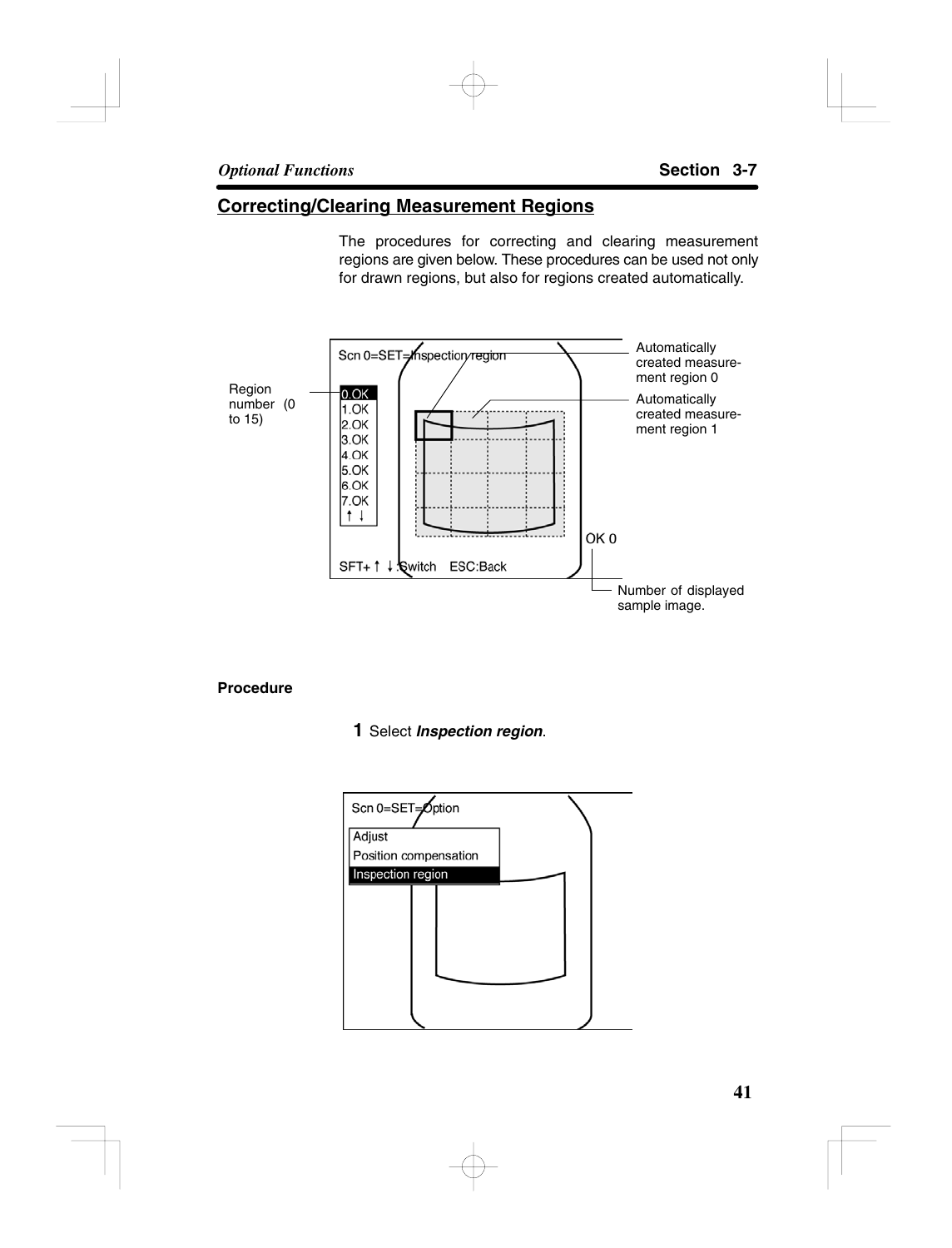**2** Move the cursor to the number of the region to be corrected or cleared and press the **ENT** Key.



- **3** Move the cursor to *Figure* and press the **ENT** Key.
	- For correcting, go to steps 4 and 5.
	- For clearing, go to step 6.

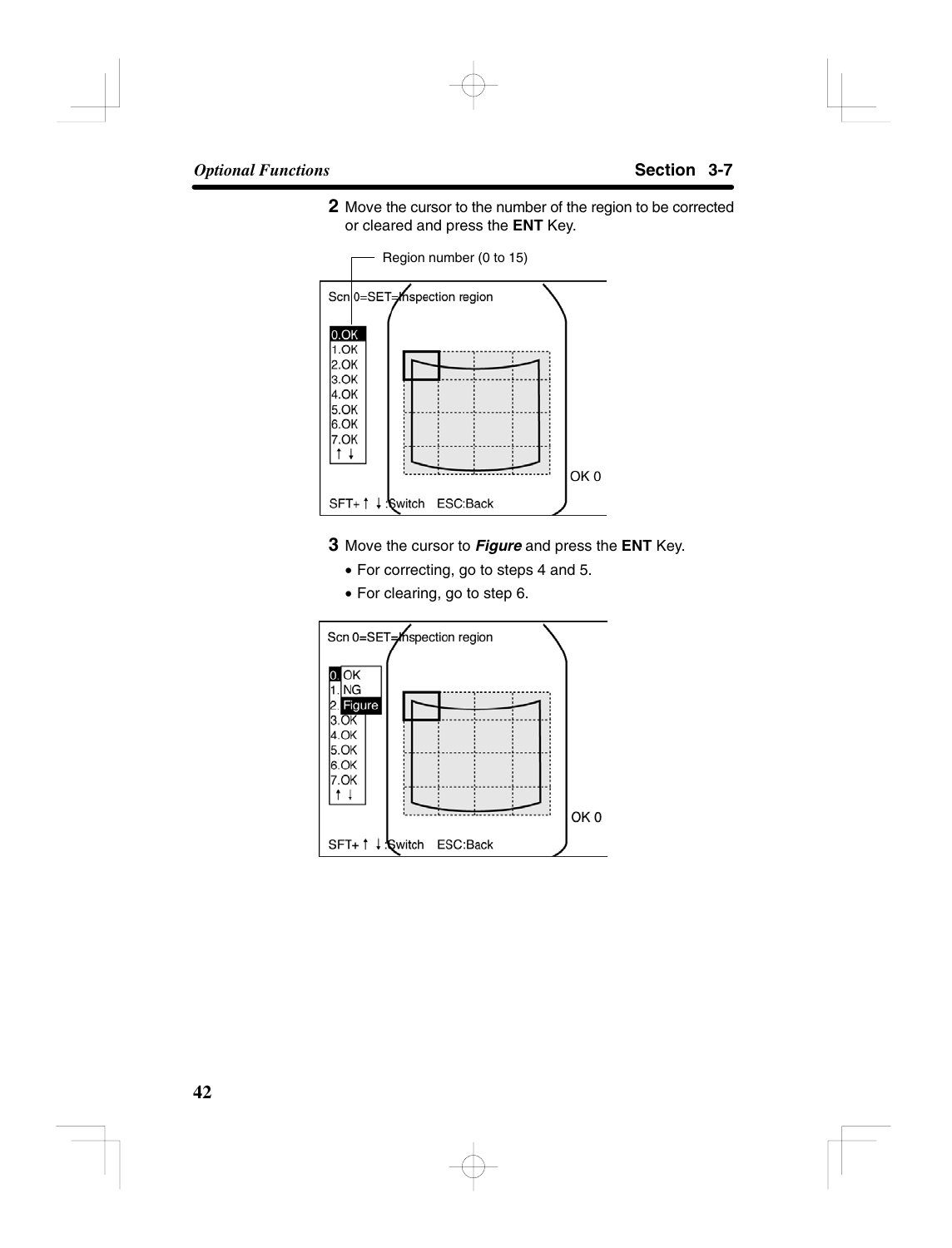**4** Select *Correct*.



**5** Correct the figure as desired.

Return to step 2.

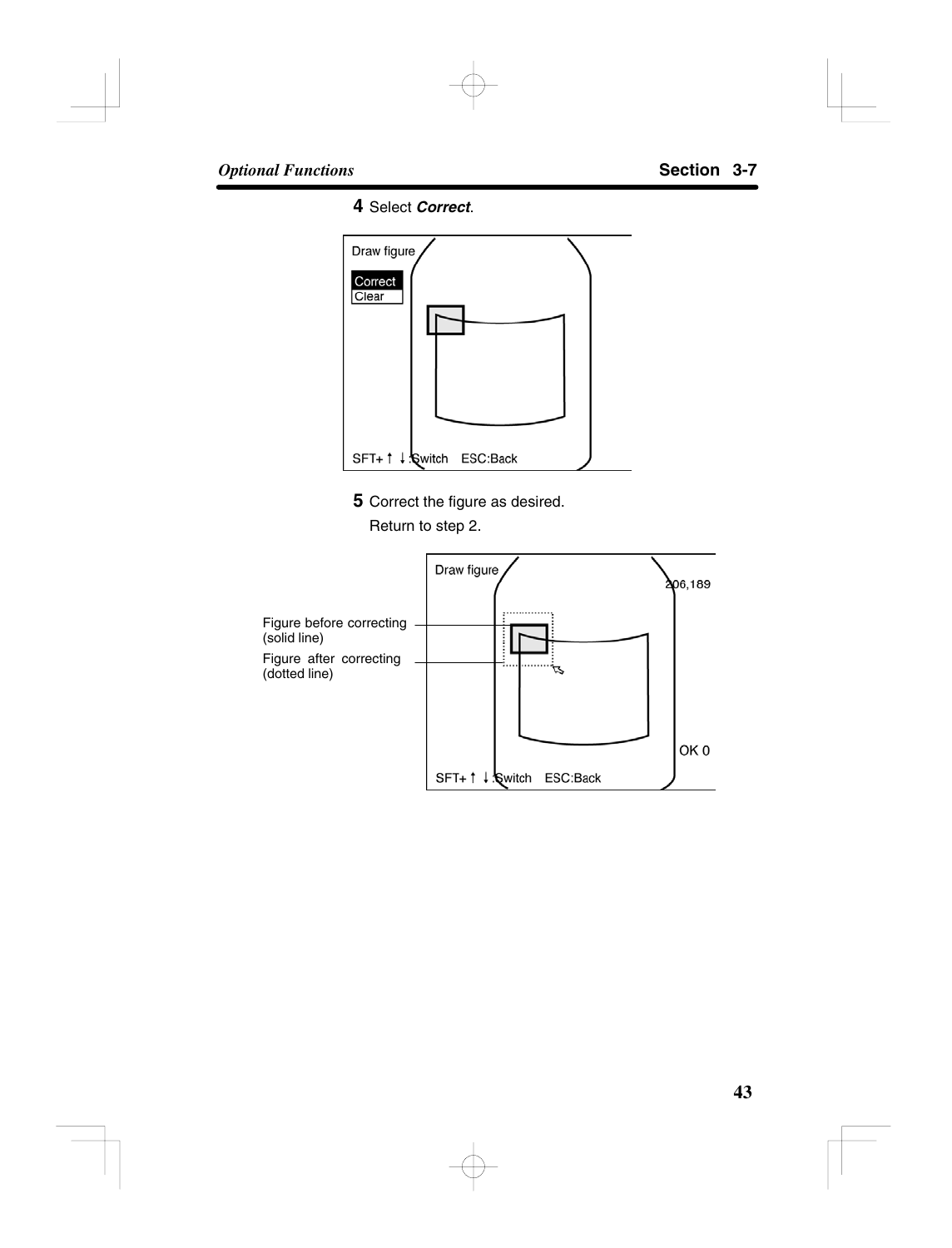**6** Select *Clear*. The region will be cleared and the screen for step 2 will be returned.



**Note** To clear all regions together, clear the scene.  $\rightarrow$  **p.** 46

# **3-8 Changing Scenes**

All the settings for measurement conditions are input under "scenes." Up to 16 scenes can be set, numbered from 0 to 15 (see note). Scenes can be changed to switch between different measurement conditions for different measurement setups or measurement objects. Scene 0 will be displayed by default when the power is turned ON.

**Note** It may not be possible to use all 16 scenes if there is a lack of available memory. In this case, a warning message will be displayed on the screen. Make regions and models as small as possible and delete any regions and models that are not required, before continuing operation.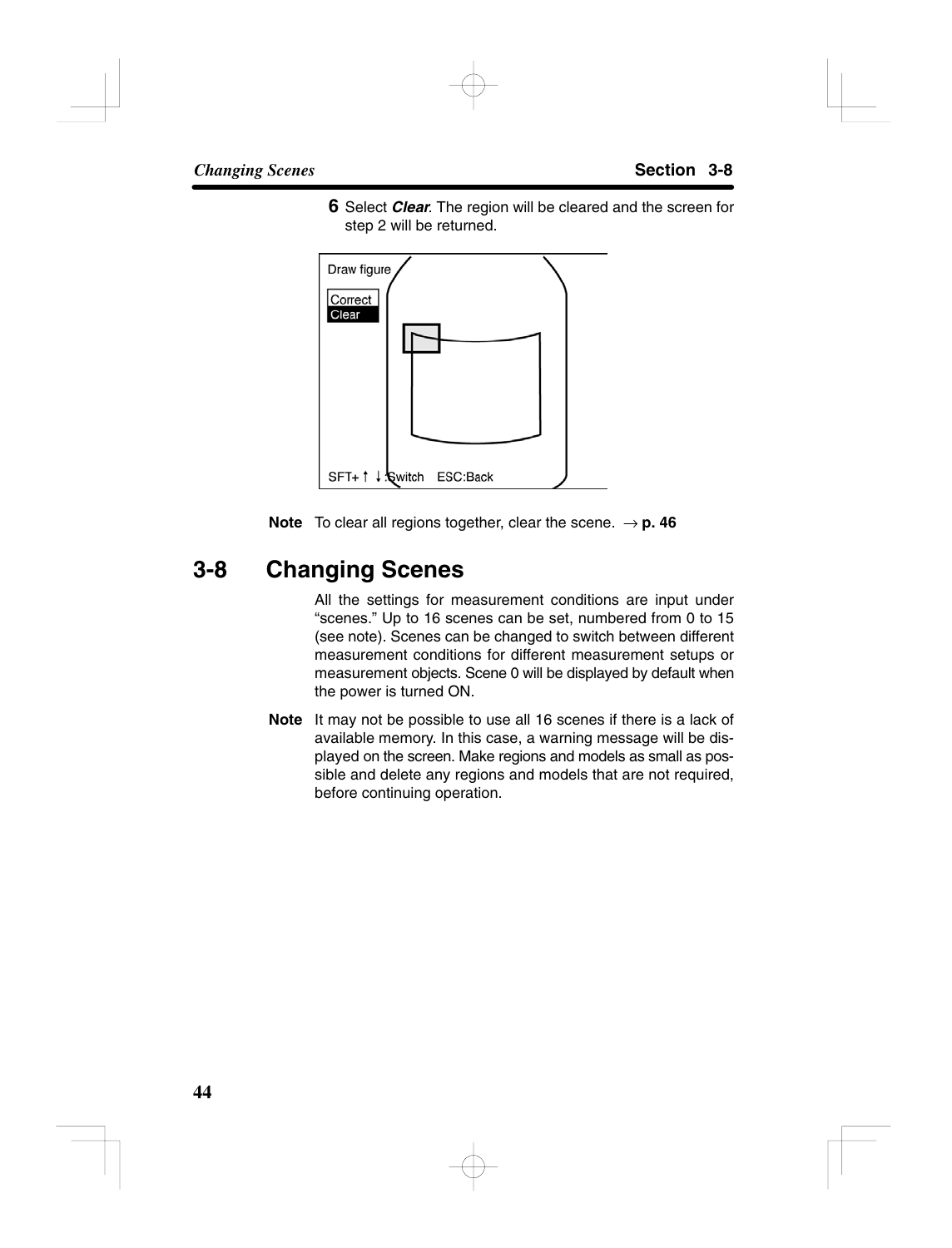#### **Procedure**

**1** Display the basic screen.

| Scn 0 MON       | ---- | ---ms  |
|-----------------|------|--------|
|                 |      |        |
|                 |      |        |
|                 |      |        |
|                 |      |        |
|                 |      |        |
|                 |      | Freeze |
| SFT+ESC:Display |      |        |

**2** Move the cursor to *Scn 0* and press the **ENT** Key. A list of scenes, from scene 0 to scene 8, will be displayed. Use the **Down** Key to scroll down and display the rest of the list, from scene 9 to scene 15.

| Scn 0 V MON V                                                                            | ---- | ---ms  |                                                                                       |
|------------------------------------------------------------------------------------------|------|--------|---------------------------------------------------------------------------------------|
| Scn 0<br>Scn 1<br>Scn 2<br>Scn <sub>3</sub><br>Scn 4<br>Scn 5<br>Scn 6<br>Scn 7<br>Scn 8 |      |        | The default setting is for scene<br>0 to be displayed when the<br>power is turned ON. |
|                                                                                          |      | Freeze |                                                                                       |
| SFT+ESC:Display                                                                          |      |        |                                                                                       |

**3** Using the **Up** and **Down** Keys, move the cursor to the desired scene and press the **ENT** Key. The selected scene will be displayed. After the scene has been selected, the mode will return to the original one.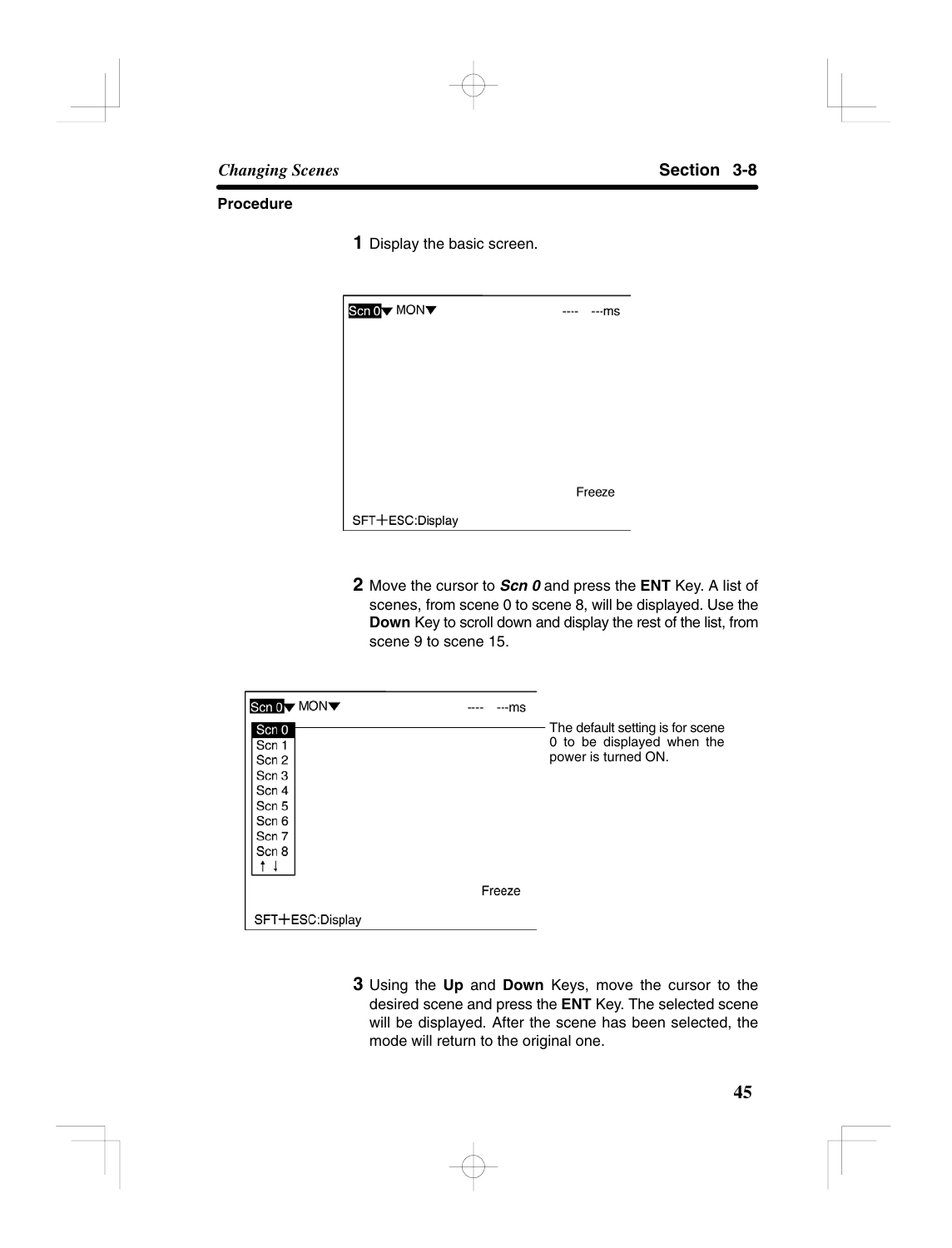### **Copying Scene Data**

### **Procedure**

**1** Move the cursor to the scene number to which data is to be copied, and press the **SHIFT** + **ESC** Keys. The *Copy/Clear* selection menu will be displayed.



- **2** Select *Copy*.
- **3** Enter the number of the scene from which data is to be copied (*Original scene*), and select *Execute*. The data will be copied.



### **Clearing Scene Data**

### **Procedure**

**1** Move the cursor to the number of the scene to be cleared, and press the **SHIFT** + **ESC** Keys. The *Copy/Clear* selection menu will be displayed.



- **2** Select *Clear*. A confirmation message will be displayed.
- **3** Select *Execute*. The scene will be cleared.



# **3-9 System Settings**

The following system settings are available for the F150:

- Communications: Used to make settings necessary for communications with an external device.  $\rightarrow$  **p. 72, 78, 92**
- Output: (Not used with Auto Menu.)
- Backup: Used to make a backup to a computer.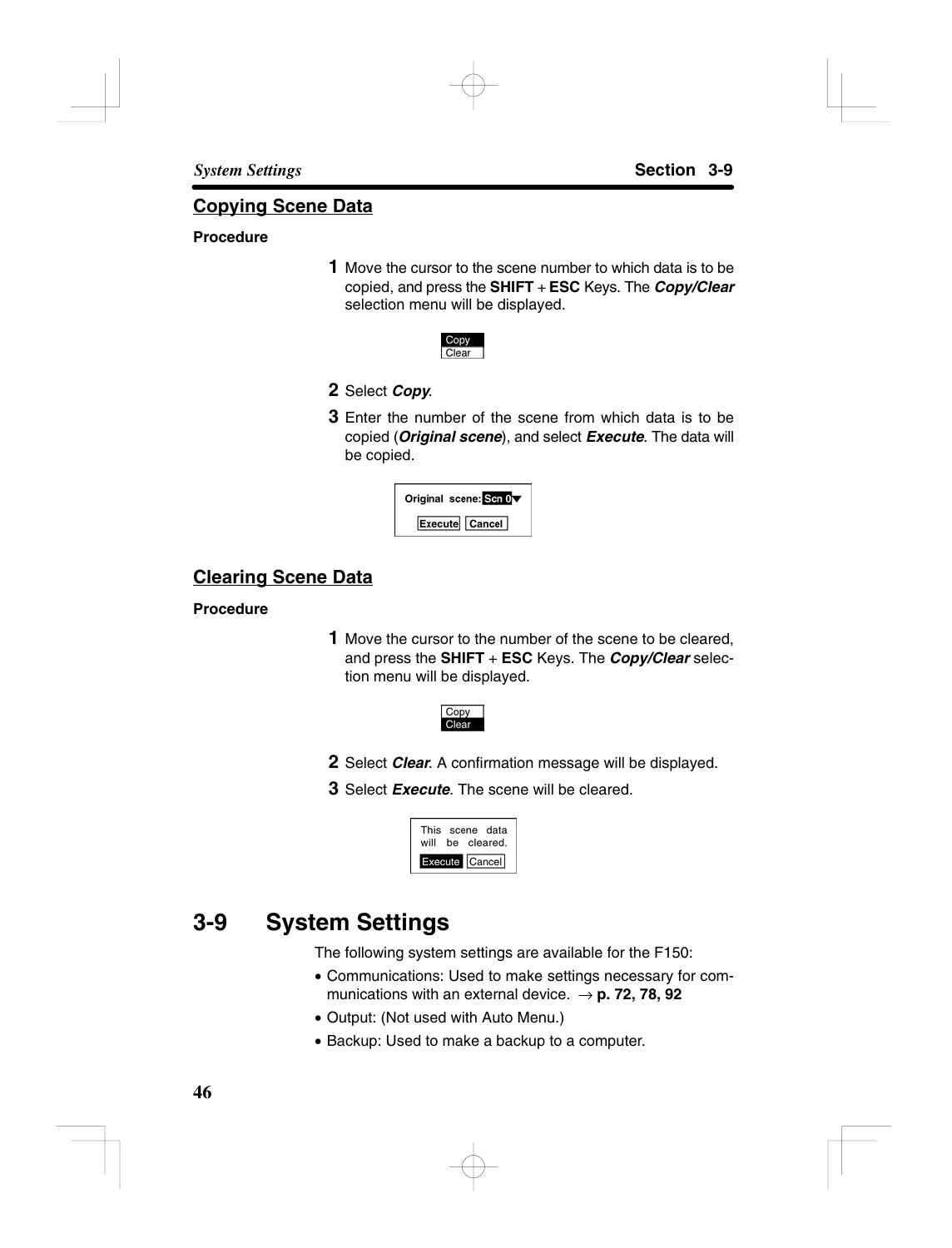- Display: Used to make settings related to measurement screens.
- Switch menu: Used to change menus.
- Startup mode: Used to set the startup scene and startup mode.
- Error method: Used to select the output method for error terminals.
- Version: Used to display the system version.

### **3-9-1 System Menu**

**1** Display the basic screen.

| Scn 0 V MON     | ---ms<br>---- |
|-----------------|---------------|
|                 |               |
|                 |               |
|                 |               |
|                 |               |
|                 |               |
|                 | Freeze        |
| SFT+ESC:Display |               |

**2** Move the cursor to *MON* and press the **ENT** Key.

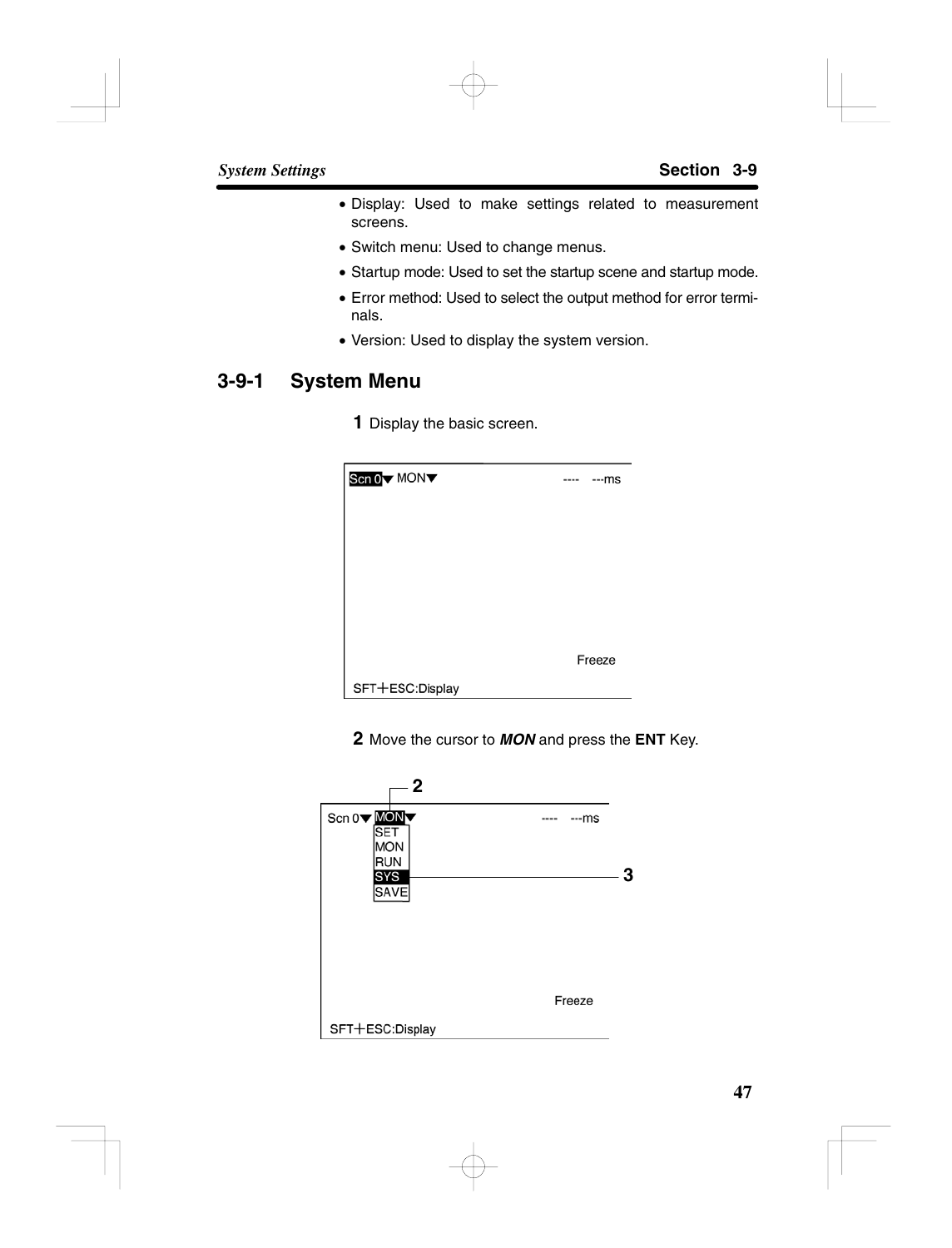**3** Select *SYS*. The system menu will be displayed.

### **3-9-2 Saving/Loading System and Scene Data**

The system and scene data can be backed up on a computer. The same data can also be loaded from a computer to the F150. Saving and loading data enables using the same data on other F150 Controllers.

It is recommended that data is backed up in case data is lost or the F150 malfunctions.

| Data                          | <b>Contents</b>                                                                                                                             |
|-------------------------------|---------------------------------------------------------------------------------------------------------------------------------------------|
| System data                   | Settings for communications, output<br>destinations, screens, switching menus,<br>startup mode, and error output method.                    |
| Scene data                    | Measurement condition settings for scenes.                                                                                                  |
| System data and<br>scene data | Both the system data and scene data (0 to<br>15) together.                                                                                  |
| Image data                    | Memory images in BMP format. This is the<br>basic image format for Windows and so the<br>images can be displayed on a personal<br>computer. |

- **Note** Data is saved from the F150 to a computer, and loaded to the F150 from a computer.
- **! Caution** Do not turn OFF the power or input a RESET signal while a message is being displayed in any save or load operations. Data in memory will be destroyed, and the F150 may not operate correctly the next time it is started.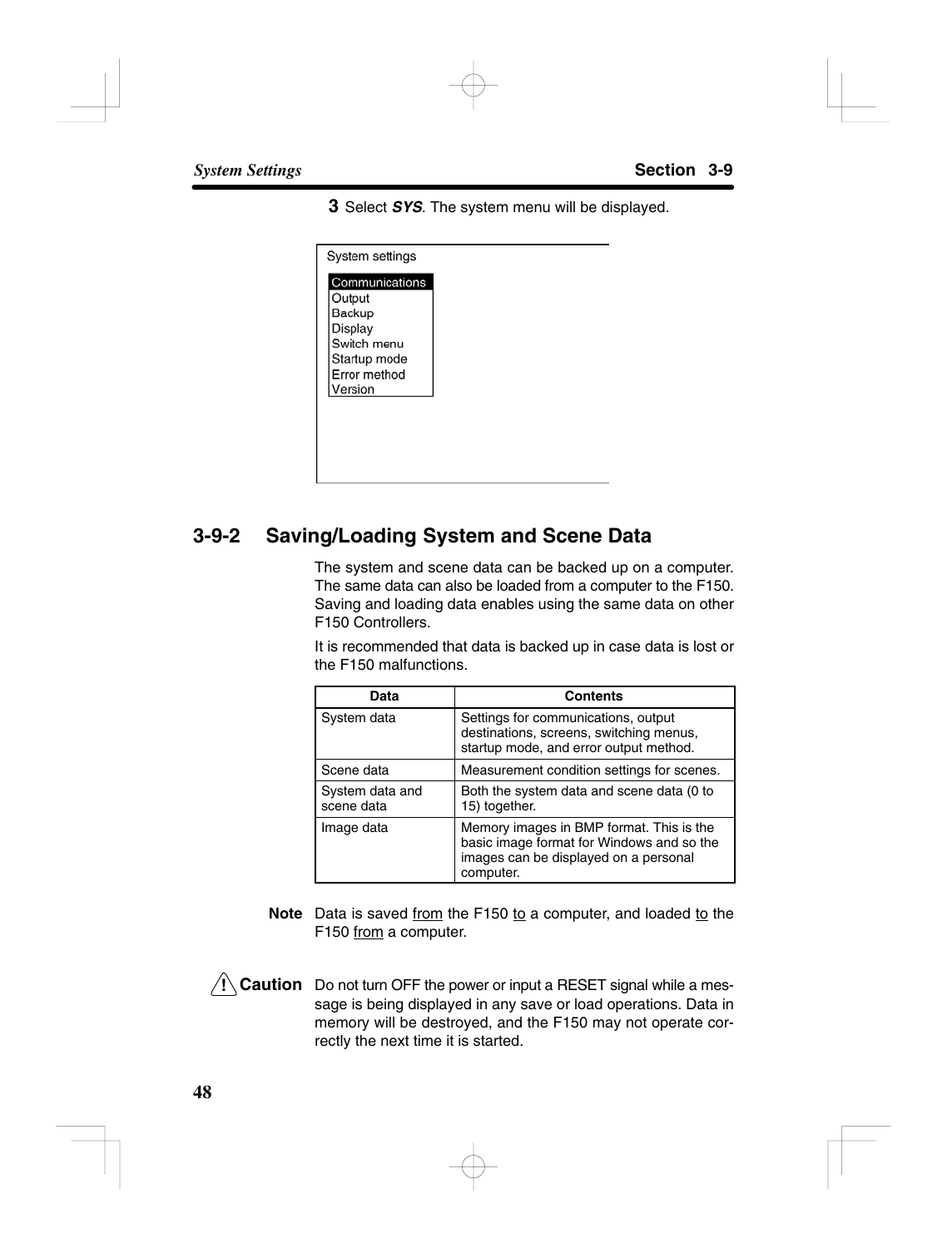#### **Procedure**

- **1** Go to *SYS/Backup*.
- **2** Select the kind of data to be loaded/saved.
- **3** Select *Load* or *Save* as required.

| Backup                              |  |  |
|-------------------------------------|--|--|
| Systen <sub>Load</sub>              |  |  |
| Scene Save<br>Sys+Scn<br>Image data |  |  |
|                                     |  |  |
|                                     |  |  |
|                                     |  |  |
|                                     |  |  |

**4** For scene data or image data, select the corresponding number.

Scene number (0 to 15) Image data (Mem 0 to 23)

| Scn 0 |  | Mem 0            |
|-------|--|------------------|
| Scn   |  | Mem 1            |
| Scn 2 |  | Mem <sub>2</sub> |
| Scn 3 |  | Mem 3            |
| Scn 4 |  | Mem 4            |
| Scn 5 |  | Mem 5            |
| Scn 6 |  | Mem 6            |
| Scn 7 |  | Mem 7            |
|       |  |                  |

**5** A confirmation message will be displayed. Select *Execute*. When data transfer has been completed, a notification message will be displayed.

### **Sample Operation for Personal Computer**

As an example, this section explains how to perform data transfers using HyperTerminal on Windows 95/98 or Windows NT 4.0. It is assumed that an RS-232C cable is connected to COM1 on the personal computer. If the COM number is different, adapt the procedure accordingly. If different communications software is to be used, refer to the relevant manual for that software. Data communications are performed according to Xmodem (-CRC or - SUM) protocol.

**! Caution** Do not turn OFF the power or input a RESET signal while a message is being displayed in any save or load operations. Data in memory will be destroyed, and the F150 may not operate correctly the next time it is started.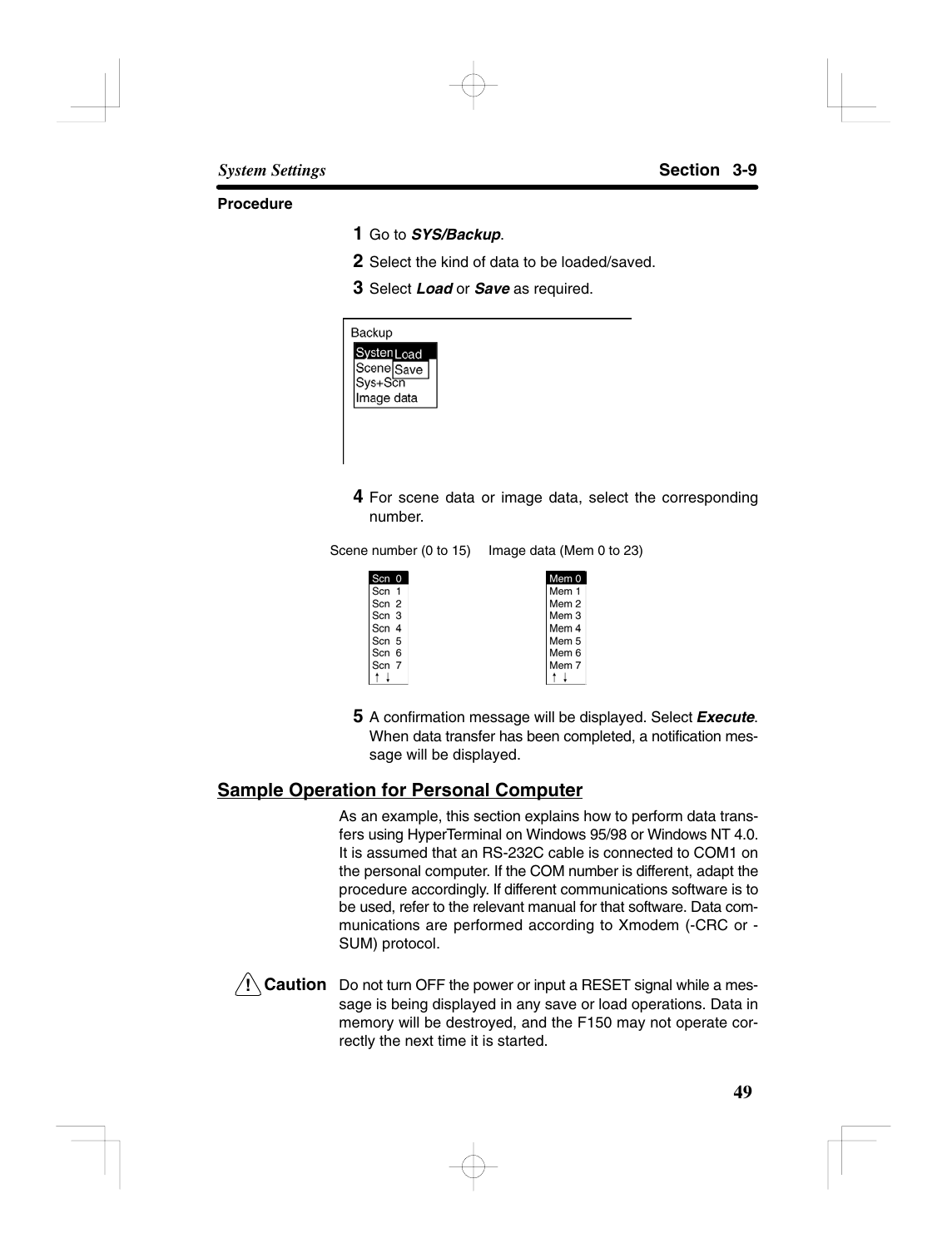#### **Saving Data to the Computer**

- **1** Connect the COM 1 port on the computer and the F150 using an RS-232C cable.
- **2** Make the F150 communications settings. The default communications settings are as shown in the following table. These settings can normally be used.

| <b>Item</b> | Setting    |
|-------------|------------|
| Baud rate   | 38,400 bps |
| Data length | 8 (bits)   |
| Parity      | None       |
| Stop bits   | (bit)      |
| Delimiter   | СR         |

**3** Start the HyperTerminal program on the computer and make the following communications settings. The same communications settings must be used on both the F150 and the modem on the computer.

| Item         | <b>Setting</b>                  |
|--------------|---------------------------------|
| Speed        | 38,400 bps                      |
| Data bits    | 8 (bits)                        |
| Parity       | None                            |
| Stop bits    | (bit)                           |
| Flow control | None (Xmodem protocol is used.) |

**4** Execute the saving operation from the F150. The data transfer screen will be displayed.

Saving data.

- **5** Select *Transfer/Receive File* from the HyperTerminal menu.
- **6** Specify where the file is to be saved and set the protocol to *Xmodem*.
- **7** Select *Receive*. The data will be transferred from the F150 to the computer.

The F150 will generate a timeout error if no response is received from the external device within 30 seconds. An error message will be displayed, and the error terminal will turn ON.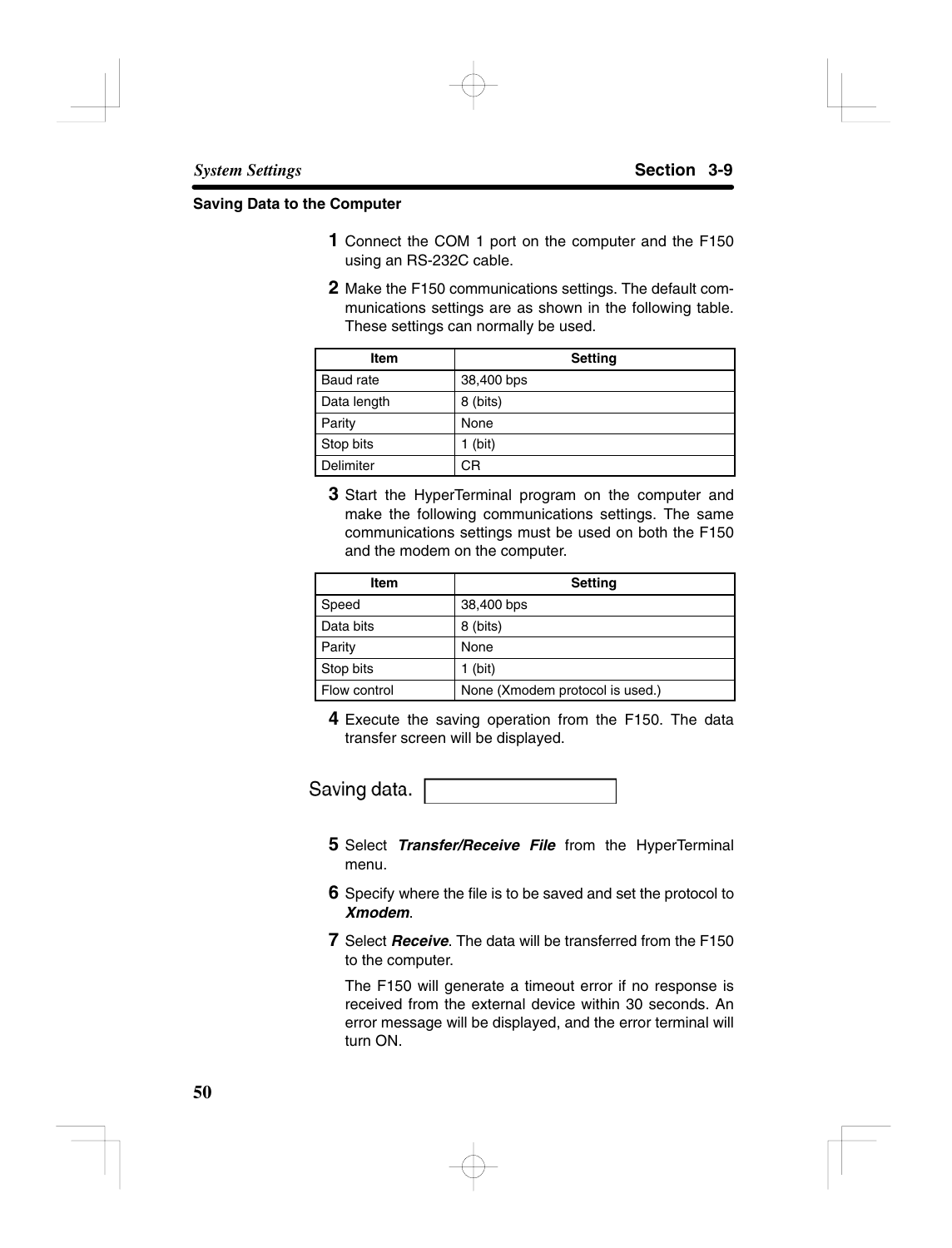#### **Loading Data from the Computer**

- **1** Follow steps 1 to 3 in the above procedure to connect the F150 and the computer.
- **2** Select *Transfer/Send File* from the HyperTerminal menu.
- **3** Select the file to be sent and set the protocol to *Xmodem*.
- **4** Select *Send*. The data transfer screen will be displayed.
- **5** Execute the loading operation from the F150.

The F150 will generate a timeout error if no response is received from the external device within 30 seconds. An error message will be displayed, and the error terminal will turn ON.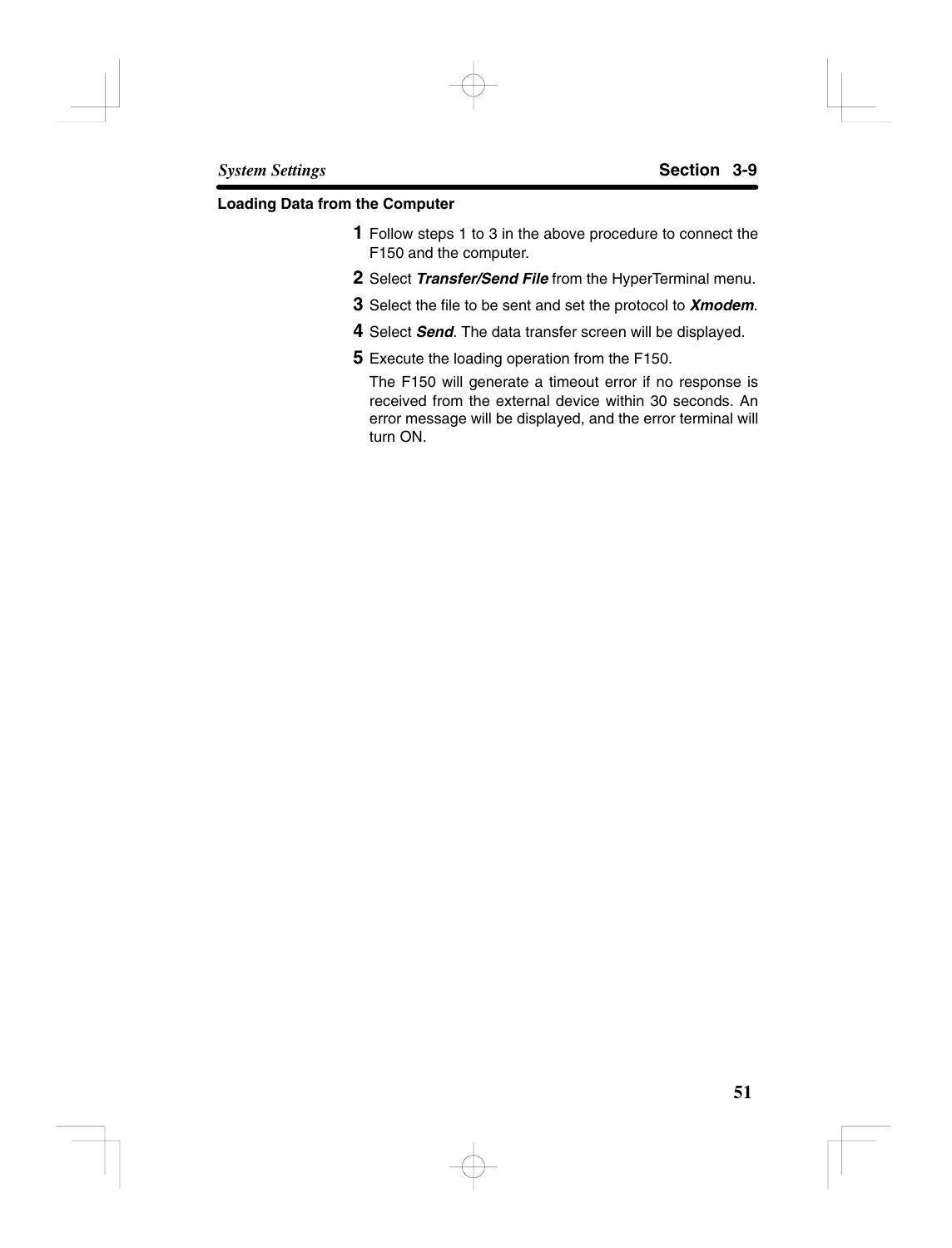### **3-9-3 Measurement Screen Settings**

### **Image Types to be Stored and Measurement Result Display**

The F150 can store up to 23 measured images. It is possible to set the F150 to only store images which resulted in NG judgements, or to store all images regardless of the measurement result. Also, measurement results and other information can be displayed on the measurement screens and monitor screens. Make settings to determine which information is displayed.



- **Note** 1. If measurement is performed with the *Image storage* setting set to *NG only* or *All*, the image samples registered in Set mode will be written over with measurement images. Therefore, it is recommended that at the measurement condition adjustment stage, the *Image storage* setting is set to *None*.
	- 2. Stored images are cleared when the power is turned OFF. Save the images by backing them up to a personal computer.  $\rightarrow$  **p. 48**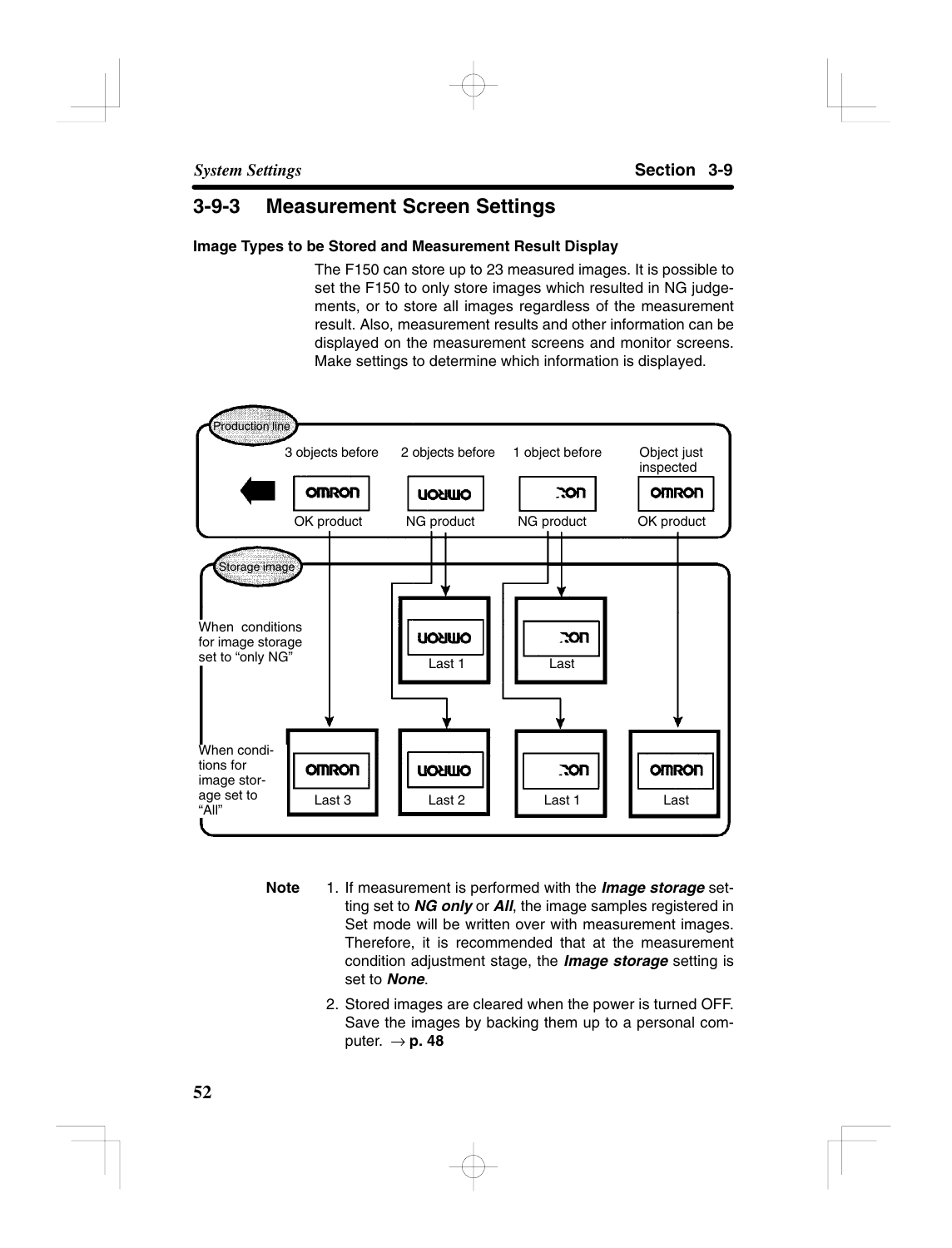| Item           | <b>Details</b>                     |                                                                                                                                                                                                                                                                                                                               |  |  |  |  |
|----------------|------------------------------------|-------------------------------------------------------------------------------------------------------------------------------------------------------------------------------------------------------------------------------------------------------------------------------------------------------------------------------|--|--|--|--|
| Display image  |                                    | Select the display status for the screen.                                                                                                                                                                                                                                                                                     |  |  |  |  |
|                | Freeze (default<br>setting)        | Displays a still image (updated each time a<br>measurement is performed.) When inspecting<br>moving objects, select "freeze."                                                                                                                                                                                                 |  |  |  |  |
|                | Through                            | Displays the image currently being taken by the<br>Camera. If measurement is performed in the<br>through state, depending on the input timing of<br>the measurement command, there will be a<br>time-delay of between 33.3 and 66.6 ms before<br>image input.<br>Measurement<br>Image input<br>command<br>Camera<br>run-cycle |  |  |  |  |
|                |                                    | (…≽<br>(Image transferred<br>to F150)<br>◢⋯▶<br>33.3 ms<br>66.6 ms                                                                                                                                                                                                                                                            |  |  |  |  |
| Display result |                                    | Select the data displayed for measurement results. $\rightarrow$ p. 25                                                                                                                                                                                                                                                        |  |  |  |  |
| Image storage  |                                    | Select the conditions for storage of measured images.                                                                                                                                                                                                                                                                         |  |  |  |  |
|                | None (default<br>setting)          | Nothing stored.                                                                                                                                                                                                                                                                                                               |  |  |  |  |
|                | Only NG                            | Only images with NG judgements are stored.<br>(However, the most recent image is stored<br>regardless of the judgement.)                                                                                                                                                                                                      |  |  |  |  |
|                | All                                | All images are stored regardless of the<br>judgement.                                                                                                                                                                                                                                                                         |  |  |  |  |
| Coordinate     | Select the coordinates for output. |                                                                                                                                                                                                                                                                                                                               |  |  |  |  |
| calculation    | Before scroll<br>(default setting) | Output made using the coordinate values before<br>position displacement compensation.                                                                                                                                                                                                                                         |  |  |  |  |
|                | After scroll                       | Output made using the coordinate values after<br>position displacement compensation.                                                                                                                                                                                                                                          |  |  |  |  |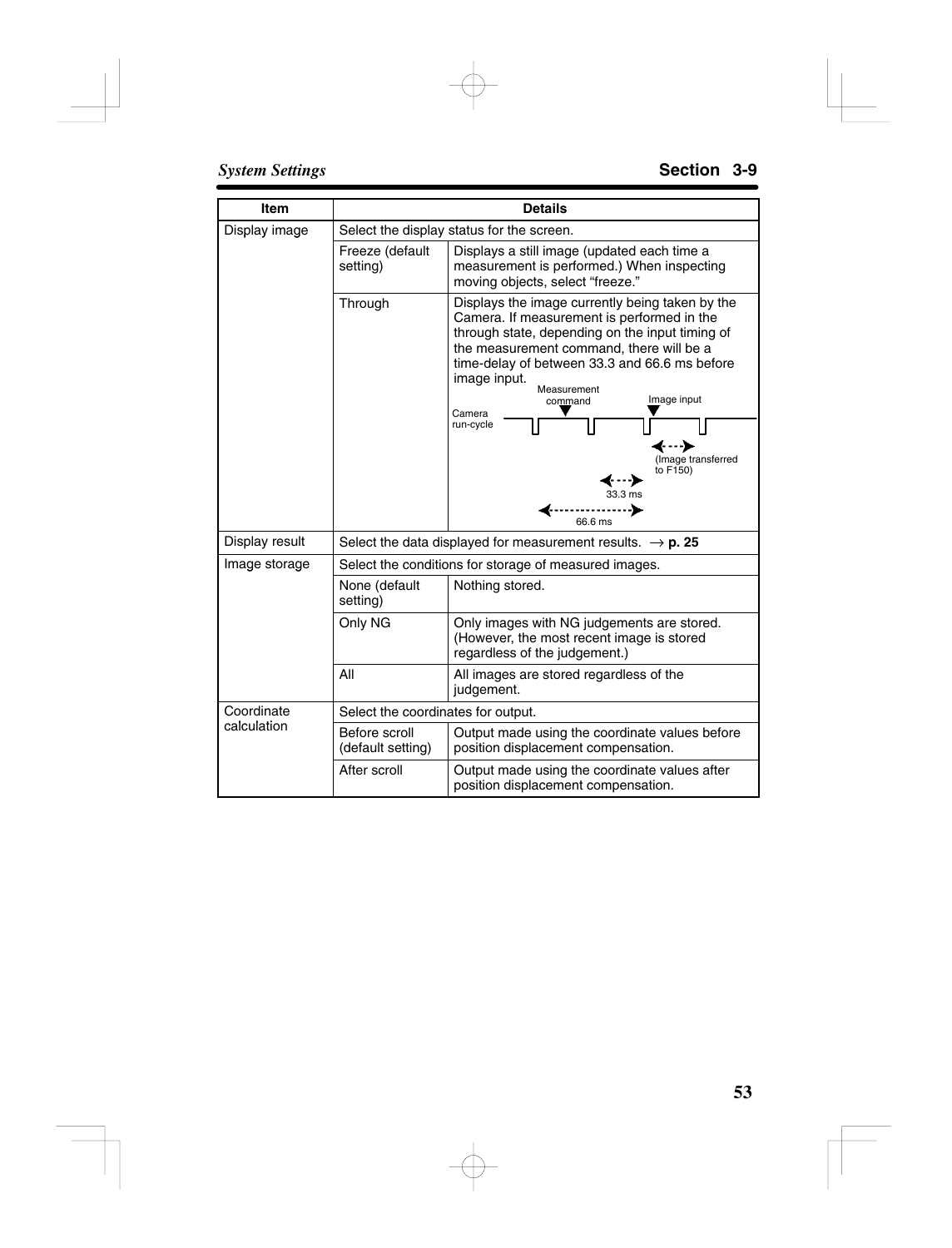### **Procedure**

- **1** Go to *SYS/Display*.
- **2** Set the conditions.
- **3** Select *End* to enter the settings and to exit this screen.

| Display settings                  |                           |
|-----------------------------------|---------------------------|
| Display image :                   | Freeze                    |
| Display result                    | None $\blacktriangledown$ |
| Image storage<br>Coordinate calc: | None▼                     |
| End                               | Before scrc‼▼             |
|                                   |                           |
|                                   |                           |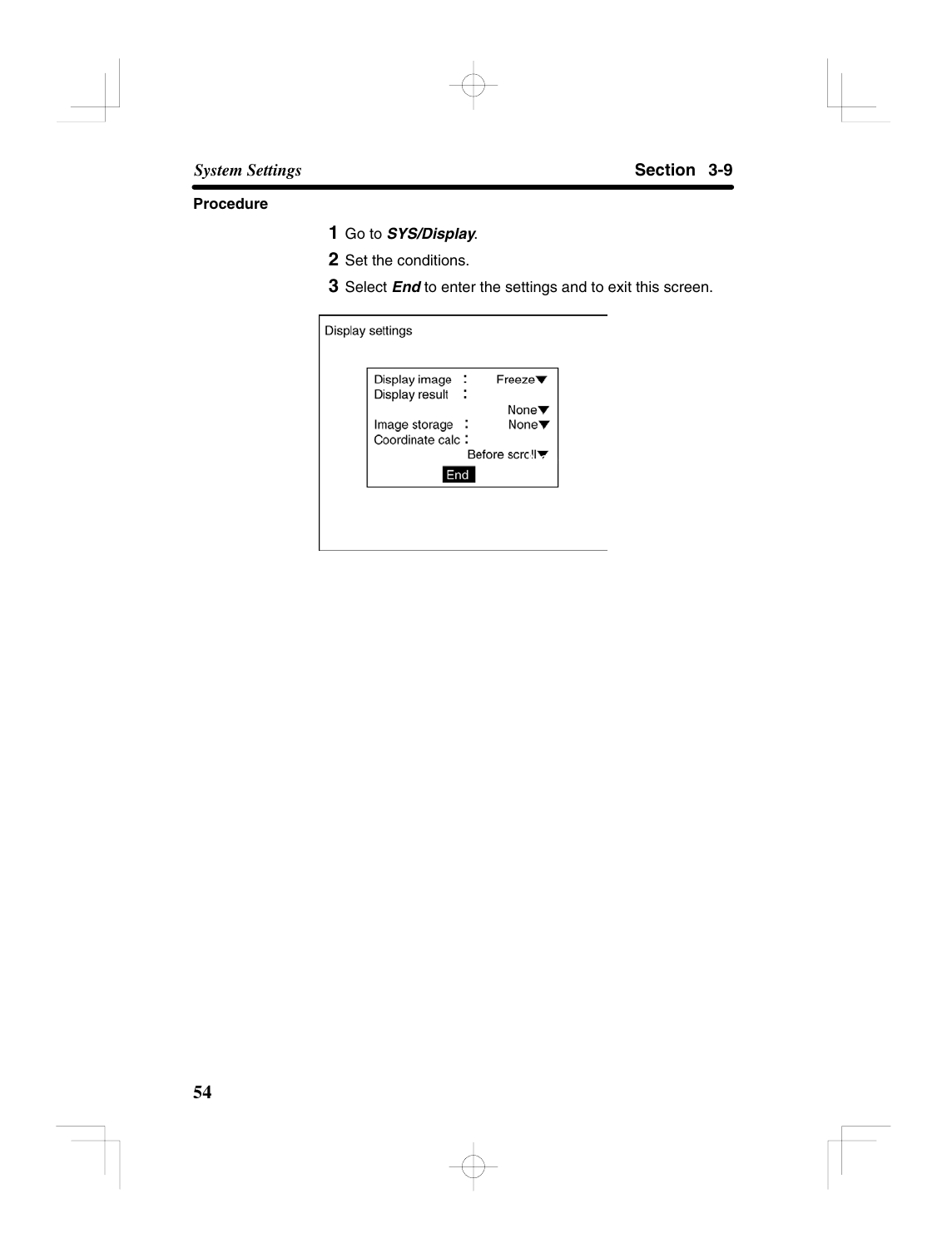### **Changing the Display Image**

By displaying a stored image on the screen, the reason for a previous NG judgement can be checked. Also, measurement can be re-performed on the stored image with different evaluation criteria. The message in the lower-right corner of the screen indicates the type of image being displayed.



Refer to the following table.

| <b>Display</b> |                        | <b>Details</b>                                                                                                                                                                                                                                                    |  |  |  |  |
|----------------|------------------------|-------------------------------------------------------------------------------------------------------------------------------------------------------------------------------------------------------------------------------------------------------------------|--|--|--|--|
| Freeze         |                        | The image that has just been measured is displayed. Whether<br>this image is a freeze image or a through image depends on the                                                                                                                                     |  |  |  |  |
|                | Through                | settings in SYS/Display.                                                                                                                                                                                                                                          |  |  |  |  |
|                |                        | A previously stored image is displayed. Up to 24 (Mem 0 to 23)<br>images are stored in accordance with the conditions for storage<br>of measured images (only NG or All). When the image is to be<br>backed up to a personal computer, specify a memory number in |  |  |  |  |
|                | Last (Mem $\square$ )  | The measured image most recently stored is displayed. If this<br>image had an NG judgement, "Last" will be in reverse<br>black/white.                                                                                                                             |  |  |  |  |
|                | Last $*$ (Mem $\Box$ ) | The * after "Last" contains the number indicating how many<br>screens previously the image was stored. Up to 23 previous<br>images can be displayed. "Last *" will be displayed in reverse<br>black/white for NG images.                                          |  |  |  |  |
|                | (Mem $\square$ )       | Either no image is stored in memory, or an image other than a<br>measurement image (an image loaded from a personal<br>computer or an image registered with the Auto Menu) is<br>displayed.                                                                       |  |  |  |  |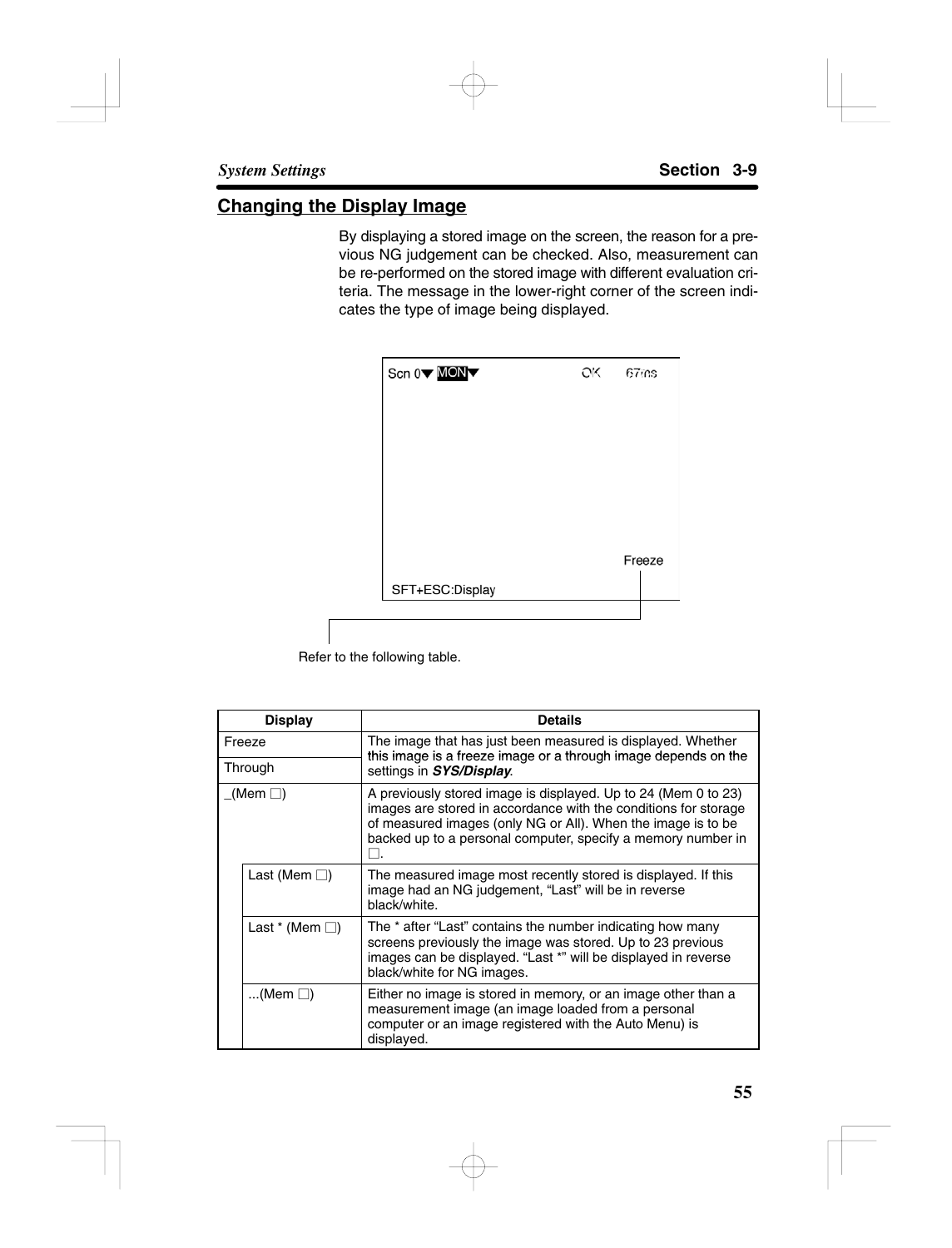### **Example**



### **Image Switching**

The displayed image can be switched in the following 2 screens:

- The Monitor mode Screen.
- The Run mode Screen.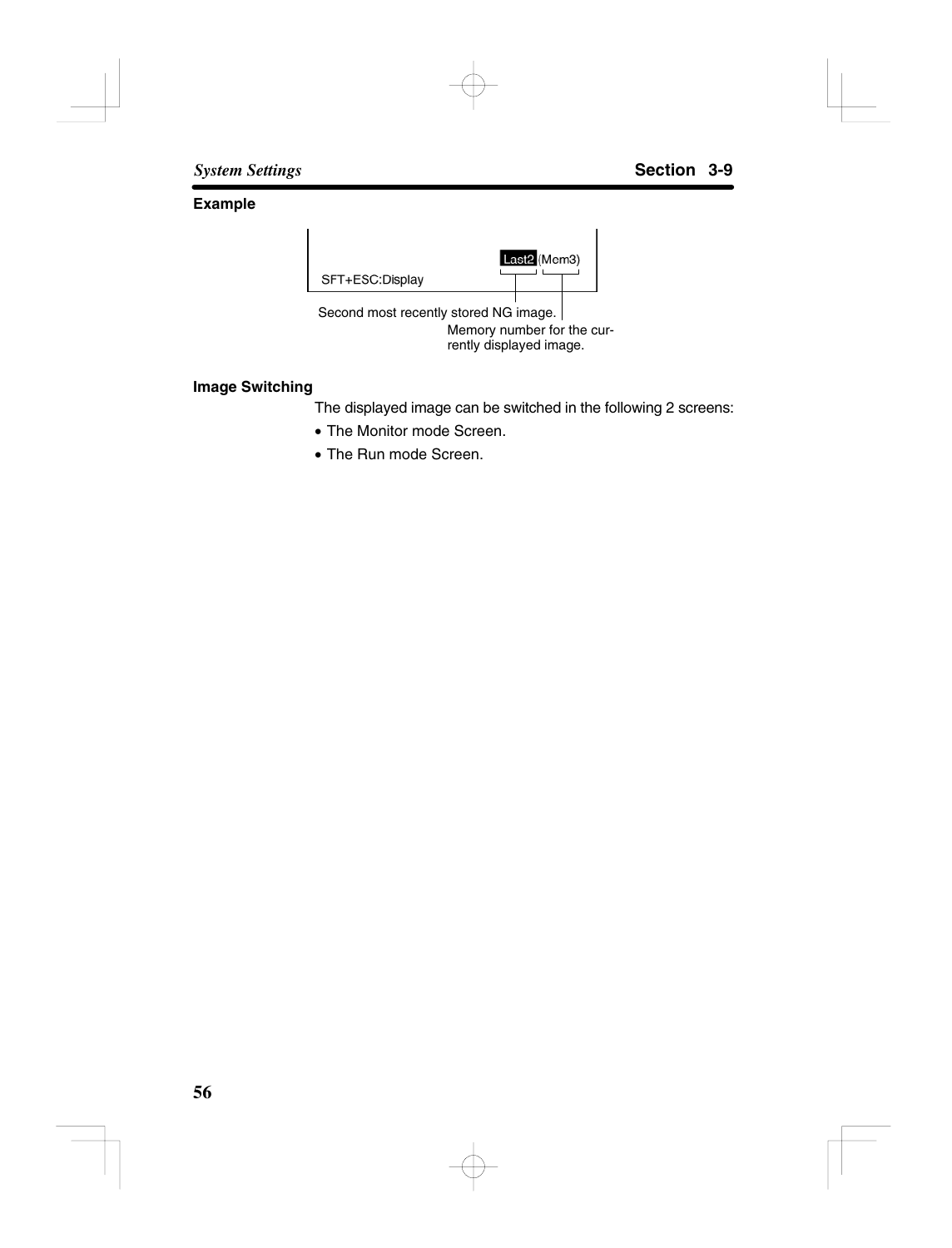#### **Switching Method**

Display any of the 2 screens listed above, and press the **SHIFT + Up/Down** Keys.



**Note** 1. Under the following conditions, the images for "Last (Mem  $\Box$ )" and "Freeze" will be the same. Display image: Set to freeze. Image storage: Set to all. or

Display image: Set to freeze. Image storage: Set to only NG. Last measurement was NG.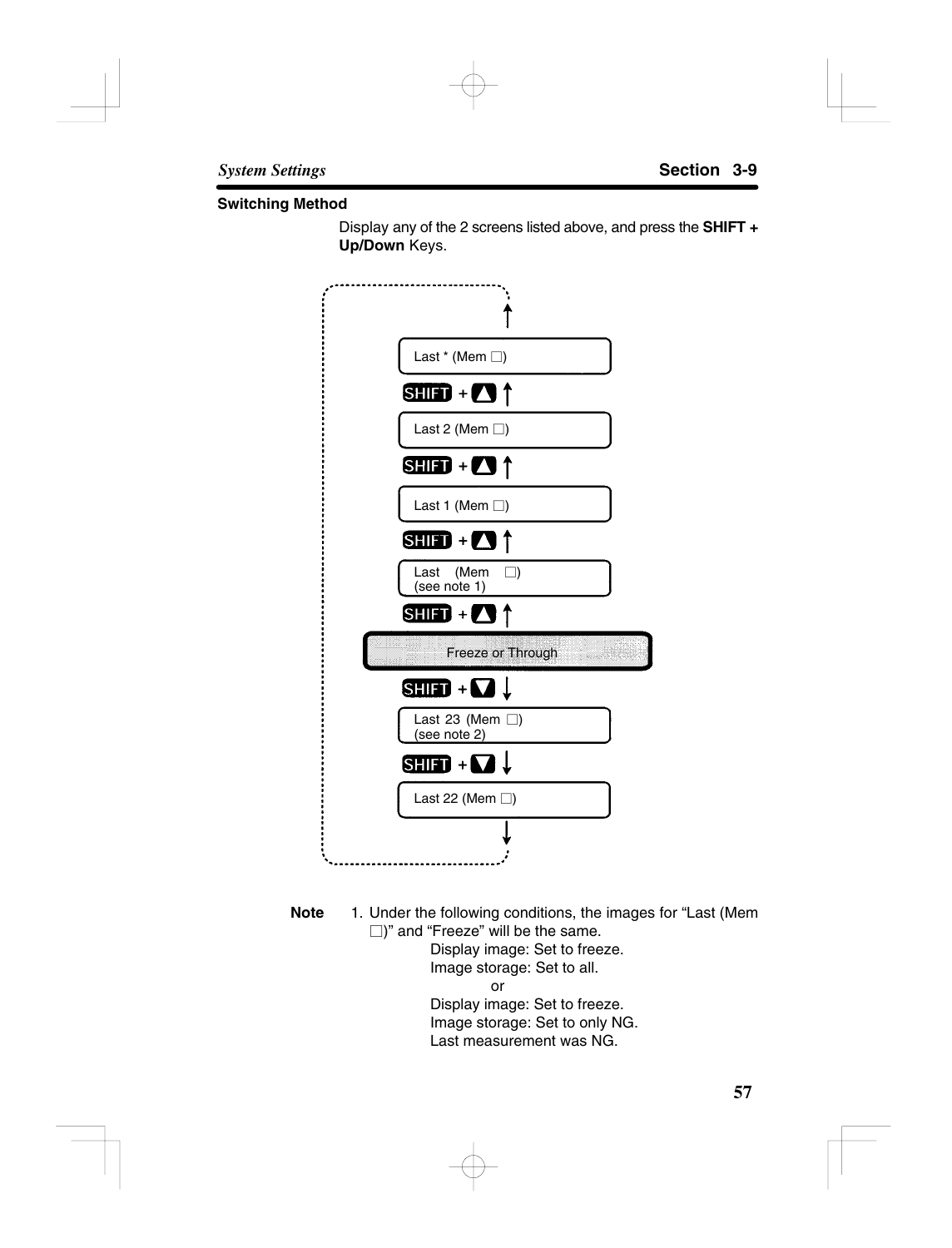2. If the following conditions hold, the number of stored images will not exceed 22.

> Image memory: Set to only NG Last measurement was OK.

### **3-9-4 Switching Menus**

The F150 features 2 menus: Auto Menu and Expert Menu. Use the following procedure to select which Menu is used when the power to the F150 is turned ON.

#### **Procedure**

- **1** Go to *SYS/Switch menu*.
- **2** Select the desired menu.
- **3** Select *End* to enter the setting and to exit this screen.

| Switch menu |            |  |
|-------------|------------|--|
|             |            |  |
|             | Auto menu▼ |  |
|             |            |  |
|             | End        |  |
|             |            |  |
|             |            |  |
|             |            |  |

### **3-9-5 Startup Scene and Mode**

Use the following procedure to set the startup scene and mode that will be used when the power is turned ON.

If the F150 is set to start in Run mode for the scene where the desired measurement conditions are registered, measurement of objects can be started by simply turning the power ON.

The default setting is for scene 0 and Monitor mode.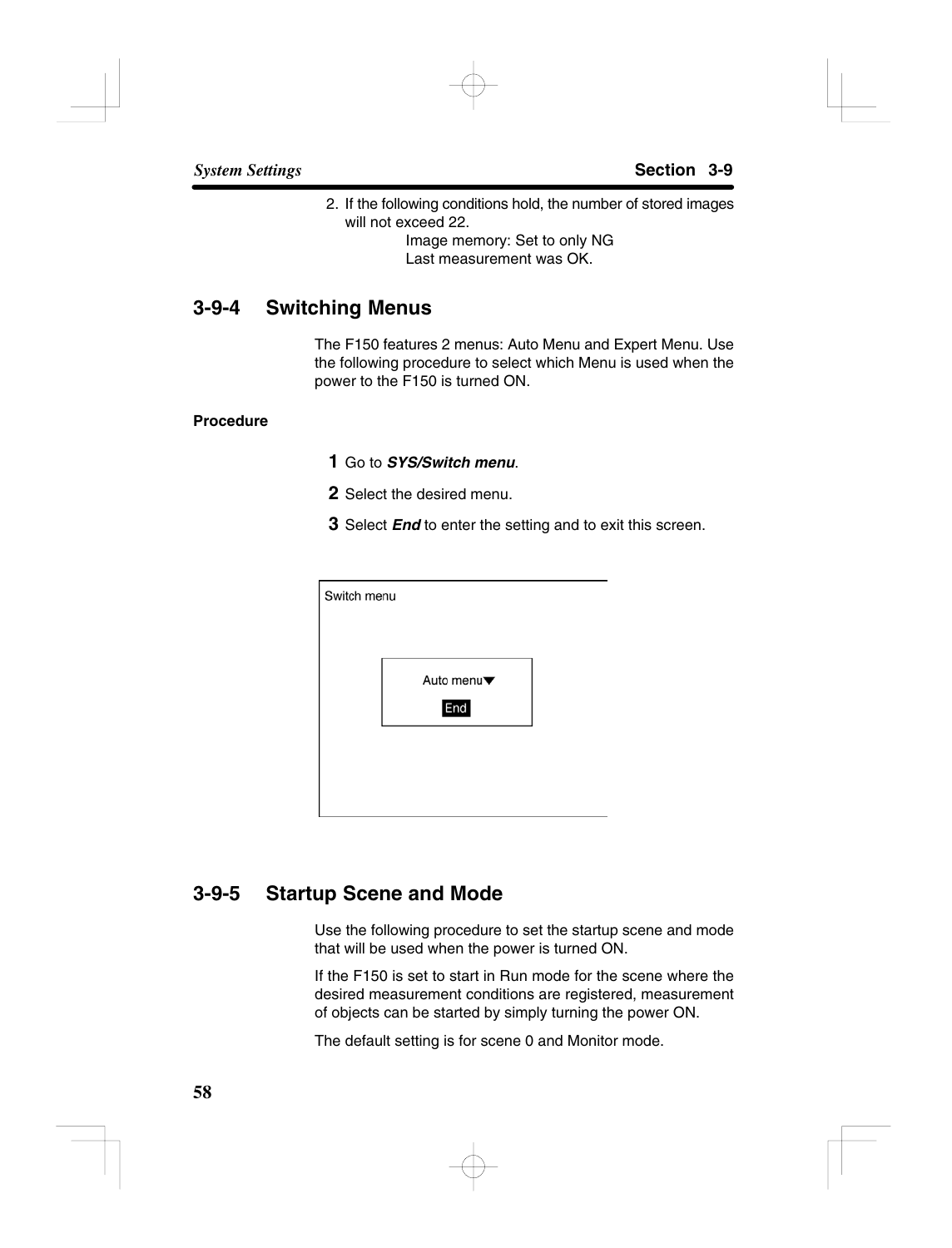The following example illustrates operation when the startup scene is set to 1 and the startup mode is set to Run.

> The next time the power is turned ON, the F150 will start at scene 1 and in Run mode.

|                                                       |          | Sen 1 <b>VRUN</b> V | $-ms$<br>---- |
|-------------------------------------------------------|----------|---------------------|---------------|
| Startup scene : Scn1 ▼<br>Startup mode : RUN ▼<br>End | Power ON |                     |               |
|                                                       |          |                     | Freeze        |
|                                                       |          | SFT+ESC:Display     |               |

#### **Procedure**

- **1** Go to *SYS/Startup mode*.
- **2** Select the startup scene number and the startup mode.
- **3** Select *End* to enter the settings and to exit this screen.

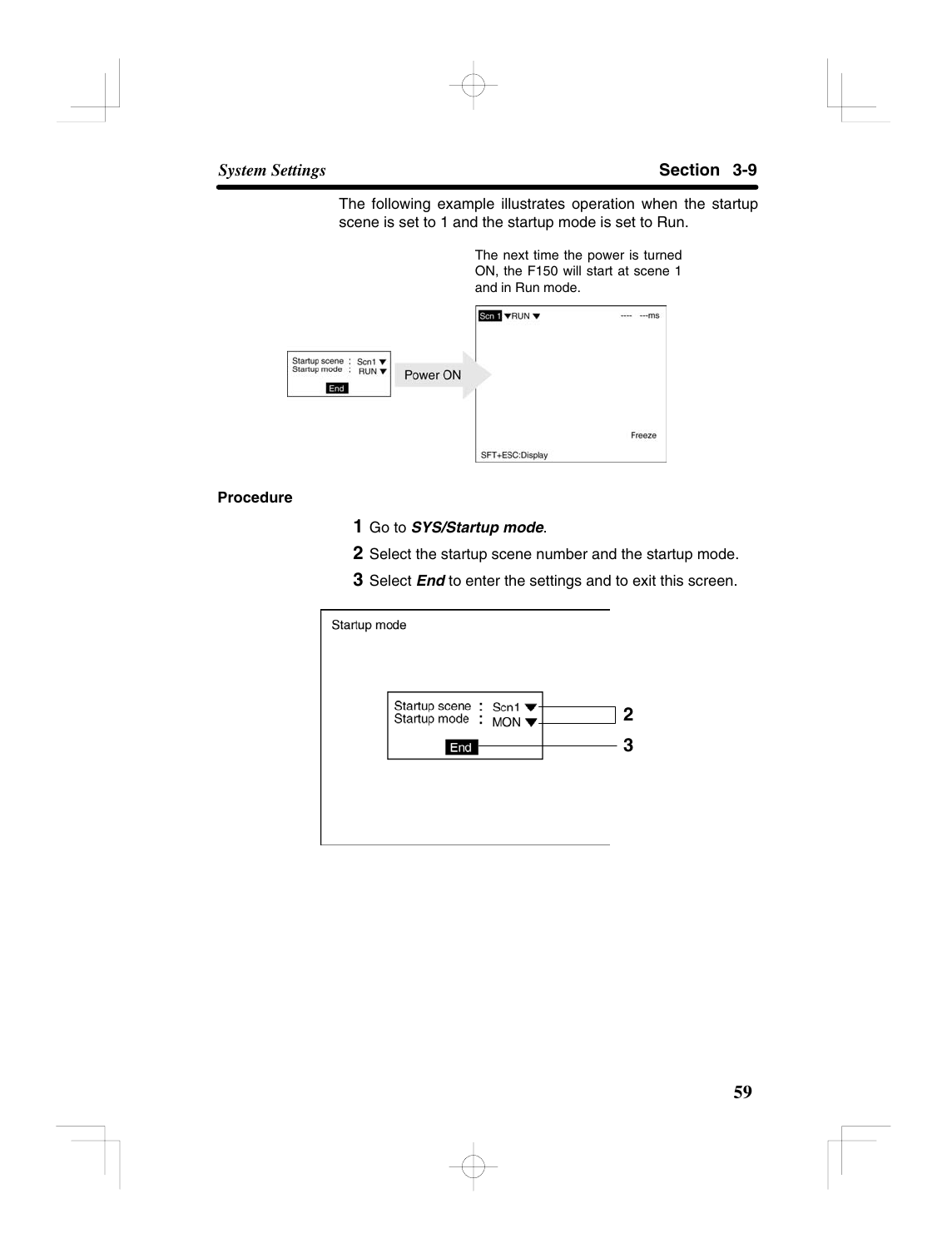### **3-9-6 Selecting Output Method for Error Terminal**

During processing (i.e.: while BUSY terminal is ON), even if the STEP terminal is turned ON, the F150 will not perform measurement. It is possible to set the ERR terminal so that it turns ON to indicate to an external device that input to the STEP terminal could not be received.

| <b>Selection</b>                      | <b>Details</b>                                                                                                                                                                                                                                                  |
|---------------------------------------|-----------------------------------------------------------------------------------------------------------------------------------------------------------------------------------------------------------------------------------------------------------------|
| <b>ERR ON</b><br>(default<br>setting) | During processing (i.e.: BUSY terminal ON), if the<br>STEP terminal turns ON, the ERR terminal will be<br>turned ON and measurement will not be performed.<br>The next time a STEP signal is input with the BUSY<br>terminal OFF, the ERR terminal will go OFF. |
| <b>OFF</b>                            | During processing (i.e.: BUSY terminal ON), if the<br>STEP terminal turns ON, the ERR terminal will not<br>come ON. Measurement will not be performed.                                                                                                          |

### **Procedure**

- **1** Go to *SYS/Error method*.
- **2** Select the desired setting.
- **3** Select *End* to enter the setting and to exit this screen.

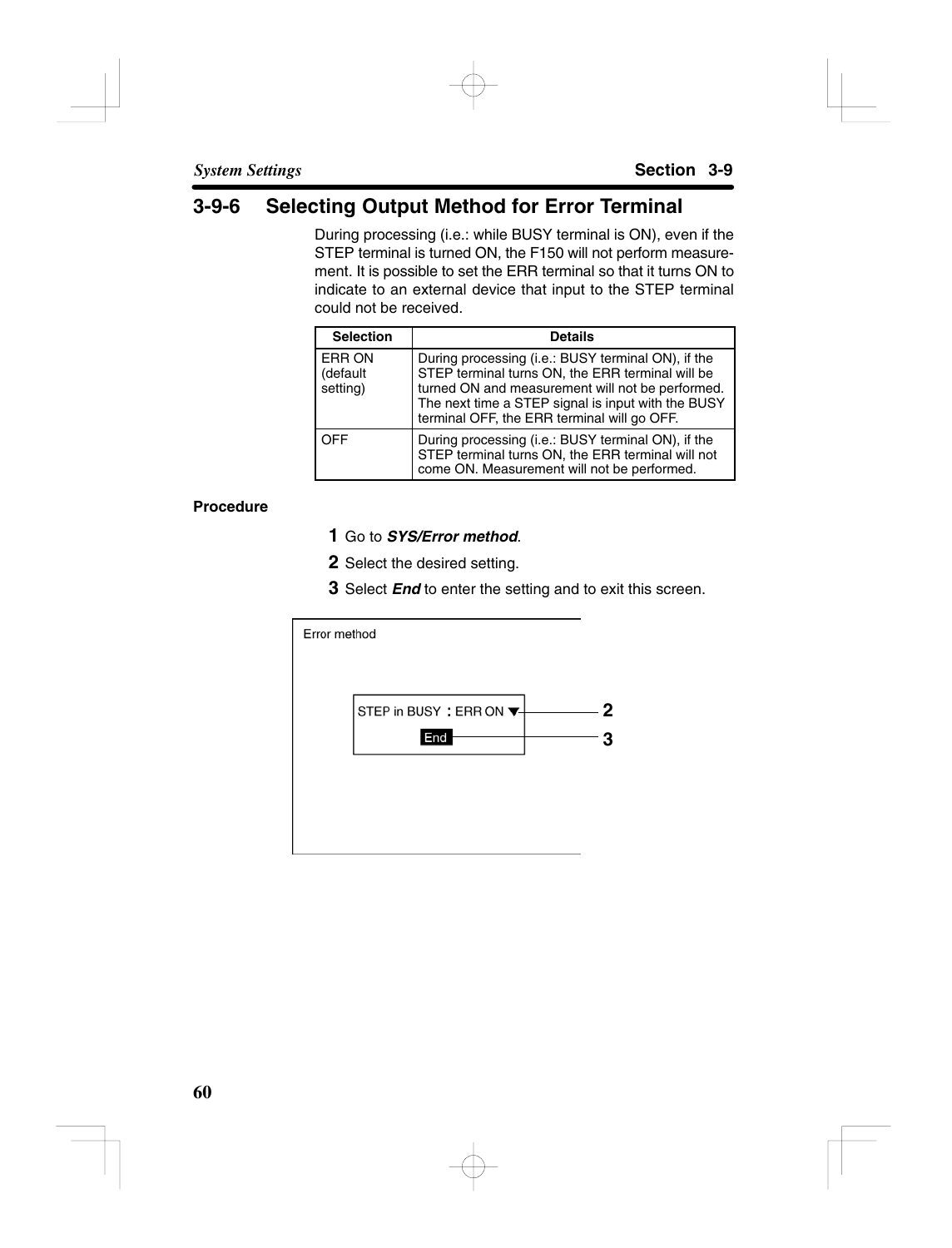### **3-9-7 Checking the Software Version**

Use the following procedure to check the Vision Sensor model and the software system version.

#### **Procedure**

- **1** Go to *SYS/Version*.
- **2** Select *OK* to exit this screen.

| Version                                 |                                                         |
|-----------------------------------------|---------------------------------------------------------|
|                                         | Model number is displayed.                              |
| F150-C1-E-2<br>Ver2.XX XX/XX/XX XX : XX | Software version and date<br>of creation are displayed. |
|                                         |                                                         |
|                                         |                                                         |

# **3-10 Saving to Flash Memory**

Use the following memory to save set data to flash memory. Flash memory data is loaded each time the F150 is started up. Therefore, when settings have been changed, be sure to save to flash memory before turning the power OFF. If the power is turned OFF without saving, all of the setting changes will be lost.

### **Procedure**

**1** Display the basic screen.

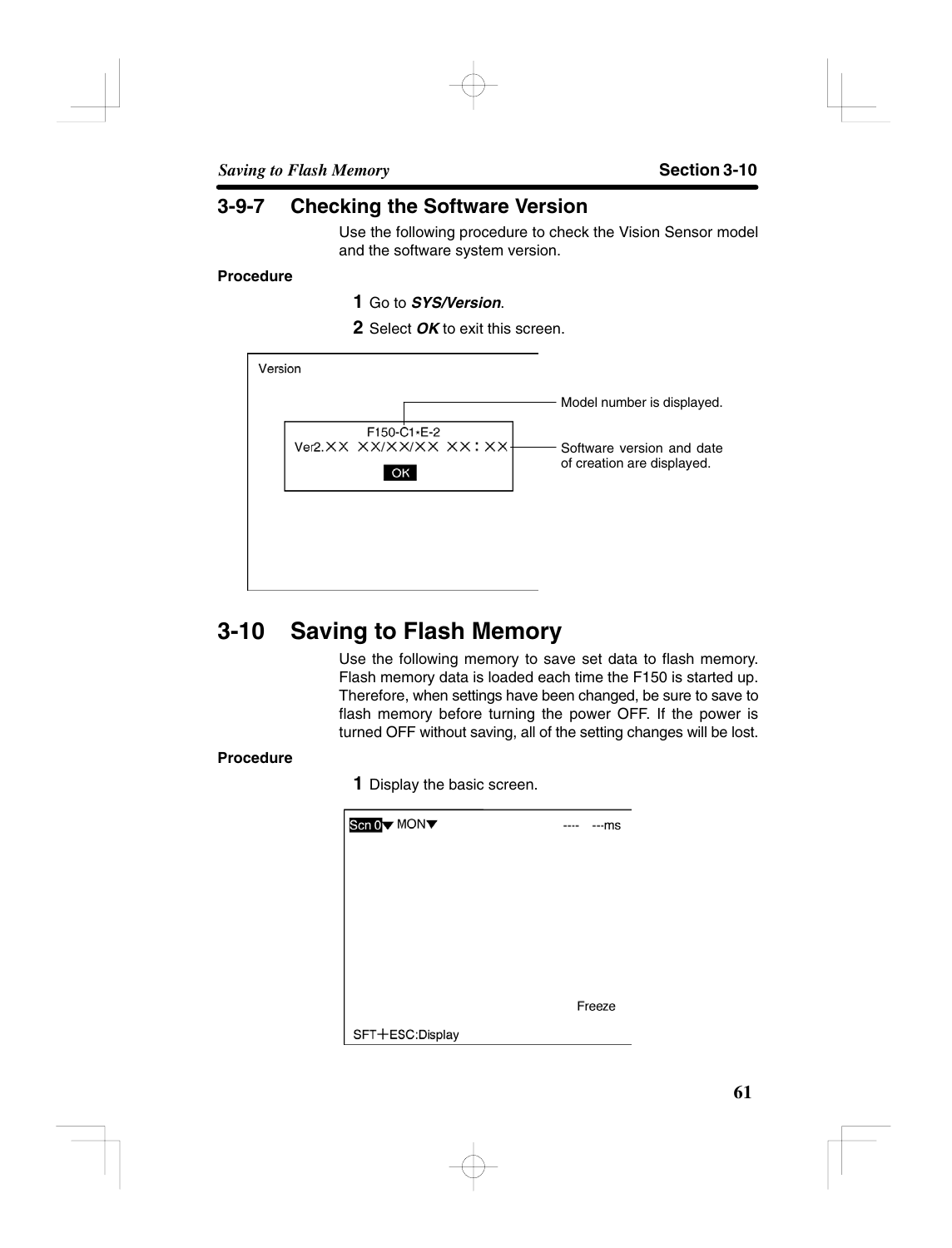**2** Move the cursor to *MON* and press the **ENT** Key.



**3** Select *SAVE*. A confirmation message will be displayed.



- **4** Select *Execute*. When saving has been completed, the screen for step 1 will be returned.
- **! Caution** Do not turn OFF the power or input a RESET signal while a message is being displayed in any save or load operations. Data in memory will be destroyed, and the F150 may not operate correctly the next time it is started.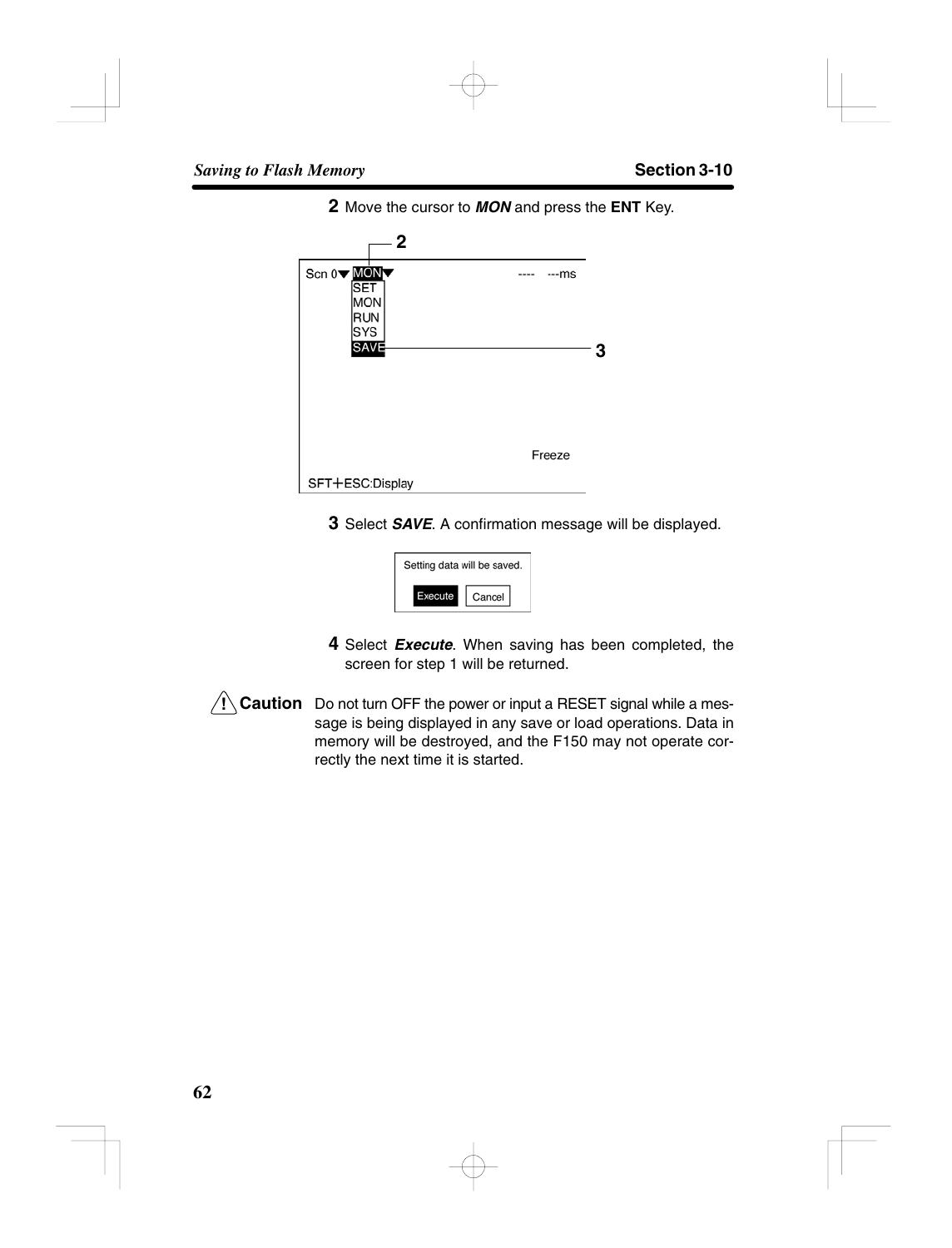# **SECTION 4 Terminal Block**

This section describes the communications settings and I/O formats for communications with external devices via the terminal blocks. For connection methods, refer to the Setup Manual.

| $4-1$ |             | I/O Formats $\dots \dots \dots \dots \dots \dots \dots \dots \dots \dots \dots$ | 64  |
|-------|-------------|---------------------------------------------------------------------------------|-----|
|       | $4 - 1 - 1$ |                                                                                 | 64  |
|       | $4 - 1 - 2$ | Outputs                                                                         | 64  |
| $4-2$ |             | Terminal Signal Operation and Timing                                            | 65  |
|       | $4 - 2 - 1$ | No Handshaking $\ldots \ldots \ldots \ldots \ldots \ldots \ldots$               | 65  |
|       |             | 4-2-2 Using Handshaking                                                         |     |
|       |             | $(F150-C10E-2, F150-C15E-2) \ldots$                                             | 70  |
| $4-3$ |             |                                                                                 | 72. |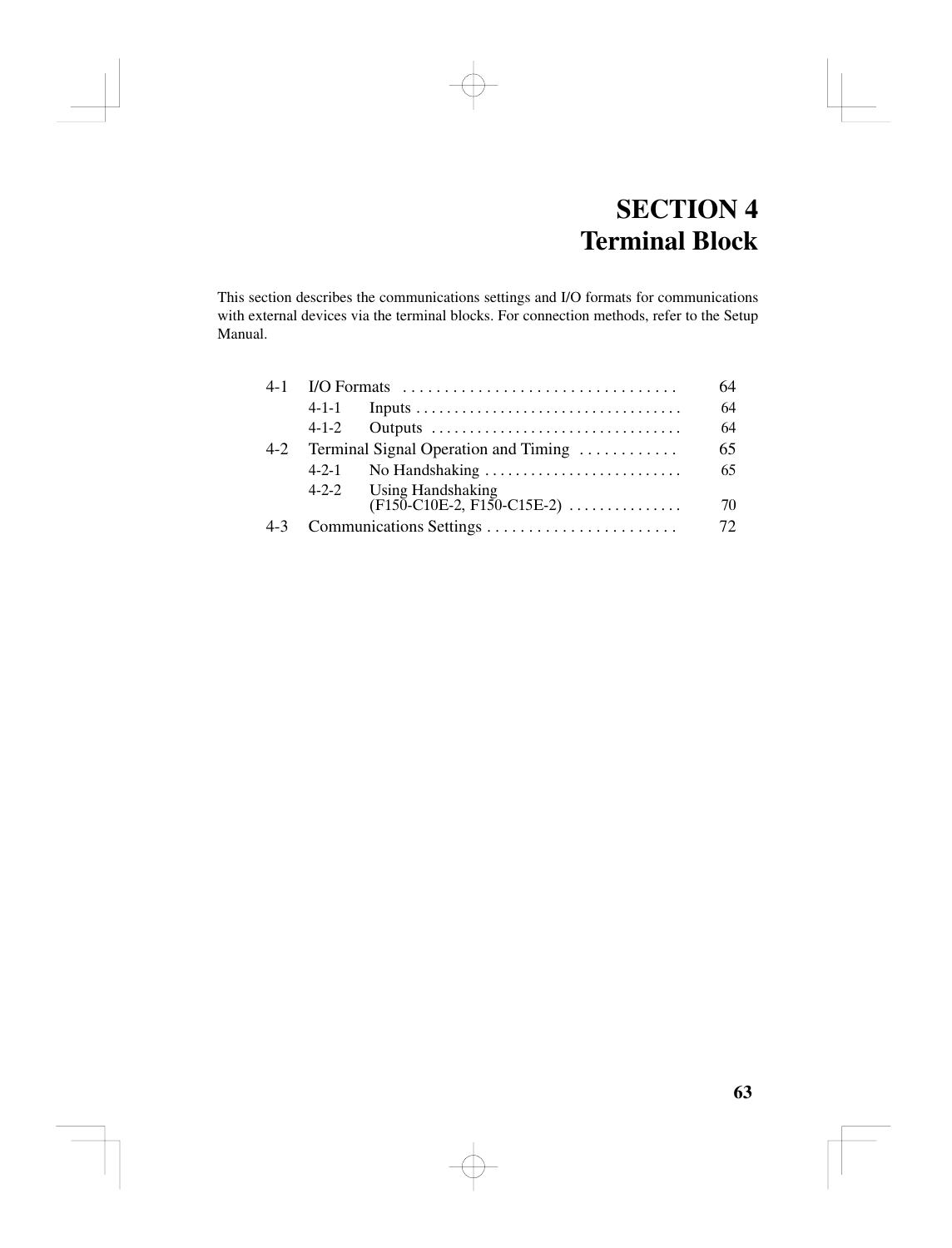## **4-1 I/O Formats**

The terminal blocks can be used to input and output various signals, e.g., to input a measurement trigger from a photoelectric or other sensor and to output the overall judgement to a Programmable Controller or other external device.

The I/O formats are described below. The operation of the terminals signals is described in the following section.

### **4-1-1 Inputs**

The following commands can be input in Monitor mode or Run mode.

### **STEP Terminal**

One measurement will be performed when the STEP terminal turns ON.

### **DI0 to DI7 Terminals (F150-C10E-2, F150-C15E-2)**

The DI0 to DI7 inputs can be used to execute measurements continuously or to switch scenes as shown in the following table.

To use these inputs, turn ON DI7 1 ms or more after setting the status of the DI0 to DI6 inputs.

The F150-C10E-2-DRT does not have any DI terminals and therefore does not support the following commands.

| Command                   | <b>DI</b> inputs |   |                    |   |         |           |         | <b>Function</b> |                                                                  |
|---------------------------|------------------|---|--------------------|---|---------|-----------|---------|-----------------|------------------------------------------------------------------|
|                           | <b>Execute</b>   |   | Command<br>Operand |   |         |           |         |                 |                                                                  |
|                           |                  | 6 | 5                  | 4 | 3       | 2         |         | 0               |                                                                  |
| Continuous<br>measurement |                  | 0 | 0                  |   | $\star$ | $\star$   | $\star$ | $\star$         | Measurement is<br>performed continually<br>during command input. |
| Switching<br>scenes       |                  | 0 |                    | 0 |         | Scene No. |         |                 | Switches the scene.                                              |
| Example                   |                  | ŋ |                    | ი | ŋ       | O         |         | ∩               | Switches to scene 2.                                             |

0: OFF

1: ON

\*: Status is not read by F150, i.e., the status does not matter.

### **4-1-2 Outputs**

The overall judgements (OK or NG) are output to the OR terminal on the terminal block. When using the F150-C10E-2 or F150-C15E-2, judgements are also output to the DO0 terminal. This output is only made in Run mode. It is not supported in Monitor mode. Also, the F150 can be set to turn ON output for either OK or NG judgements. The default is for output to be ON for NG judgements.  $\rightarrow$  **p. 72**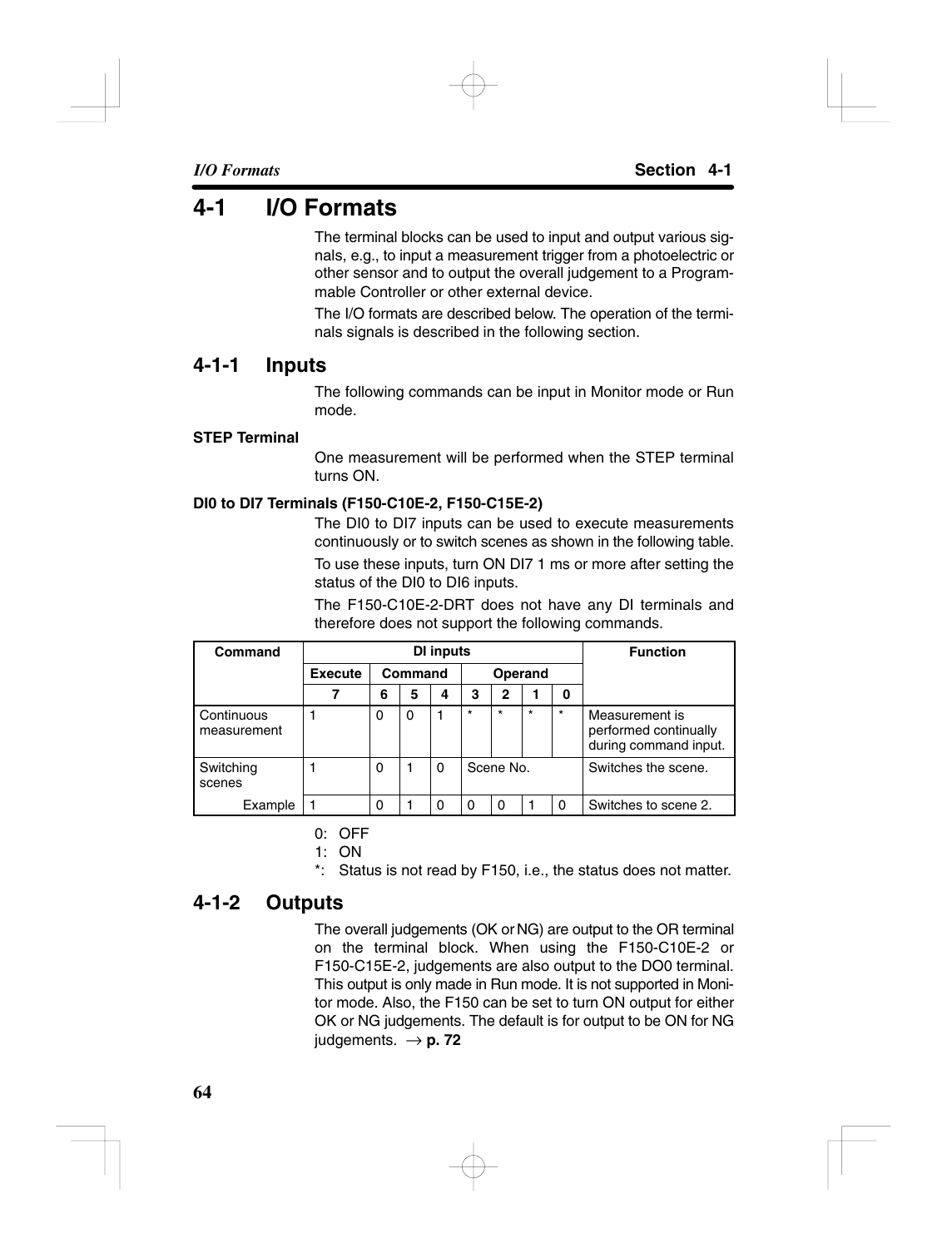- **! Caution** After measurement is performed in Run mode, the data output to the OR terminal and DO terminal will be held until the next time measurment is performed in Run mode. The output status will be held even if the mode is changed.
- **! Caution** The initial status of the output terminals is OFF. The terminals, however, may turn ON for approximately 0.5 s when the power is turned ON. Be sure to allow for this when reading the status at an external device.

# **4-2 Terminal Signal Operation and Timing**

This section describes the operation of the terminal signals based on the various communications settings that are possible. Use the information provided in this section to determine the proper communications settings to be made.

### **4-2-1 No Handshaking**

The F150 outputs the measurement result without synchronizing with the external device. Read the measurement result at the external device while the GATE terminal is ON.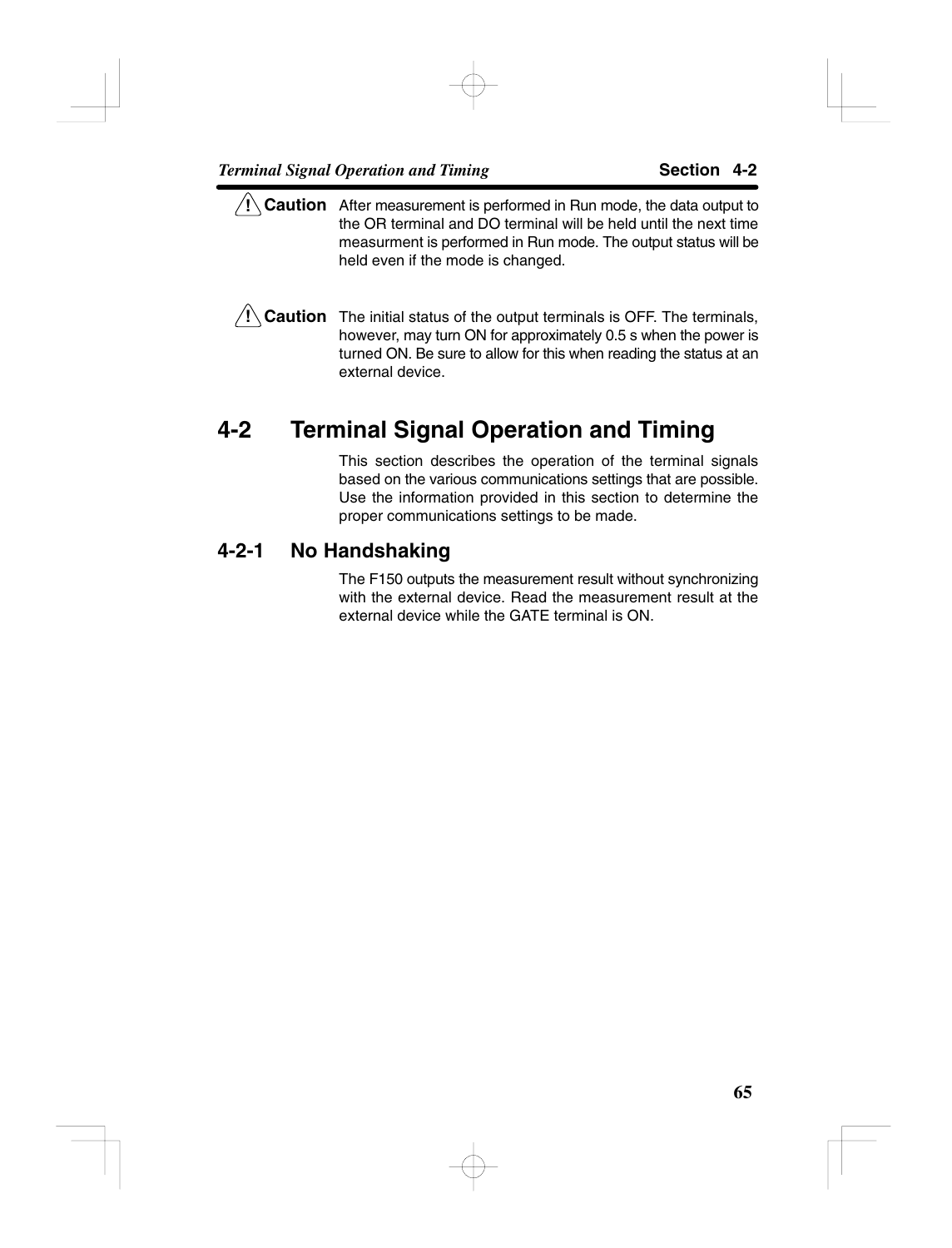

### **Using the STEP Signal as a Measurement Trigger**

#### **Output Terminals**

| <b>Terminal</b>   | <b>Function</b>                                                                                                                                                                                    |
|-------------------|----------------------------------------------------------------------------------------------------------------------------------------------------------------------------------------------------|
| <b>RUN</b>        | Turns ON during Run mode.                                                                                                                                                                          |
| <b>BUSY</b>       | Shows that the F150 is reading an image, changing a scene, etc.                                                                                                                                    |
|                   | Do not input the next command while the BUSY signal is ON. Otherwise,<br>commands may not be properly executed.                                                                                    |
| <b>OR</b><br>DO 0 | Outputs the overall judgement. Can be set to turn ON for either OK or NG<br>judgement in the settings screen for communications specifications.                                                    |
|                   | There are no DO terminals for the F150-C10E-2-DRT.<br>Note                                                                                                                                         |
| GATF              | Used to time the reading of the measurement result at the external device.                                                                                                                         |
|                   | The time that GATE is turned ON can be set as required for the external<br>device to correctly read the measurement result.                                                                        |
|                   | Make the output time shorter than the duration of the measurement (STEP<br>input). If the cycle is longer, the output timing will fall behind as<br>measurements are repeated.                     |
|                   | If the GATE terminal control output is set to user output in the commu-<br>Note<br>nications specifications settings menu for CompoBus/D, the GATE ter-<br>minal cannot be used to control timing. |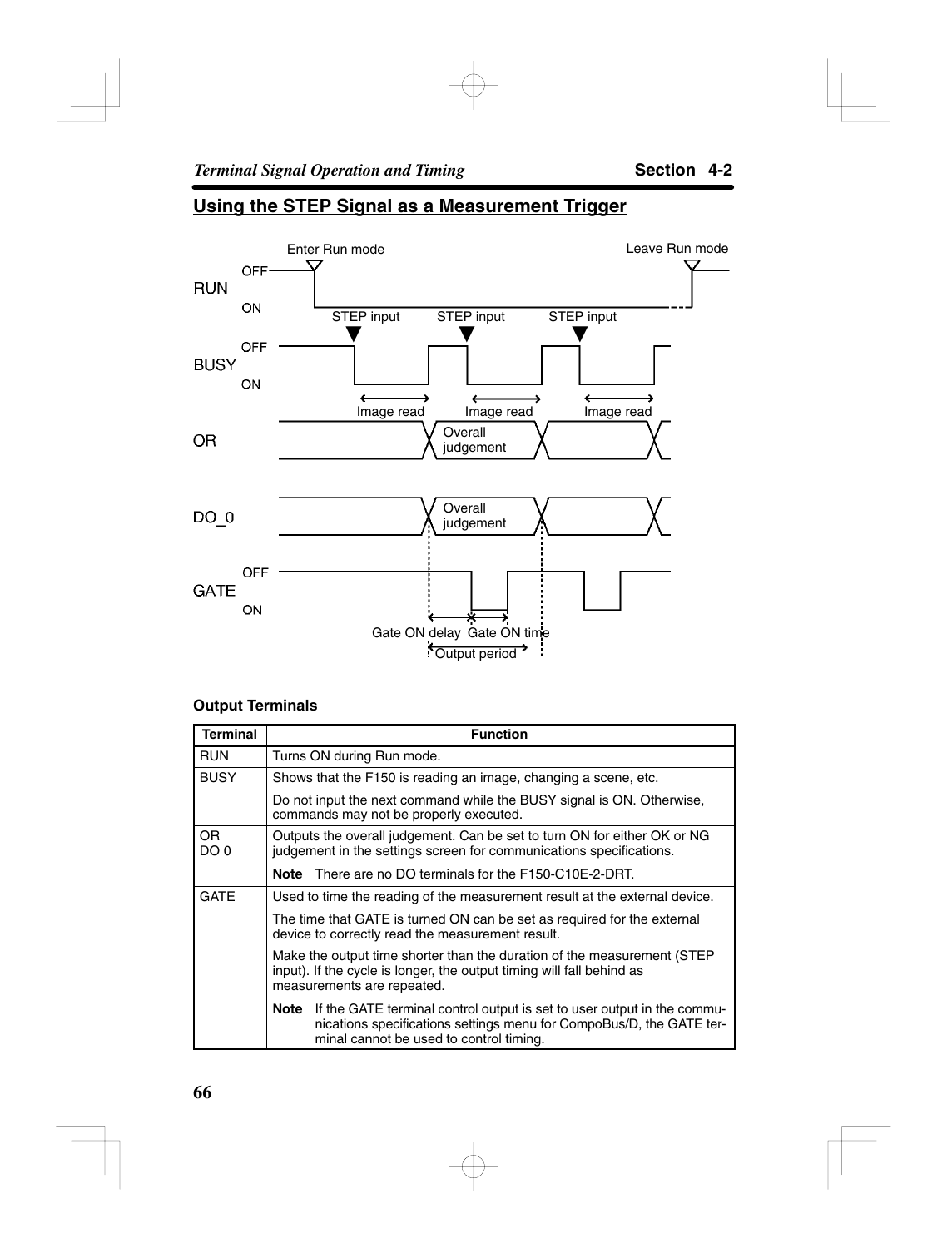#### **Input Terminals**

| Terminal    | <b>Function</b>                                                                                               |
|-------------|---------------------------------------------------------------------------------------------------------------|
| <b>STEP</b> | Inputs a measurement trigger from a photoelectric sensor or other external<br>device.                         |
|             | One measurement will be taken on the rising edge of the STEP signal. Turn<br>ON the STEP for at least 0.5 ms. |

**Note** If a STEP signal is input while the BUSY terminal is ON, the ERR terminal will come ON.  $\rightarrow$  **p. 60** 

#### **Performing Continuous Measurements (F150-C10E-2, F150-C15E-2)**

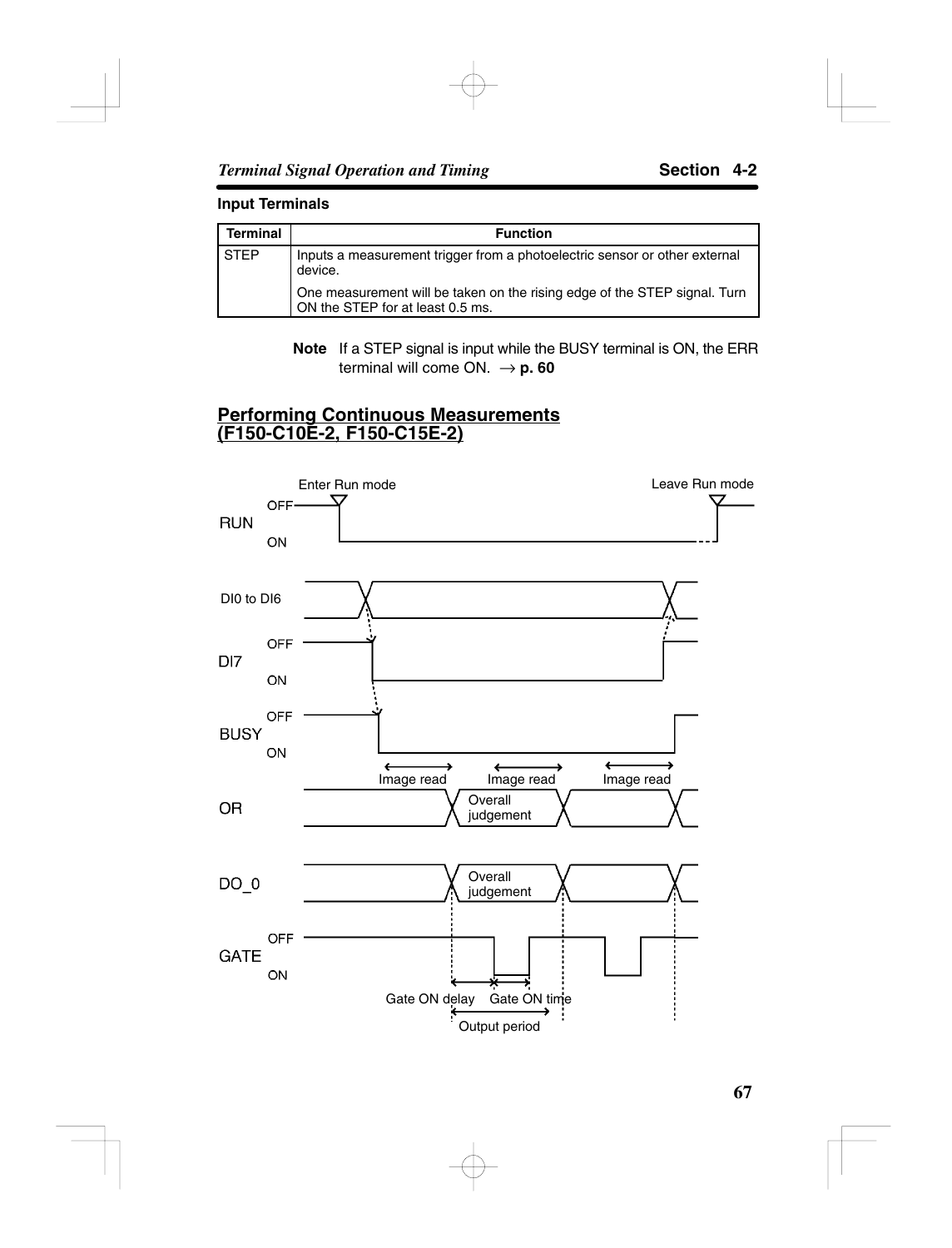#### **Output Terminals**

The function of the output terminals is the same as when inputting a measurement trigger using the STEP terminal, as described previously.

#### **Input Terminals**

| <b>Terminal</b>                       | <b>Function</b>                                                                                                                                                                                                                       |
|---------------------------------------|---------------------------------------------------------------------------------------------------------------------------------------------------------------------------------------------------------------------------------------|
| DI0 to<br>D <sub>13</sub>             | <b>OFF</b>                                                                                                                                                                                                                            |
| D <sub>14</sub>                       | ON                                                                                                                                                                                                                                    |
| DI <sub>5</sub> to<br>D <sub>16</sub> | <b>OFF</b>                                                                                                                                                                                                                            |
| D <sub>17</sub>                       | Execution trigger.<br>Leave at least 1 ms after setting DI0 to DI6 before turning DI7 ON. During<br>command execution, the BUSY terminal will turn ON. During execution of<br>continuous measurement, the BUSY terminal will stay ON. |

#### **Scene Changing and Model Registration (F150-C10E-2, F150-C15E-2)**



#### **Output Terminals**

| <b>Terminal</b> | <b>Function</b>                                                                                                   |
|-----------------|-------------------------------------------------------------------------------------------------------------------|
| <b>RUN</b>      | Turns ON during Run mode.                                                                                         |
| <b>BUSY</b>     | Shows that the F150 is reading an image, changing a scene, etc.                                                   |
|                 | Do not input the next command while the BUSY terminal is ON. Otherwise,<br>commands may not be properly executed. |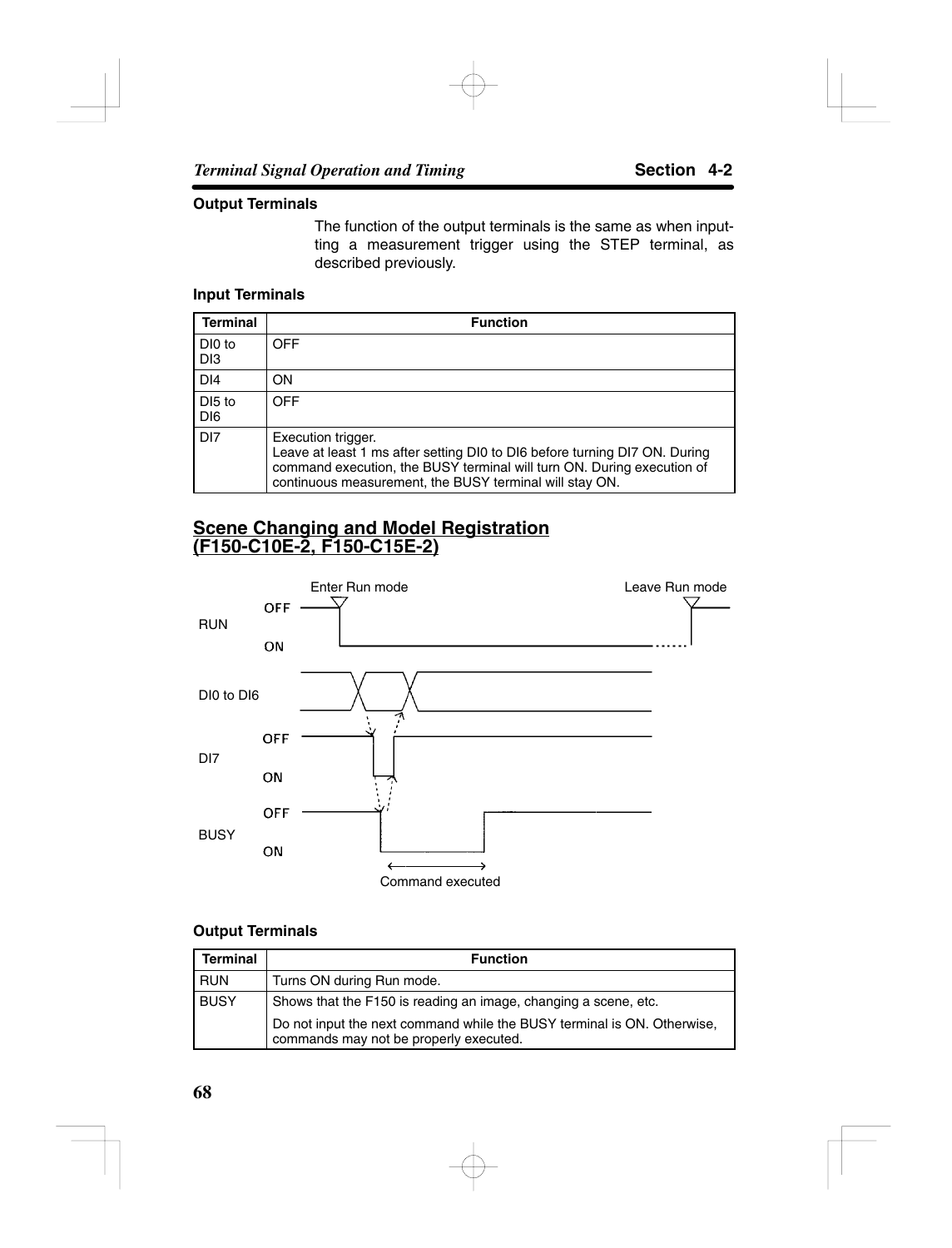#### **Input Terminals**

#### **Scene Changing**

| <b>Terminal</b>           | <b>Function</b>                                                                                                                                                                                                                                                 |
|---------------------------|-----------------------------------------------------------------------------------------------------------------------------------------------------------------------------------------------------------------------------------------------------------------|
| DI0 to<br>D <sub>13</sub> | Set the scene number (0 to 15).                                                                                                                                                                                                                                 |
| D <sub>14</sub>           | <b>OFF</b>                                                                                                                                                                                                                                                      |
| D <sub>15</sub>           | ON                                                                                                                                                                                                                                                              |
| DI <sub>6</sub>           | <b>OFF</b>                                                                                                                                                                                                                                                      |
| D <sub>17</sub>           | Execution trigger.<br>Leave at least 1 ms after setting DI0 to DI6 before turning DI7 ON. During<br>command execution, the BUSY terminal will turn ON. After confirming that<br>the BUSY terminal has turned ON, turn OFF DI7 before turning OFF DI0 to<br>DI6. |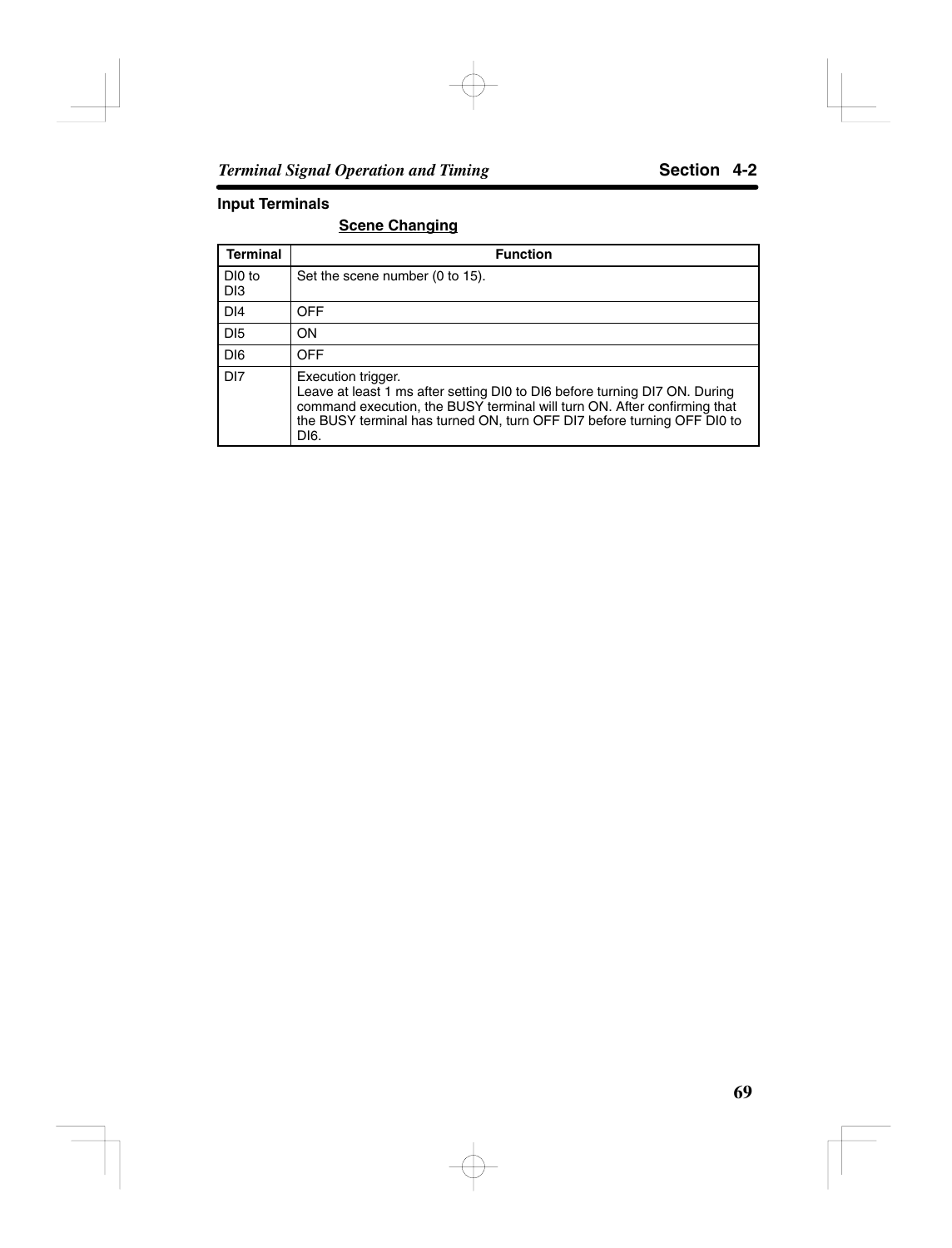### **4-2-2 Using Handshaking (F150-C10E-2, F150-C15E-2)**

Handshaking can be used to sync the F150 with an external device to output the measurement result. This is an effective way to output several measurement results in order, allowing data to be properly transferred.

### **Using the STEP Signal as a Measurement Trigger**



The function of all terminals except DSA is the same as for communications without handshaking. The DSA terminal is used only with handshaking.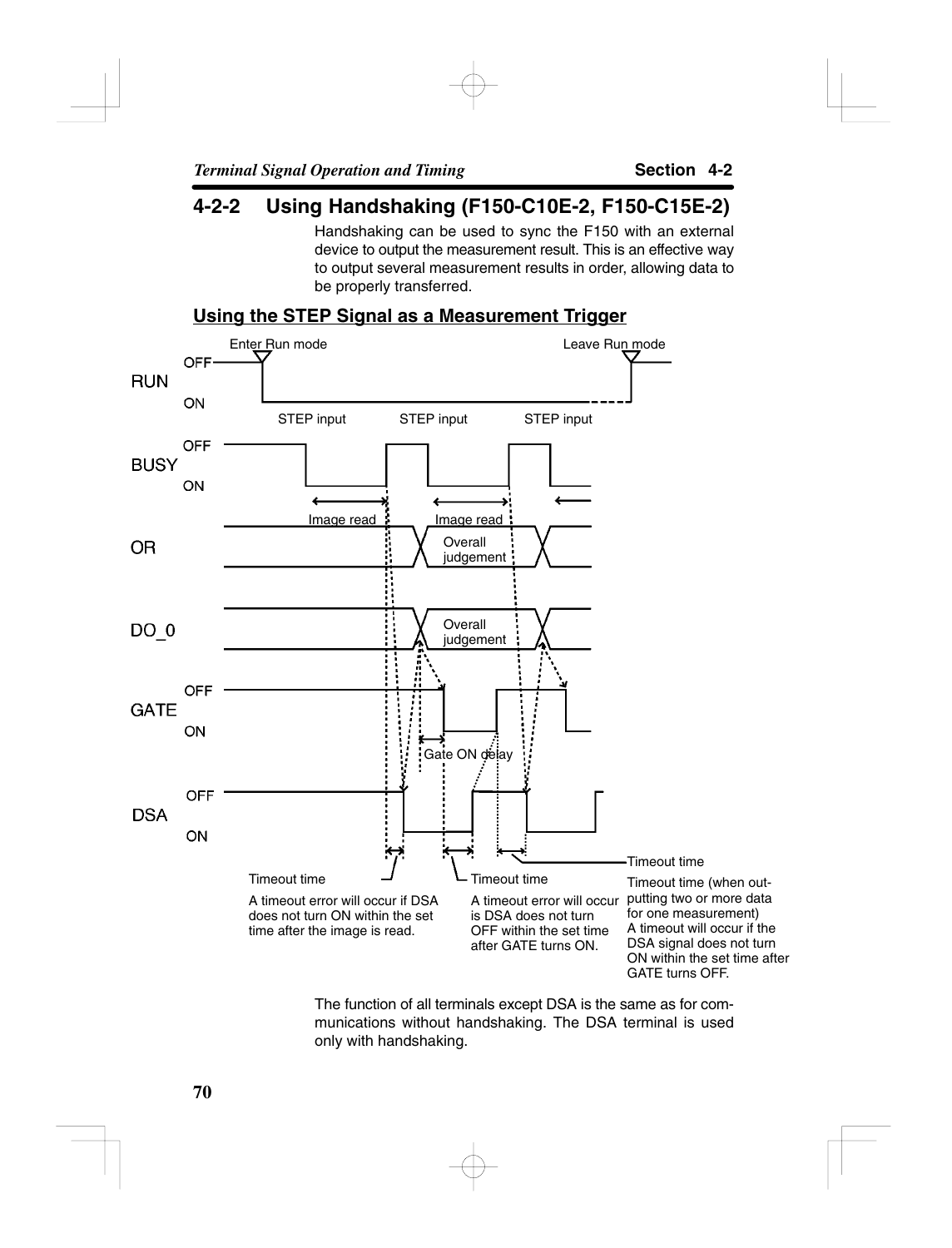#### **DSA Terminal**

| <b>Terminal</b> | <b>Function</b>                                                                                                                                                                     |
|-----------------|-------------------------------------------------------------------------------------------------------------------------------------------------------------------------------------|
| DSA             | Requests the next data output from the external<br>device. The F150 will not output data until this<br>terminal is turned ON.                                                       |
|                 | Turn ON the DSA terminal when the external device<br>is ready to receive data and the F150 has finished<br>measurement.                                                             |
|                 | The BUSY terminal is ON during measurement, i.e.,<br>measurement will be completed when the BUSY<br>terminal turns OFF. Use the BUSY signal to time<br>reading measurement results. |

**Note** If a STEP signal is input while the BUSY terminal is ON, the ERR terminal will come ON.  $\rightarrow$  **p. 60**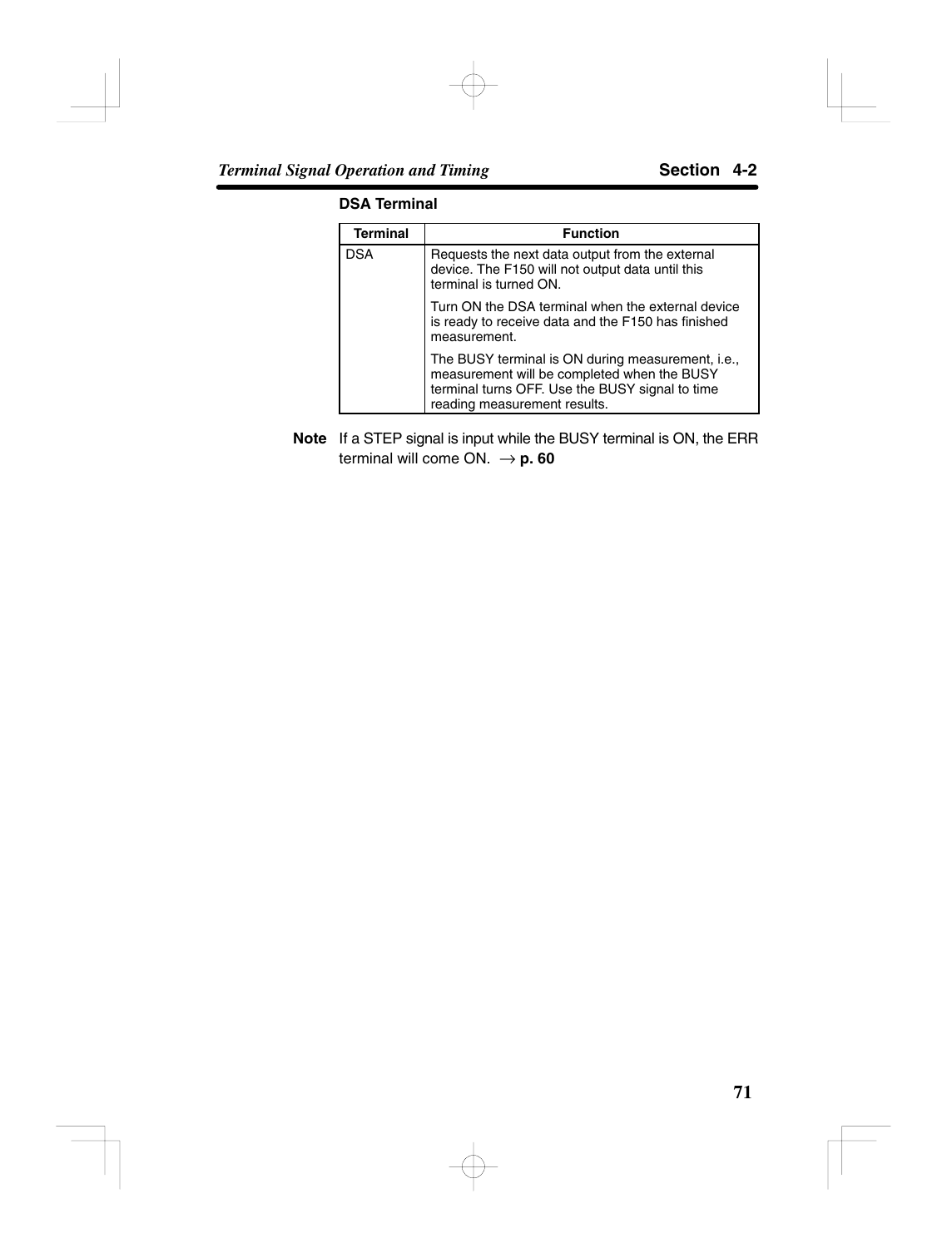# **4-3 Communications Settings**

The communications specifications must be set when communicating with an external device. This section describes the operations required to make the following communications settings.

| <b>Item</b>                             |            | <b>Description</b>                                                                                                                                                                                                                                                              |  |  |
|-----------------------------------------|------------|---------------------------------------------------------------------------------------------------------------------------------------------------------------------------------------------------------------------------------------------------------------------------------|--|--|
| ON state                                |            | Select to turn ON the OR and DO 0 terminals for<br>either OK or NG. The default is ON for NG.                                                                                                                                                                                   |  |  |
| Handshaking<br>(F150-C10E-2,            | <b>OFF</b> | Used to output the measurement result without<br>synchronizing with the external device.                                                                                                                                                                                        |  |  |
| F150-C15E-2)                            |            | This is the default setting.                                                                                                                                                                                                                                                    |  |  |
|                                         | ON         | Used to output the measurement result while<br>synchronizing with the external device.                                                                                                                                                                                          |  |  |
| Output period                           |            | Set the output period for the measurement result.                                                                                                                                                                                                                               |  |  |
| (Only effective without<br>handshaking) |            | Set a value between 2 and 10,000.0 ms that is<br>greater than the Gate ON delay + Gate ON time,<br>and less than the measurement interval. If this<br>cycle is longer than the measurement interval,<br>the output timing will fall behind as the<br>measurements are repeated. |  |  |
|                                         |            | The default setting is 10.0 ms.                                                                                                                                                                                                                                                 |  |  |
| Gate ON delay                           |            | Set the time from when the result is output to the<br>terminal block to when the GATE signal is turned<br>ON.                                                                                                                                                                   |  |  |
|                                         |            | This time is used to wait until the data output<br>becomes stable. Set a time between 1.0 and<br>1,000 ms that is longer than the delay time for<br>the external device.                                                                                                        |  |  |
|                                         |            | The default setting is 1.0 ms.                                                                                                                                                                                                                                                  |  |  |
| Output time                             |            | Set the time during which the GATE signal is ON.                                                                                                                                                                                                                                |  |  |
| (Only effective without<br>handshaking) |            | Set a value between 1.0 and 1,000 ms so that<br>the external device can read the measurement<br>result.                                                                                                                                                                         |  |  |
|                                         |            | The default setting is 5.0 ms.                                                                                                                                                                                                                                                  |  |  |
| Timeout (F150-C10E-2,<br>F150-C15E-2)   |            | A timeout error will occur if there is no response<br>from the external device within the set time.                                                                                                                                                                             |  |  |
| (Only effective with                    |            | Set the value to between 0.5 and 120.0 s.                                                                                                                                                                                                                                       |  |  |
| handshaking)                            |            | The default setting is 10.0 s.                                                                                                                                                                                                                                                  |  |  |

#### **Procedure**

- **1** Go to *SYS/Communications/Terminal block*.
- **2** Set the required items.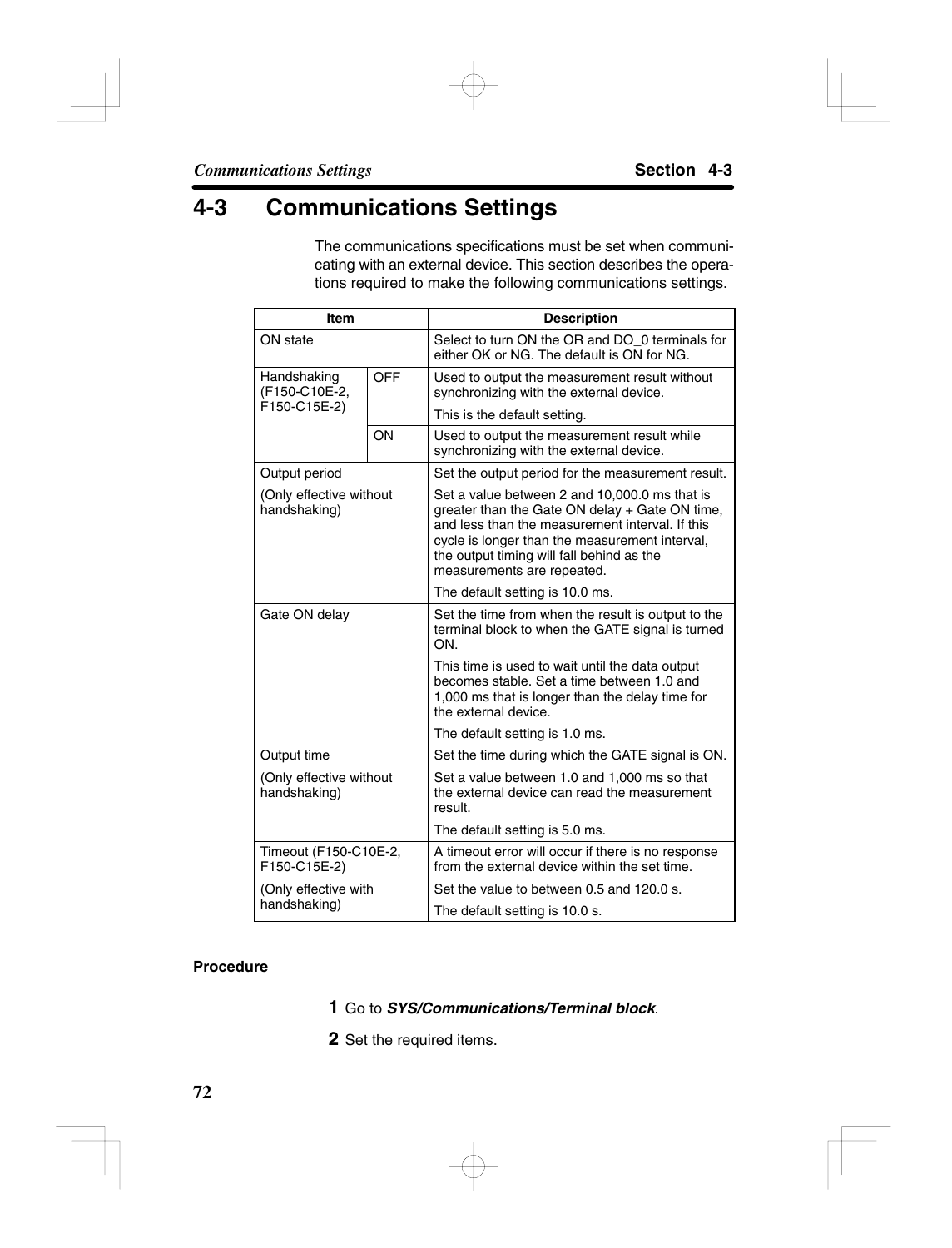**3** Select *End* to exit this screen.

F150-C10E-2, F150-C15E-2 F150-C10E-2-DRT

| ON state        |                             | <b>NG: ON</b> |
|-----------------|-----------------------------|---------------|
| Handshaking     | ÷.                          | <b>OFF▼</b>   |
| Output period : |                             | $10.0$ ms     |
| Gate ON delay : |                             | $1.0$ ms      |
| Gate ON time    | $\mathcal{L}_{\mathcal{A}}$ | $5.0$ ms      |
| Timeout         | ÷.                          | $10.0$ ]s     |
| End             |                             |               |

| ON state          |  | NG: ON     |
|-------------------|--|------------|
| Output period     |  | $10.0$ ]ms |
| Gate ON delay : [ |  | $1.0$ ms   |
| Gate ON time : [  |  | $5.0$ ]ms  |
| End               |  |            |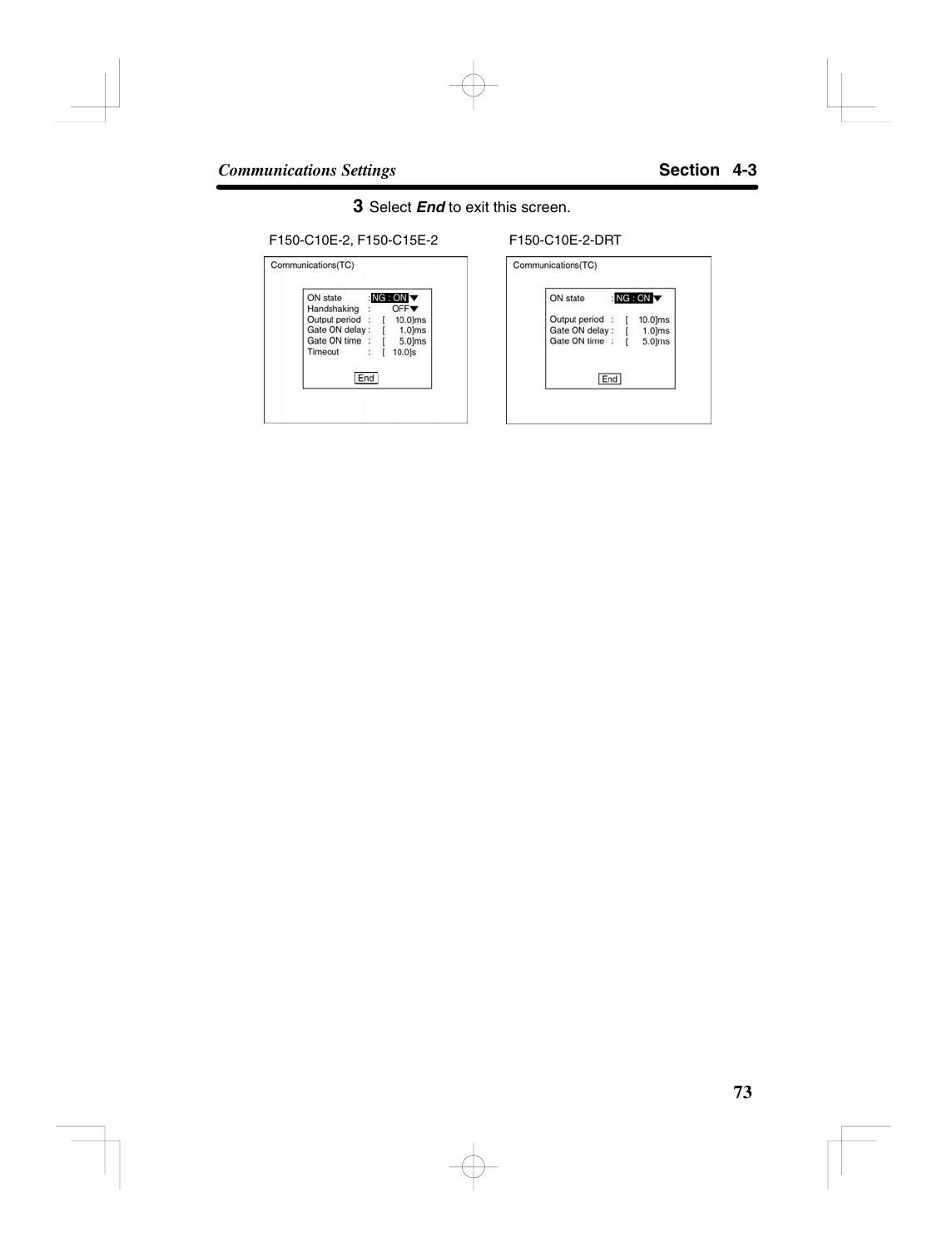# **SECTION 5 CompoBus/D Settings**

This section describes the communications settings required when the F150 is used as a CompoBus/D Slave.

CompoBus/D communications are only supported for the F150-C10E-2-DRT.

For details on the baud rate and node address settings, refer to the *Setup Manual*.

For detailed information relating to CompoBus/D, such as system configuration and cable connections, refer to the *CompoBus/D (DeviceNet) Operation Manual* (W267).

| $5-1$   |                                                                 | 76 |  |  |
|---------|-----------------------------------------------------------------|----|--|--|
|         | Communications Settings<br>$5 - 1 - 1$                          | 78 |  |  |
|         | Confirming CompoBus/D<br>$5 - 1 - 2$<br>Communications Settings | 80 |  |  |
| $5-2$   |                                                                 | 81 |  |  |
| $5-3$   | Output Format                                                   | 83 |  |  |
|         | $5 - 3 - 1$<br>Control Output (Word $+0$ )                      | 83 |  |  |
|         | $5 - 3 - 2$<br>Judgement Output $(+1)$                          | 84 |  |  |
|         | 5-3-3 F150 Status Output $(+2)$                                 | 84 |  |  |
| $5-4$   |                                                                 |    |  |  |
|         | Basic Mode<br>$5-4-1$                                           | 85 |  |  |
| $5 - 5$ |                                                                 | 88 |  |  |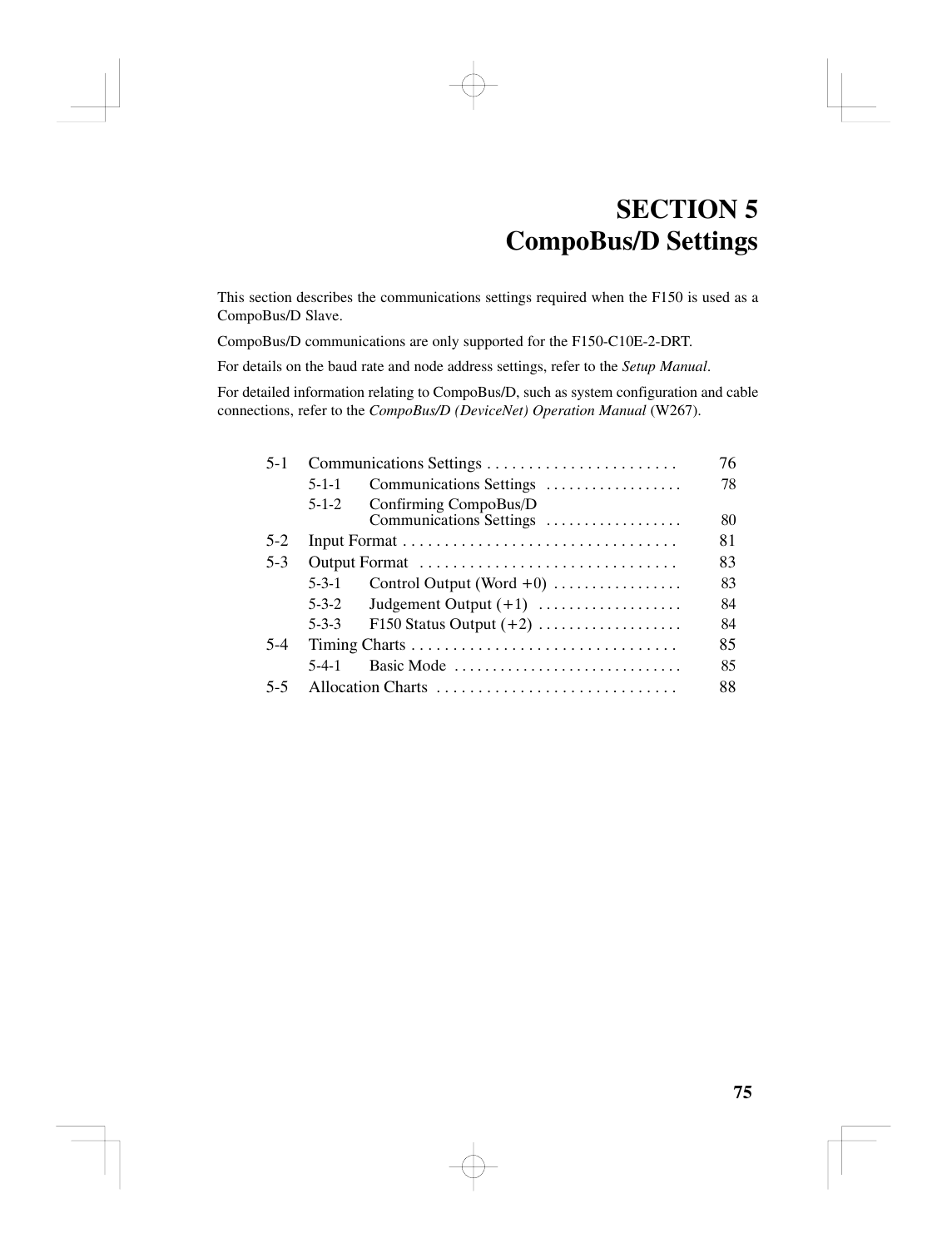## **5-1 Communications Settings**

The F150-C10E-2-DRT operates as a CompoBus/D Slave. Data is automatically exchanged with the Master Unit using remote I/O.

#### **Set Mode**

Command inputs cannot be received.

#### **Monitor Mode**

Command inputs can be received, but judgements are not output to external devices. Control output and F150 status output are supported, however.

#### **Run Mode**

Both command input and output of measurement results are supported.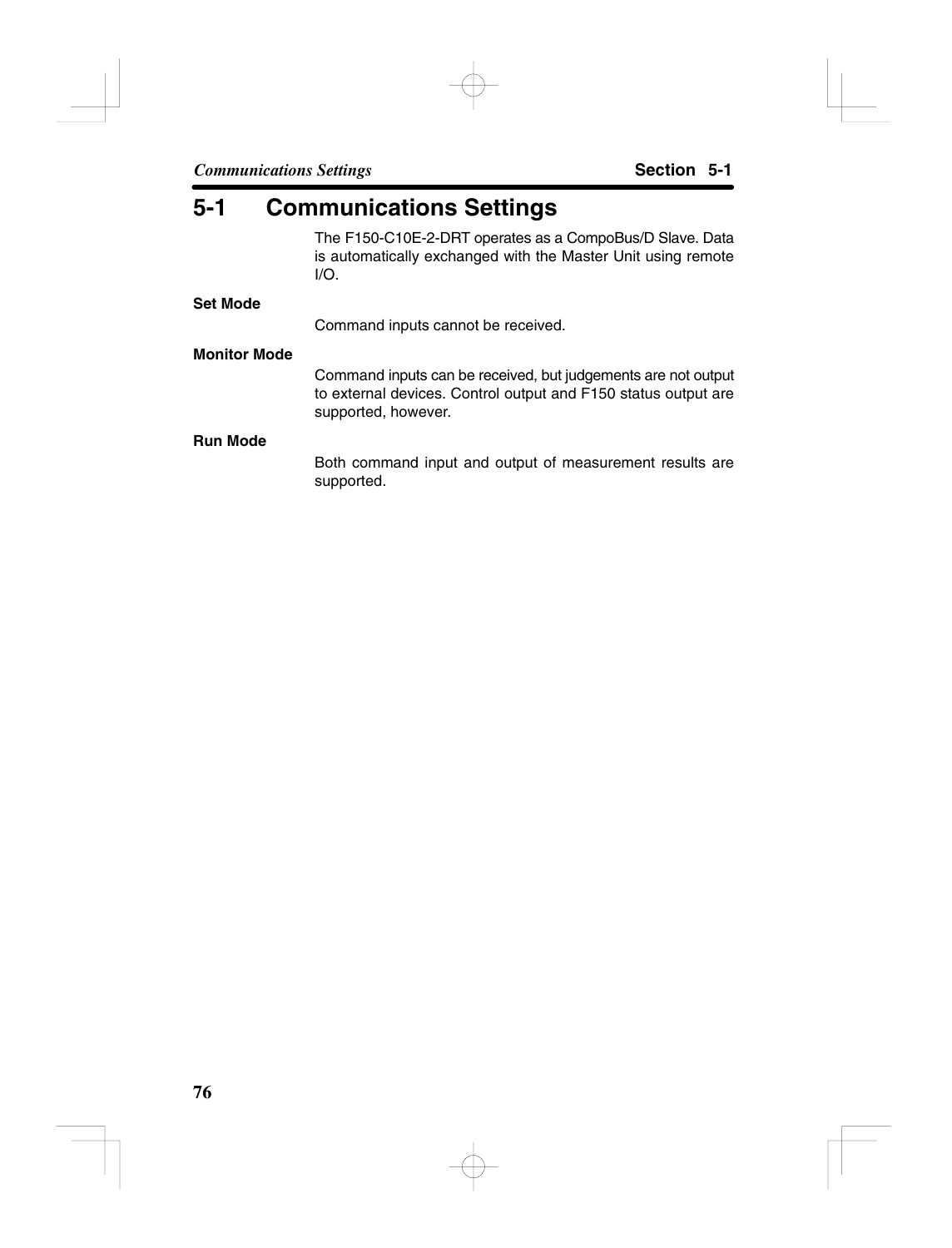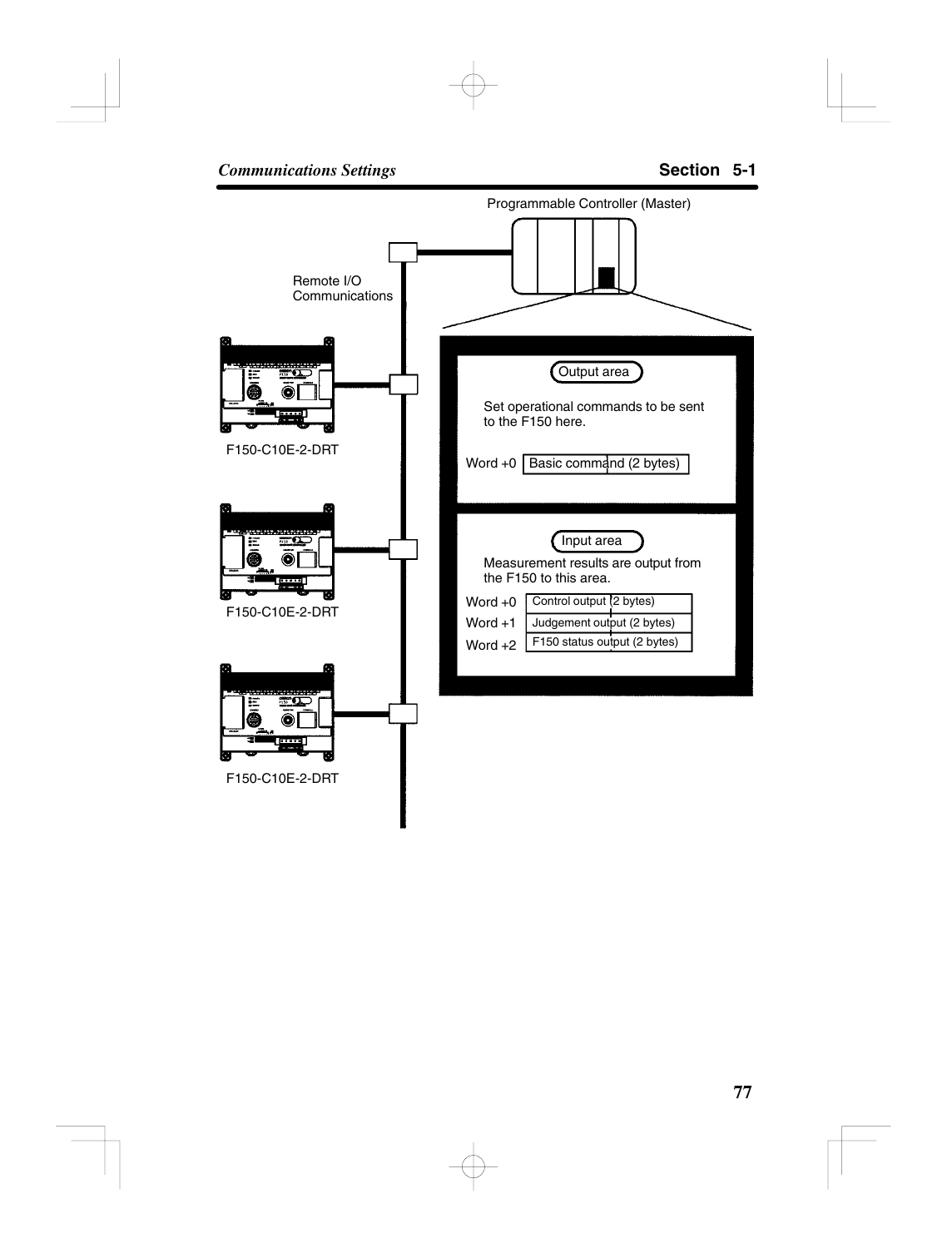### **5-1-1 Communications Settings**

This section explains the setting methods required for communications specifications when performing communications with the CompoBus/D.

| Item                                    | <b>Selections</b>                                                                                                                                                                                                                               | <b>Details</b>                                                                                                                                                                                                                                                                                                                                                                                                                               |
|-----------------------------------------|-------------------------------------------------------------------------------------------------------------------------------------------------------------------------------------------------------------------------------------------------|----------------------------------------------------------------------------------------------------------------------------------------------------------------------------------------------------------------------------------------------------------------------------------------------------------------------------------------------------------------------------------------------------------------------------------------------|
| Input mode                              | Basic*                                                                                                                                                                                                                                          | Use in this (default) setting.                                                                                                                                                                                                                                                                                                                                                                                                               |
|                                         | Expand                                                                                                                                                                                                                                          | Expand mode is not supported in Auto Menu.                                                                                                                                                                                                                                                                                                                                                                                                   |
| <b>GATE</b> terminal<br>control         | Measure<br>output*                                                                                                                                                                                                                              | The GATE terminal on the terminal block is used as<br>a timing signal for obtaining measurement results<br>output from the terminal block.                                                                                                                                                                                                                                                                                                   |
|                                         | Any output                                                                                                                                                                                                                                      | The GATE terminal on the terminal block is<br>controlled by commands, and used as required by<br>the user (e.g.: lighting control, etc.).                                                                                                                                                                                                                                                                                                    |
| Data Output                             | OFF*                                                                                                                                                                                                                                            | Use in the default setting (OFF). In Auto Menu, only                                                                                                                                                                                                                                                                                                                                                                                         |
|                                         | <b>BCD</b>                                                                                                                                                                                                                                      | judgement results can be output.                                                                                                                                                                                                                                                                                                                                                                                                             |
|                                         | Binary                                                                                                                                                                                                                                          |                                                                                                                                                                                                                                                                                                                                                                                                                                              |
| Response output                         | OFF*                                                                                                                                                                                                                                            | Use in the default setting (OFF). Expand                                                                                                                                                                                                                                                                                                                                                                                                     |
|                                         | ON                                                                                                                                                                                                                                              | commands are not supported in Auto Menu.                                                                                                                                                                                                                                                                                                                                                                                                     |
| Communications<br>errors (see<br>below) | Keep*<br>When a network error occurs, the data that was<br>sent from the Programmable Controller to the F150<br>immediately before the error occurred (in the output<br>area) is saved, and the F150 continues operation<br>based on this data. |                                                                                                                                                                                                                                                                                                                                                                                                                                              |
|                                         | Clear                                                                                                                                                                                                                                           | When a network error occurs, the data sent from<br>the Programmable Controller to the F150 is cleared<br>to 0, and the F150 continues operation based on<br>this data. The Command Enable Bit will also be<br>reset to 0. Therefore, when the network error has<br>been cleared, if the output area of the<br>Programmable Controller is in the same state as it<br>was when the error occurred, the same command<br>will be executed twice. |

**Note** The default settings are marked with asterisks.\*

#### **Communications Errors**

When a network error occurs, the status of data input from the Programmable Controller to the F150 via the network may change. Therefore, select the way the status of data input from the Programmable Controller to the F150 is to be defined when an error occurs.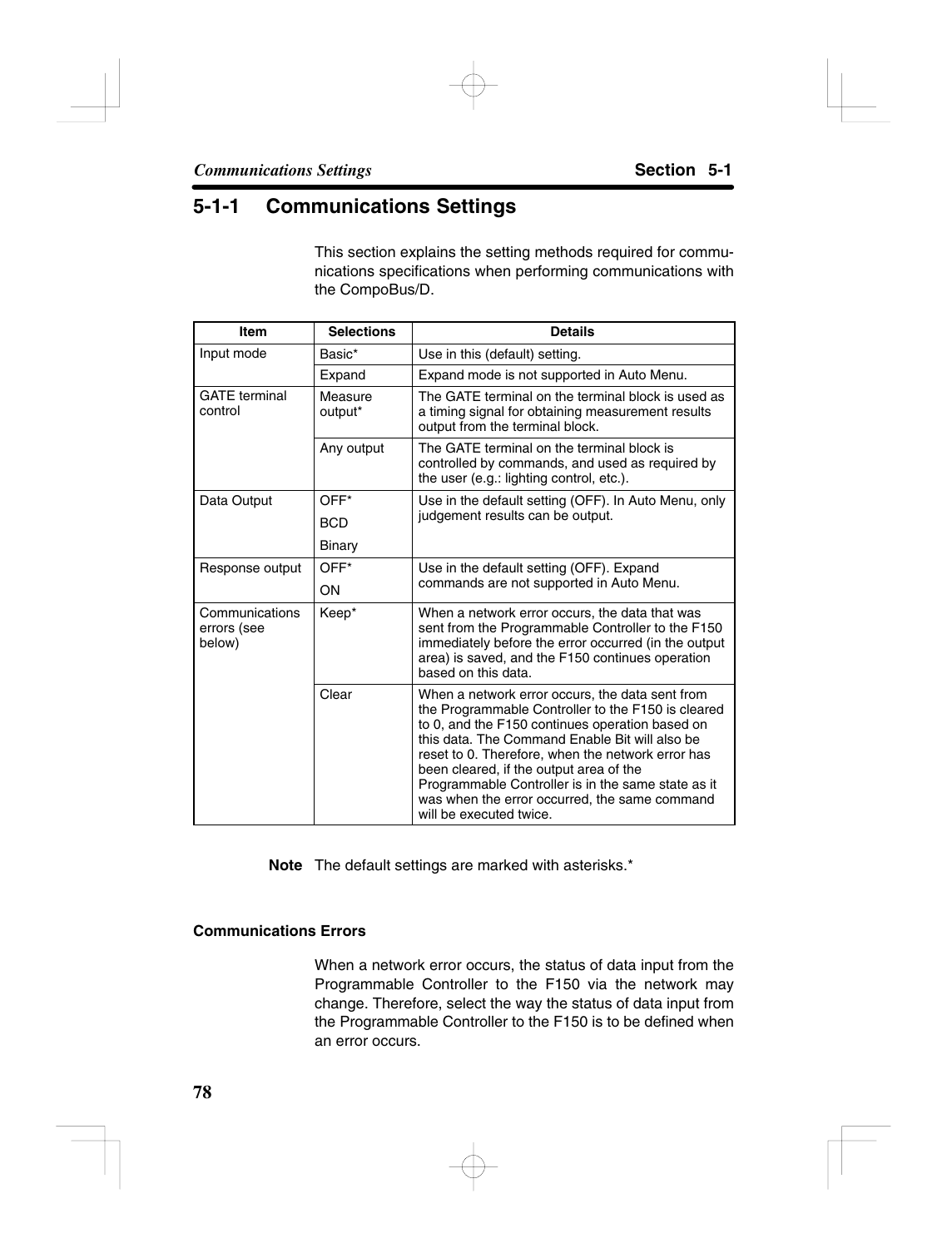#### **Procedure**

- **1** Go to *SYS/Communications/CompoBus/D Set*.
- **2** Set the required items.

| Communications(CompoBus/D Set)     |                                       |  |
|------------------------------------|---------------------------------------|--|
|                                    |                                       |  |
| Input mode<br><b>GATE</b> terminal | ∶ Basic▼                              |  |
|                                    | : Measure output $\blacktriangledown$ |  |
| Data output                        | $\overline{C}$ . Of $\overline{C}$    |  |
| Response output : OFF▼             |                                       |  |
| Communication error                | ∶ Keep▼                               |  |
|                                    |                                       |  |
| End                                |                                       |  |
|                                    |                                       |  |

**3** Select *End*. A confirmation message will be displayed.



#### **4** Select *OK*.

**Note** In order to register these settings it is necessary to save the settings to flash memory and restart the F150. Also, the number of I/O bytes will change in accordance with the new settings. Therefore, restart the whole network.  $\rightarrow$  **p. 61**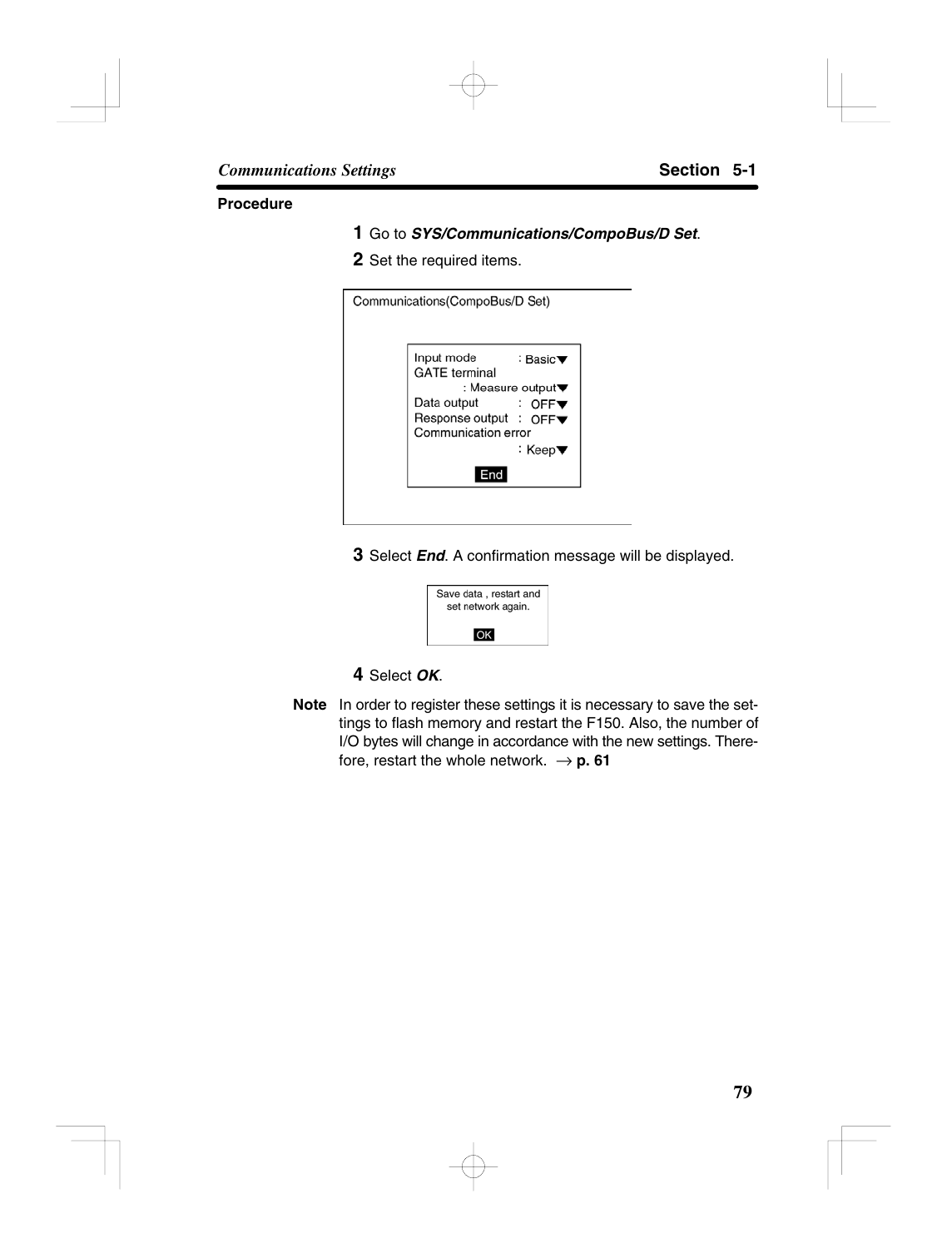### **5-1-2 Confirming CompoBus/D Communications Settings**

CompoBus/D communications settings can be confirmed by displaying them on the screen. If an error occurs in CompoBus/D communications, take note of the contents of this screen and contact your OMRON representative.

| Item                      | <b>Details</b>                                                                                                                                                                                                                                       |
|---------------------------|------------------------------------------------------------------------------------------------------------------------------------------------------------------------------------------------------------------------------------------------------|
| ID                        | Vendor ID (A), product type (B), product code<br>(C).                                                                                                                                                                                                |
|                           | <u>47, 0, 203</u><br>$(A)$ $(B)$ $(C)$                                                                                                                                                                                                               |
| Rev.                      | DeviceNet specifications version.                                                                                                                                                                                                                    |
| Serial number             | Serial number for the model. (20200001 on)                                                                                                                                                                                                           |
| Baud rate                 | Baud rate set with DIP switch.                                                                                                                                                                                                                       |
| Node address              | Node address set with DIP switch.                                                                                                                                                                                                                    |
| Number of input<br>bytes  | Depends on the input mode in the<br>CompoBus/D settings.<br>2: Basic; 10: Extension                                                                                                                                                                  |
| Number of output<br>bytes | Depends on the data outputs and response<br>outputs in the CompoBus/D settings.<br>6: Data output OFF; Response OFF<br>16: Data output OFF; Response ON<br>54: Data output BCD or binary; Response OFF<br>64: Data output BCD or binary; Response ON |

#### **Procedure**

- **1** Go to *SYS/Communications/CompoBus/D ref*.
- **2** Select *OK* to exit this screen.

| : 1.3             |
|-------------------|
|                   |
| : 20200001        |
| : 125Kbps         |
| Node address : 00 |
| : 2               |
| : 6               |
|                   |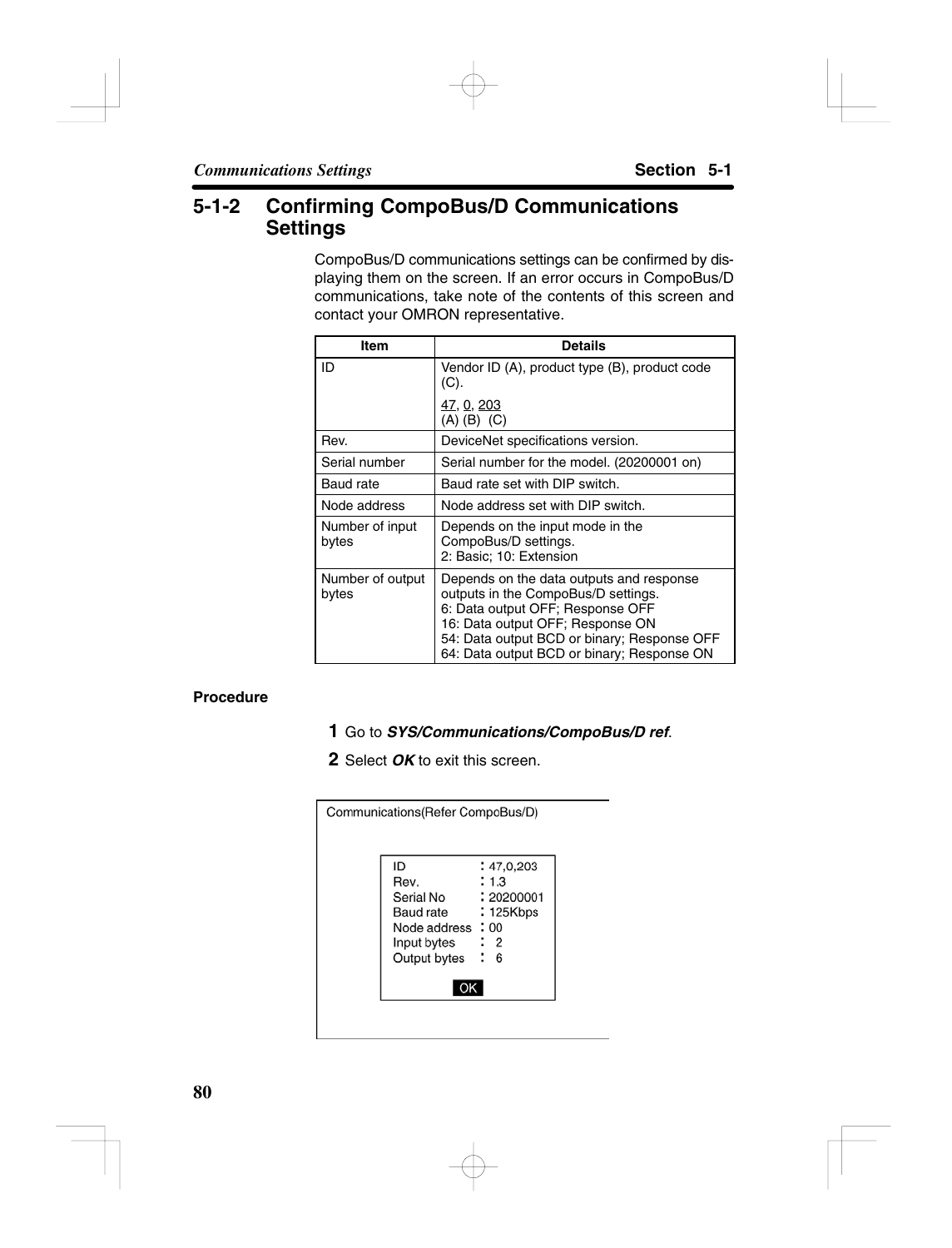# **5-2 Input Format**

This section explains the format of commands that are set in the output area of the Programmable Controller in order to control F150 operation. The word numbers given here are the offset values from the first word in the allocated area of the Master. The "-" indicates that either 0 or 1 can be set without affecting the setting.

#### **ONE MEASUREMENT**

When bit 8 turns ON, one measurement is executed.

| Word |          | Bits    | <b>Setting</b> |                   |                           |
|------|----------|---------|----------------|-------------------|---------------------------|
|      | 15 to 12 | 11 to 8 | 7 to 4         | 3 <sub>to</sub> 0 |                           |
| $+0$ | 0000     | -001    | 0000           | $- - - -$         | Bit 8: one<br>measurement |

#### **CONTINUOUS MEASUREMENT**

Starts continuous measurement. Measurements are continued until the STOP MEASUREMENT command is input. To input other commands, input the STOP MEASUREMENT command. If other commands are input while continuous measurement is being executed, continuous measurement will be stopped temporarily and start up again once processing for the input command has been completed.

| Word |          | <b>Bits</b> | Setting |                   |                                                                        |
|------|----------|-------------|---------|-------------------|------------------------------------------------------------------------|
|      | 15 to 12 | 11 to 8     | 7 to 4  | 3 <sub>to</sub> 0 |                                                                        |
| +0   | 0000     | $-000$      | 1001    |                   | Bit 4: Start continuous<br>measurement<br>Bit 7: Command Enable<br>Bit |

After the command has been input, set bit 7 to 0 to start measurement.

#### **STOP MEASUREMENT**

Stops continuous measurement.

| Word |          | <b>Bits</b> | <b>Setting</b> |                   |                                                                        |
|------|----------|-------------|----------------|-------------------|------------------------------------------------------------------------|
|      | 15 to 12 | 11 to 8     | 7 to 4         | 3 <sub>to</sub> 0 |                                                                        |
| $+0$ | 0000     | -000        | 1000           |                   | Bit 4: Stops continuous<br>measurement<br>Bit 7: Command Enable<br>Bit |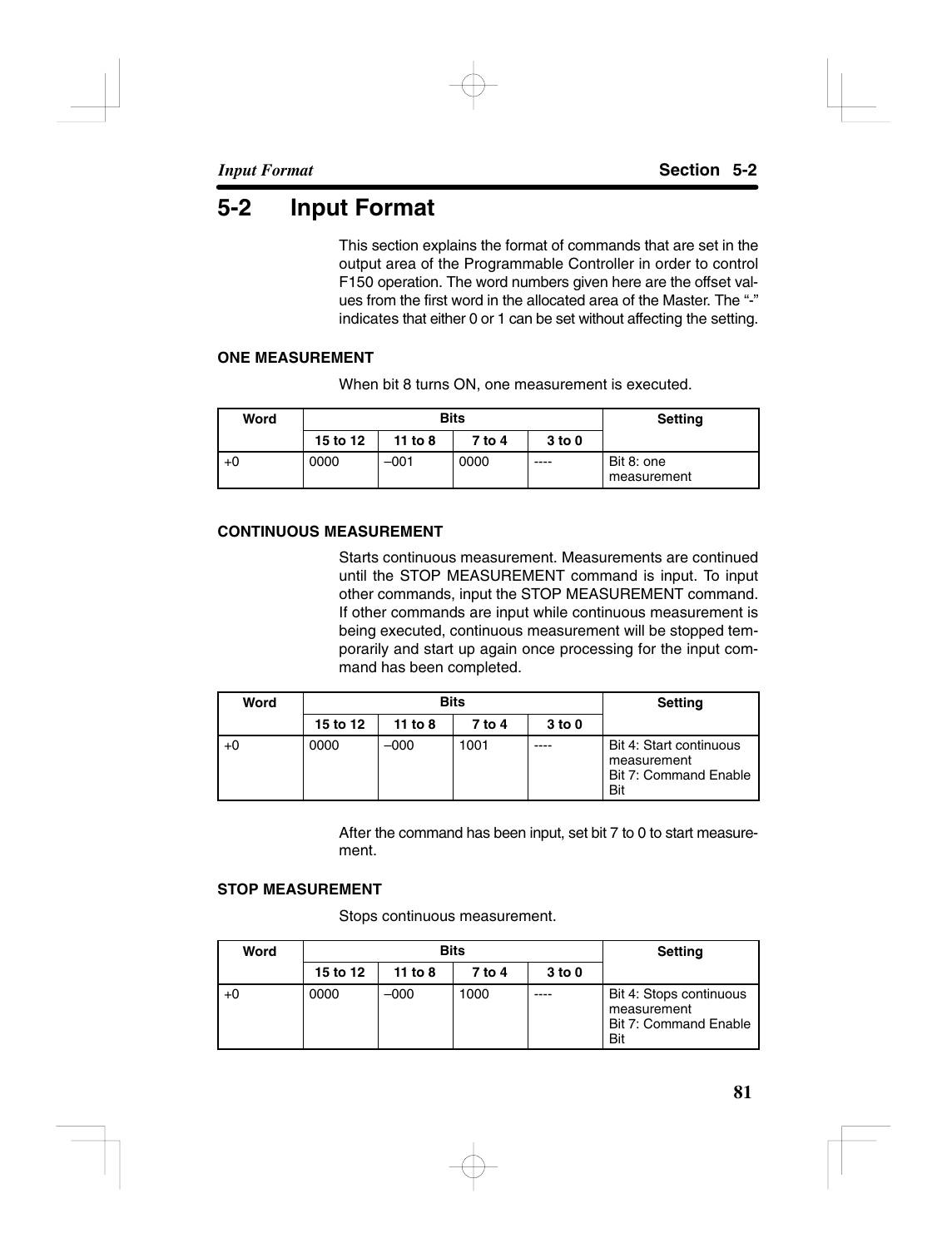#### **SWITCH SCENE**

Switches to a specified scene number.

| Word | <b>Bits</b> |         |        |                   | <b>Setting</b>                                      |
|------|-------------|---------|--------|-------------------|-----------------------------------------------------|
|      | 15 to 12    | 11 to 8 | 7 to 4 | 3 <sub>to</sub> 0 |                                                     |
| $+0$ | 0000        | –000    | 1010   | Scene<br>number   | Bit 5: Switch scene<br>Bit 7: Command Enable<br>Bit |
|      |             |         |        |                   |                                                     |

Specify a number in the range 0 to 15 in binary format.

#### **GATE TERMINAL OUTPUT CONTROL**

When "any output" has been selected for GATE terminal control in the communications specifications setting menu, bit 11 will control the GATE terminal. If the GATE terminal is used for measurement output, the status of bit 11 will be ignored.

| Word |          | <b>Bits</b> | <b>Setting</b> |                   |                                  |
|------|----------|-------------|----------------|-------------------|----------------------------------|
|      | 15 to 12 | 11 to $8$   | 7 to 4         | 3 <sub>to</sub> 0 |                                  |
|      | ----     | $-0-$       | ----           | $\frac{1}{2}$     | Bit 11: GATE terminal<br>control |



| Area | <b>Bits</b>     | <b>Function</b>                                                                                                                                                                                                                                                                                                                                                                                  |
|------|-----------------|--------------------------------------------------------------------------------------------------------------------------------------------------------------------------------------------------------------------------------------------------------------------------------------------------------------------------------------------------------------------------------------------------|
| OUT  | <b>Bit 11</b>   | Controls the output from the user terminal (GATE terminal).                                                                                                                                                                                                                                                                                                                                      |
| IN   | <b>TERMSTAT</b> | The status of the GATE terminal will be reflected by the status<br>of word +0, bit 11 of the input area (TERMSTAT). Therefore,<br>the status of the GATE terminal can be obtained by<br>monitoring this bit. There will be a time lag before changes in<br>bit 11 of the output area are reflected in the GATE terminal<br>due to DeviceNet communications delays and the status of<br>the F150. |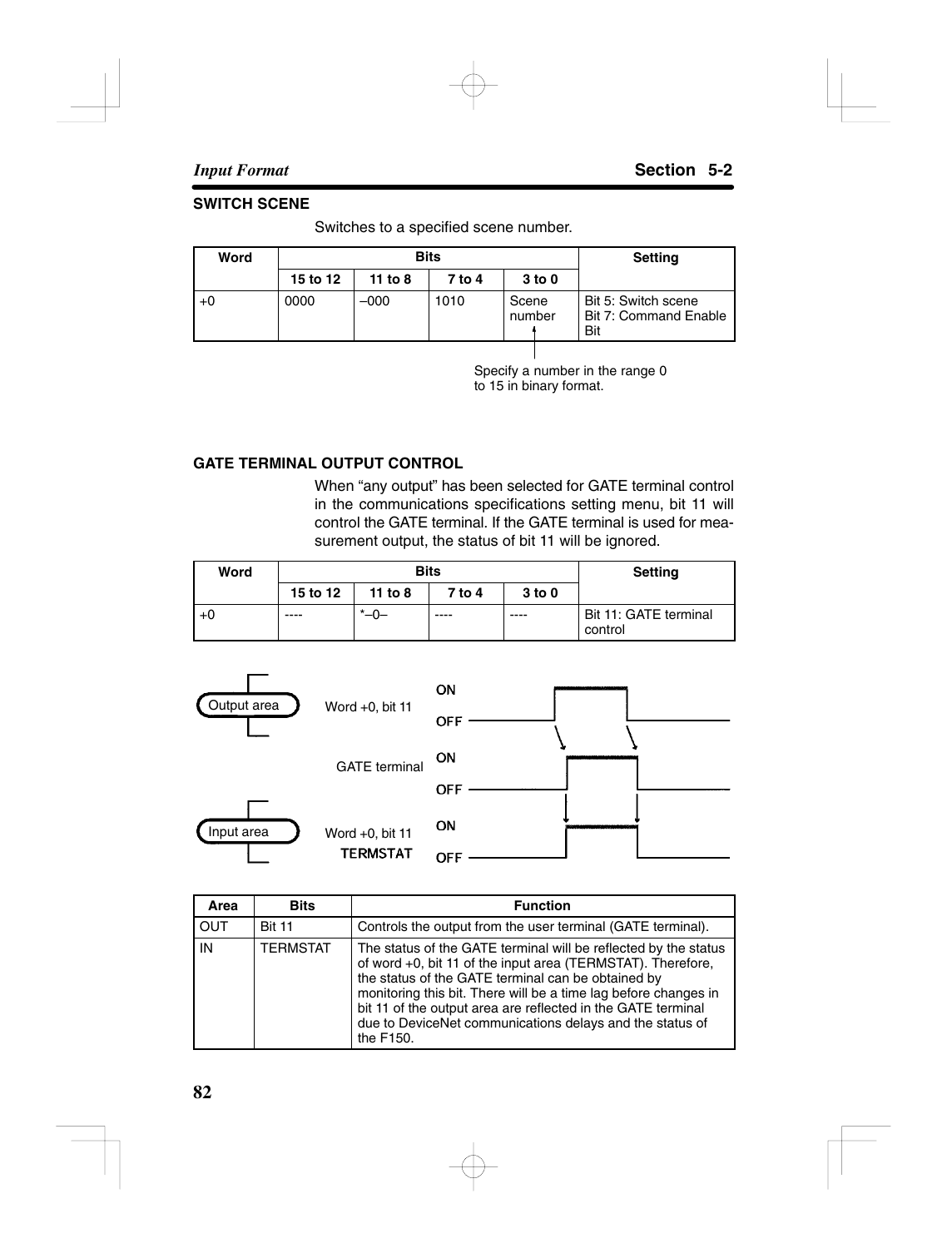#### **RESET**

Resets the F150.

| Word |          | <b>Bits</b> | <b>Setting</b> |                   |                     |
|------|----------|-------------|----------------|-------------------|---------------------|
|      | 15 to 12 | 11 to 8     | 7 to 4         | 3 <sub>to</sub> 0 |                     |
| $+0$ | 0000     | $-010$      | 0000           | 0000              | Bit 9: system reset |

# **5-3 Output Format**

The following explains the contents of output from the F150 to the input area of the Programmable Controller.

| Word | <b>Bits</b>                                        |  |         |  | <b>Bytes</b> |
|------|----------------------------------------------------|--|---------|--|--------------|
|      | 15 to 12<br>3 <sub>to</sub> 0<br>11 to 8<br>7 to 4 |  |         |  |              |
| $+0$ | Control output                                     |  | 6 bytes |  |              |
| $+1$ | Judgement output                                   |  |         |  |              |
| $+2$ | F <sub>150</sub> status output                     |  |         |  |              |

### **5-3-1 Control Output (Word +0)**

| <b>Bits</b>    | Flag         | <b>Function</b>                                                                                                                                                                                                                                                                                                                                                                                                           |
|----------------|--------------|---------------------------------------------------------------------------------------------------------------------------------------------------------------------------------------------------------------------------------------------------------------------------------------------------------------------------------------------------------------------------------------------------------------------------|
| 0              | <b>ERROR</b> | Turns ON if an error is generated during F150<br>processing. Turns ON/OFF in synchronization with<br>the ERR terminal on the terminal block.                                                                                                                                                                                                                                                                              |
| 1              | <b>RUN</b>   | ON while the F150 is in Run mode. Turns ON/OFF<br>in synchronization with the RUN terminal on the<br>terminal block.                                                                                                                                                                                                                                                                                                      |
| $\overline{2}$ | <b>BUSY</b>  | Indicates that the F150 is executing a command<br>from CompoBus/D. Do not input a command while<br>the BUSY Flag is ON. The currently executed<br>command or the input command will not be<br>executed properly.<br>When commands are made from RS-232C, or<br>when using a STEP signal from a terminal board,<br>this output will not turn ON. When inputting in this<br>way, use the BUSY signal on the terminal board. |
| 3              | Empty        | (Always 0)                                                                                                                                                                                                                                                                                                                                                                                                                |
| 4              | OR           | Outputs an overall judgement when a<br>measurement command has been executed. If<br>there is one NG in the specified measurement<br>region or the output expressions, the overall<br>judgement will be NG.<br>Select whether to turn ON this output for OK or NG<br>in the output polarity setting in<br>SYS/Communications/Terminal block. (The<br>default setting is ON for NG.) $\rightarrow$ <b>p. 72</b>             |
| 5 to 7         | Empty        | (Always 0)                                                                                                                                                                                                                                                                                                                                                                                                                |
| 8              | JDGFLG       | Alternates between 0 and 1 to indicate that<br>judgement output has been refreshed.                                                                                                                                                                                                                                                                                                                                       |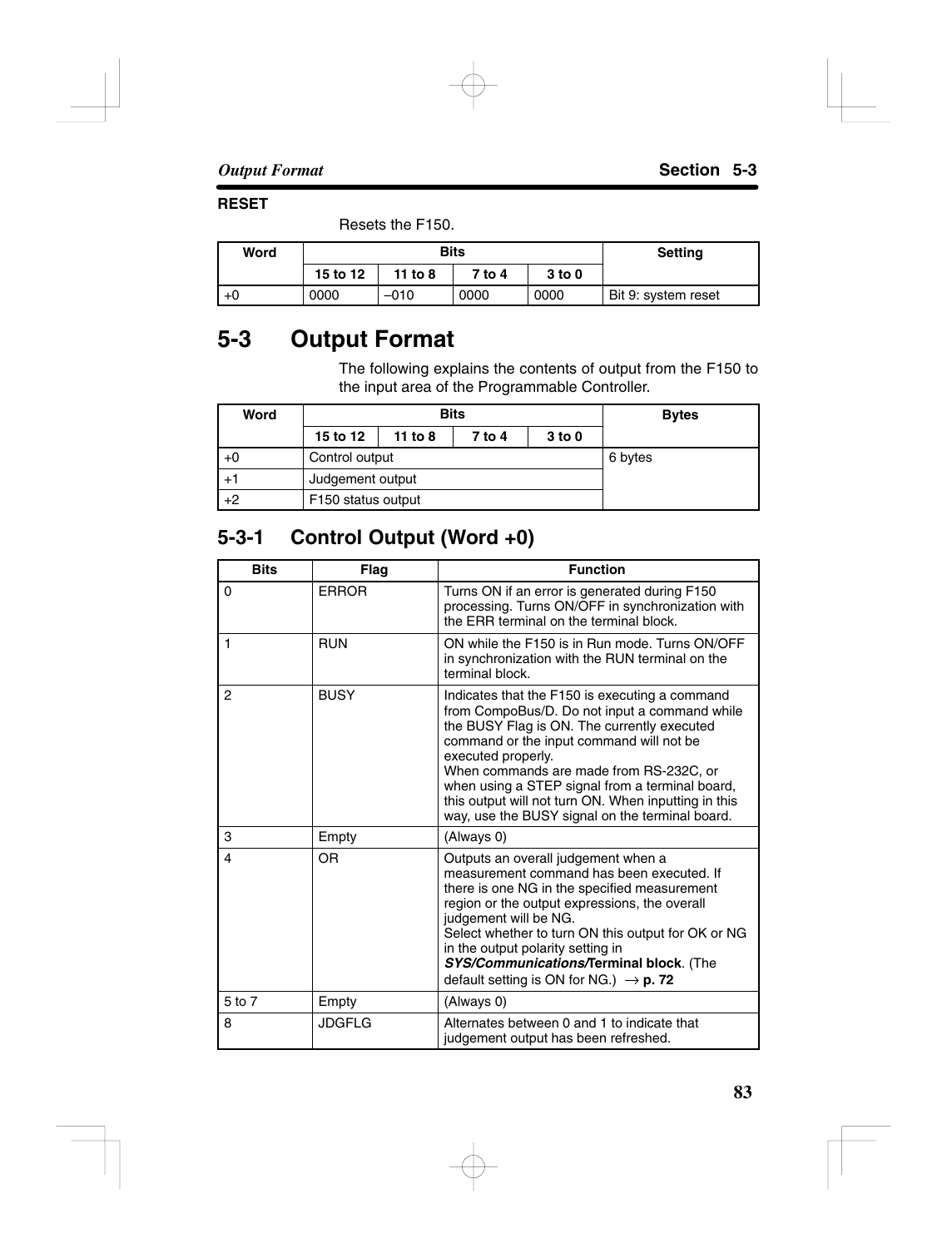| <b>Bits</b> | Flag            | <b>Function</b>                                                                                                             |
|-------------|-----------------|-----------------------------------------------------------------------------------------------------------------------------|
| 9 to 10     | Empty           | (Always 0)                                                                                                                  |
| 11          | <b>TERMSTAT</b> | Indicates the current status of the GATE terminal.<br>Only output when the GATE terminal control is set<br>to "any output." |
| 12 to 15    | Empty           | (Always 0)                                                                                                                  |

### **5-3-2 Judgement Output (+1)**

Overall judgement is output to bit 0 when a measurement command is executed. Select whether the bit is turned ON by an OK or an NG judgement, in the output polarity setting in *SYS/Communications***/***Terminal block*. (The default setting is for the bit to come ON for an NG judgement.)  $\rightarrow$  **p. 72** 

| <b>Bits</b> | <b>Allocation</b>        |  |
|-------------|--------------------------|--|
|             | Overall judgement result |  |
| $1$ to 15   | Empty (always 0)         |  |

### **5-3-3 F150 Status Output (+2)**

| <b>Bits</b>        | <b>Allocation</b>                                                                            |  |
|--------------------|----------------------------------------------------------------------------------------------|--|
| $0$ to $3$         | Number of currently displayed scene (refreshed when<br>the Switch Scene command is executed) |  |
| 4 to 7             | Empty (always 0)                                                                             |  |
| 8 (see<br>note)    | Continuous Measurement Start Flag                                                            |  |
| 9 (see<br>note)    | Continuous Measurement Stop Flag                                                             |  |
| $10$ (see<br>note) | Switch Scene Completed Flag                                                                  |  |
| 11                 | Empty (always 0)                                                                             |  |
| 12 (see<br>note)   | One Measurement Completed Flag                                                               |  |
| 13 to 15           | Empty (always 0)                                                                             |  |

**Note** When a command has been executed, the corresponding flag will turn ON. Wait for the flag to turn ON, and turn OFF the command. When the command is turned OFF, the corresponding flag will also turn OFF. For details refer to the relevant timing chart.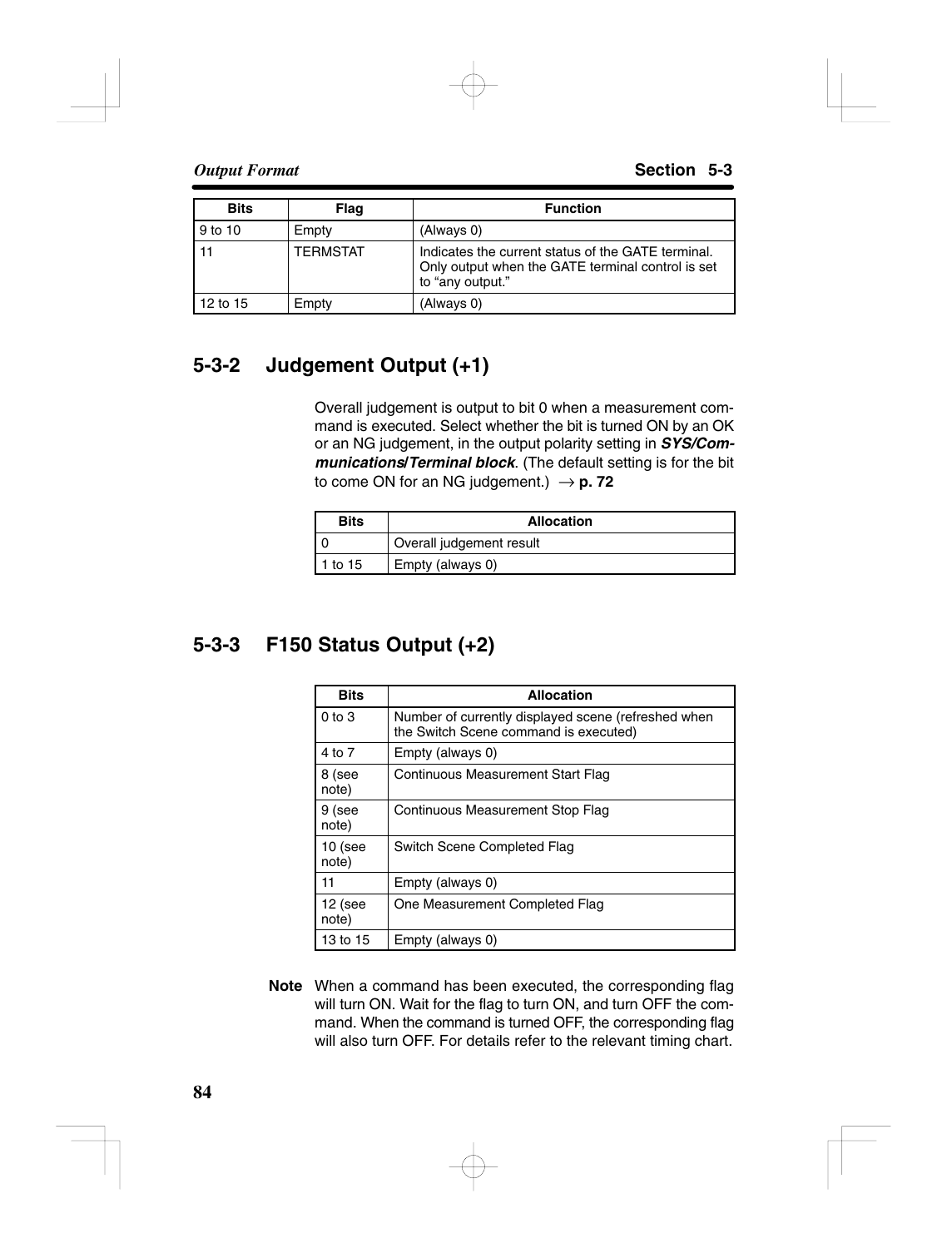# **5-4 Timing Charts**

The meanings of the arrows and dotted lines used in this section are as follows:

| The F150 is controlled automatically according to the<br>status of the bit at the base of the arrow.  |
|-------------------------------------------------------------------------------------------------------|
| Perform ON/OFF control according to the status of<br>the bit at the base of the arrow.                |
| Dotted lines indicate optional output. By deselecting<br>outputs, the number of bytes can be reduced. |

### **5-4-1 Basic Mode**

**One Measurement**

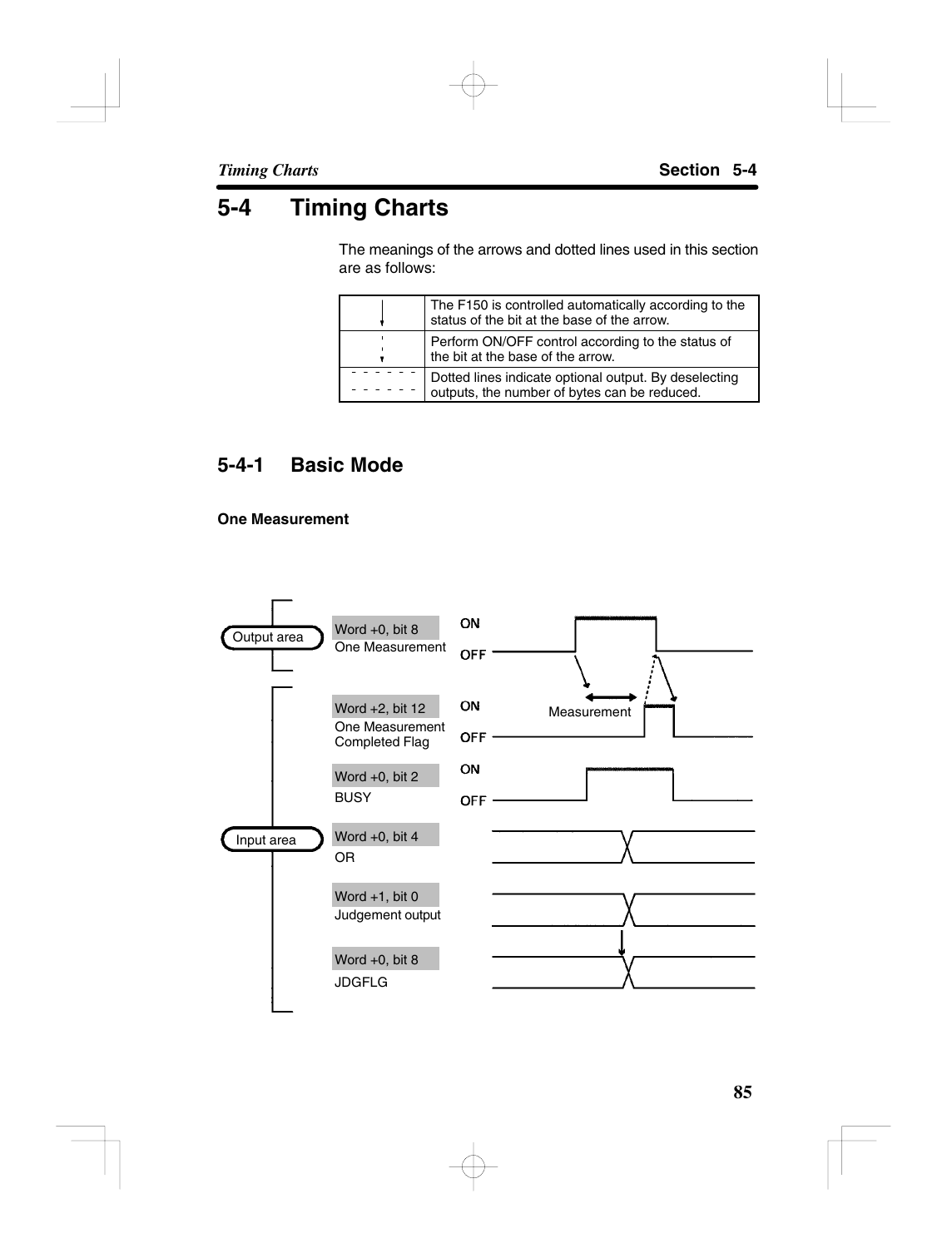#### **Continuous Measurement**

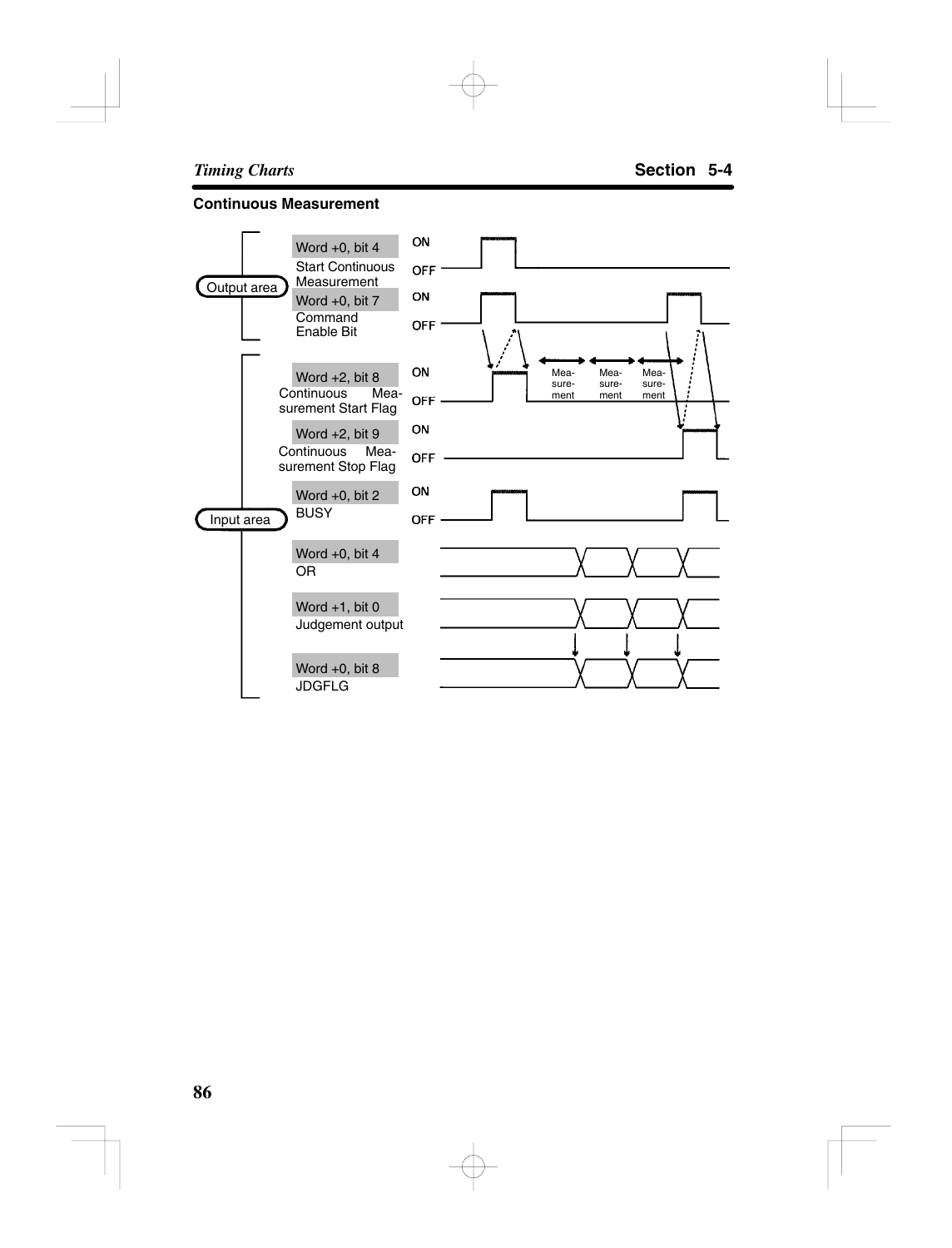#### **Switching Scenes**

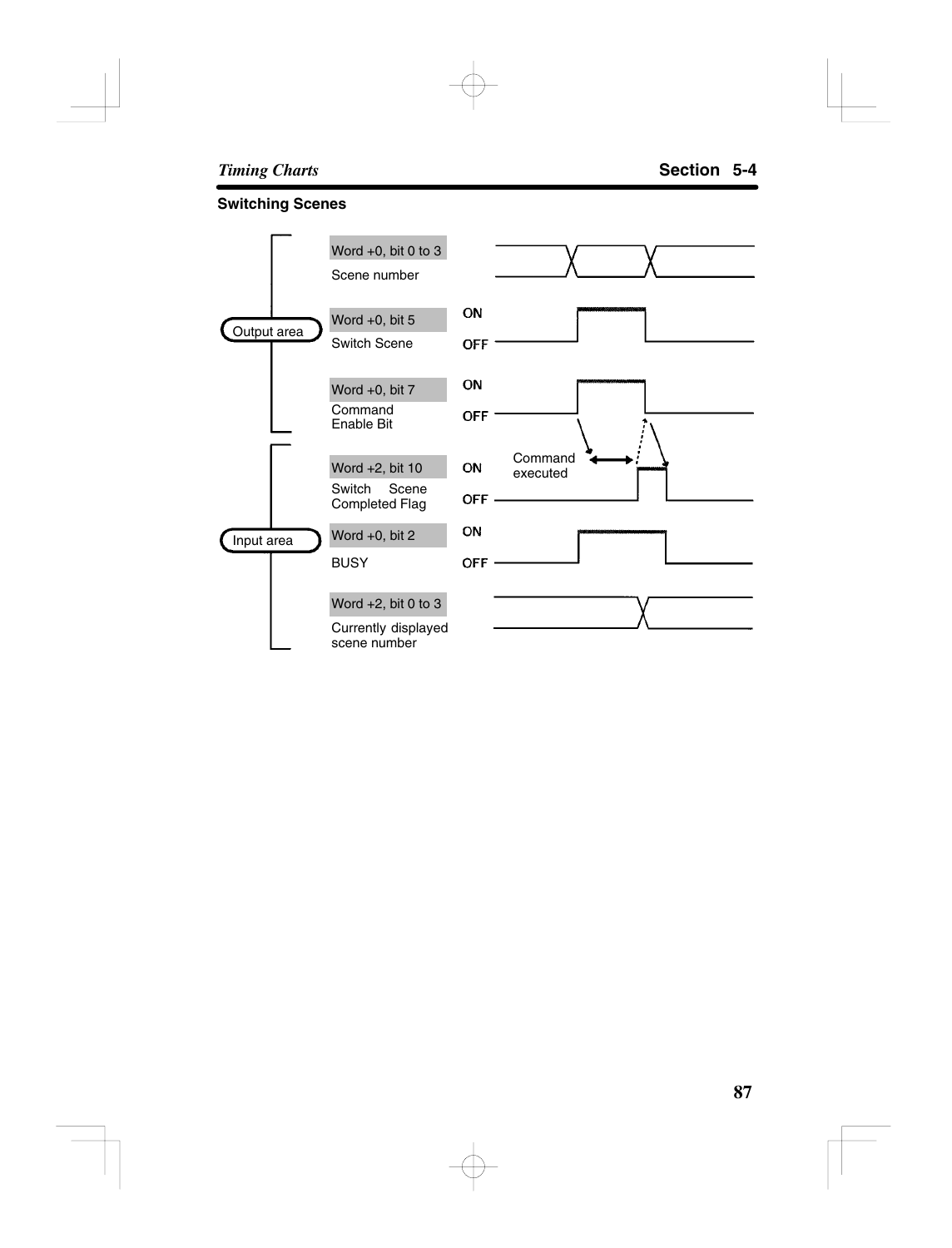## **5-5 Allocation Charts**

This section gives lists of allocations for the input and output area of the Programmable Controller. For details refer to *Input Format* and *Output Format*.

#### **Output Area**

For details refer to *Input Format.*  $\rightarrow$  **p. 81** 

| <b>Bits</b>    | Word $+0$                     |
|----------------|-------------------------------|
| 0              | Scene number/region number    |
| 1              |                               |
| 2              |                               |
| 3              |                               |
| 4              | <b>Continuous Measurement</b> |
| 5              | <b>Scene Switch</b>           |
| 6              | Empty                         |
| $\overline{7}$ | Enable Flag                   |
| 8              | One Measurement               |
| 9              | Reset                         |
| 10             | Empty                         |
| 11             | <b>GATE Terminal</b>          |
| 12             | Empty                         |
| 13             |                               |
| 14             |                               |
| 15             |                               |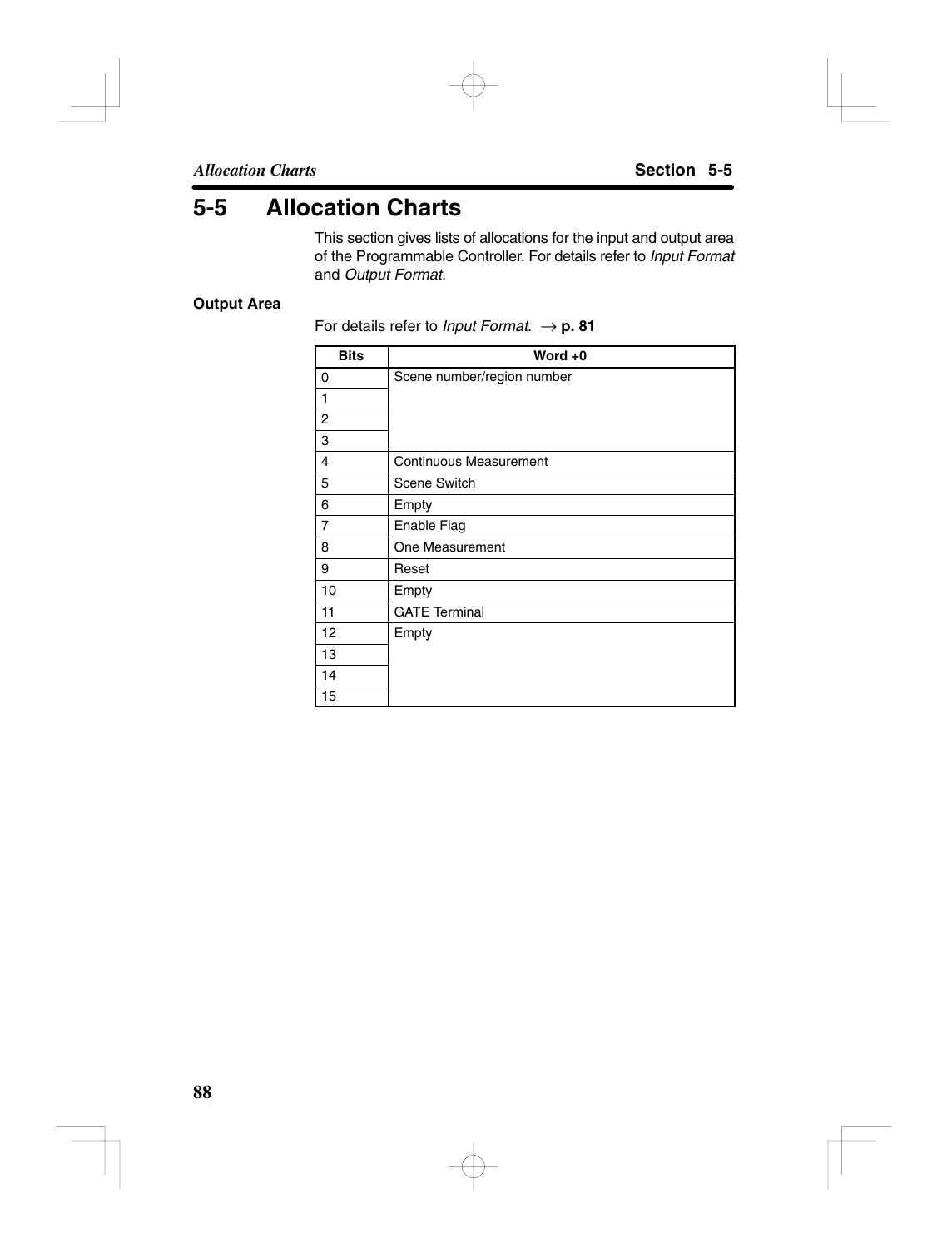#### **Input Area**

#### For details refer to *Output Format.*  $\rightarrow$  **p. 83**

| <b>Bits</b>             | Word $+0$       | Word $+1$ | Word $+2$                                |
|-------------------------|-----------------|-----------|------------------------------------------|
| 0                       | <b>ERROR</b>    | Judgement | Number of currently dis-                 |
| 1                       | <b>RUN</b>      | Empty     | played scene                             |
| $\overline{2}$          | <b>BUSY</b>     |           |                                          |
| 3                       | Empty           |           |                                          |
| $\overline{\mathbf{4}}$ | OR.             |           | Empty                                    |
| 5                       | Empty           |           |                                          |
| 6                       |                 |           |                                          |
| $\overline{7}$          |                 |           |                                          |
| 8                       | <b>JDGFLG</b>   |           | Continuous Measure-<br>ment Start Flag   |
| 9                       | Empty           |           | Continuous Measure-<br>ment Stop Flag    |
| 10                      |                 |           | Switch Scene Com-<br>pleted Flag         |
| 11                      | <b>TERMSTAT</b> |           | Empty                                    |
| 12                      | Empty           |           | One Measurement<br><b>Completed Flag</b> |
| 13                      |                 |           | Empty                                    |
| 14                      |                 |           |                                          |
| 15                      |                 |           |                                          |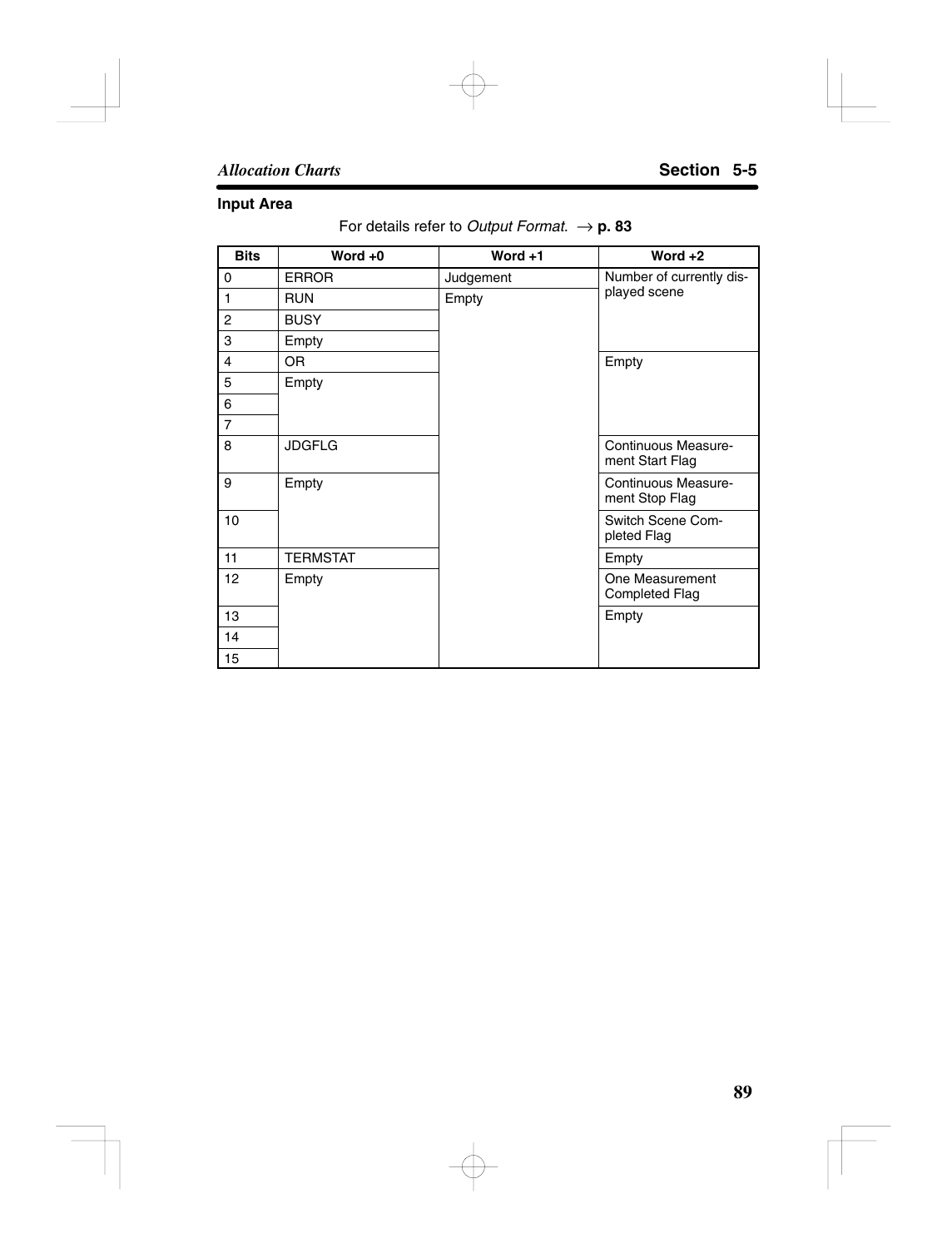# **SECTION 6 RS-232C Communications Settings**

This section describes the communications settings for the RS-232C port when making a backup to a personal computer or operating the F150 menus from a personal computer. For connection methods, refer to the Setup Manual.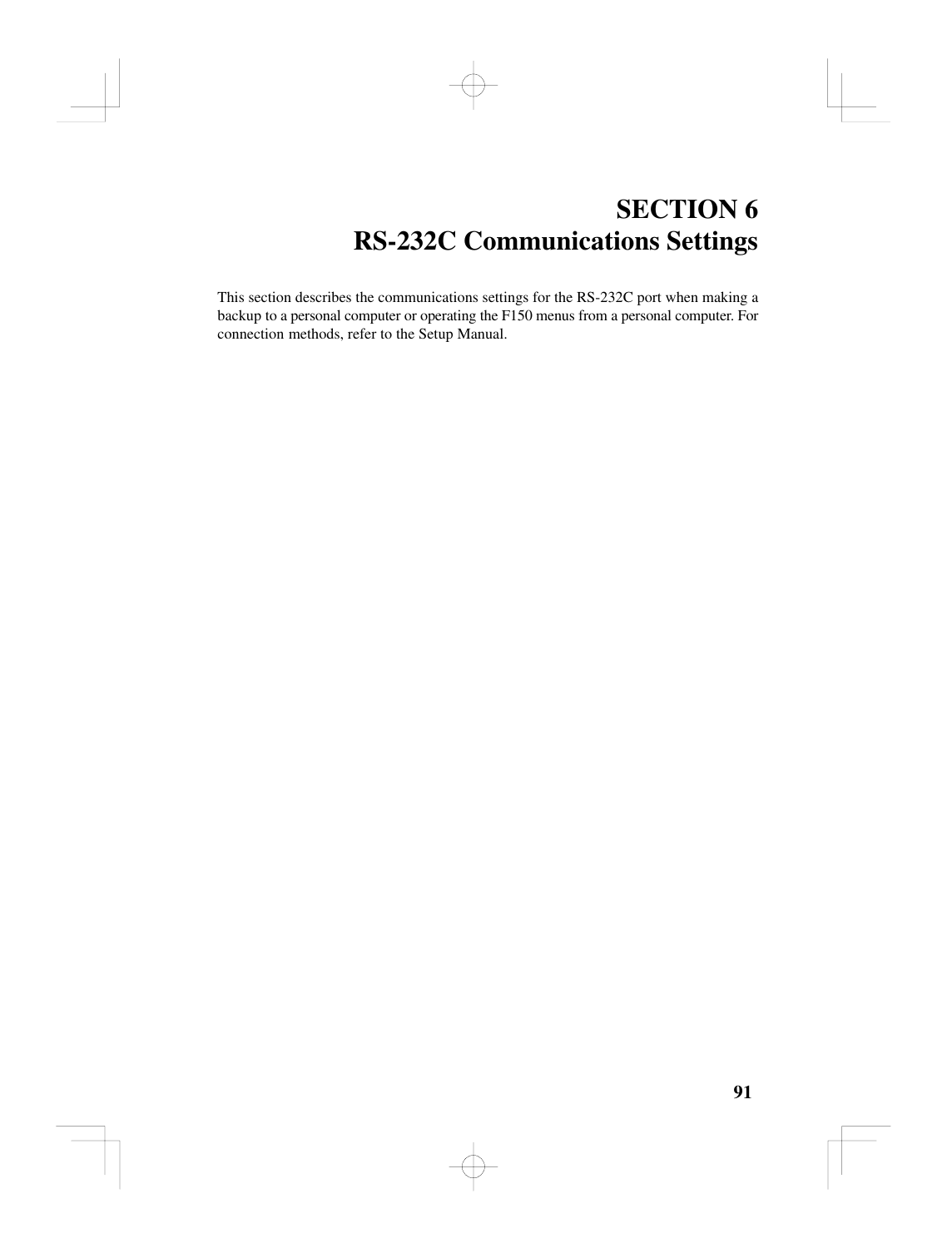The RS-232C port can be used to save data to a personal computer, or to operate the F150 menus from a personal computer. This section describes the settings used for the RS-232C port.

The same communications settings must be used on both the F150 and the external device.

#### **Setting Parameters**

| Item             | Setting                                                          |                                 |
|------------------|------------------------------------------------------------------|---------------------------------|
| <b>Baud</b> rate | 2,400, 4,800, 9,600, 19,200,<br>38,400* (bps)                    | Use the same<br>settings on the |
| Data length      | $7, 8^*$ (bits)                                                  | <b>IBM</b><br>Programmable      |
| Parity           | None*, even, odd                                                 | Controller/AT                   |
| Stop bit         | $1^*$ , 2 (bits)                                                 | or compatible<br>computer.      |
| Delimiter        | CR*, LF, CR+LF                                                   |                                 |
| Mode             | Menu for menu operation<br>Normal* or Host Link for data backup. |                                 |

**Note** The default settings are marked with asterisks.\*

#### **RS-232C Input Keys**

The following table shows the input keys that are used via the RS-232C. These keys correspond to and have the same functions as the Console keys.

There is no key or code that corresponds to the Console's **SHIFT** Key.

| Console key         | RS-232C input |           |
|---------------------|---------------|-----------|
|                     | Key           | Code      |
| <b>ESC</b>          | $CTRL + I$    | (\$1B)    |
| TRIG                | $CTRL + A$    | (S01)     |
| <b>ENT</b>          | $CTRL + M$    | (SOD)     |
| <b>SHIFT + ESC</b>  | CTRL +I, Tab  | $($ \$09) |
| <b>SHIFT + TRIG</b> | CTRL+T        | (\$14)    |
| <b>SHIFT + ENT</b>  | CTRL+R        | ( \$12)   |
| Up                  | $CTRL + E$    | (\$05)    |
| Down                | $CTRL + X$    | ( \$18)   |
| Left                | $CTRL + S$    | (\$13)    |
| Right               | $CTRL + D$    | (\$04)    |
| SHIFT + Up          | CTRL+W        | (\$17)    |
| <b>SHIFT + Down</b> | $CTRL +Z$     | (\$1A)    |
| --- (See note.)     | $CTRL + Q$    | ( \$11)   |

**Note** CTRL + Q changes the RS-232C input to Normal mode. (Can only be input in Monitor or Run mode.)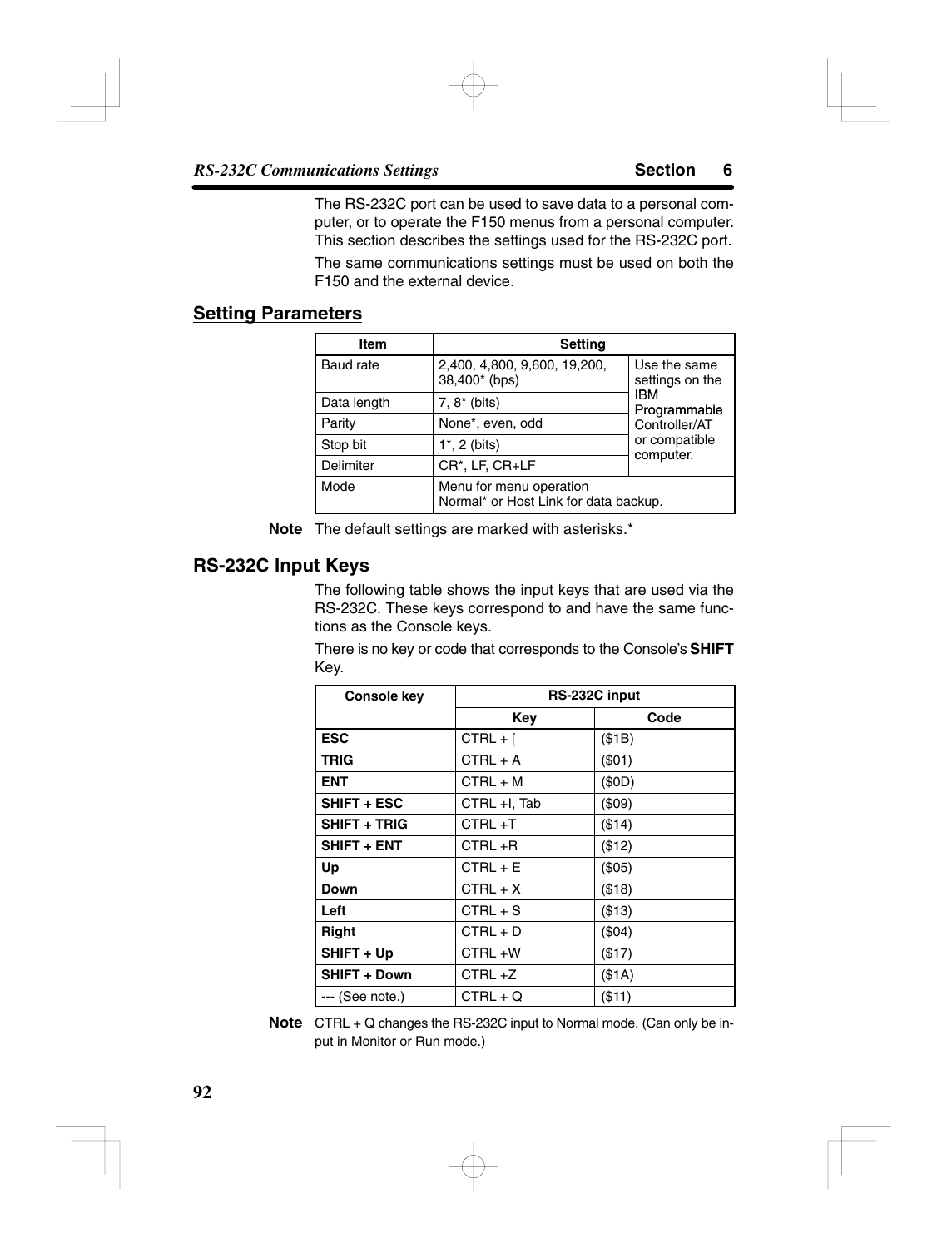#### **Procedure**

- Go to *SYS/Communications/RS-232C*.
- Set the required items.
- Select *End* to enter the settings and to exit this screen.

| Communications(RS-232C)                                                   |                                                                                                                                                                                                             |
|---------------------------------------------------------------------------|-------------------------------------------------------------------------------------------------------------------------------------------------------------------------------------------------------------|
| Baud rate<br>Data length<br>Parity bits<br>Stop bits<br>Delimiter<br>Mode | : 38400 bps $\blacktriangledown$<br>8bit▼<br>$\cdot$ :<br>None $\blacktriangledown$<br>$\ddot{\phantom{a}}$<br>1 $bit$ $\blacktriangledown$<br>$\ddot{\phantom{a}}$<br>CR▼<br>$\ddot{\phantom{a}}$<br>Menu▼ |
|                                                                           | End                                                                                                                                                                                                         |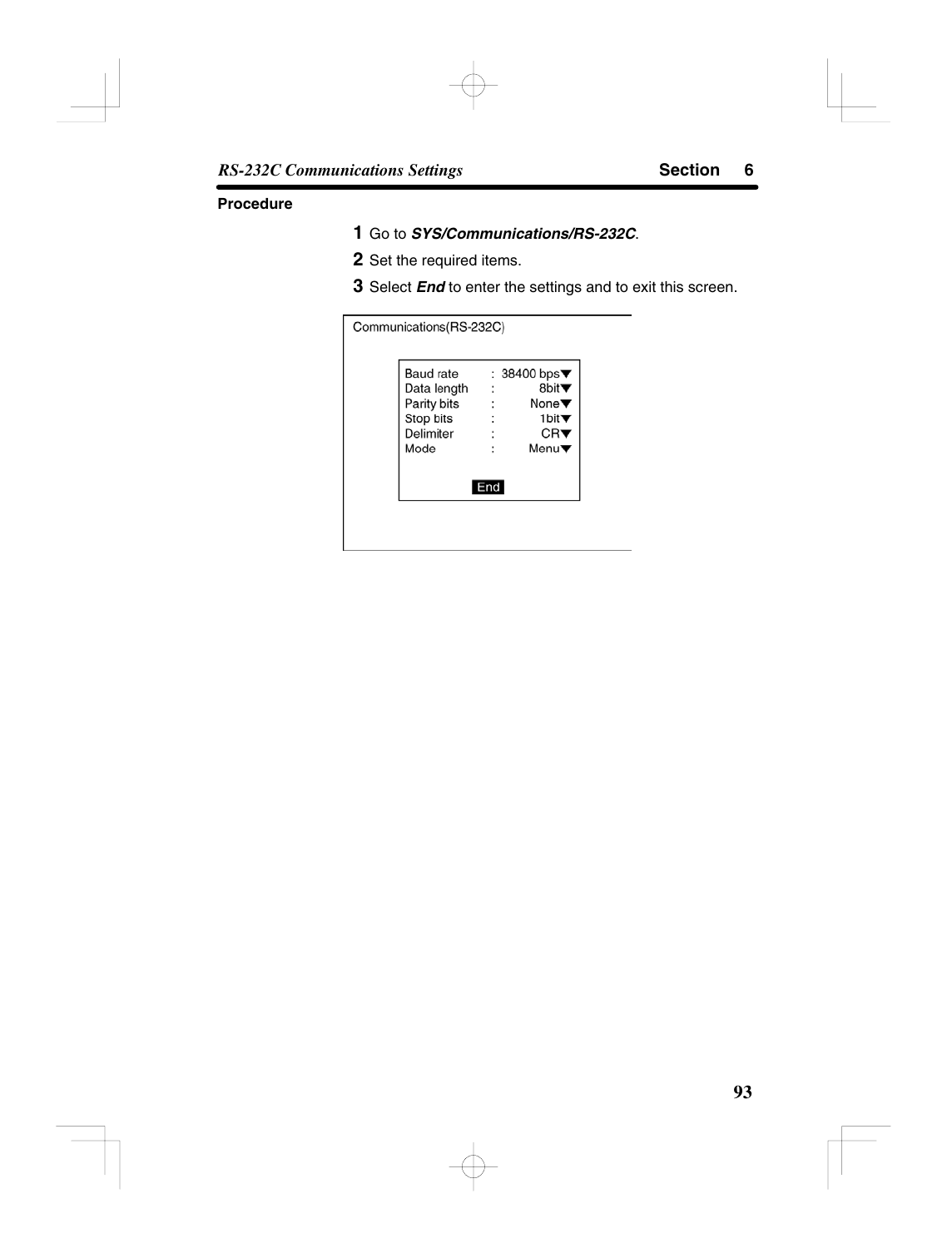# **SECTION 7 Troubleshooting**

This section lists the errors that may occur, along with their probable causes and remedies.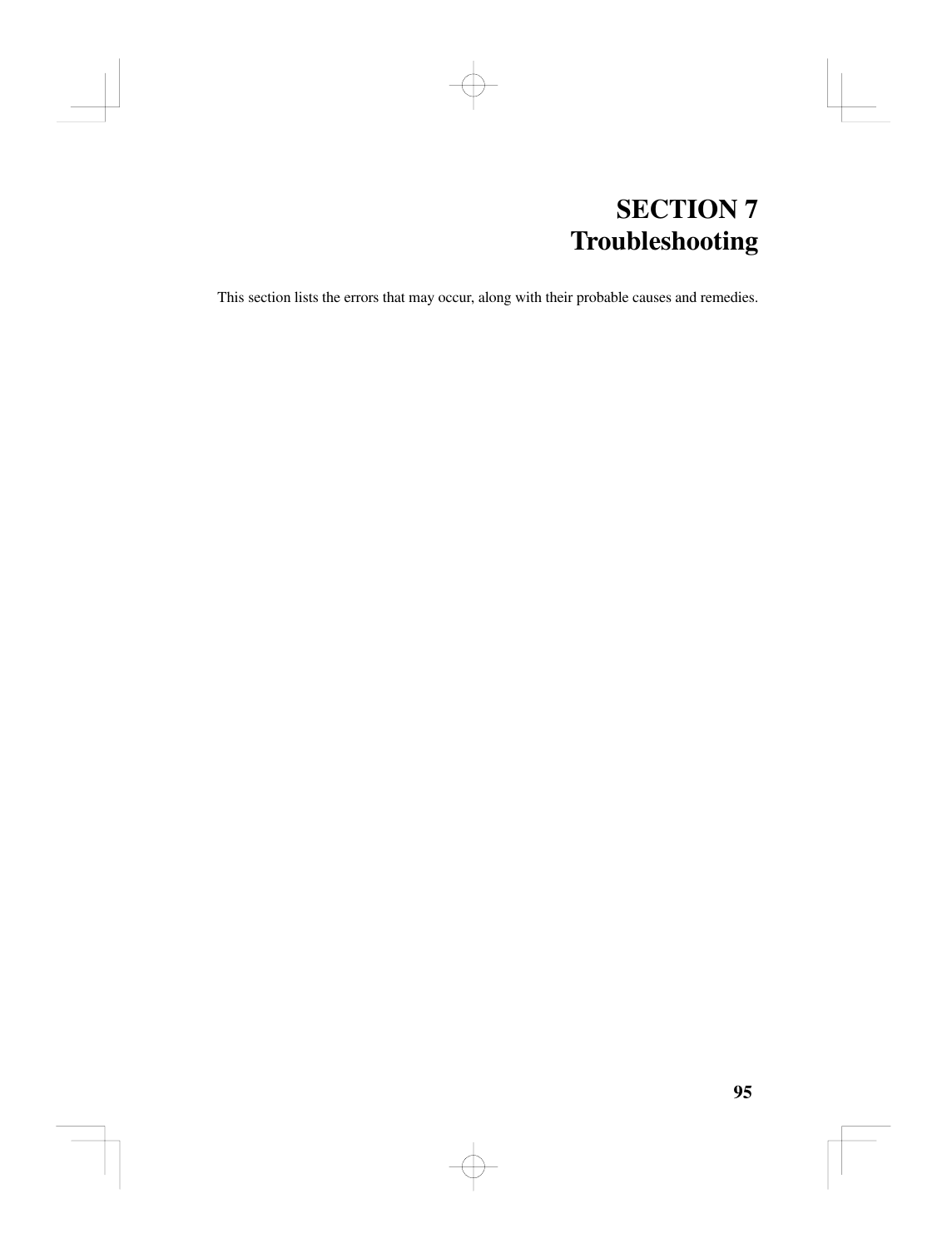| Message                                               | <b>Probable Cause and Remedy</b>                                                                                                                                                                                 |
|-------------------------------------------------------|------------------------------------------------------------------------------------------------------------------------------------------------------------------------------------------------------------------|
| Camera is not connected.*                             | • The Camera Cable is not connected properly.                                                                                                                                                                    |
| Incorrect data format<br>received.*                   | There is a mistake in the data for which transfer between<br>the F150 and the external device was attempted. Turn<br>OFF the power to the F150, and check for the following<br>items before restarting the F150. |
|                                                       | • The RS-232C cable is connected properly.                                                                                                                                                                       |
|                                                       | • The terminal block is wired correctly.                                                                                                                                                                         |
|                                                       | If the same error message appears after restart, it may<br>mean that the F150 is faulty. Contact your OMRON<br>representative.                                                                                   |
| Insufficient flash memory.                            | An error has occurred in flash memory. Data cannot be<br>saved because of insufficient available flash memory.                                                                                                   |
|                                                       | • Either make the region to be registered smaller, or clear<br>unneeded regions from memory.                                                                                                                     |
|                                                       | If the same error message appears after the regions have<br>been reduced, it may mean that flash memory is faulty.<br>Contact your OMRON representative.                                                         |
| Insufficient work memory.                             | No more regions can be registered because of insufficient<br>available work memory.                                                                                                                              |
|                                                       | • Either make the model or region to be registered<br>smaller, or clear unneeded models or regions.                                                                                                              |
| Measurement conditions                                | Check for one of the following:                                                                                                                                                                                  |
| cannot be set for current<br>images.                  | • The registered image is unclear. Using one of the<br>optional functions, adjust the images so that the differ-<br>ence between OK objects and NG objects is clear.                                             |
|                                                       | • The differences between OK images and NG images<br>are too few. Register new sample images.                                                                                                                    |
| Register at least one OK<br>sample image.             | The measurement conditions can only be set<br>automatically if at least one OK image has been<br>registered.                                                                                                     |
|                                                       | • Register an OK image.                                                                                                                                                                                          |
| Register images before<br>inspection regions setting. | An image has not been registered.                                                                                                                                                                                |
|                                                       | • Register OK and NG images before using the optional<br>functions.                                                                                                                                              |
| Set all images to OK or NG.                           | There is a registered memory image for which an OK or<br>NG judgement has not been made.                                                                                                                         |
|                                                       | • Identify the number of the registered memory image for<br>which ?? is displayed. Move the cursor to that number<br>and set an OK or an NG judgement, or clear the image<br>from memory.                        |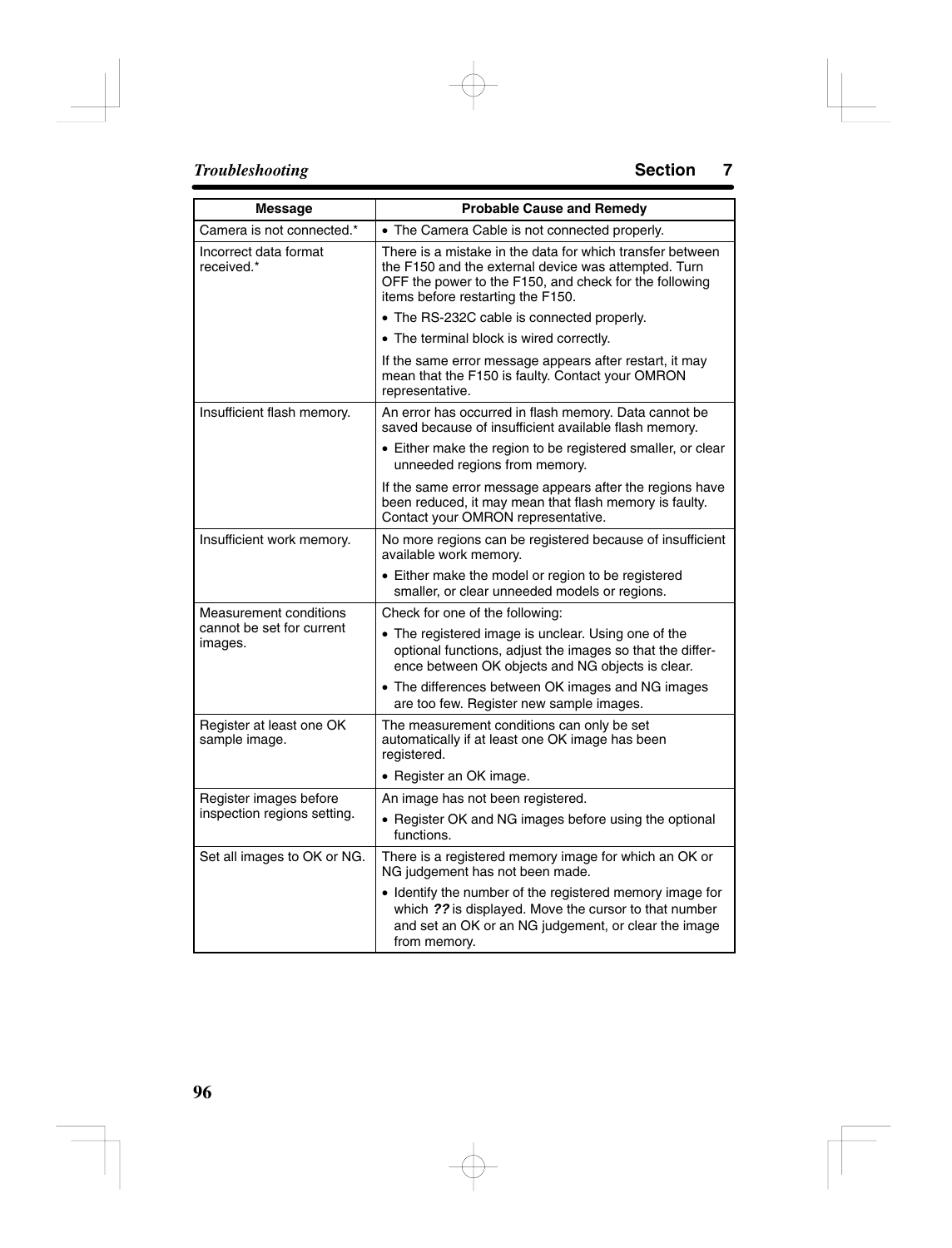| <b>Message</b>                                    | <b>Probable Cause and Remedy</b>                                                                                                                                                                                                                                                                                          |
|---------------------------------------------------|---------------------------------------------------------------------------------------------------------------------------------------------------------------------------------------------------------------------------------------------------------------------------------------------------------------------------|
| Set all regions to OK or NG.                      | Check for one of the following:                                                                                                                                                                                                                                                                                           |
|                                                   | • Has an NG image been added as a sample image?<br>When adding an NG image as a sample image and<br>re-performing automatic setting, the scene must be<br>cleared first. Even if the scene is cleared, the registered<br>sample images will be saved. Set OK or NG for those<br>images, and re-perform automatic setting. |
|                                                   | • An OK or NG judgement has not been set for a mea-<br>surement region drawn with the optional functions.<br>Move the cursor to number of the region for which ?? is<br>displayed, and set an OK or an NG judgement.                                                                                                      |
| Set parameters so that<br>Output Period ≧ Gate ON | The communications specifications for the terminal block<br>are set incorrectly.                                                                                                                                                                                                                                          |
| delay + Gate ON time.                             | • Make the settings so that output period $\geq$ GATE ON<br>delay + GATE ON time.                                                                                                                                                                                                                                         |
| Timeout error.*                                   | Data transfer has been interrupted due to a timeout error<br>in communications between the F150 and an external<br>device. Turn OFF the power to the F150, and check for<br>the following items before restarting the F150.                                                                                               |
|                                                   | • The RS-232C cable is connected properly.                                                                                                                                                                                                                                                                                |
|                                                   | • The terminal block is wired correctly.                                                                                                                                                                                                                                                                                  |
|                                                   | • The communications specifications for the external<br>device and the F150 are the same.                                                                                                                                                                                                                                 |
|                                                   | If the same error message appears after restart, it may<br>mean that the F150 is faulty. Contact your OMRON<br>representative.                                                                                                                                                                                            |

**Note** When the error messages marked with an asterisk are displayed, the ERR terminal will come ON.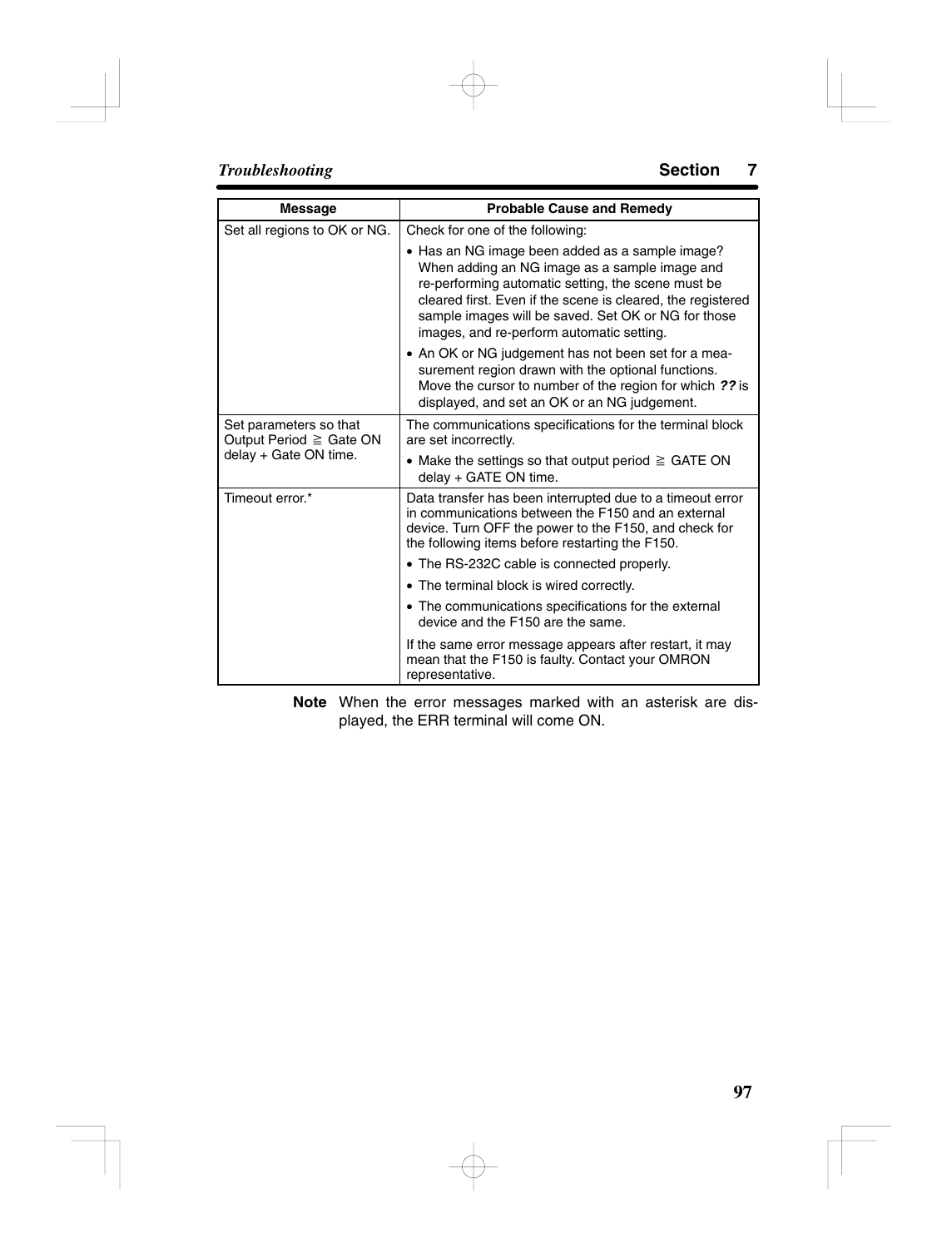# **Index**

# **A–C**

Auto Menu, overview, 1 background suppression, 32 camera, distances, 17 communications errors, 78 settings CompoBus/D, 78 RS-232C, 91 terminal blocks, 72 specifications, 5

CompoBus/D, 3, 75

console keys, 10 *See also* RS-232C combinations, 11

cursor, 12

# **D–F**

data compatibility, 5 image data, 48 scene data copying/clearing, 46 loading/saving, 48 system data, loading/saving, 48

DSA terminal, 71

edges enhancement. *See* filtering extraction. *See* filtering

errors communications errors, 78 troubleshooting, 95

features, 2

field of vision, 17

filtering, 31

flash memory, 61

functions

display, 12 optional, 2, 29

# **H–I**

handshaking with, 70 without, 65 I/O allocation, CompoBus/D, 88 I/O formats. *See* input format; output format images adjustment, 30 changing, 55 displaying, 17 registering samples, 2, 18, 68 storing, 2, 52 input, 5, 64 area, CompoBus/D, 77, 89 commands, terminal blocks, 64 devices, overview, 10 format CompoBus/D, 81 terminal blocks, 64 keys, RS-232C, 92 using STEP terminal, 64 input terminals, 64 non-measurement commands, 69 with handshaking, 70 without handshaking for continuous measurement, 67, 68 using STEP signal, 66 installation, overview, 4



keys. *See* console keys measurement conditions, setting, 21 measurement regions correcting/clearing, 41 drawing, 36 measurement screen, setting, 52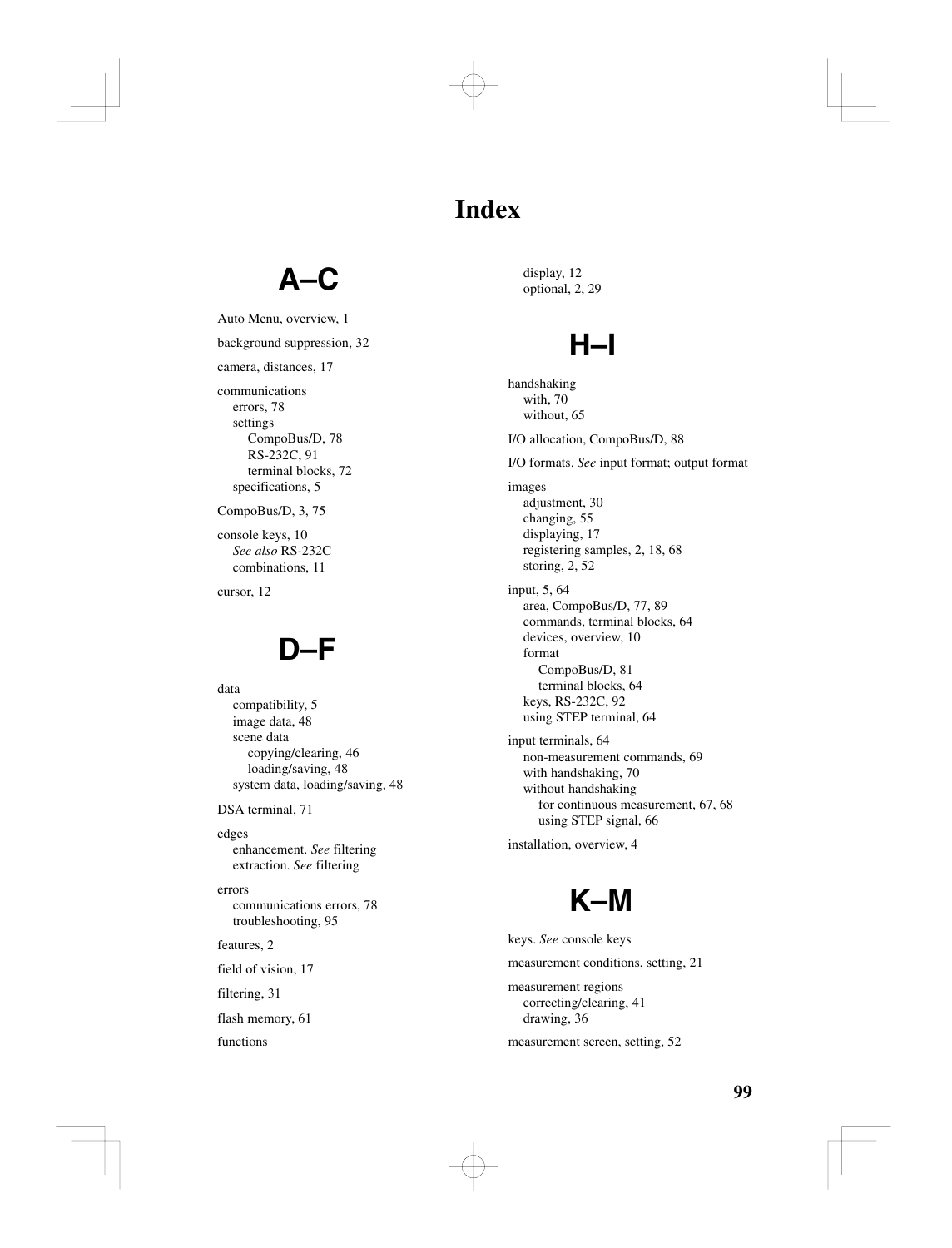measurements checking, 24 performing, 28 continuous, 67 single, 66, 70

menus hierarchy, 13 moving around, 14 switching, 58 system, 46

modes, overview, 11

Monitor mode. *See* measurements, checking

# **O–Q**

operation basic, 7 overview, 4 procedure, 16

output, 5 area, CompoBus/D, 77, 88 format CompoBus/D, 83 terminal blocks, 64

output terminals error terminal, 60 GATE terminal, 82 non-measurement commands, 68 with handshaking, 70 without handshaking for continuous measurement, 67, 68 using STEP signal, 66

position compensation, 34

precautions, general, ix

quitting, 8

# **R–S**

RS-232C communications settings, 91 input keys, 92 port, 3

Run mode. *See* measurements, performing

scenes changing, 44, 68 data. *See* data overview, 2

scene number, 11

screen, display, 11

shutter speed, 30

smoothing. *See* filtering

software version, 61

starting, 8 startup scene and mode, 58

STEP signal, 66 with handshaking, 70 without handshaking, 66

system, data. *See* data

**T–W**

terminal blocks, 3, 63

terminals *See also* input terminals; output terminals signal operation and timing, 65

timing CompoBus/D, 85 terminal blocks, 65

troubleshooting, 95

version. *See* software version

wiring, overview, 4